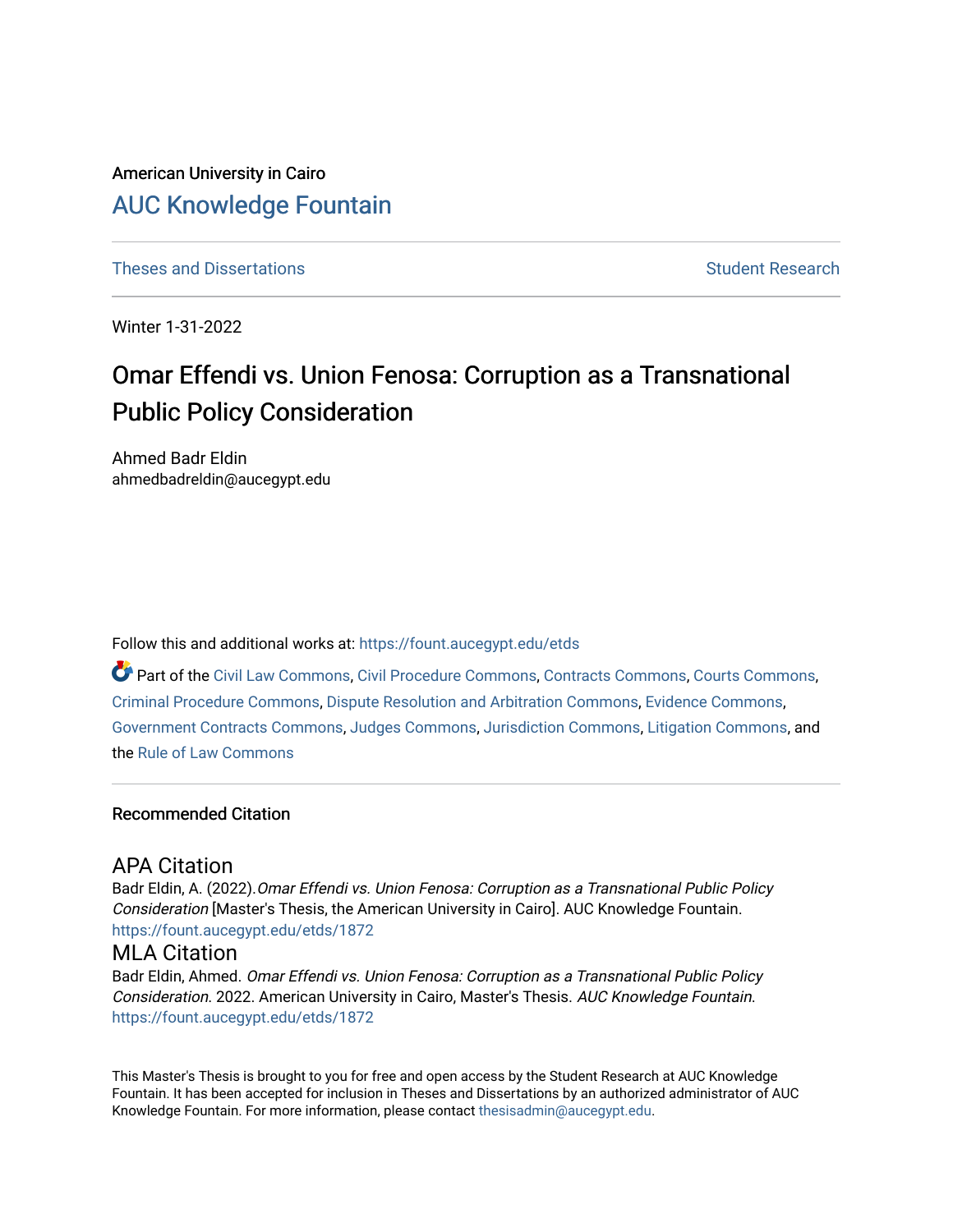**The American University in Cairo** 

**School of Global Affairs and Public Policy** 

# **OMAR EFFENDI vs. UNION FENOSA: CORRUPTION AS A TRANSNATIONAL PUBLIC POLICY CONSIDERATION**

**A Thesis Submitted by** 

**Ahmed Badreldin** 

**To the Department of Law** 

**Fall 2021** 

**in partial fulfillment of the requirements for** 

**the LL.M. Degree in International and Comparative Law**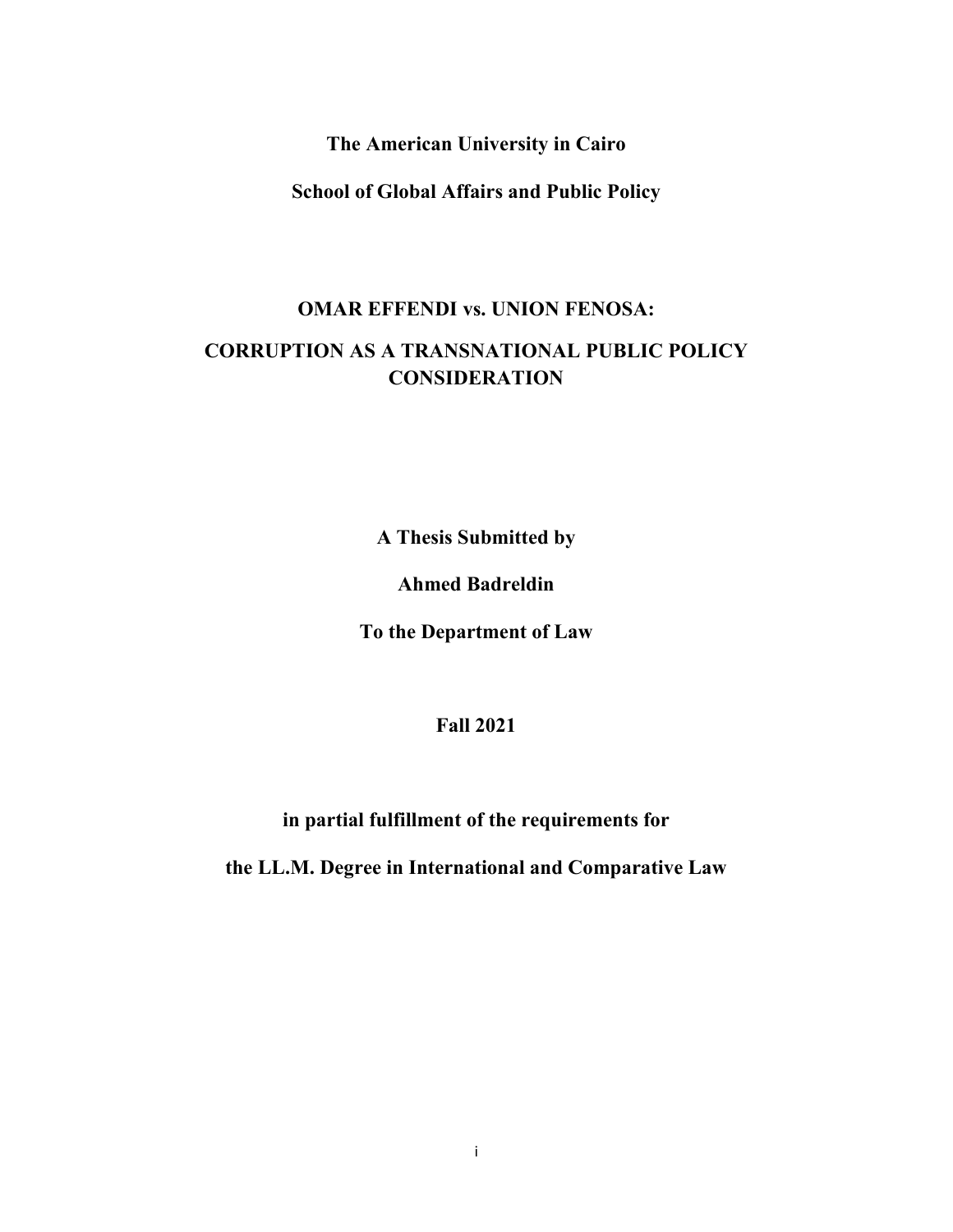### The American University in Cairo School of Global Affairs and Public Policy

### OMAR EFFENDI vs. UNION FENOSA:

# CORRUPTION AS A TRANSNATIONAL PUBLIC POLICY CONSIDERATION

A Thesis Submitted by

*Ahmed Badreldin* 

to the Department of Law

Fall 2021

in partial fulfillment of the requirements for the LL.M. Degree in International and Comparative Law has been approved by

*Thomas Skouteris* (Supervisor) *Associate Professor* Law Department The American University in Cairo

*Hani Sayed* (First Reader) *Associate Professor* Law Department The American University in Cairo

*Jason Beckett* (Second Reader) *Assistant Professor* Law Department The American University in Cairo

**Graduate Program Director** 

**Date School Dean Date** 

 $\overline{\phantom{a}}$  , where  $\overline{\phantom{a}}$  , where  $\overline{\phantom{a}}$ 

 $\mathcal{L}_\text{max}$ 

Thomas Skouteris **Ambassador Dean Fahmy** 

**\_\_\_\_\_\_\_\_\_\_\_\_\_\_\_\_\_\_\_\_ \_\_\_\_\_\_\_\_ \_\_\_\_\_\_\_\_\_\_\_\_\_\_\_\_\_\_\_\_\_\_\_ \_\_\_\_\_\_\_\_**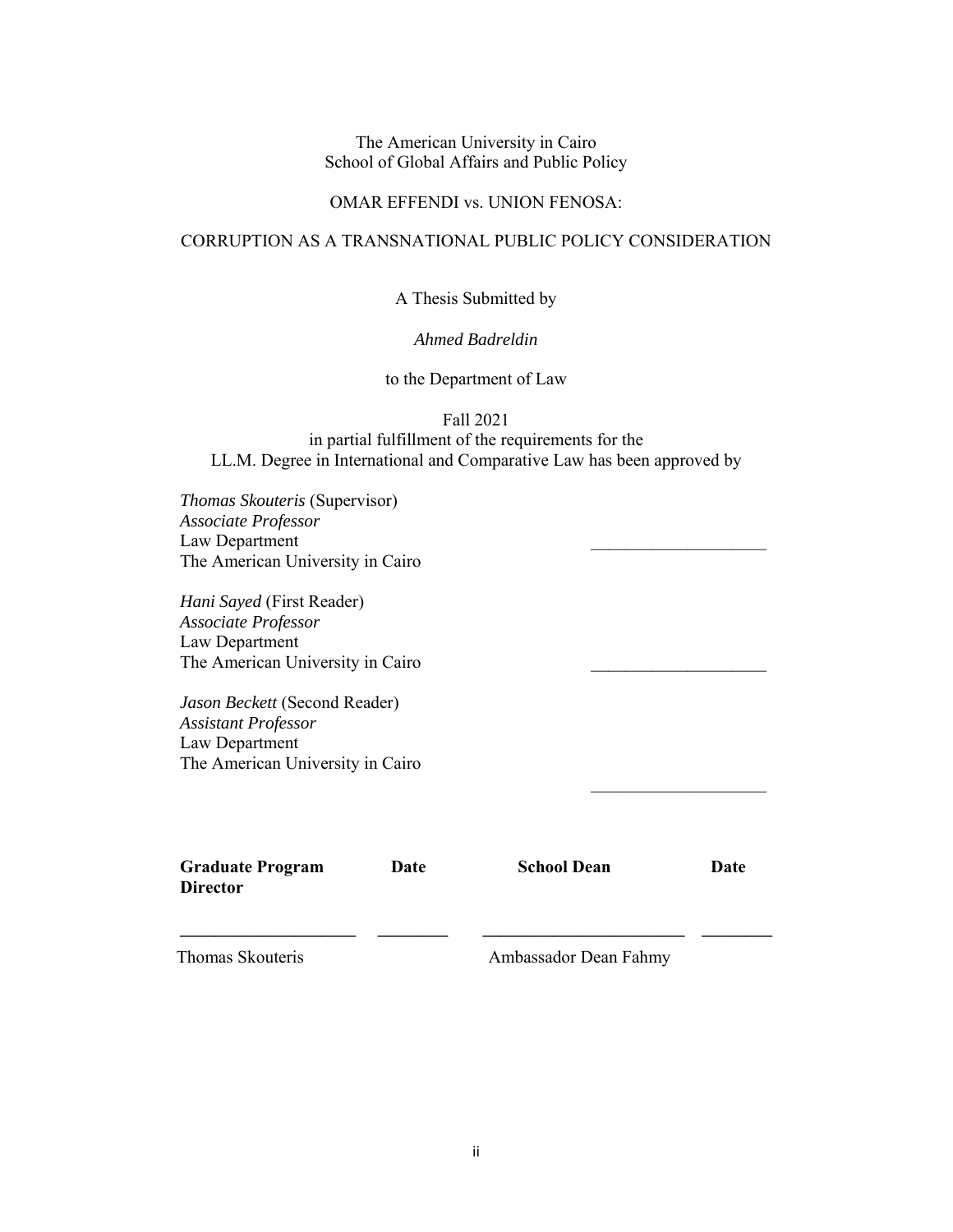## DEDICATION

I proudly dedicate this thesis to my family members for their constant support and unconditional love. I am so lucky to have parents whose prayers and encouragement were the first incentive, and a wife whose love, support, and understanding were integrated parts of my success. I also dedicate this thesis to my lovely sons Badr Eldin and Bassel, wishing if this success would inspire them in their future.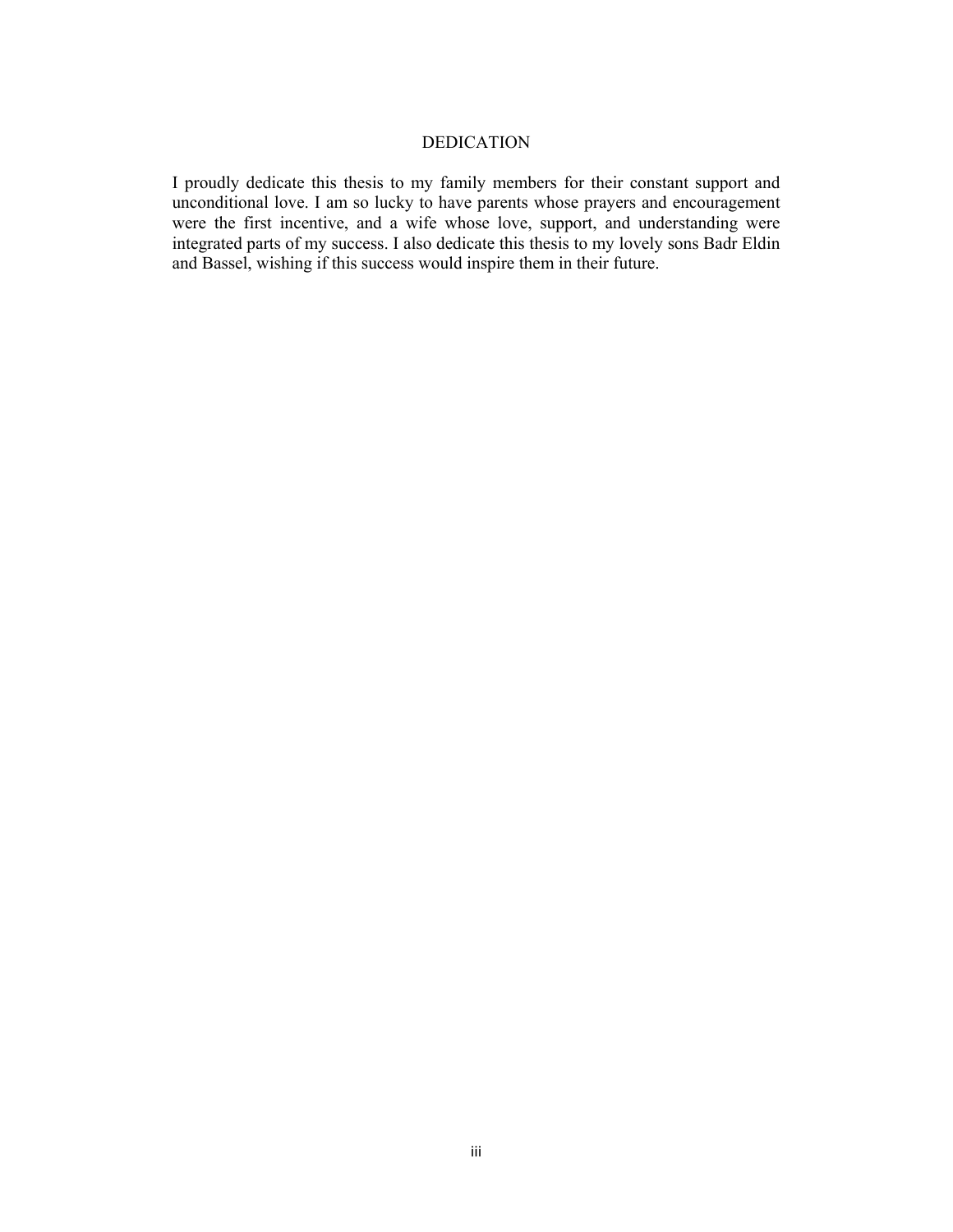### ACKNOWLEDMENTS

At the outset, I would like to express my profound gratitude to the Criminal Justice fellowship for granting me this exceptional educational and intellectual experience to pursue my Master's degree in one of the most prestigious LLM programs in Egypt. I believe that without this opportunity, I would have missed a life-changing experience. I am also grateful to the AUC for providing all the facilities, especially the library access and its rich resources, with which my academic journey was not only productive but also fun.

 I am sincerely indebted to my thesis supervisor Professor Thomas Skouteris. His critical comments and his guidance and support throughout the drafting process made this project possible to achieve. I am also thankful to Professor Hani Sayed for his insightful comments on my thesis. Further, I would like to extend my sincere gratitude to Professor Jason Beckett, not only for his constructive comments on my thesis but also for the most interesting classes I had ever attended during my academic journey.

A special thank you goes to Ms. Diana Van Bogaert for her persistent help and academic support since I first applied for the LLM program until I have finally submitted my thesis. I could not have asked for more active, welcoming, and friendly guidance. I am sincerely indebted to Professor Mariam Osman and Professor Susanne Rizzo from the Department of English Language Instruction. I truly appreciate that they have always supported me and pushed me to try my best. I would like to take this opportunity to thank Professor Dalia Hussein for the valuable lectures, generous resources, constant guidance, and insightful comments.

Finally, I would like to extend all thankfulness and gratitude to my friends and colleagues who led, helped, and supported me even before the beginning of my academic journey, until I submitted my thesis. Namely, Marwa Zaki, Nesreen Shafie, Hatem Darwish, and Ehab Swilam.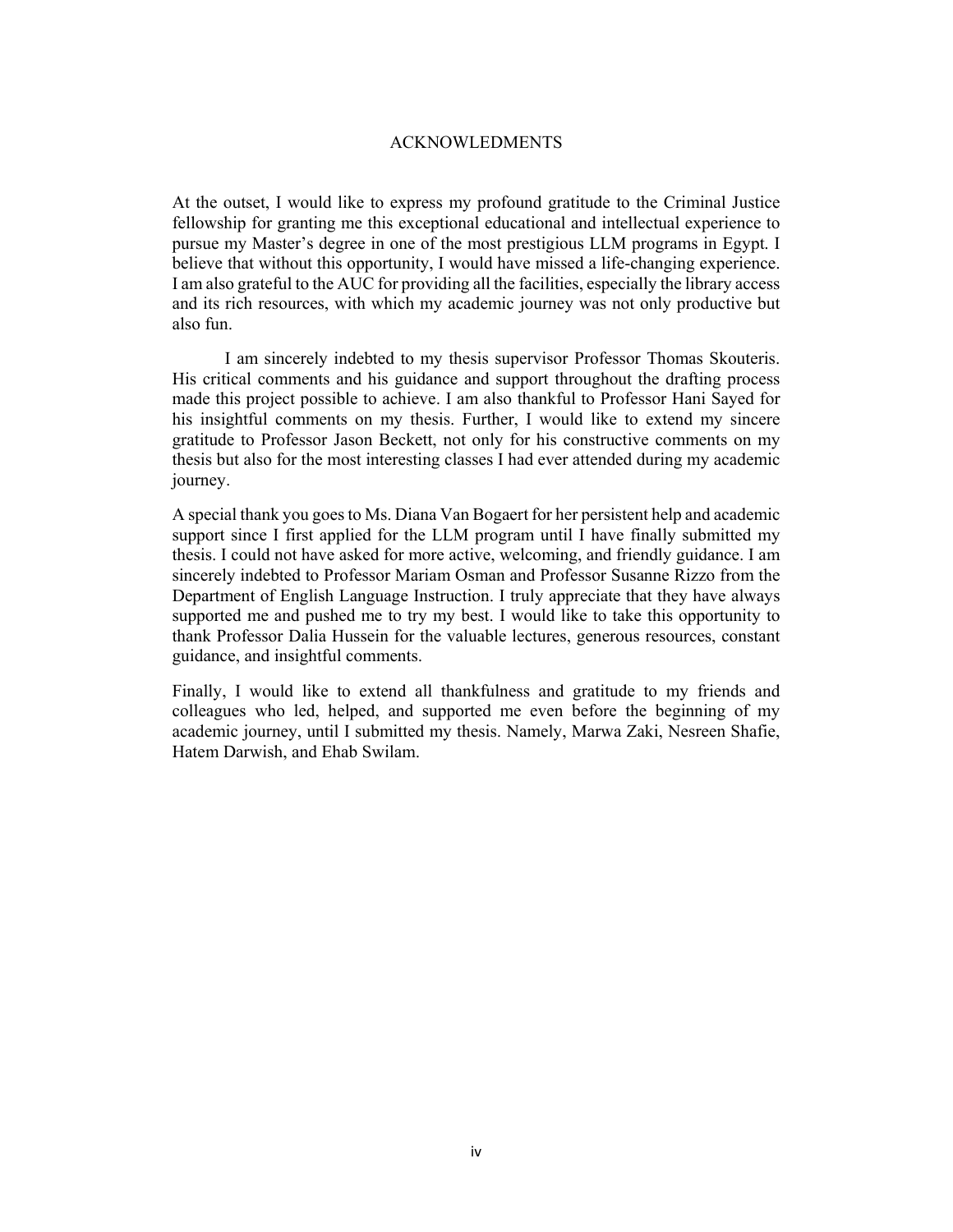### The American University in Cairo School of Global Affairs and Public Policy Department of Law

### OMAR EFFENDI vs. UNION FENOSA:

### CORRUPTION AS A TRANSNATIONAL PUBLIC POLICY CONSIDERATION

### *Ahmed Badreldin*

Supervised by Professor Thomas Skouteris

### ABSTRACT

At the beginning of 2011, Egypt witnessed radical political developments that led to the emergence of a pressing tendency to adjudicate the collapsed regime's policies and practices. Shortly thereafter, the Egyptian State Council issued a number of judicial decisions that confirmed that the sale of the privatized governmental enterprises had been tainted by corruption. Crucially, the Court maintained that flagrant breach of law, regulations, and administrative orders that encompassed these transactions created serious suspicions about corruption committed by public officials and investors. It concluded that the existence of corruption, as a transnational public policy consideration, had deprived foreign investors of the opportunity to resort to international arbitration. Beyond that, it affirmed that its decisions aimed at protecting the state's wealth and economy, and encouraging serious investments. However, when Egypt, upon nearly identical circumstantial evidence invoked the issue of corruption as a public policy consideration before ICSID arbitration, it was discarded due to lack of evidence. This paper compares the position of both the national court and the international arbitral tribunal when allegations of corruption, as a transnational public policy consideration, are raised. The study believes that the Court reversed fundamental legal principles of the national law, and maneuvered the concept of transnational public policy to produce a plausible, yet not sound conclusion in the realm of both the national judicial system and international arbitration. Further, this paper suggests that the court's attempt to safeguarding the Country's public wealth actually jeopardized justice, the state's economy, and its investment credibility.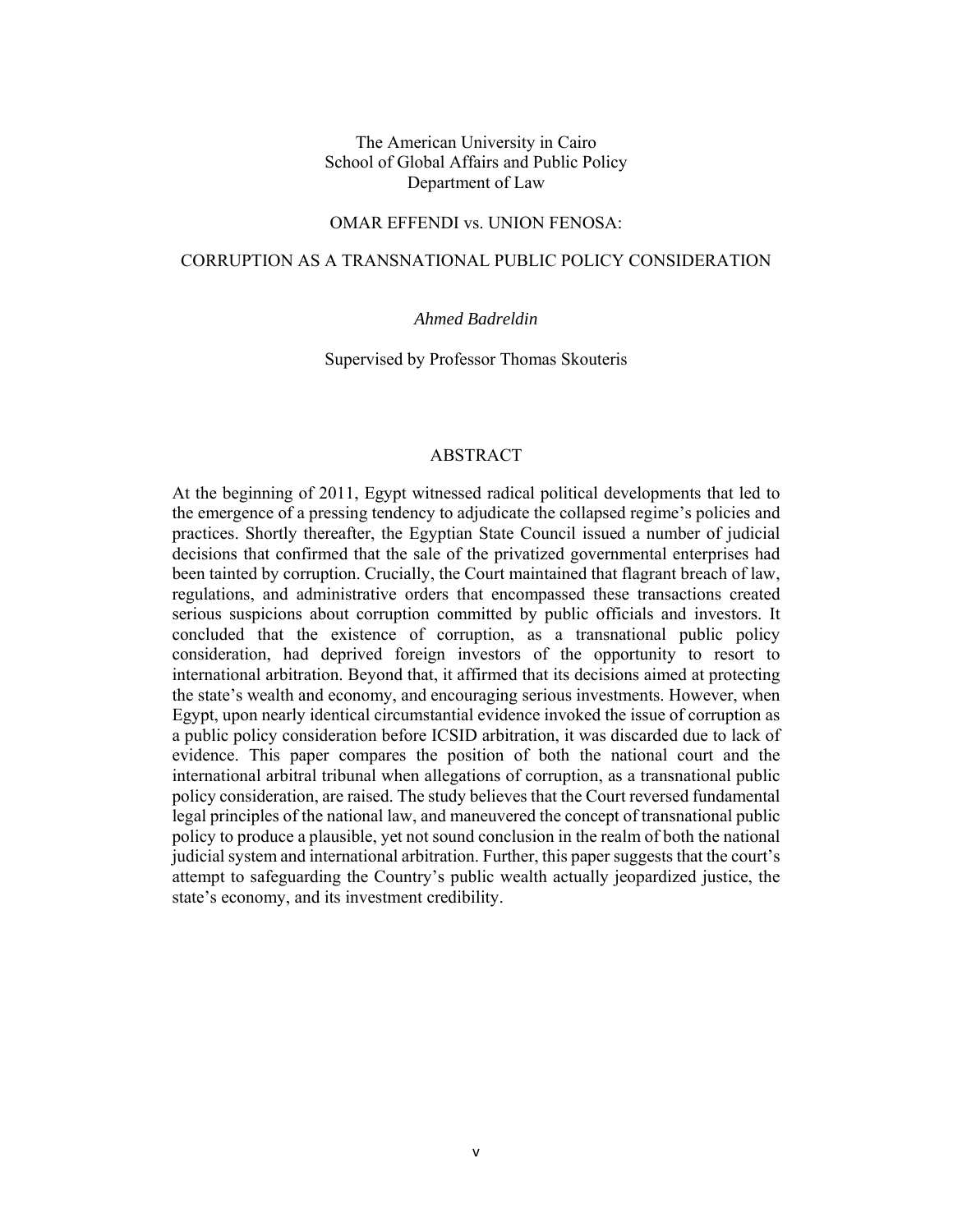# TABLE OF CONTENTS

| I.  | Introduction<br>$\mathbf{1}$                                      |        |  |
|-----|-------------------------------------------------------------------|--------|--|
| Π.  | Omar Effendi and Union Fenosa: Raising the Question of Corruption | $\tau$ |  |
|     | A. Omar Effendi Lawsuit                                           | $\tau$ |  |
|     | Factual background<br>Ι.                                          | $8\,$  |  |
|     | 2. The Court's Rationale                                          | 9      |  |
|     | 3. Raising the Question of Corruption                             | 11     |  |
|     | 4. Consequences of suspicions                                     | 12     |  |
|     | B. Union Fenosa Gas vs. Arab Republic of Egypt                    | 13     |  |
|     | 1. Factual background                                             | 13     |  |
|     | 2. The Question of Corruption                                     | 14     |  |
|     | 3. The Arbitral Tribunal's Rationale                              | 15     |  |
|     | C. Concluding Remarks                                             | 18     |  |
| Ш.  | The Legal Basis of Omar Effendi                                   | 20     |  |
|     | A. The Court's Legal Analysis                                     | 21     |  |
|     | 1. The Legal Capacity of the Plaintiff                            | 21     |  |
|     | 2. The Competency of the Court                                    | 24     |  |
|     | 3. Deciding on Criminal liability                                 | 28     |  |
|     | 4. The Issue of Res Judicata                                      | 30     |  |
|     | B. The Court's additional justifications                          | 33     |  |
|     | 1. Employing Non-Pure Legal Logic                                 | 35     |  |
|     | Citing the Concept of Transnational Public Policy<br>2.           | 37     |  |
| IV. | Corruption as a Transnational Public Policy Consideration         | 40     |  |
|     | A. Public Policy: an Overview                                     | 40     |  |
|     | 1. Characterizing the Concept of Public Policy                    | 42     |  |
|     | 2. Levels of Public Policy                                        | 44     |  |
|     | a. Domestic Public Policy                                         | 44     |  |
|     | b. International Public Policy                                    | 45     |  |
|     | c. Transnational Public Policy                                    | 46     |  |
|     | B. Corruption in International Contracts through the lens of      |        |  |
|     | <b>Transnational Public Policy</b>                                | 48     |  |
|     | 1. Corruption is a Public Enemy                                   | 49     |  |
|     | 2. Corruption is a Pure Manifestation of Transnational Public     | 51     |  |
|     | Policy                                                            |        |  |
|     | C. Evaluating Evidence of Corruption                              | 53     |  |
|     | 1. International Arbitrators' Attitudes in Evaluating Evidence    | 54     |  |
|     | The Repressive Tendency<br>a.                                     | 54     |  |
|     | The Indifferent Tendency<br>$\mathbf{b}$ .                        | 54     |  |
|     | Analysis<br>c.                                                    | 55     |  |
|     | 2. Standard of Proof in Corruption Matters                        | 56     |  |
|     | High Level of Proof<br>a.                                         | 57     |  |
|     | The Normal Weighing of Probabilities: ICC Case NO. 6497<br>b.     | 57     |  |
|     | Extraction of Proof in Corruption Matters<br>3.                   | 58     |  |
|     | a. Abundance of Evidence                                          | 59     |  |
|     | b. Common Intention vs. Single Intention                          | 59     |  |
| V.  | Judging the <i>Omar Effendi</i> Decision                          | 63     |  |
|     | A. Evidentiary Matters before ICSID Arbitration: Selected Awards  | 64     |  |
|     | Presumptions and Circumstantial Evidence: Union Fenosa<br>1.      | 64     |  |
|     |                                                                   |        |  |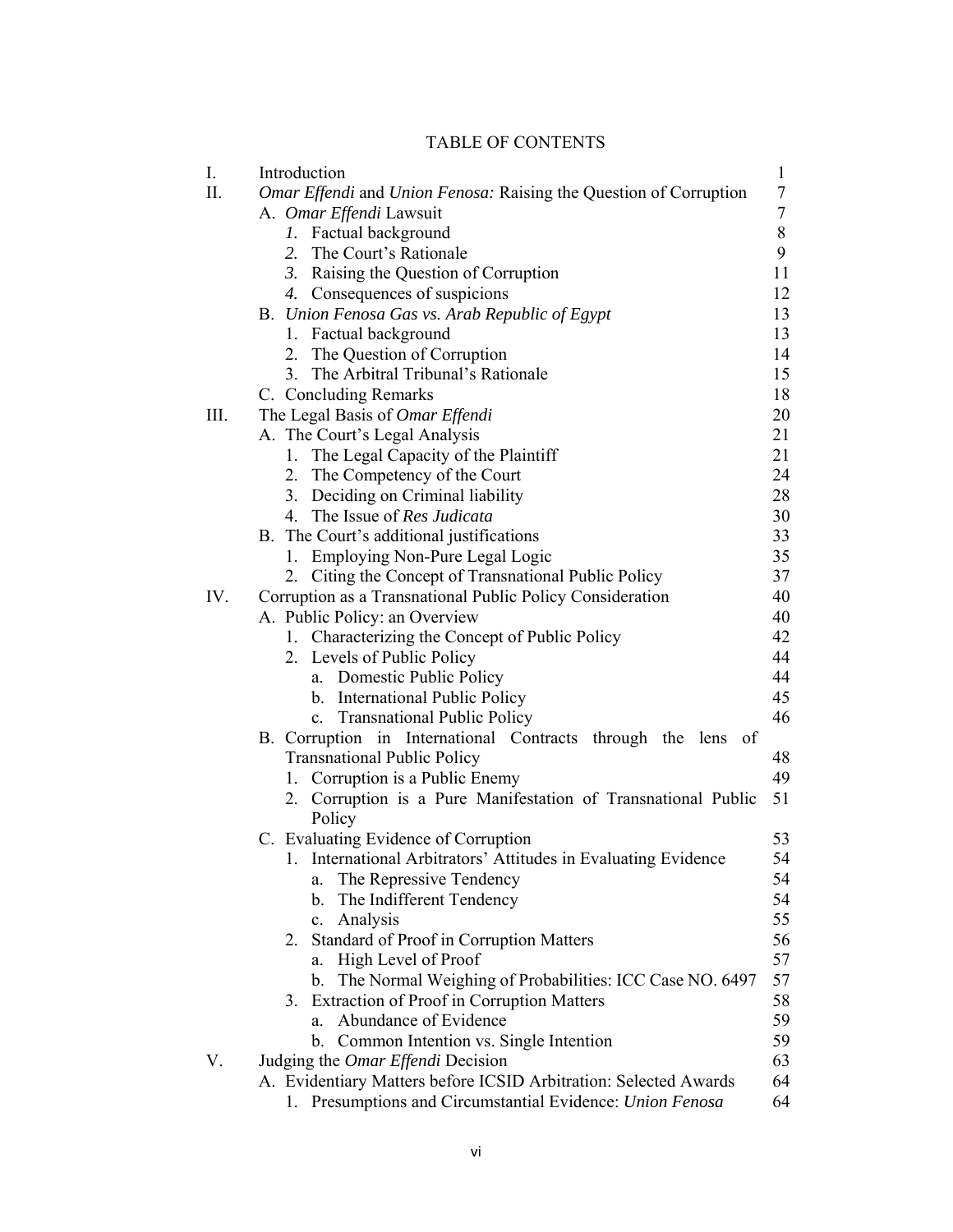|     |            | a. The Effectiveness of the Partner's Participation to the 65                |    |
|-----|------------|------------------------------------------------------------------------------|----|
|     |            | Project                                                                      |    |
|     |            | b. The Proportionality between Services and Remuneration                     | 67 |
|     |            | c. The Partner's Identity and Status                                         | 68 |
|     |            | 2. Non-Addressing of Evidentiary Matters: WDF vs. Kenya                      | 69 |
|     |            | a. Key Facts of WDF vs. Kenya                                                | 70 |
|     |            | b. Deduction with No Burden of Proof Required                                | 71 |
|     |            | 3. Deducting Proof Ex Officio: Metal Tech vs. Uzbekistan                     | 73 |
|     |            | a. Key Facts of Metal Tech vs. Uzbekistan                                    | 73 |
|     |            | b. The Tribunal's power to call $Ex$ officio for Evidence                    | 74 |
|     |            | B. Judging the <i>Omar Effendi</i> Decision before International Arbitration | 75 |
|     | 1.         | Jurisdiction                                                                 | 76 |
|     |            | 2. Admissibility                                                             | 78 |
|     |            | 3. Evidentiary Matters and burden of proof                                   | 79 |
|     |            | C. Consequences of <i>Omar Effendi</i>                                       | 81 |
|     |            | 1. Legal Consequences                                                        | 82 |
|     |            | 2. Tangible Consequences                                                     | 84 |
|     |            | 3. The Other Way Not Taken                                                   | 85 |
| VI. | Conclusion |                                                                              | 88 |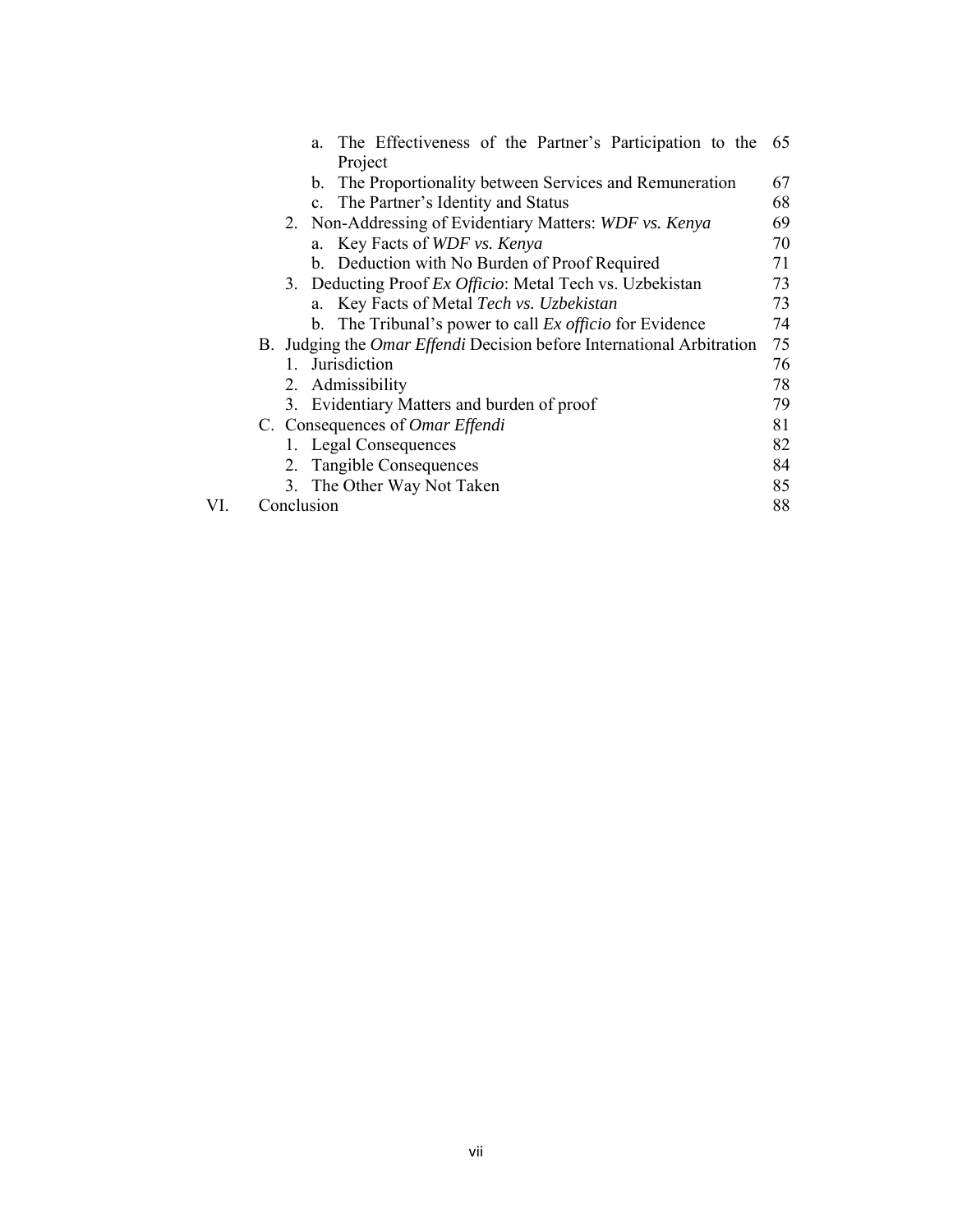### **I. Introduction**

Transition to market economy was pursued by the pre-2011 regime starting from the 1990s, this aim was sought through a structural adjustment program that targeted the liberalization of the market, privatization of public-owned enterprises, and attracting direct foreign investments.<sup>1</sup> This radical reform required legislative and judicial structural reform as to substantiate the investment environment, and to mitigate investors' worries about the security of their ownership rights. 2

Legislative restructure could be referred to by enacting new laws aimed at guaranteeing and protecting investments from expropriation and nationalization, and providing accessible different disputes settlement mechanisms. This attempt can be best represented by law no. 8/1997.<sup>3</sup> Furthermore, on the judicial level there was discernible autonomous granted to the Supreme Constitutional Court with regard to the power of judicial review as a way to provide credible commitment to investment protection.4

Applying the policy of privatization led to transferring of many industrial and commercial entities' ownership from governmental-affiliates to national and foreign investors. Meanwhile, this policy triggered strong criticism, especially with regard to criteria of evaluating the privatized assets financially. It usually have been stigmatized as corrupt.

However, these critiques were retained beyond the judicial purview. As per usual, contracts concluded in accordance with privatization included arbitration clauses which enabled the parties to avoid resorting to domestic courts. This

<sup>&</sup>lt;sup>1</sup> Khalid Ikram. THE POLITICAL ECONOMY OF REFORMS IN EGYPT: ISSUES AND POLICYMAKING SINCE 1952. The American University in Cairo press. 202, (2018).

<sup>2</sup> Tamir Moustafa, *Law and Courts in Authoritarian Regimes*, ANNUAL REVIEW OF LAW AND SOCIAL SCIENCE 13, 285, (2014).

<sup>&</sup>lt;sup>3</sup> Law no. 8/1997 on Guarantees and Incentives of Investment, been Published on 11 May 1997, and was cancelled recently by the Law no. 72/2017.

<sup>4</sup> Moustafa, *supra* note 2, at 285.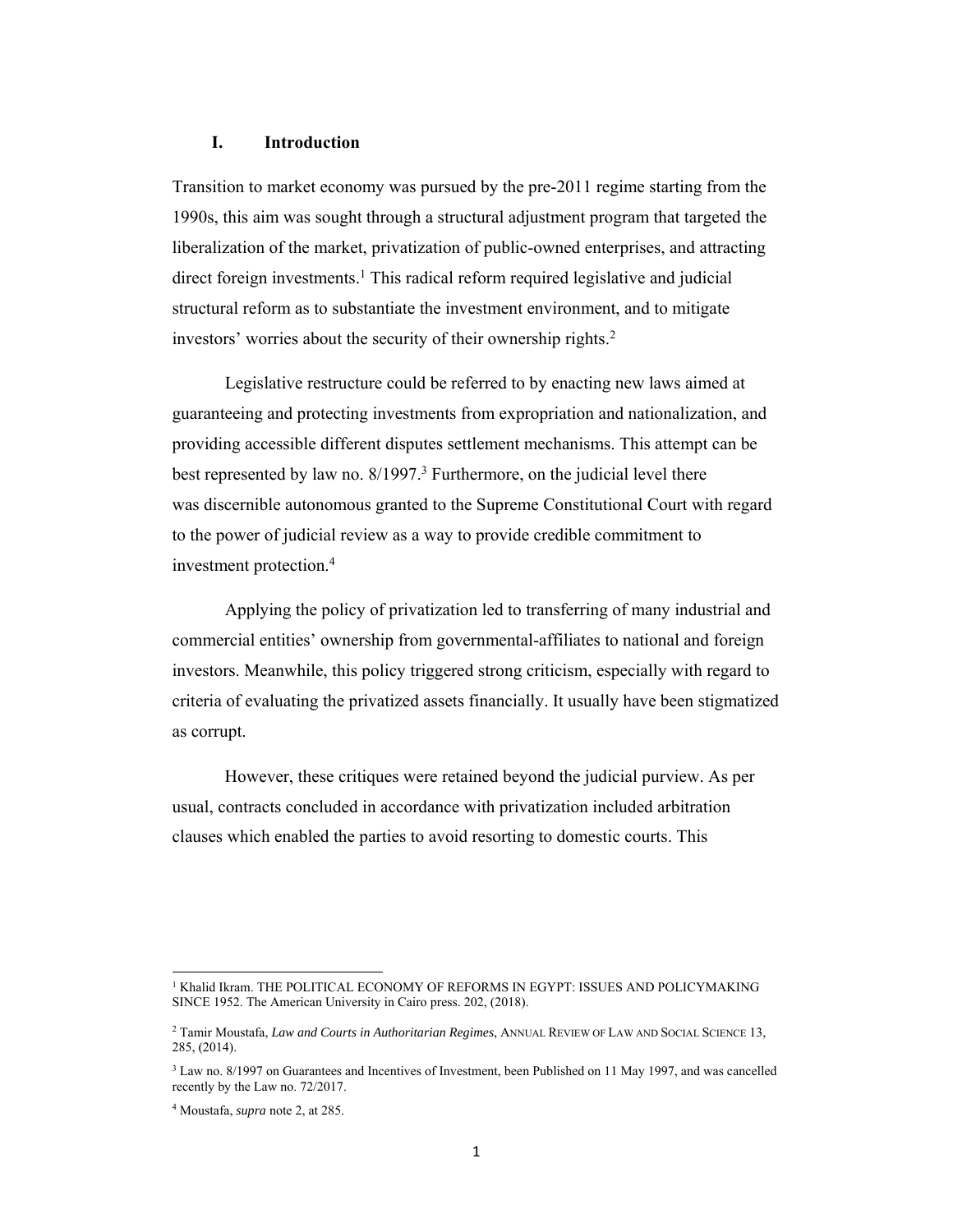mechanism of settling disputes was also available through other instruments, including the investment law.<sup>5</sup>

It was until 2011 when Egypt witnessed radical political movements that caused a whole collapse of the regime. Suddenly, a common tendency was expressed to question and to adjudicate all the previous regime's practices that were exercised for 30 years. This tendency was manifested in media as well as in courts.

As a result, there were a number of lawsuits initiated by Egyptian activists, and welcomed by privatization opponents before the State Council's administrative Court, $6$  requesting the annulment of the sale contracts of privatized entities.<sup>7</sup> Surprisingly, the Court issued a number of identical judgments which, *inter alia*, rendered these contracts of privatized enterprises null and void.

In fact, the Court reversed fundamental principles of civil procedural law, administrative law, criminal law, and arbitration law, in addition to the inherent rules of international arbitration. In addition, it intensely exaggerated the significance and the national value of the privatized enterprises, and expressed its dissatisfaction with the methods employed to dispose it. In effect, it affirmatively argued that there was strong suspicions of the existence of corruption in concluding the privatization contracts, so it charged senior public officials, as well as the investors who bought the privatized enterprises, of being corrupt.

Inferring that these decisions contradict intrinsic legal principles, the Court defensively warranted its conclusions, so it used emotional and patriotic statements to decide on uncontested subject matters in these cases. Indeed, one of the most crucial

<sup>5</sup> Law no. 8/1997, *supra* note 3. Article 7 reads as follows: "Investment disputes in respect of the implementation of the provisions of this law shall be settled in a manner to be agreed upon with the investor or within the framework of the agreements in force between [Egypt] and the investor's home country, or within the framework of the Convention for the Settlement of Investment Disputes between the State and the nationals of other countries to which Egypt has adhered by virtue of law no. 90 of 1971, where such Convention applies, or according to the Arbitration law no. 27/ 1994, or by arbitration before the Cairo Regional Center for International Commercial Arbitration."

<sup>&</sup>lt;sup>6</sup> The State Council is an independent judicial body. According to article 140 of the 2014 Constitution it is exclusively competent to adjudicate in administrative disputes, disciplinary cases and appeals, and disputes pertaining to its decisions. It is also solely competent to issue opinions on the legal issues of bodies to be determined by law, review and draft bills and resolutions of a legislative character, and review draft contracts to which the state or any public entity is a party. Other competencies are to be determined by law.

<sup>&</sup>lt;sup>7</sup> Reference here is made to the investment circuit of the Administration Court to which all the decisions mentioned in this thesis are attributed. (*hereinafter* the Court)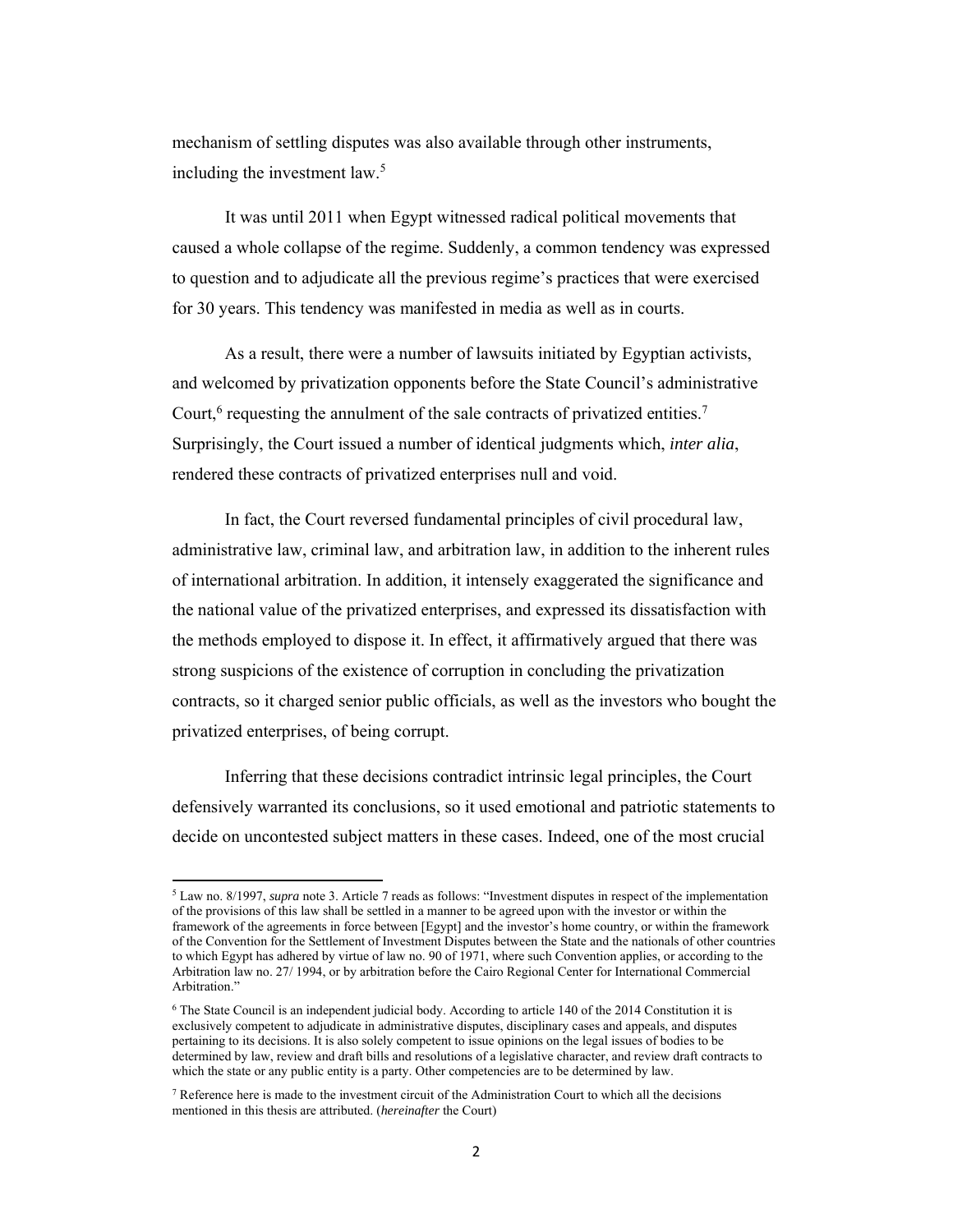areas in these decisions was the declaration that *all* the investors to whom the privatized entities have been sold have no right to resort to international arbitration. The Court contented that due to the blatant breach of law and regulations these contested contracts were *definitely* concluded in corrupt methods. It further purported that corruption is a severe consideration that does not entail protection under the auspice of International Arbitration.

This thesis analyzes case law in an area that is confused, and in conflict with the constituent principles of Egyptian law and international arbitration. It studies the legal basis of the Court's conclusion in a series of identical decisions, in which it found that sale contracts of privatized companies were null, void, and were concluded corruptly. Next, it investigates the Court's argument in respect of the inadmissibility of potential claims of the investors whose investments were expropriated as a result of its judgments before the ICSID arbitration due to the said corruption.

The thesis claims that the Court's conclusion contradicts the most constituent legal principles of the Egyptian criminal law, civil law, and arbitration law. Also, it criticizes the Court's exploiting of the concept of "transnational public policy" to reveal the fallacy of its understanding to what constitutes corruption in light of international arbitration practices.

This article believes that the Court was motivated by patriotic inspirations that synchronized with the political circumstances which preceded its judgments. Thus, it reacted in accordance with, and under the influence of the then historical and societal context to protect the nation's public wealth. It proposes that the Court intervened to tackle the flagrant breach of law that reigned over the sale contracts of privatized enterprises, and to encounter its odd results. Nevertheless, this paper explains that the Court's attempt led to delivering poor judgments that, in fact, were inconsistent with law to the same extent.

It eventually emphasizes that the Court's position did not achieve what it aspired, on the contrary, it demolished the purpose of the Egyptian legislative's aim to protect investment from expropriation, so it jeopardized Egypt's economy and investment credibility. In effect, it illustrates that the Court's activism was done at the expense of justice.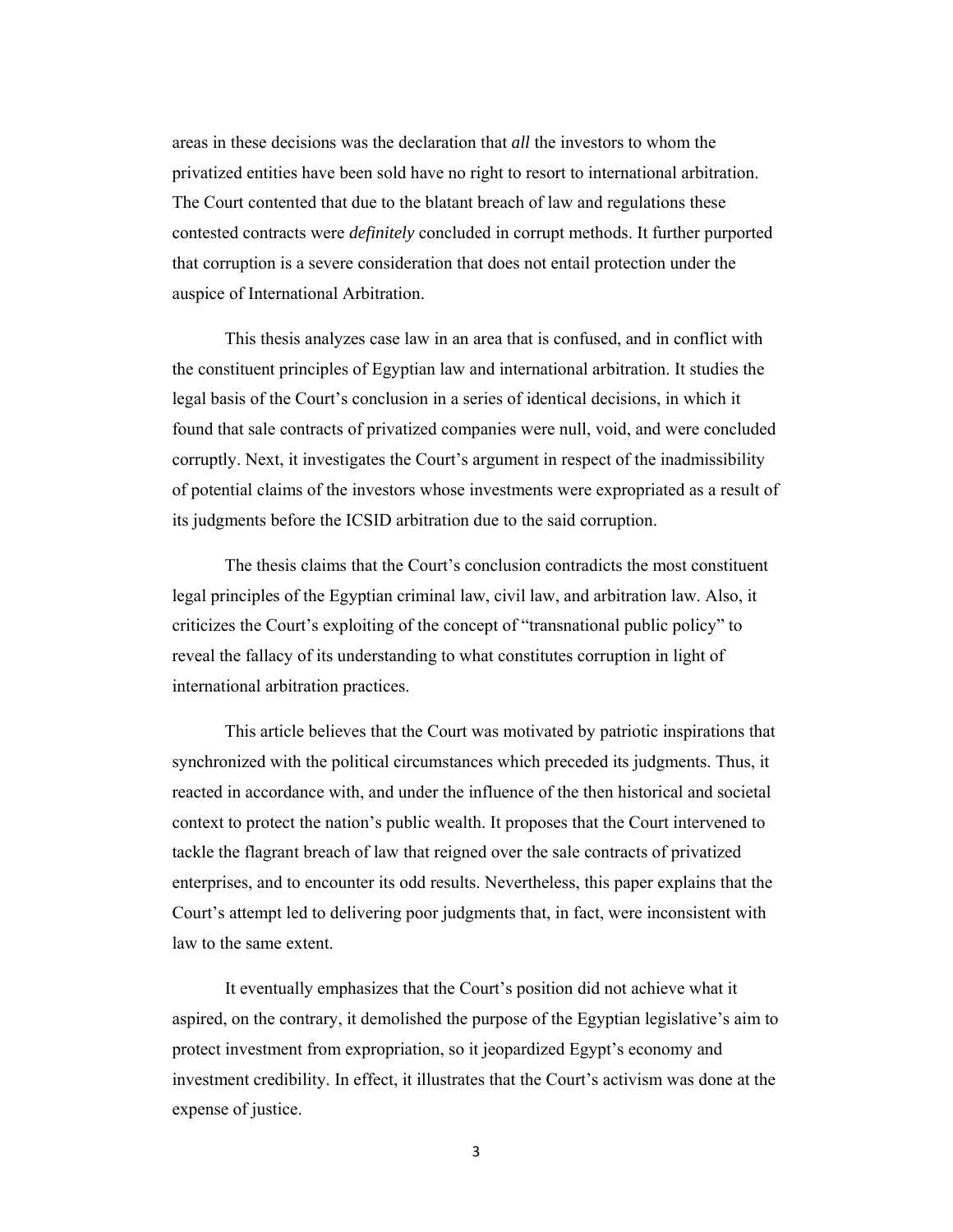This thesis criticizes the Court's stance because its decisions are in conflict with domestic laws, so it does not suggest that the contested contracts were concluded in accordance with law. It also does not suggest that the judgments are wrong because the international arbitration's criteria are correct. It rather criticizes the Court's rationale because it argued that it applies these practical standards and criteria, but in fact, it maneuvered these concepts to fit in its conclusion.

In addition, the thesis does not target to analyze all the procedural and substantive matters of the Court's decisions. It focuses only on areas where the Court placed itself in the position of the national criminal and civil judges on the one hand, and of the international arbitrators on the other, to decide upon their competence and jurisdiction, and on behalf of them. However, as the Court's rationale was widely criticized for other legal irregularities it produced, yet, only certain issues will be addressed to the extent that serves to connecting the dots between the Court's legal rationale and its conclusion, but will not be exhaustively examined.

For this purpose, two main models will be demonstrated. The first model is the lawsuit no. 11492/65 which became publicly known as "Omar Effendi case".<sup>8</sup> The second model is the arbitral award in the ICSID case no. ARB/ 14/ 4 which was initiated by a foreign investor against Egypt for requesting damages due to Egypt's violation of its obligations under a Bilateral Investment Treaty.<sup>9</sup>

The relevance of these two models stems from two main facts. First, the *Omar Effendi* decision is the first paradigm that was imitated in a series of subsequent identical decisions rendered by the same Court. In fact, its rationale and perception of corruption was adopted and cited by Egypt's defense in *Union Fenosa* as to prove the alleged corruption in procuring the contested contract. Second, the Tribunal's process of analyzing the adduced evidence in *Union Fenosa* signifies how corruption in

<sup>8</sup> The case No. 11492/ 65 was initiated on 21-12-2010 before the investment circuit of Cairo Administrative Court at State Council by an Egyptian activist called Hamdi Al-Fakharani. (*hereinafter* Omar Effendi). Though it is beyond the purpose of this study to furnish an exhaustive detailed legal commentary on all the procedural and substantive issues raised in each model, yet, a brief overview of their facts and most crucial legal issues will be presented in chapter one.

<sup>9</sup> UNIÓN FENOSA GAS, S.A. ARAB REPUBLIC OF EGYPT ICSID Case No. ARB/14/4. Final Award on 31-8- 2018. Available at: https://www.italaw.com/sites/default/files/case-documents/italaw10061.pdf. Last accessed 24- 3-2021. (*hereinafter* Union Fenosa)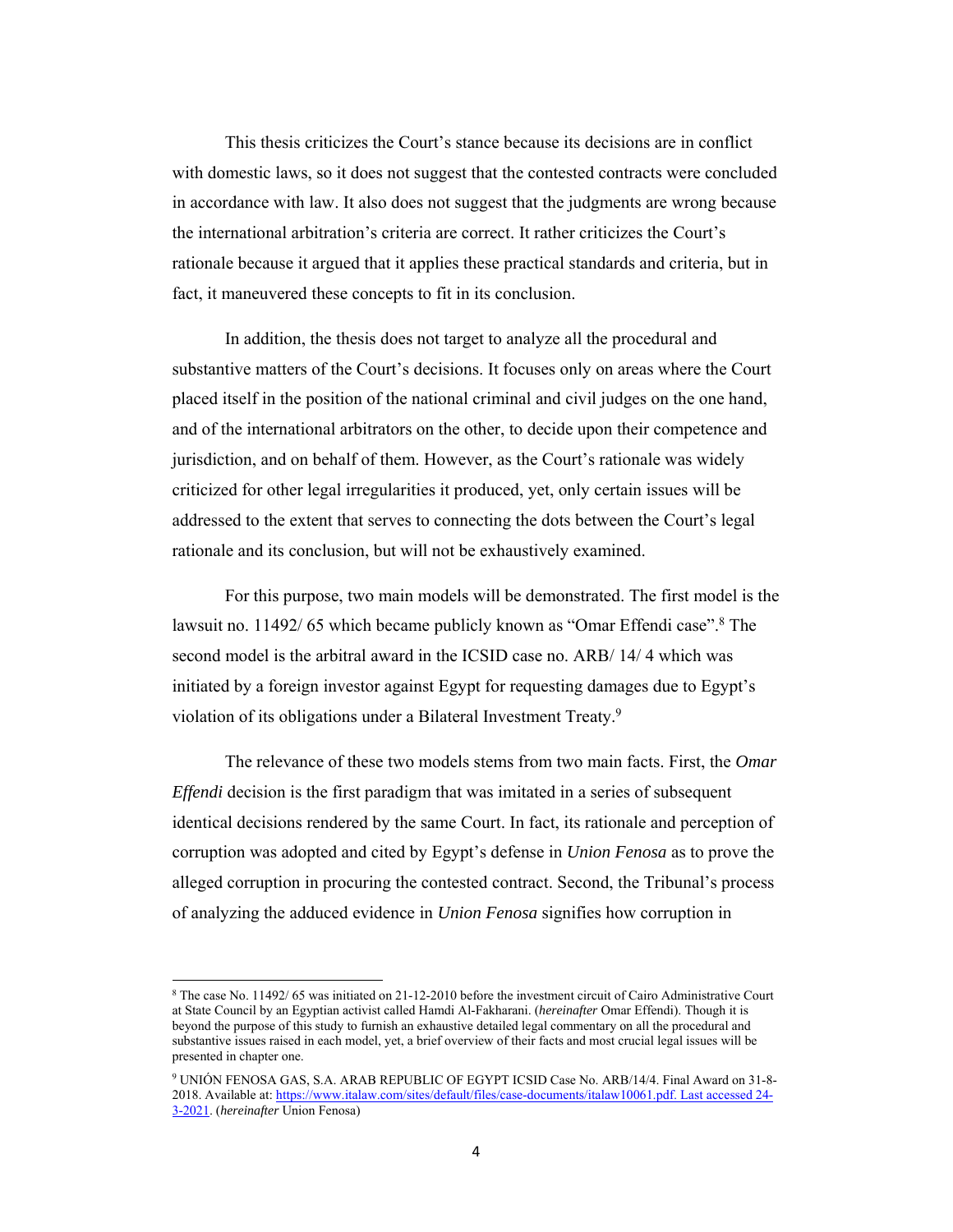investment contracts is administered in international arbitration practice by refuting the Court's rationale in the *Omar Effendi* decision.10

This thesis is divided into four chapters. The first chapter demonstrates the two main models under examination, their key facts, allegation of corruption, and how the Court and the Tribunal dealt with such an allegation.

Chapter two studies the national legal basis of the *Omar Effendi* decision. This process aims at analyzing the legal and factual considerations through which the Court decided that the contested contract was concluded corruptly. This chapter serves to enumerate the legal faults that the Court made at the expense of the wellestablished legal principles of the Egyptian law. It then links this stance with employing a non-pure legal analysis to decide on other uncontested subject matters, which is the inadmissibility of contracts of corruption before the ICSID arbitration in light of the concept of transnational public policy.

Chapter three presents the concept of transnational public policy. This explanation serves to understand what constitutes corruption in the realm of international arbitration in public procurement contracts, and why it became widely perceived as transnational public policy. Next, this chapter shows how corruption is administered in international commercial arbitration and in ICSID arbitration. It further manifests the arbitrators' attitudes towards corruption, and their evidence gathering and evaluating process.

The last chapter is devoted to assessing the *Omar Effendi* decision. It comprehensively compares between the Court's and the Tribunal's rationale as with regard to the administration of corruption in investment contracts, this comparison also extends to include two other relevant ICISD cases. The assessment further continues to evaluate the Court's argument with regard to safeguarding the nation's

<sup>10</sup> It is critical to refer here that the major limitation with the award of *Union Fenosa* was the unavailability of some information and facts of the case due to confidentiality, the Tribunal recorded that "the Respondent requested that the Claimant withdraw from the record certain document filed with the Claimant's Rejoinder Memorial on Jurisdiction and Admissibility… The Respondent argued that these documents constituted confidential state secrets not subject to disclosure under Egyptian law." *Id*, at 8, part 1, para. 1.50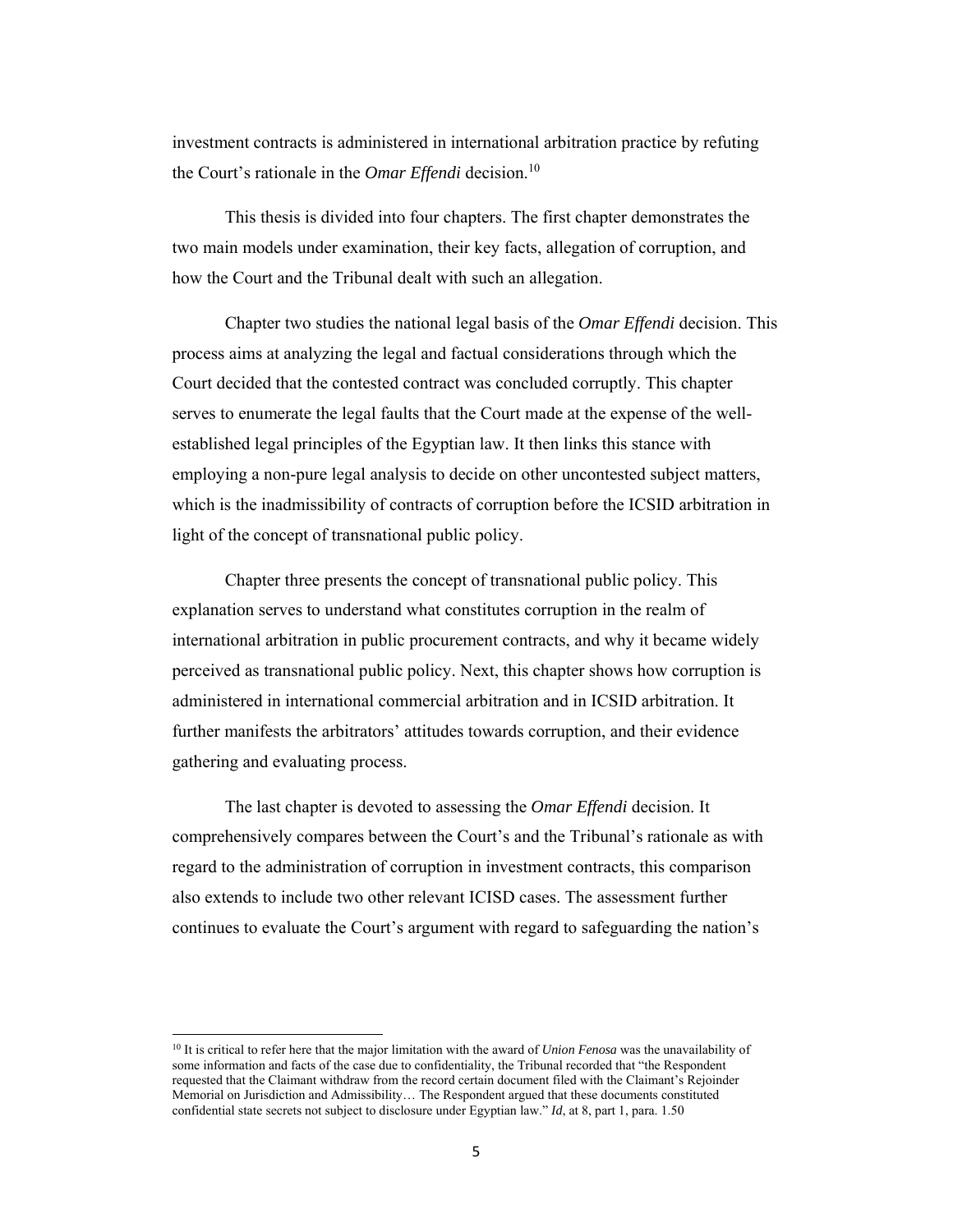public wealth on the one hand, and the results of this decision on the State's economy and individuals' rights and interests on the other.

It eventually purports that the Court failed to achieve what it aspired. Its activism led to delivering a poor judgment that is inconsistent with law, affected the economy negatively, jeopardized the Country's investment credibility, and conflicted the legislature's aim. It proposes that the Court would have produced less-harmful outcomes if it has been applied the law properly.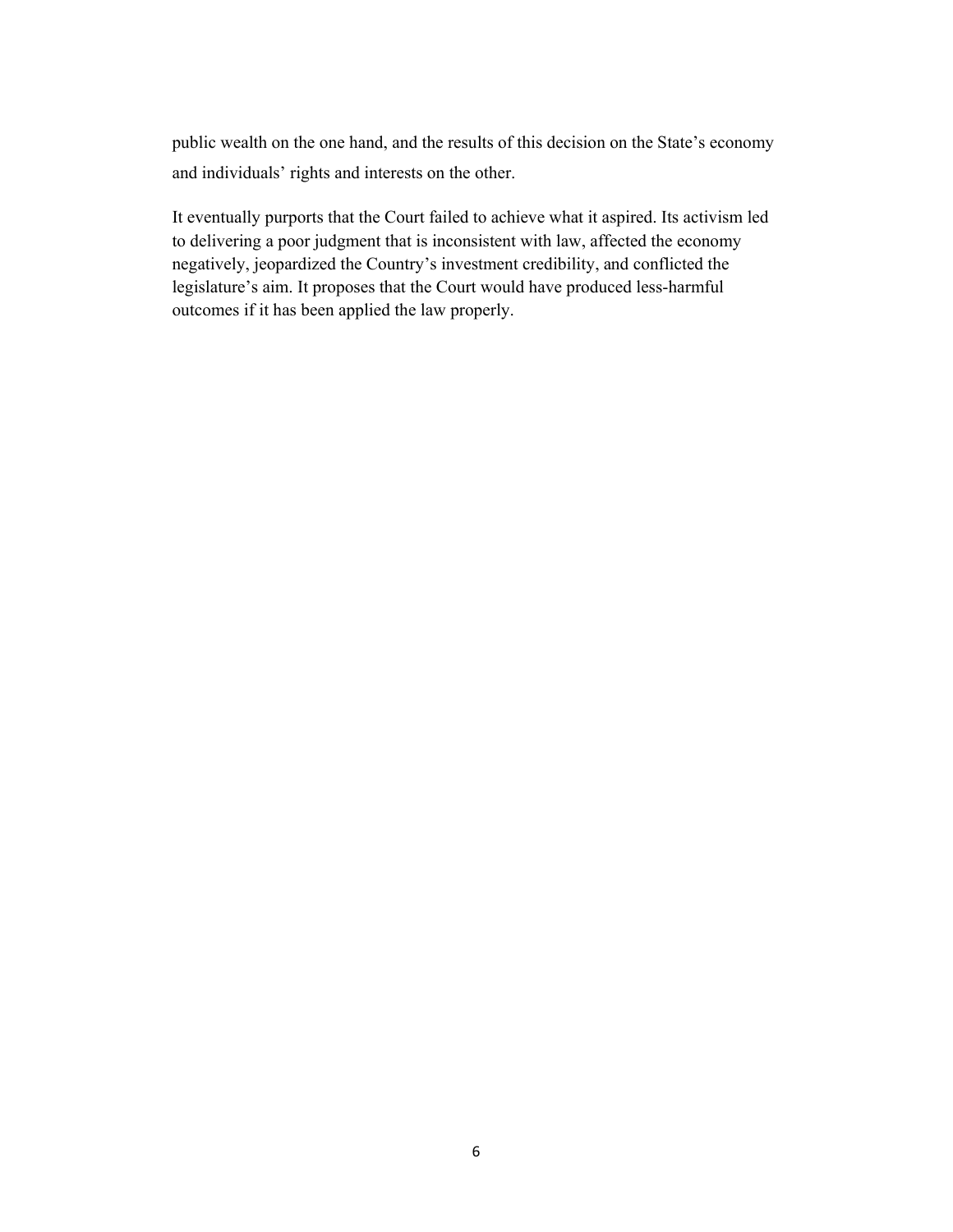### **II.** *Omar Effendi* **and** *Union Fenosa***: Raising the Question of Corruption**

This chapter presents two models of analysis to the issue of corruption as a transnational public policy consideration in international investment contracts. These models illustrate the different outcomes that both the Egyptian State Council and the ICSID arbitration reached with regard to the perception of obtaining contracts of corruption.

The first model concerns a lawsuit brought by an Egyptian activist against a Saudi investor and other public officials concerning the Omar Effendi Company for the annulment and cancellation of the Company's sale contract concluded between the investor and an Egyptian governmental affiliate.<sup>11</sup> The second model concerns an ICSID arbitration case initiated by a Spanish investor against Egypt concerning the Claimant's investment in Egypt (gas liquefaction plant) for requesting damages resulted from unlawful measurements that resulted in the plant's complete shutdown.12

### A. *Omar Effendi* Lawsuit

The *Omar Effendi* lawsuit is one of several cases concerning the annulment of privatization contracts; yet, the Court's decision in *Omar Effendi* is the first one that affirmatively declaring that contracts of sold privatized corporations were concluded corruptly.

On December 21st, 2010, *Omar Effendi* lawsuit no. 11492/ 65 was filed by the claimant before the Court, petitioning for the cancellation and the annulment of the sale contract of the Omar Effendi Company.

The claimant argued that the government had approved the sale of the company to a foreign investor in flagrant violation of the bidding law, and for a much lower price than the real value. In addition, the buyer had breached fundamental contractual obligations, such as unfairly dismissing workers.

<sup>11</sup> *Omar Effendi*, *supra* note 8.

<sup>12</sup> *UNIÓN FENOSA, supra* note 9.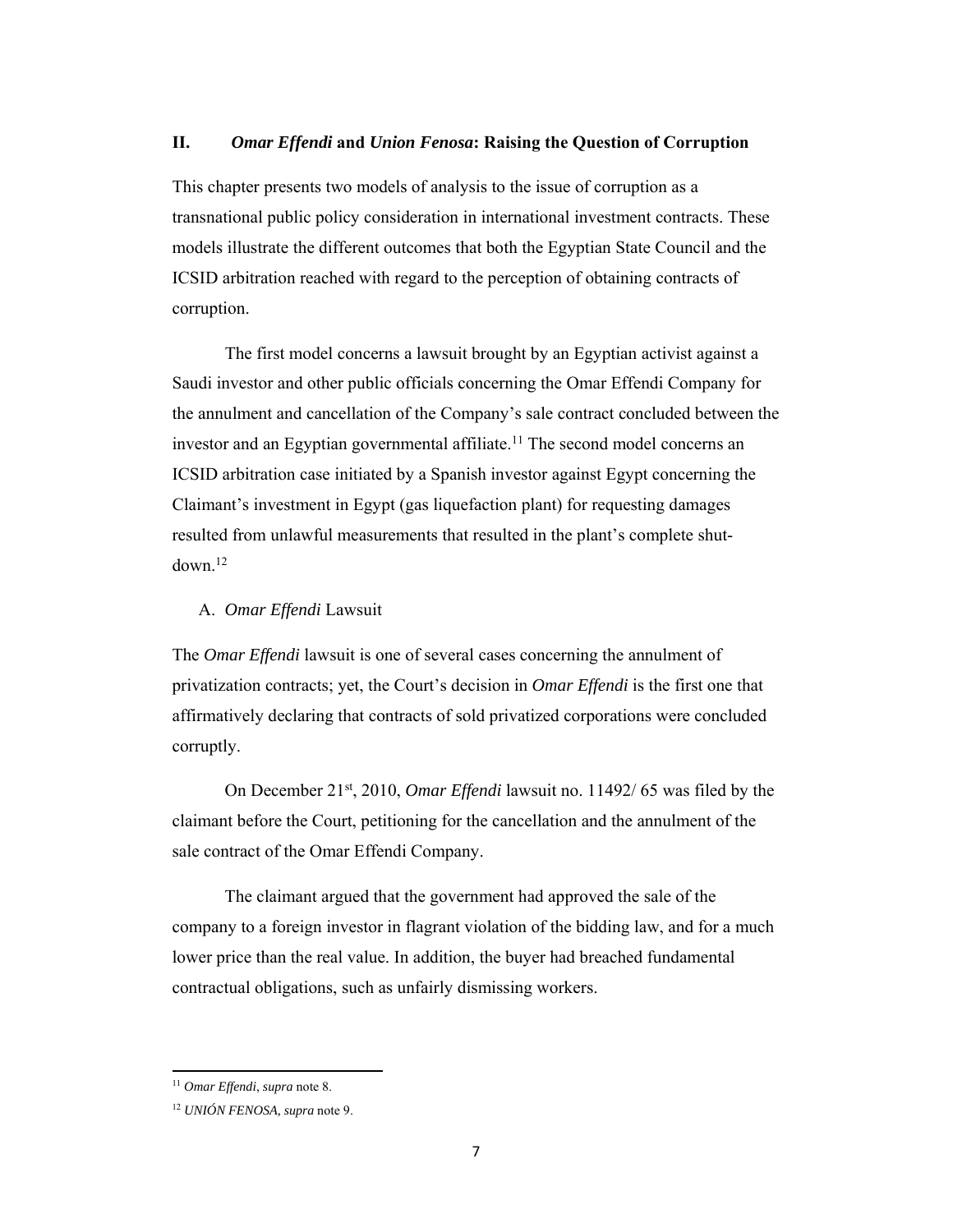On May 5th, 2011 the Court delivered its verdict, *inter alia*. It annulled the contract, cancelled the related governmental orders and procedures, and set aside the arbitration clause included therein.

### 1. Factual Background

An understanding of the company's history and how it led to this outcome illustrates its historical and economic heritage value. The Omar Effendi Company is one of the oldest and largest Egyptian giant department stores. Its popularity amongst Egyptians is due to its long history as the first chain retail store with 82 branches all over the country.<sup>13</sup>

It was originally established under the name of "Orosdi Back" in the middle of the nineteenth century by a family with an Austrian-origin family. In 1921 it gained its current commercial name "Omar Effendi" after ownership was transferred to another Jewish-Egyptian merchant.

By 1957, the company was nationalized along with many other foreign and Egyptian-owned companies. In 1967, Omar Effendi became an Egyptian publicly company owned as a government affiliate.<sup>14</sup> Its ownership was later shifted to the Holding Company for Building and Construction, and finally to the National Company for Building and Construction (*hereinafter* NCBC).

By the 1990s, Omar Effendi's condition had changed again. The nationalization of the company, similar to other entities, did not lead to any accomplishment. Its iconic status in the first half of the last century dissipated under poor management becoming a burden on the State's economy.

As a result of the failure of managing and operating publicly-owned corporations, the government decided to change its economic policies with regard to the entities it owned, and the policy of *laissez faire* was adopted. Upon the implementation of this new paradigm, the succeeding Egyptian governments started to privatize various categories of companies that were owned by their affiliates. In the

<sup>&</sup>lt;sup>13</sup> *Omar Effendi*, *supra* note 8. https://omareffendi.com.eg/?lang=en&module=page&param1=history. Last accessed 1 March 2021.

<sup>&</sup>lt;sup>14</sup> Republican Decree no. 544/ 1967, been published on 18 February 1967.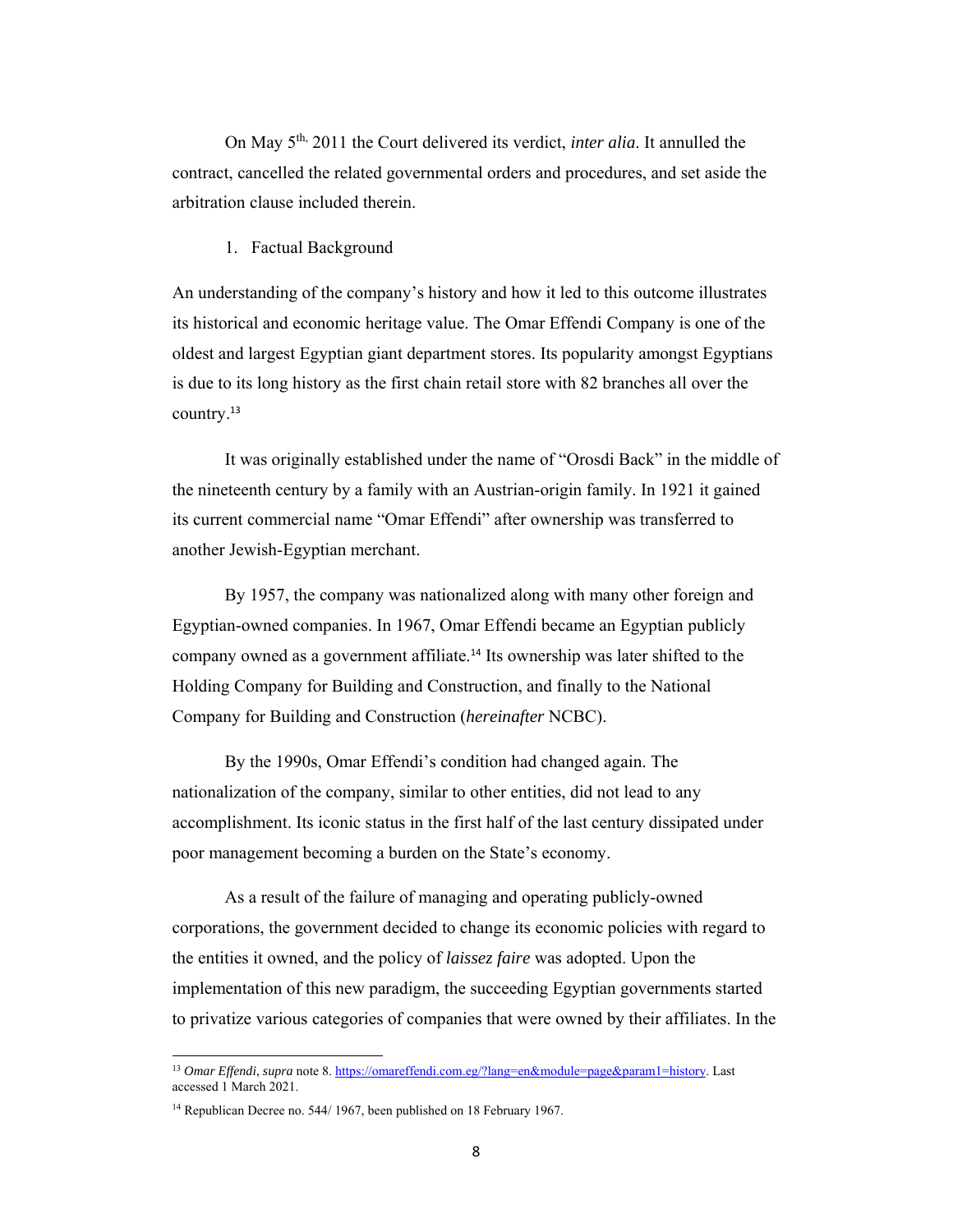case of *Omar Effendi*, the Ministerial Committee for Privatization announced on 1 January 2001 its decision to sell 90% of the company's shares.15 The decision was approved by the Cabinet on 6 January 2004.

On 11 November 2005, the NCBC announced the terms of the sale and the procedures of the transaction, and on 4 April 2006, one sole offer was made by a foreign investor for 90% of the company. After the approval of the Committee and the Cabinet, on 2 November 2006, the sale contract of 90% of the Omar Effendi Company was concluded between the NCBC and the foreign investor.

Two incidents had been occurred before this lawsuit has been filed, and should be mentioned before stepping forward, as each of them has its impact on the propriety of the *Omar Effendi* decision. First, during the process of evaluating the company's assets before the sale, the Public Prosecution had investigated a complaint raised by one of the parties to the lawsuit, alleging potential criminal acts with regard to the evaluation process. The Public Prosecution ultimately decided that there was no dissipation of the public wealth, and the case was closed on 21 March 2006.16 This decision was affirmative in negating the criminal activity in conducting the evaluation process of the company.

Second, after concluding the now-contested contract, the buyer filed case no. 583/ 2008 before the Cairo Regional Center for International Commercial Arbitration (CRCICA) to seek an annulment of the contract on the basis of the breach of the seller's contractual obligations. The arbitral tribunal delivered its award on 10 November 2010 and rejected the plaintiff's claims.

2. The Court's Rationale

<sup>&</sup>lt;sup>15</sup> On 20 August 2000, the then-prime minister issued decree no. 1765/ 2000, been published on 30 August 2000, that established the Ministerial Committee for Privatization (*hereinafter* the Committee). The *Committee* was constituted of 19 ministers in addition to the Central Bank chief. It was generally entitled to study all the related matters with regard to the process of privatization, including determining which assets and companies to be privatized, and the value of each transaction. The recommendations of the Committee were to be raised to the Cabinet monthly.

<sup>16</sup> *Omar Effendi*, *supra* note 8, the investigation of the Egyptian Public Prosecution no. 18/ 2006, filed on 5 March 2006.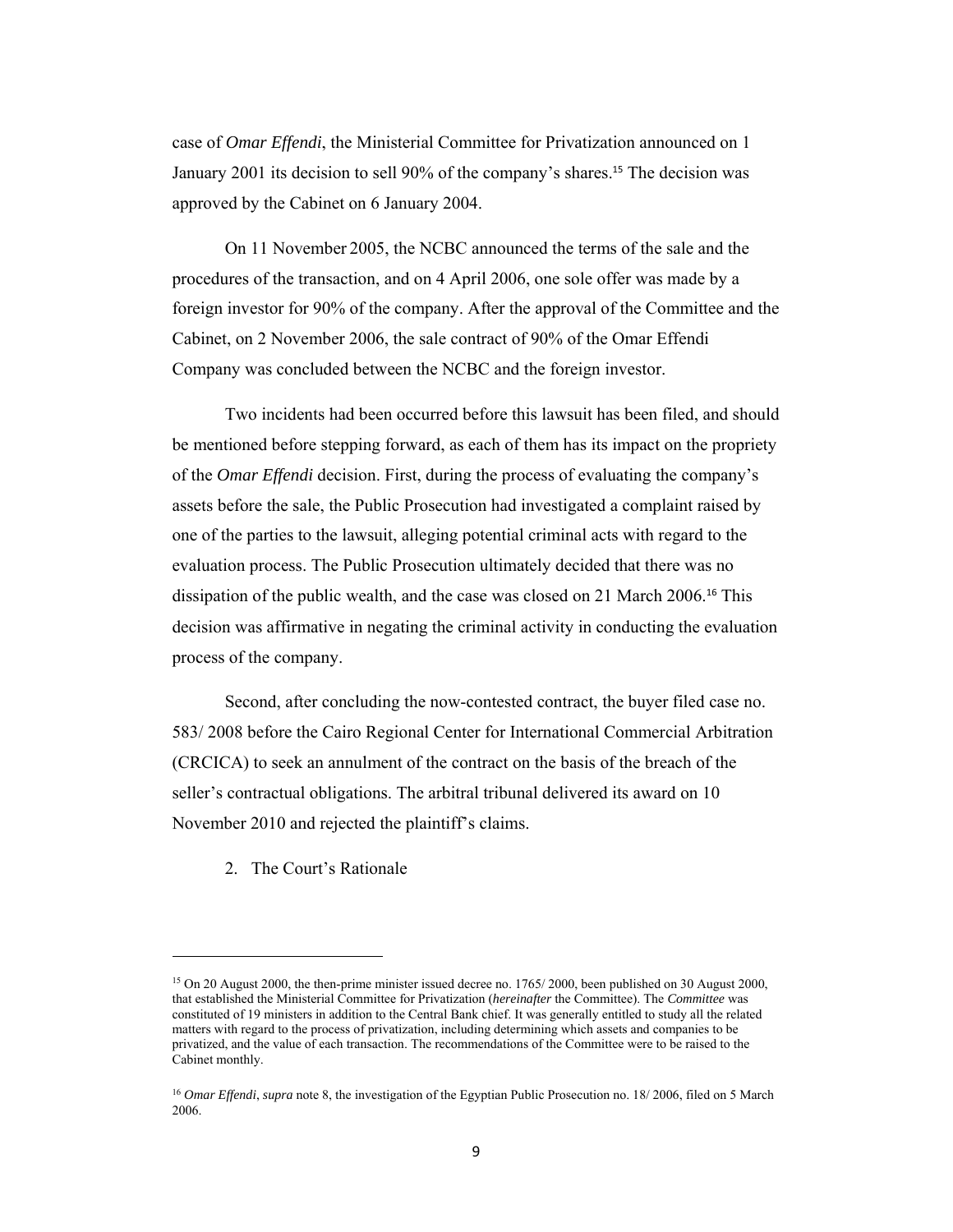On May  $5<sup>th</sup>$ , 2011 the Court concluded that the contract under examination was null and void. This conclusion was reached according to the following findings:

First, the Court approved the plaintiffs' capacity to initiate the lawsuit as Egyptian citizens, as they were constitutionally entitled to resort to the state's judiciary to examine the legitimacy of the sale of the state's public properties.<sup>17</sup>

Second, the Court affirmed its competence to judicially review the contract's legitimacy. It referred to the administrative nature of the contract that was concluded upon the fulfillment of the governmental approvals.<sup>18</sup> It follows that the Court raised, *ex officio*, the annulment of the arbitration clause included therein on the basis of the prerequisite of article 1 (2) of the Egyptian Arbitration law.19 Having regarded this prerequisite as a public policy consideration, the court rendered the arbitration clause null and void.

Third, and most importantly, the court enumerated severe violations to the law, regulations, and the requirements of the policies designated for the implementation of privatizing the company. The violations were based on three major grounds.

The first posited that the entire evaluation process of the company's assets had been intentionally manipulated. This involved the provision of misleading financial figures that drastically degraded the real value of the company.

The second asserted that other assets, including real estate properties and entitlements, were excluded from this erroneous evaluation process, as they were simply not offered in the transaction as per the decision of the Committee. However,

<sup>&</sup>lt;sup>17</sup> Based upon article 6 of the then-Constitutional declaration, that mirrors article 33 of the 1971 Constitution, which authorized all citizens to support and protect the public wealth.

<sup>&</sup>lt;sup>18</sup> The Court interpreted the plaintiffs' requests as to the cancellation of the Committee's decision dated September 25th, 2006 that approved the recommendation of the sale of 90% of the Company and all its related consequences which involve the sale Contract between NCBC –as a deputy to the ministry of investment- and the foreign buyer. The Court further explains that the sale occurred due to the delegation of the competent governmental body. Accordingly, all the approvals and the sale contracts are in fact administrative decisions subject to the Court's competency.

<sup>&</sup>lt;sup>19</sup> This sub-article reads as follows: "With regard to disputes relating to administrative contracts, agreement on arbitration shall be reached with the approval of the competent minister or the official assuming his powers with respect to public law entities. No delegation of powers shall be authorized therefrom."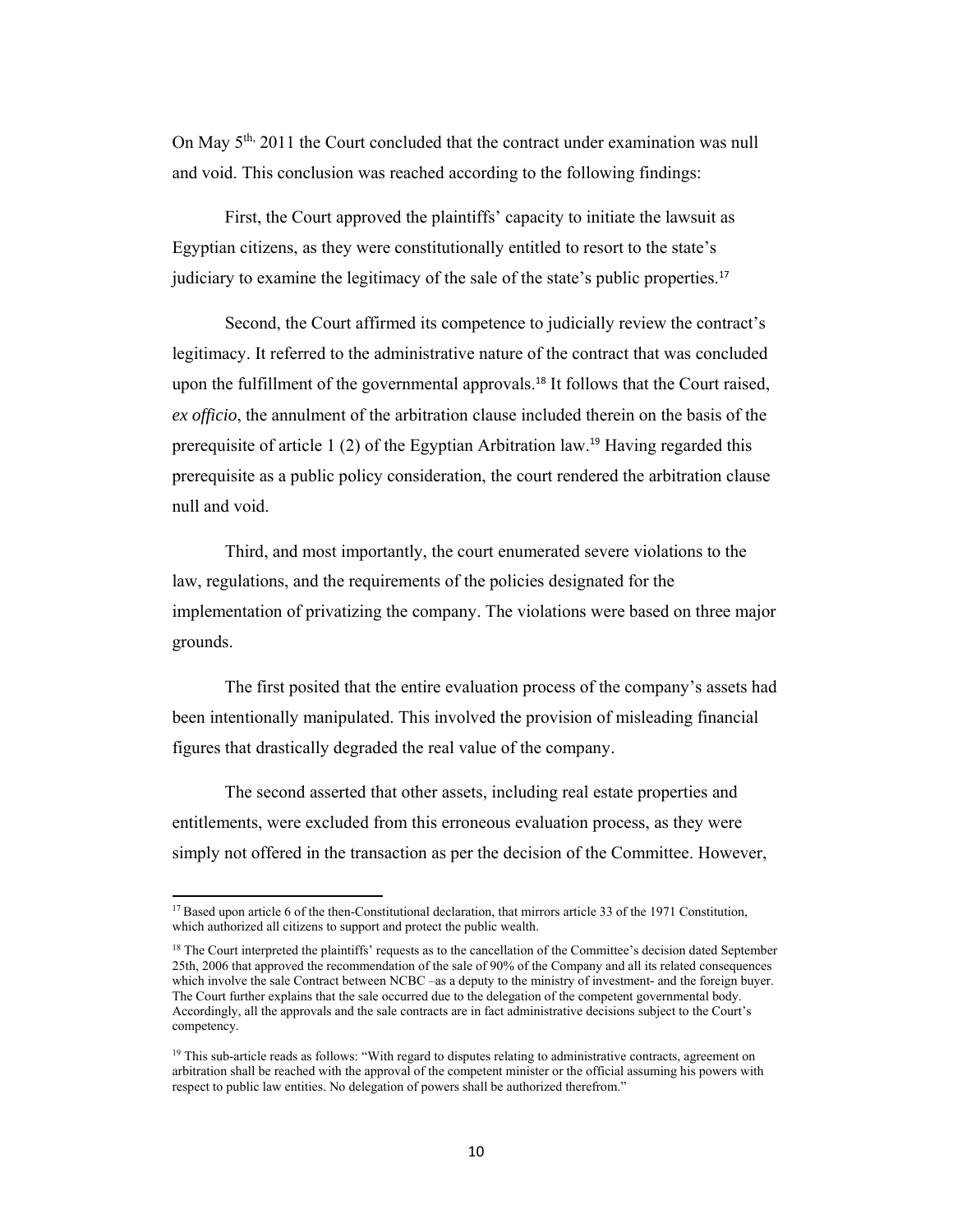the contract of sale included all these assets and entitlements. In other words, it was given to the buyer for free.

Finally, in order to accomplish the transaction at any cost, the Committee accepted the sole and remarkably low offer by the buyer. Accepting an offer that was presented had no competitors,<sup>20</sup> and strikingly less than that "falsely" determined was a flagrant violation to law, regulations, and the stipulated criteria to privatize the company.

### 3. Raising the Question of Corruption

The findings in *Omar Effendi* were a judicial review not only of the legitimacy of a contested contract, but also the legitimacy of all other contracts concluded in accordance with privatization policy.

More specifically, the decision in *Omar Effendi* was not one-of-a-kind. Indeed, this judgment was one of a series of similar decisions that targeted the annulment of numerous similar contracts.

For instance, a few days after the decision of *Omar Effendi* had been rendered, another lawsuit was filed before the same Court which related to the sales contract of the Tanta Linen Company.<sup>21</sup> On September 21<sup>st,</sup> 2011 the Court delivered its verdict. It, *inter alia*, annulled the sale contract, and set aside the arbitration clause included therein. On the same day, the same Court gave the exact same conclusion on a third lawsuit annulling the sale contract of the Misr Shibin El Kom Textile Company.<sup>22</sup>

These lawsuits are only a sample of similar cases which share common characteristics.23 First, the claimant is an Egyptian citizen who is not a party to the

 $20$  Article 15 of law no. 89/ 1998 that governs bids sets out that the bid may be cancelled if a sole offer is presented even if fulfilled the transactions' requirements. Also, article 127 of the executive memorandum exceptionally grants the authority to accept the sole presented offer if only it is in conformity with the transaction's conditions.

<sup>21</sup> lawsuit no. 34248 of the judicial year 65, (*hereinafter* Tanta linen). It had been filed on 21 May 2011 and brought before the same circuit.

<sup>22</sup> lawsuit No. 34517 of the Judicial year 65, (*hereinafter* Misr Shibin Textile). It was initiated before the first instant of the administrative court at Monufia Governorate on September 26th, 2010, which decided to submit it to the Investment Circuit at the Administrative Court at Cairo.

<sup>&</sup>lt;sup>23</sup> This list extends to include lawsuit no. 37542 of the judicial year 65 concerning the Nile for Cotton paring Company, the Court delivered its decision on 17 December 2011, and the lawsuit no. 40510 of the judicial year 65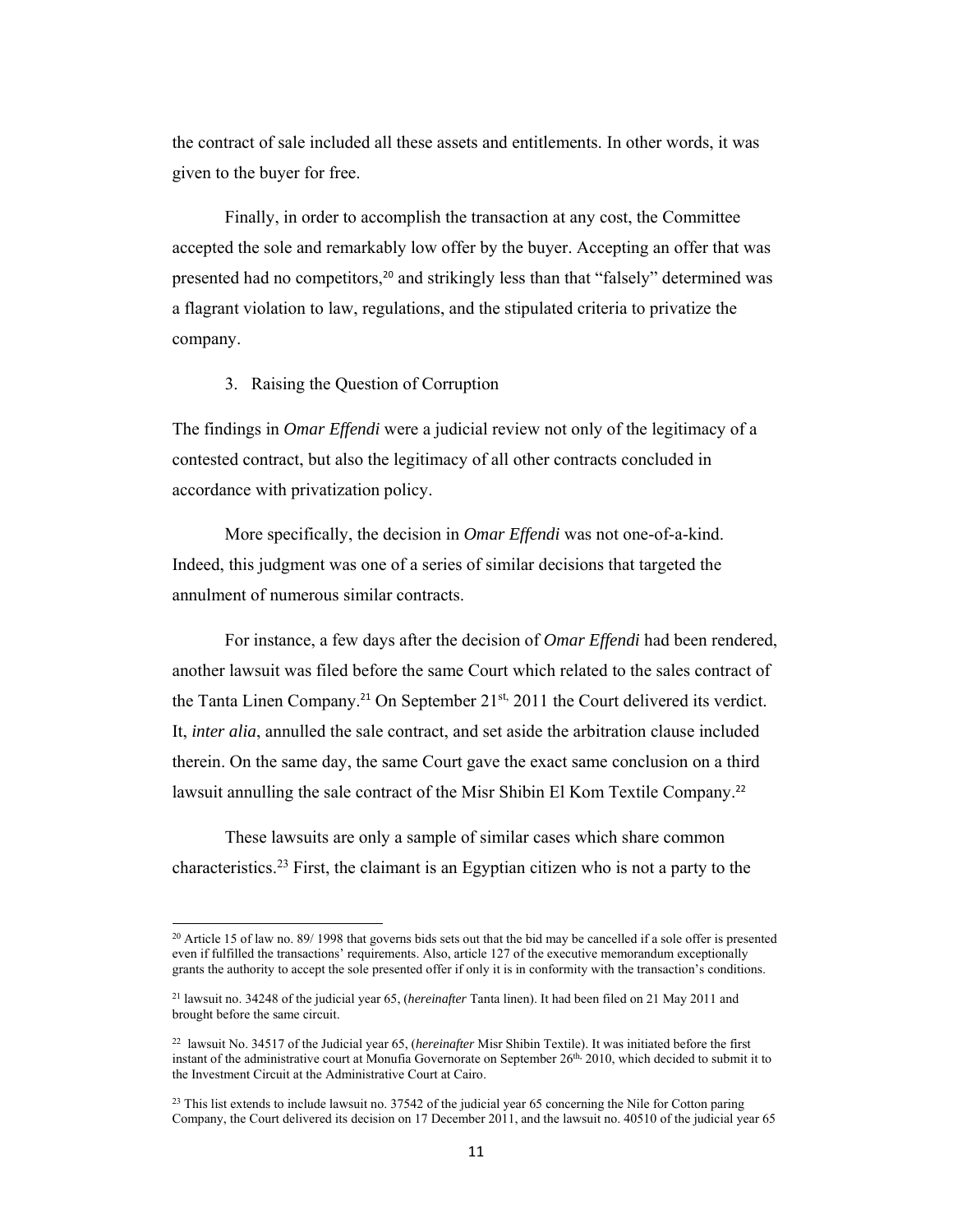contract under question and may not even have a legal relationship with the sold entity. Second, the respondents are ex-public officials whose approvals were the basis of the contested contract, in addition to the buyer, who is in most cases a foreign investor. Finally, all of the cases involved a formerly government-approved contract.

Just as the case is in the *Omar Effendi* decision, the Court highlighted the corruption that encompassed the entire transaction. Thus, it broadly explained how corrupt the practices were, how flagrantly the law had been breached, and how the state's wealth had been dissipated.

For example, the Court affirmed that the process by which the company's value had been estimated was tremendously deceptive, based on no legal or factual grounds, and led to an assault on the public wealth. It also criticized the complacency shown in the transaction's terms and conditions as well as the provisions of the contract. It further explained that the government conducted the privatization of the enterprise as if it was an abomination that had to be purified.

4. Consequences of suspicions

Based on these assumptions and suspicions, the Court charged the investor of being an integral part of this corruption. Surprisingly, it went even further by declaring *ex officio* that this investor was not entitled to resort to international arbitration under the realm of the Convention on the Settlement of Investment Disputes between States and National of other States (*hereinafter* Convention).

This conclusion is constituted on two bases. First, the Court argued that the contested contract did not refer to submitting its parties' disputes to the arbitration before the International Centre for Settlement of Investment Disputes (*hereinafter* ICSID).24 Second, the Court asserted that this corrupt investor has no right to resort to the ICSID arbitration. It cites the principle in *World Duty Free Limited vs. The Republic of Kenya* (*hereinafter* WDF vs. Kenya) whereby "claims based on contracts

concerning Elnasr for steam Boilers Manufacturing Company, the Court delivered its decision on 21 September 2011.

<sup>24</sup> ICSID Convention, Regulations and Rules. Washington, D.C.: International Centre for Settlement of Investment Disputes, 2003. Available at: https://icsid.worldbank.org/sites/default/files/ICSID%20Convention%20English.pdf. Last accessed on 25 March 2021.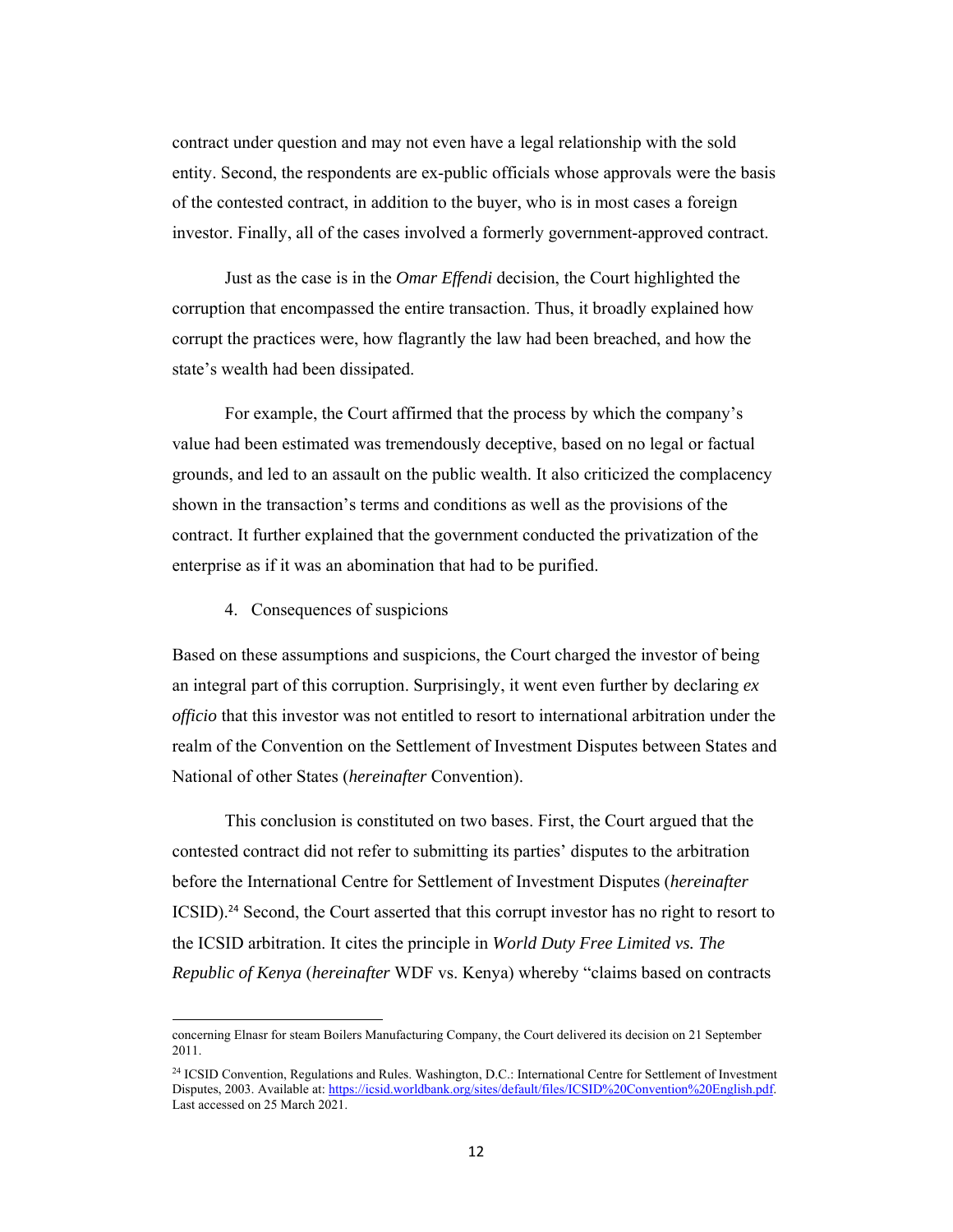of corruption or on contracts obtained by corruption cannot be upheld by this Arbitral Tribunal."<sup>25</sup>

### *B. Union Fenosa Gas vs. Arab Republic of Egypt*

The Tribunal's award in *Union Fenosa* mirrors how the allegation of corruption in obtaining contracts of investment is analyzed and administered in the ICSID arbitration. This award highlights the process of analyzing the adduced evidence and its relevance to prove the allegation of corruption.

This ICSID case no. ARB/14/4 was filed by a Spanish investor (*hereinafter*  Claimant) against the host state (*hereinafter* Egypt) for requesting damages due to Egypt's failure to afford the protections granted to the Claimant's investment by the Bilateral Investment Treaty (*hereinafter* BIT).26

This dispute arose under the Bilateral Investment Treaty between Spain and Egypt, in which the Claimant's investments allegedly had been influenced due to the host state's acts and omissions that breached its substantive obligations under the Treaty. The investor initiated the claim before the ICSID arbitration. The arbitral Tribunal held that Egypt has violated its obligations under the Fair and Equitable Treatment standard according to the Treaty, rendering it liable to the Claimant, and imposing a sum of US\$ 2.013.071.000 as compensation.

1. Factual Background.

A brief introductory to the context through which the dispute arose helps to understand the relationship between the parties. On November  $3<sup>rd</sup>$ , 1992 the Kingdom of Spain and the Arab Republic of Egypt signed the agreement on the Reciprocal Promotion and Protection of Investments between the Kingdom of Spain and Egypt (*hereinafter* the Treaty), and it entered into force on April 26<sup>th</sup>, 1994.

<sup>25</sup> *World Duty Free Company Limited* v. *The Republic of Kenya,* ICSID Case no. ARB/00/7. 4 October 2006. Final Award. (*hereinafter* WDF vs. Kenya).

<sup>26</sup> *UNIÓN FENOSA, supra* note 9.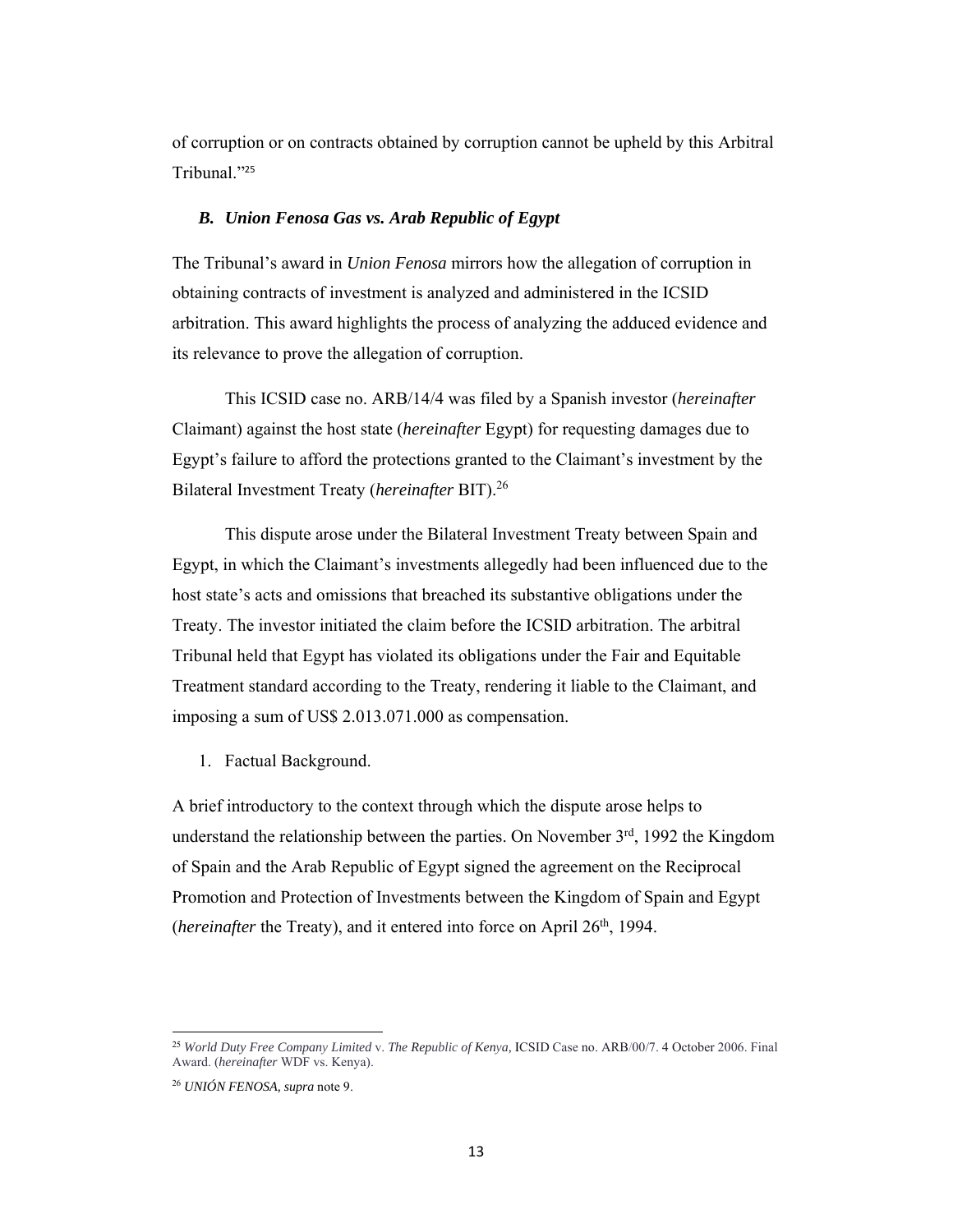Under its realm, the Sale and Purchase agreement (*hereinafter* SPA) dated August  $1<sup>st</sup>$ , 2000 between a Spanish enterprise, later assigned to the Claimant as a buyer, and an Egyptian corporation as a seller. The Claimant's investment in Egypt related to the Damietta natural gas liquefaction plant, concerning the liquefaction, shipping, regasification, and commercialization of natural gas.

The dispute arose as a result of Egypt's failure to afford the protections granted by the Treaty. The Claimant's main ground was that its investments had suffered and had continued to suffer significant harm as a result of decisions attributable to Egypt to curtail and cut the supply of natural gas to the plant, which eventually resulted in a complete shut-down for lack of a gas supply. According to the Treaty, Egypt's obligations generally include the protection of the Claimant's investments against unjustified or discriminatory measures. The Treaty also grants the Claimant the right to resort to one of several means of dispute settlement mechanisms, including the ICSID.

#### 2. The Question of Corruption

In an attempt to challenge the arbitral Tribunal's jurisdiction, Egypt contended that the Claimant's investment was not protected under the Treaty and the ICSID Convention due to the existence of corruption. An investment made corruptly does not qualify for protection under the laws of Egypt, and under the Treaty as a matter of international law.

Stressing the wording of the treaty with regard to conducting investments in compliance with Egyptian law, Egypt argued that the Claimant's investments were procured through corrupt and illegal practices to which the Claimant was a party. Egypt constituted its claim upon three separate acts of corrupt conduct, all of which were attributed to the Claimant and its associated companies.

First, the selection of the subcontractor to build the plant was a process that was riddled with corruption. The Engineering, Procurement, and Construction contract (EPC contract) was awarded to a joint venture consortium led by a company whose bid was 50,000,000 USD higher than its nearest competitor. The winning company's CEO later pleaded guilty in the USA to violations of the US Foreign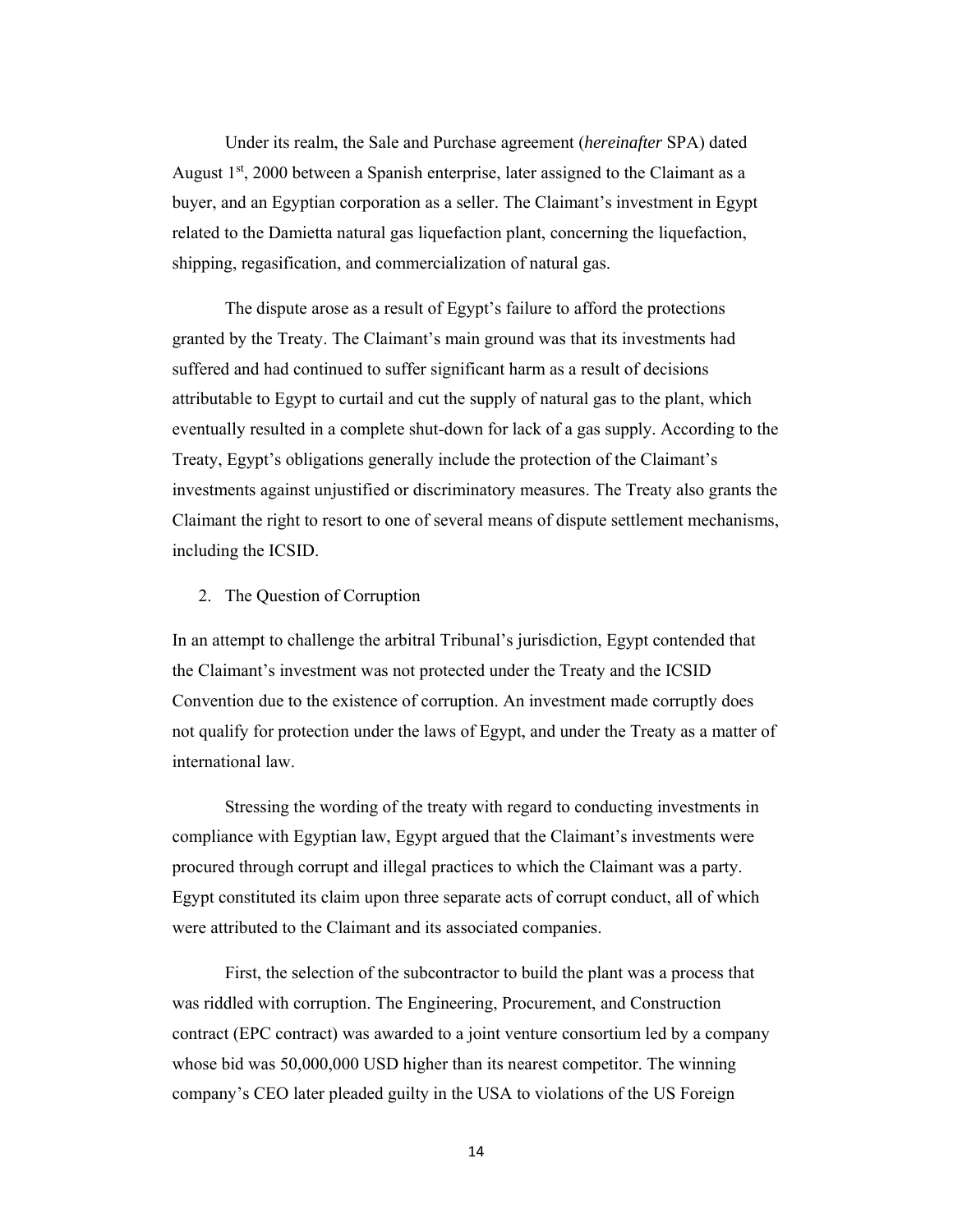Corrupt Practices Act for bribing Egyptian Government officials in connection with an "unnamed Egypt liquefied natural gas project."<sup>27</sup>

The second act of corruption involved the Claimant's engaging of a friend of then-President of Egypt Hosny Mubarak who publicly stated that he had used his personal connections in the government for the Claimant's benefit.

The third, and most important act, concerning the Claimant's engaging an Egyptian businessman who had genuine connections with the then-Minister of Petroleum. The Claimant hired him as an "agent" or "intermediary" to use his illicit influence on the then-Minister to steer the Damietta project towards the Claimant. Egypt contended that the project was awarded to the Claimant upon the intermediary's influence without a tender process. According to Egyptian law, obtaining such a project has to be done through an open and competitive bid process, however, it was unilaterally approved by the then-Minister. Egypt, on this particular point, cited the *Omar Effendi* decision.

Furthermore, Egypt argued that the Claimant's association with this intermediary was not a true business partnership. The latter's contribution to the project was a total of 6.88 million USD which was later sold to the Claimant's associated company, a contribution that was nothing more than money funneled to him in exchange for his personal connections and back-channel influence. All three of these acts reflected corruption on the part of the Claimant whose business and contract was obtained corruptly, therefore, does not qualify protection according to international public policy.

## 3. The Arbitral Tribunal's Rationale

The Tribunal's rationale is characterized by closely scrutinizing the adduced evidence individually and collectively. Its starting-point emphasized the general principle that investment made corruptly by the investor does not qualify for protection as a matter of international public policy, of Egypt's law, and of the Treaty.

<sup>&</sup>lt;sup>27</sup> *Id.* At time, there was only another project in Egypt, to which that company had no involvement.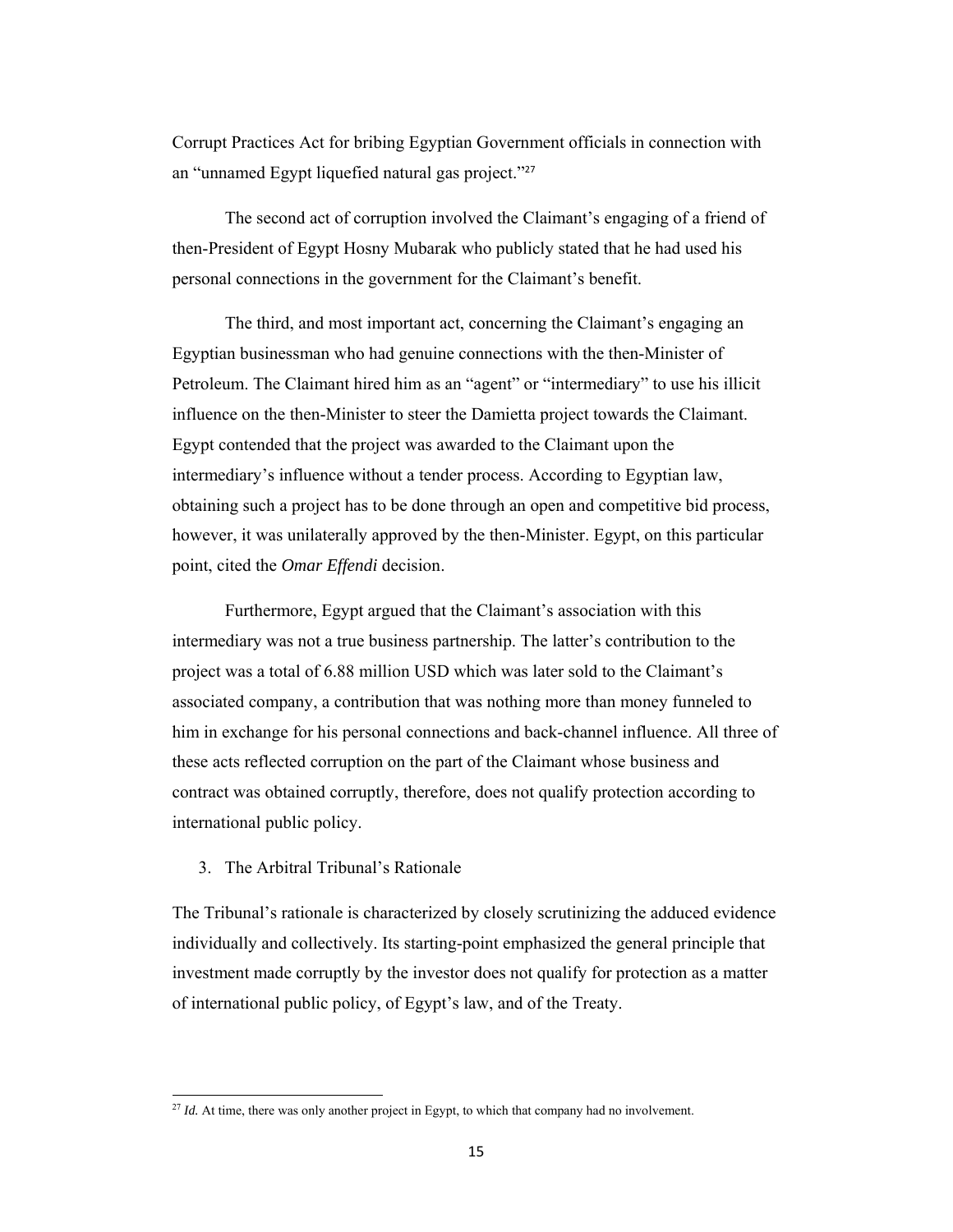In addition, the Tribunal asserted that Egypt bears the legal burden and standard of proof for its allegations of corruption. Beyond that, as corruption is rarely proven by direct convincing evidence, the Tribunal believed that the standard of proof remains "the balance of probabilities" that depends upon an accumulation of circumstantial evidence.

The Tribunal first addressed the allegation of corruption related to the awarding of the EPC contract. The Tribunal, assuming that the CEO's conviction in the US did indeed relate to the Damietta Project, found no "evidential materials" that linked the Claimant *per se* with such acts of corruption attributed to the CEO.

The Tribunal, next, adopted the same attitude as it had concerning the allegation of the intervention of the close 'confidant' of the then-President of Egypt in the project. It found that Egypt presented no proof that the Claimant was involved in the negotiations of the SPA through him.

Finally, the Tribunal examined the most crucial allegation of corruption raised by Egypt. It related to the role of the Egyptian businessman, as allegedly being an intermediary, and whose influence on the corrupted public officials led to the granting of the project to the Claimants' associations

The Tribunal acknowledged at the outset that this businessman, along with the then-Minister of Petroleum, at the time of the proceedings, was under investigation by the Egyptian public prosecution in connection with the corruption surrounding the Damietta project.<sup>28</sup>

In addition, it also realized that he, as well as his family-owned company which was also connected to the preliminary business of the project, had very limited experience in the field of this complex project. This limited experience cannot plausibly explain the Claimant's choice of him as a local partner for the project. Moreover, the Tribunal noted that several payments received by this Egyptian

<sup>&</sup>lt;sup>28</sup> On 27 October 2016, the Court of Cassation found the ex-Minister, and other public officials involved in the case, not guilty. Case No. 2487 of judicial year 86. Available at https://manshurat.org/node/30848. Last accessed 26 March 2021. The said businessman was not involved in this case, yet, he was convicted of credit fraud and sentenced to three years' imprisonment. https://www.masrawy.com/news/news\_egypt/details/2012/4/28/121284 Last accessed 26 March 2021.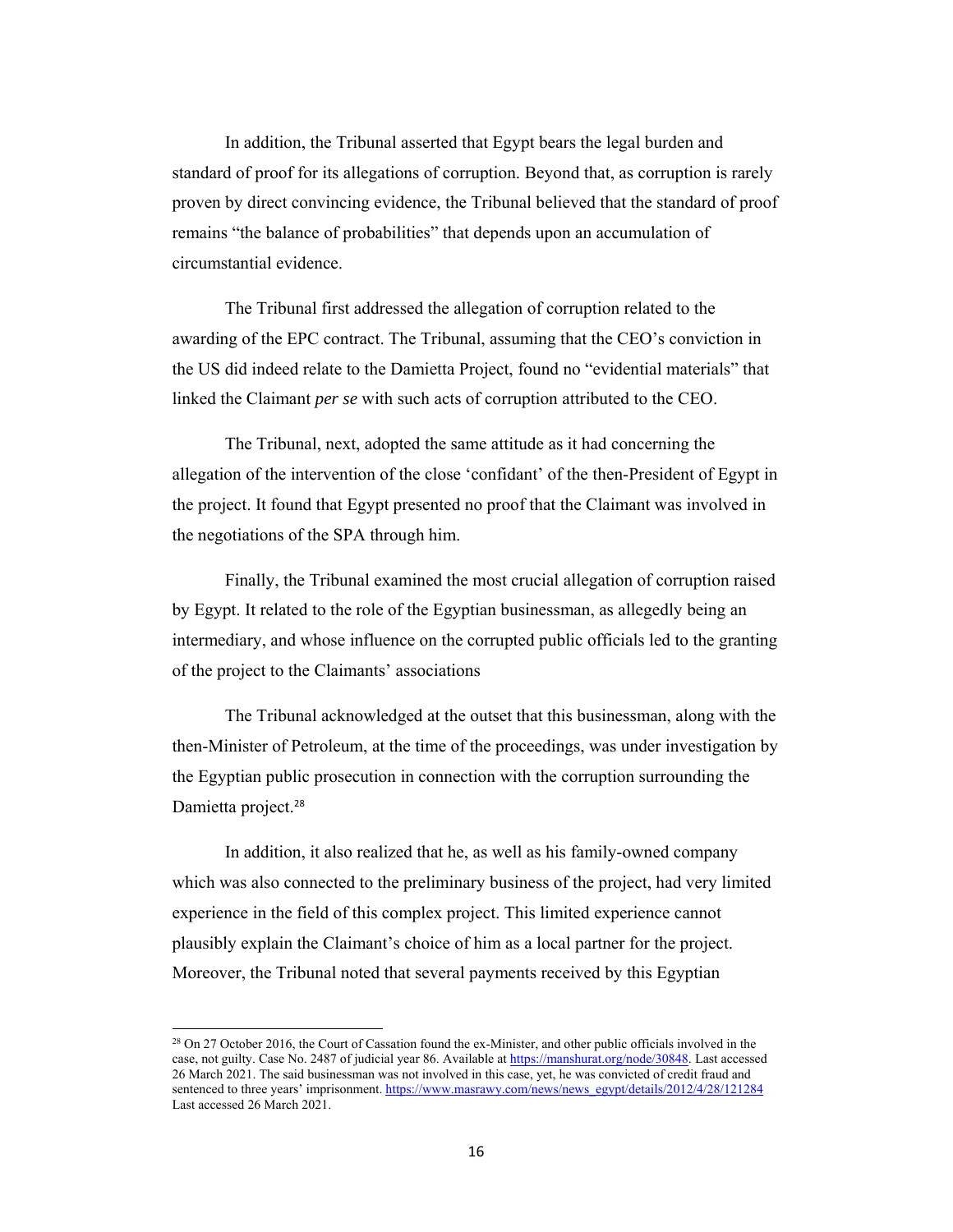partner's company seemed overly generous. Above all, the Tribunal believed that this partner was not a net source of capital for the project, nor did he provide any funding.

Acknowledging all these facts, the Tribunal viewed this businessman's role in the project visibly from the outset. His involvement with the Claimant in the project was publicly identified for the Egyptian decision-makers. In the Tribunal's view, this partner was chosen to act as a lobbyist with access to Egypt's decision-makers:

> Access to government power can be a valuable asset to bring to a project involving the purchase of natural resources from the State or State entity, particularly when such natural resources comprise highly regulated sectors of the economy controlled by the State. Different States have a variety of standards governing the propriety of taking advantage of such access; lobbying can take many forms; and a paid lobbyist is not necessarily committing a crime or other impropriety.<sup>29</sup>

Hence, the determinant question is whether this partner was only acting as a lobbyist with access to the Egyptian decision-makers. The Tribunal found, upon the evidence adduced, that he did not act as a covert peddler of influence; it found no evidence of any back-channel influence. In other words, corruption is not established since there was no proof of any monies received by a senior decision-maker through this partner nor bribe paid or promises made. In light of the fact that neither this partner, nor any of the public officials had been prosecuted by the Egyptian judiciary for criminal conduct in regard to the project, the allegation of corruption could not be accepted.

Moreover, the Tribunal points out that concluding the contract in contradiction of the national procedures as regards a public bid cannot be taken as proof of corruption. In fact, the contract had been ratified and even amended several times after its first conclusion and approved by the Egyptian Cabinet without raising the issue of incompatibility with Egypt's law.

The Tribunal finally argued that the allegation of corruption on the part of the Egyptian partner was not frivolous, but, the evidential

 <sup>29</sup> *Union Fenosa*, *supra* note 9, Para 7.101.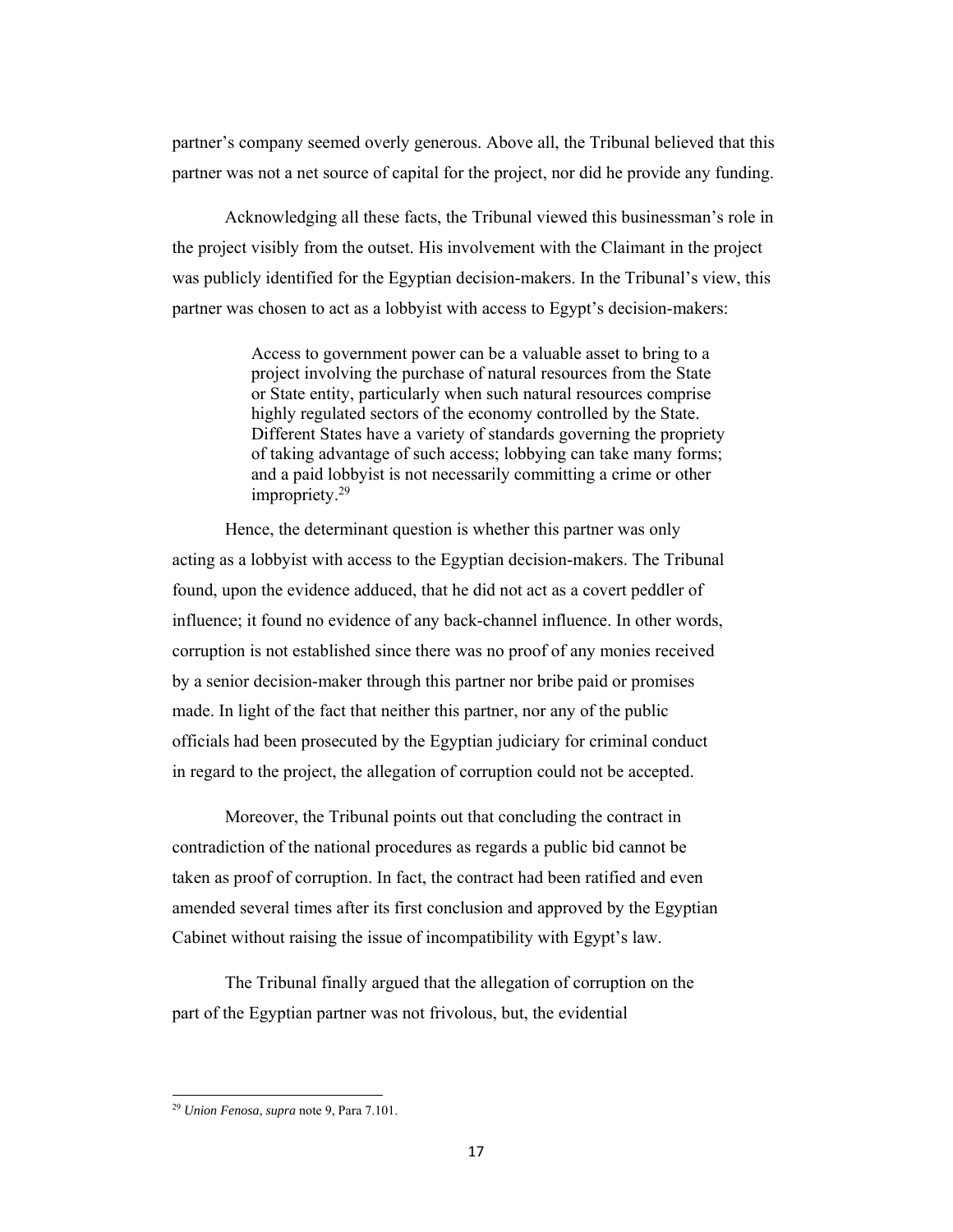circumstances made by Egypt did not suffice without proof. The Tribunal asserted that:

> Suspicion is not equivalent to proof. Unanswered queries may have innocent explanations, not amounting (in the absence of explanations) to proof of corruption. With hindsight, what business people agree not infrequently defies logic or commonsense to non-business people, again without amounting to proof of corruption. The legal burden of proving corruption rests upon the party alleging corruption; and it is not discharged by placing the burden on the adverse party to prove the absence of corruption.<sup>30</sup>

Thus, the Tribunal found that upon the insufficient evidence of corruption against the Claimant, the Respondent's allegation of corruption was dismissed.

### C. Concluding Remarks

The demonstration of the abovementioned two models reveals a number of facts. While a comprehensive comparison between the Court and the Tribunal's position with regard to the administration of the issue of corruption in investment contracts will be held in the fourth chapter, yet, enumerating these facts serves to point out areas of examination.

First, On the one hand, the Court believed that privatization of publicly-owned entities led to the dissipation of the State's wealth, so it invoked *ex officio* issues of corruption and inadmissibility before the ICSID to substantiate its position that targeted retaining the sold assets. On the other hand, the Tribunal in *Union Fenosa* only dealt with the challenges invoked before it and in light of the case presented.

Second, The Court viewed that violation of national laws and regulations encompassed the sale contract as evidence of collusive corruption committed by the public officials and the foreign investor. On the contrary, the Tribunal in *Union Fenosa* rejected the allegation of corruption after many local official approvals had been obtained for the contested contract over more than ten years.

<sup>30</sup> *Id*. Para 7.113.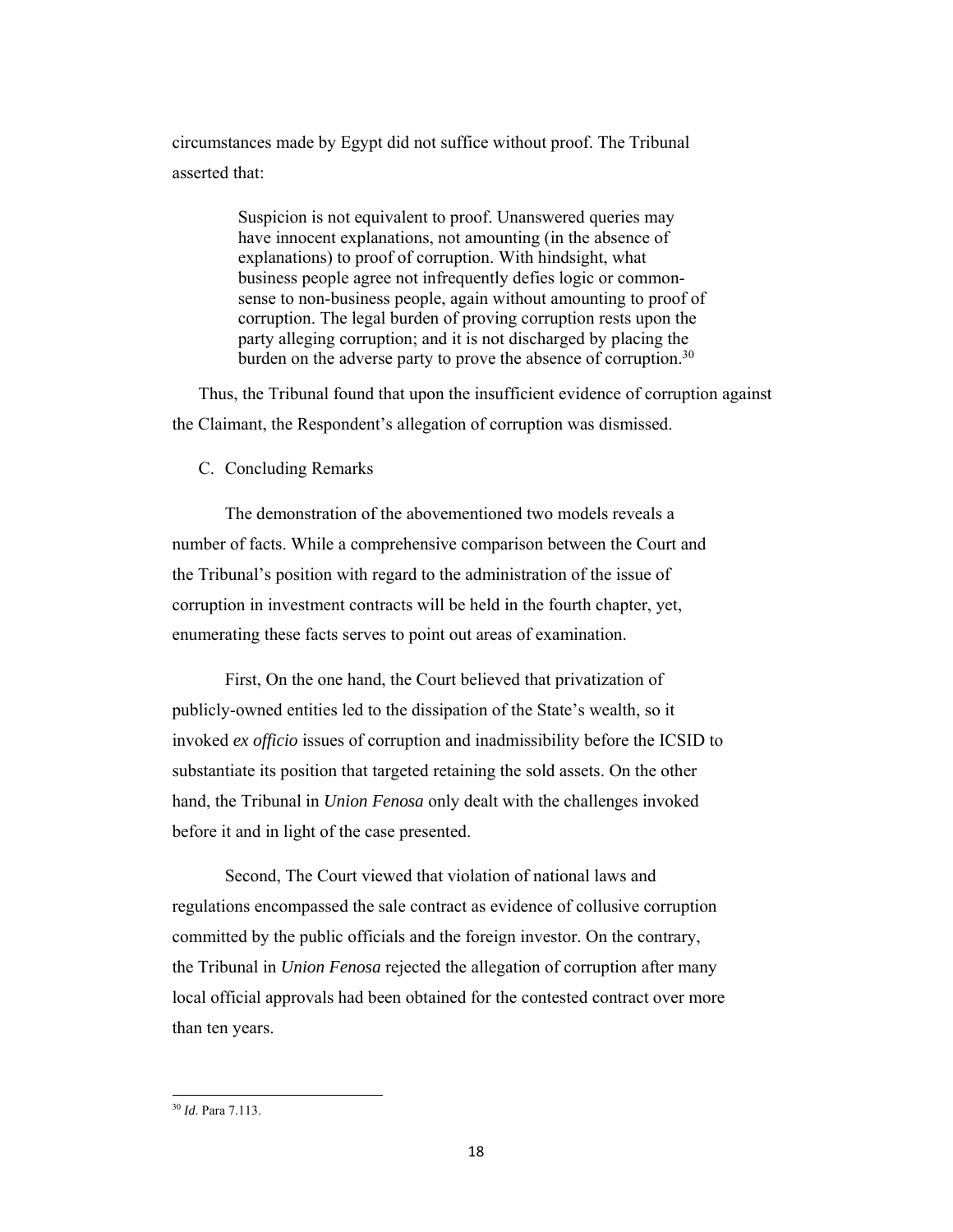Likewise, The Court insisted on accusing public officials of being corrupt due to its own belief in their criminal liability. This standpoint ignored the results of previous criminal investigations which ended without charges. But the Tribunal found the allegation of corruption as not legally plausible since the Egyptian authorities did not charge the alleged intermediary or any other public official of being corrupt in relation to a matter that was directly related to the project.

Chapter two will address the domestic legal basis through which the Court in *Omar Effendi* reached its conclusion with regard to the nullity of the contested sale contract due to flagrant breach of law, public officials' criminal liability, and the inapplicability of the arbitration clause.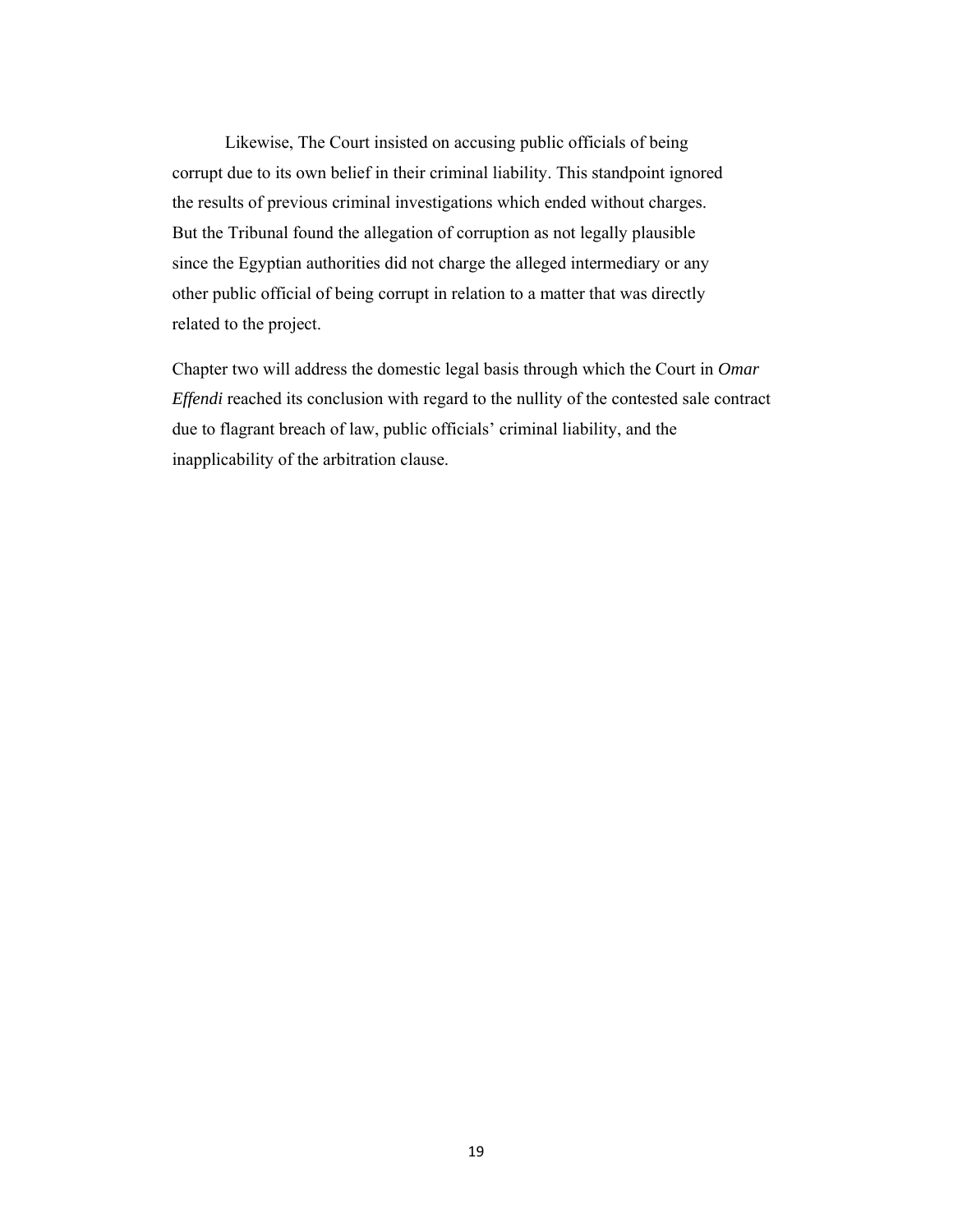### **III. The Legal Basis of** *Omar Effendi*

The Court in *Omar Effendi* found the sale contract of the enterprise to be corrupt, and accordingly rendered it null and void. In order to reach this conclusion the Court had to address several procedural and substantive matters.

In its efforts to deal with the legal irregularities that led to that contract, the Court made several legal faults in its analysis.

I argue that the Court reversed numerous well-established principles of the Egyptian legal system and its domestic public policy considerations, as well as longstanding Egyptian judicial precedents. I further connect this methodology with the mechanism that the Court adopted to defend its stance and to decide upon unchallenged subject matters in the case.

The first part of this chapter begins with questioning the capacity of the claimant to file this case before State Council. Second, it discusses the competency of the Court to review the sale contract of Omar Effendi including the legal rationale it leveraged in treating it as an administrative contract. Third, it addresses the severe public policy violation of an administrative court assuming criminal activity on behalf of the competent criminal court, and in contradiction with a previous order issued from the public prosecution. Fourth, this part investigates another public policy consideration concerning the issue of *res judicata*, as this decision contradicts a previous arbitral award rendered in accordance with the arbitration clause included in the contested sale contract.

The second part links the Court's legal analysis of the contested issues to its normative non legal analysis to uncontested issues that it invoked ex officio.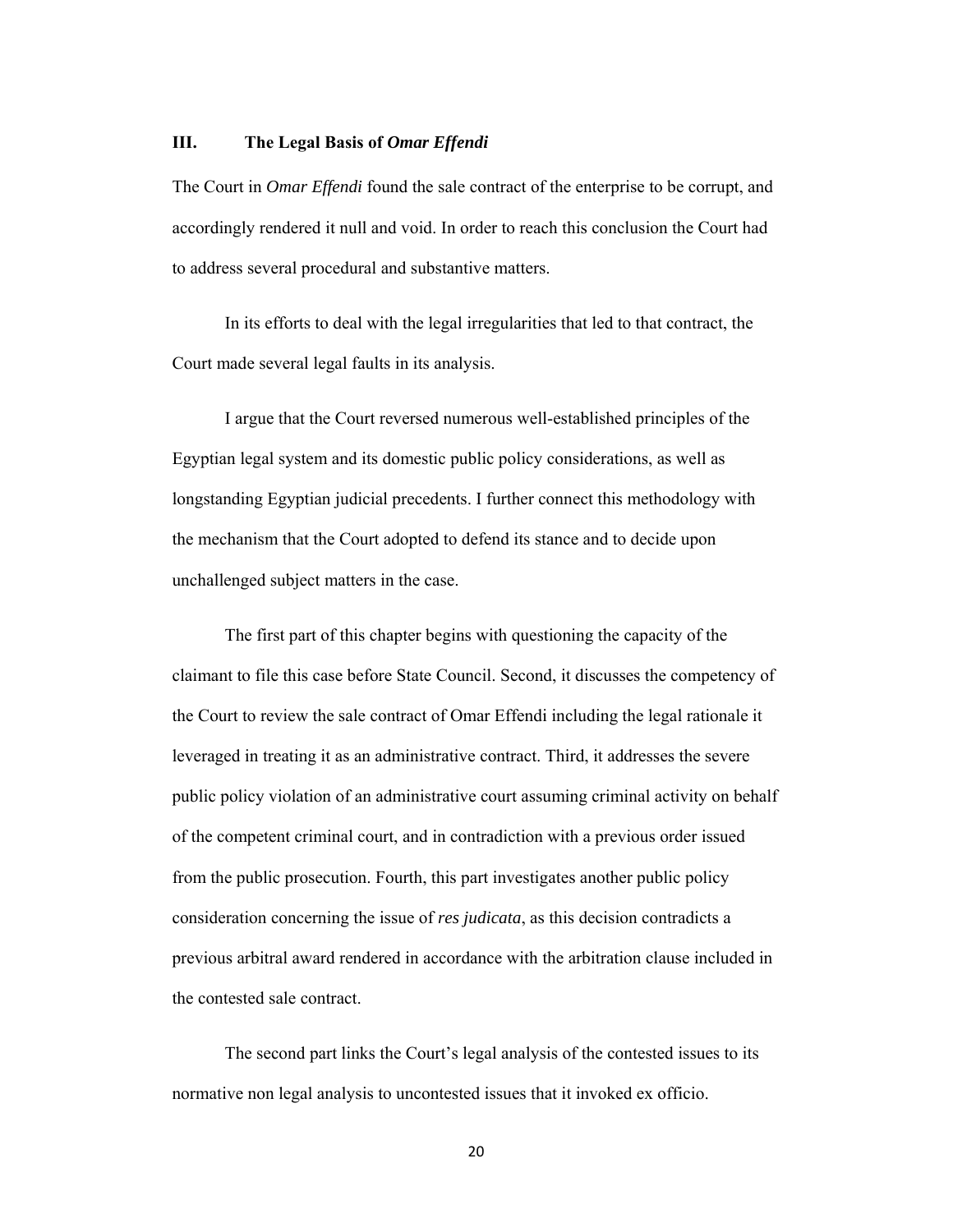### **A. The Court's Legal Analysis**

The Court in *Omar Effendi*, as well as in identical subsequent decisions, had to overcome procedural and substantive legal obstacles in order to decide on the subject matter. Accordingly, in order to render the sale contract null and void it first had to justify the capacity of the claimants to file this lawsuit, even though they were not parties to the contract in question.

Next, it had to approve its jurisdiction and competency to judicially review the contested contract. The Court then had to deal with the principle of Separability of arbitration clause, as the sale contract included an arbitration clause. Indeed, this arbitration clause was employed in a previous conflict which arose between parties to the sale contract where the competent arbitral tribunal rendered its award; thus, the Court had to deal with the issue of *res judicata*.

## 1. The Legal Capacity of the Plaintiff.

One of the most fundamental rules of civil and administrative lawsuits is that plaintiffs must have a legal capacity to initiate their claims before courts. This rule is found in article 3 of the Egyptian Civil and Commercial Procedural Law which limits the right to initiate a lawsuit before the judiciary to plaintiffs who have a personal, direct, and existing interest according to the law.<sup>31</sup> The rule gives courts absolute discretion to dismiss claims initiated by individuals who lack this capacity as a public policy consideration.32

<sup>31</sup> Article 3 (1) of the Egyptian Civil and Commercial Procedural Law no. 13/ 1968.

<sup>32</sup> *Id.* article 3 (3).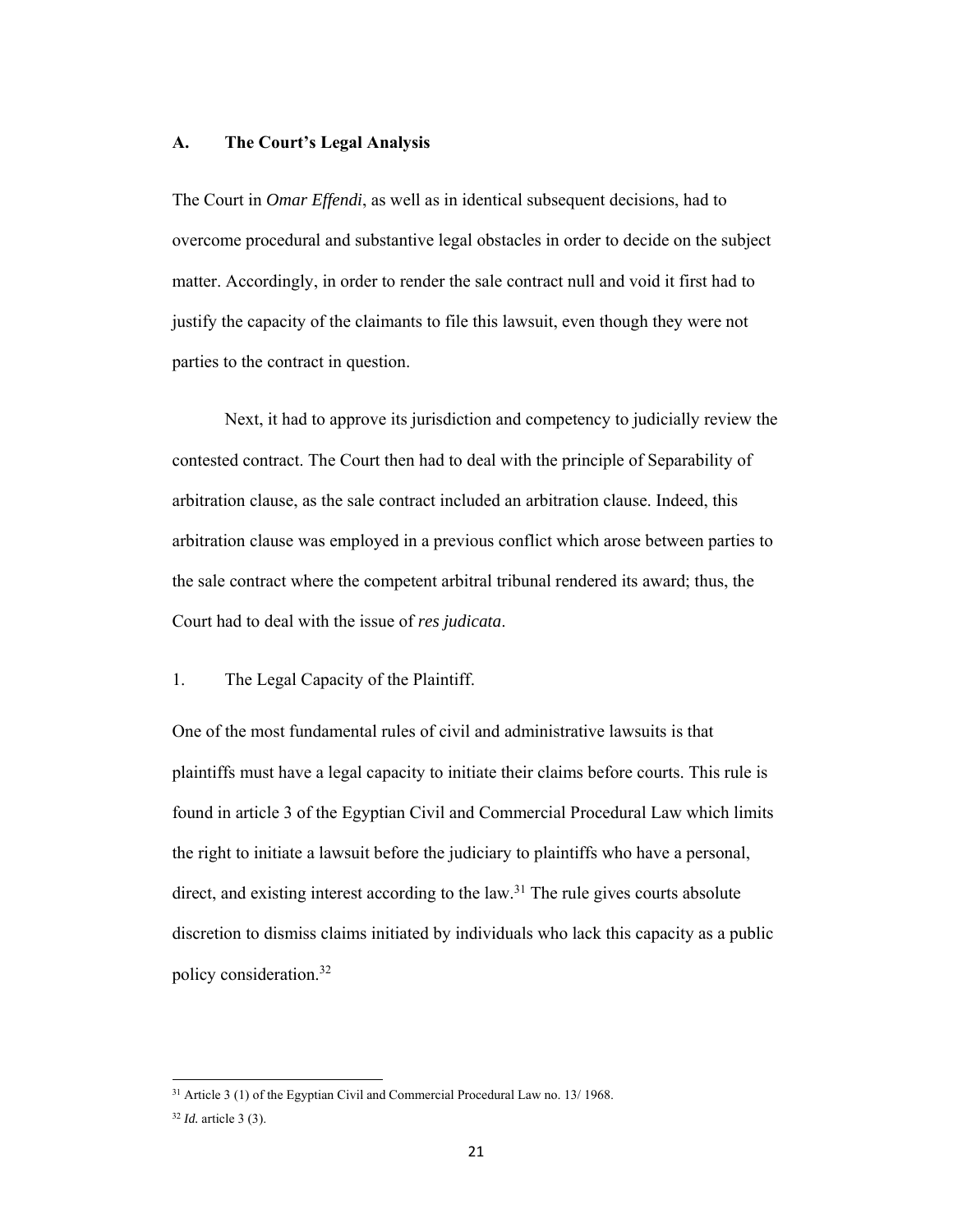This rule is reiterated in article 12 of the law no. 47/ 1972 which expressly requires the personal interest of the plaintiff as a condition for the acceptance of their claims.33 Accordingly, plaintiffs to an administrative lawsuit may be entitled to exercise their right of litigation with respect to a given matter only when they have direct and personal legal interest in that matter.<sup>34</sup> In addition, being personal means that the claimant's personal interest must be seriously affected by the administrative decision that they seek to challenge,  $35$  so it is a vital requirement that the Court is entitled to monitor its existence at the outset of the hearings until it renders its decision.36

 But the Court reversed this inherent rule and approved the claimant's capacity to initiate lawsuits that targeted the annulment of administrative decisions that led to the sale of privatized enterprises. It emphasized that the joinder of parties has the legal capacity to initiate these lawsuits even if none of them was a party to the sale contract.

The Court explained that the plaintiff exercised a constitutional right to protect public wealth. More specifically, it argued that each and every Egyptian citizen is constitutionally obliged to defend public ownership, thus, requesting to investigate the legality and legitimacy of sale contracts of these publicly-owned enterprises is an obligation that makes those individuals entitled to initiate claims for requesting nullity of such a contract.37

<sup>33</sup> Law no. 47/ 1972 concerning the State Council was published on 5 October 1972. Article 12 (a) states that the following claims must be denied: a) if the claimants have no personal interest."

<sup>&</sup>lt;sup>34</sup> The Higher Administrative Court, Appeal no. 6637/ 50 was rendered on 28 April 2007.

<sup>&</sup>lt;sup>35</sup> The Higher Administrative Court, Appeal no. 9393/47 was rendered on 2 December 2006.

<sup>36</sup> The Higher Administrative Court, Appeals no. 8133/ 51 was rendered on 2 April 2005 and no. 12915/ 52 was rendered on 11 November 2006.

<sup>37</sup> *Omar Effendi*, *supra* note 8.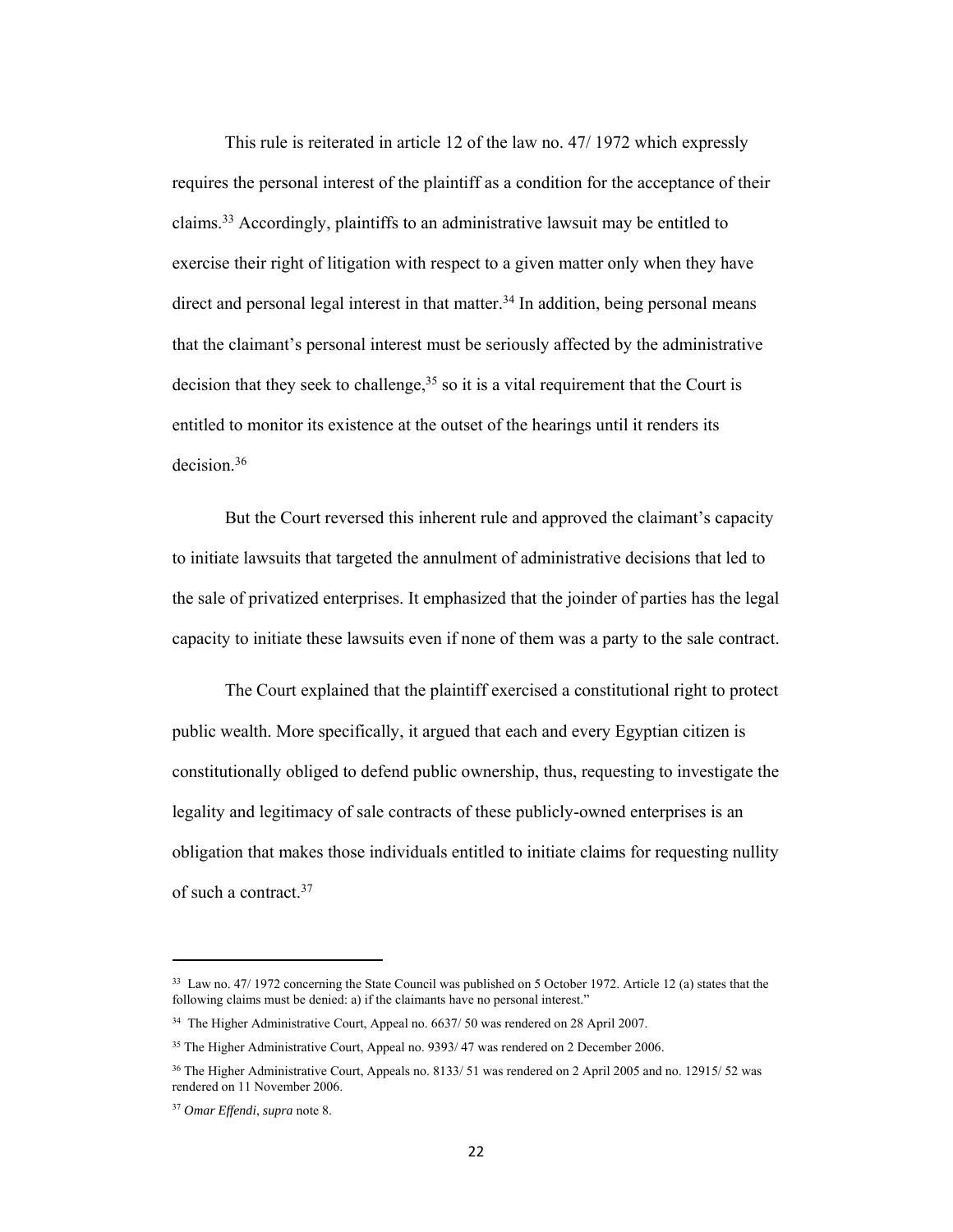Furthermore, the Court illustrates that legal capacity in administrative claims should not be strictly interpreted in light of the general rule of article 3 of the Civil and Commercial Procedural law, because the former extends to encompass other forms of interests that aim at guaranteeing the principle of legitimacy, which in turn the cornerstone of civilized nations.38

In fact, the Court's rationale in deciding on the Claimant's legal capacity in this series of lawsuits was not one-of-a-kind, as it cited an earlier ruling rendered by the Higher Administrative Court that admits each Egyptian citizen's right to question the legitimacy of contracts related to the disposition of public wealth.39 However, this precedent was widely criticized, and cannot be followed blindly, in fact, it does not relate preciously to the claims.

As a case in point, admitting the initiation of these lawsuits from individuals in their capacity as Egyptian citizens and with no time frame limitation must lead to severe legal irregularities that will be explained in chapter four, such as abusing the right of litigation, jeopardizing both investment environment and the national economy. However, the precedent that the Court cited is irrelevant, as it relates to the nature of the government's decision to export one of the Country's natural resources, and whether it is an act of sovereignty that cannot be challenged by citizens or not. This is not the case in *Omar Effendi* where the challenge relates to a commercial transaction made in accordance with civil law.

 38 *Misr Shibin Textile*, *supra* note 20.

<sup>&</sup>lt;sup>39</sup> The Higher Administrative Court, Appeal no. 5546, 6013/ 55 on 27/ 2/ 2010: "Both Legal capacity and interest merge in claims that requesting nullity. The legal characteristic of this kind of legitimacy-related lawsuit requires broadening the definition of interest necessitated in other kinds of claims, so they are not strictly limited to a claimant's own personal legal right. Therefore, article 3 of the Egyptian Civil and Commercial Procedural Law is inapplicable when contradicts the nature of claims requesting nullity. Accordingly, each Egyptian citizen has the interest to initiate claims concerning the development and exploiting revenues of the country's natural resources."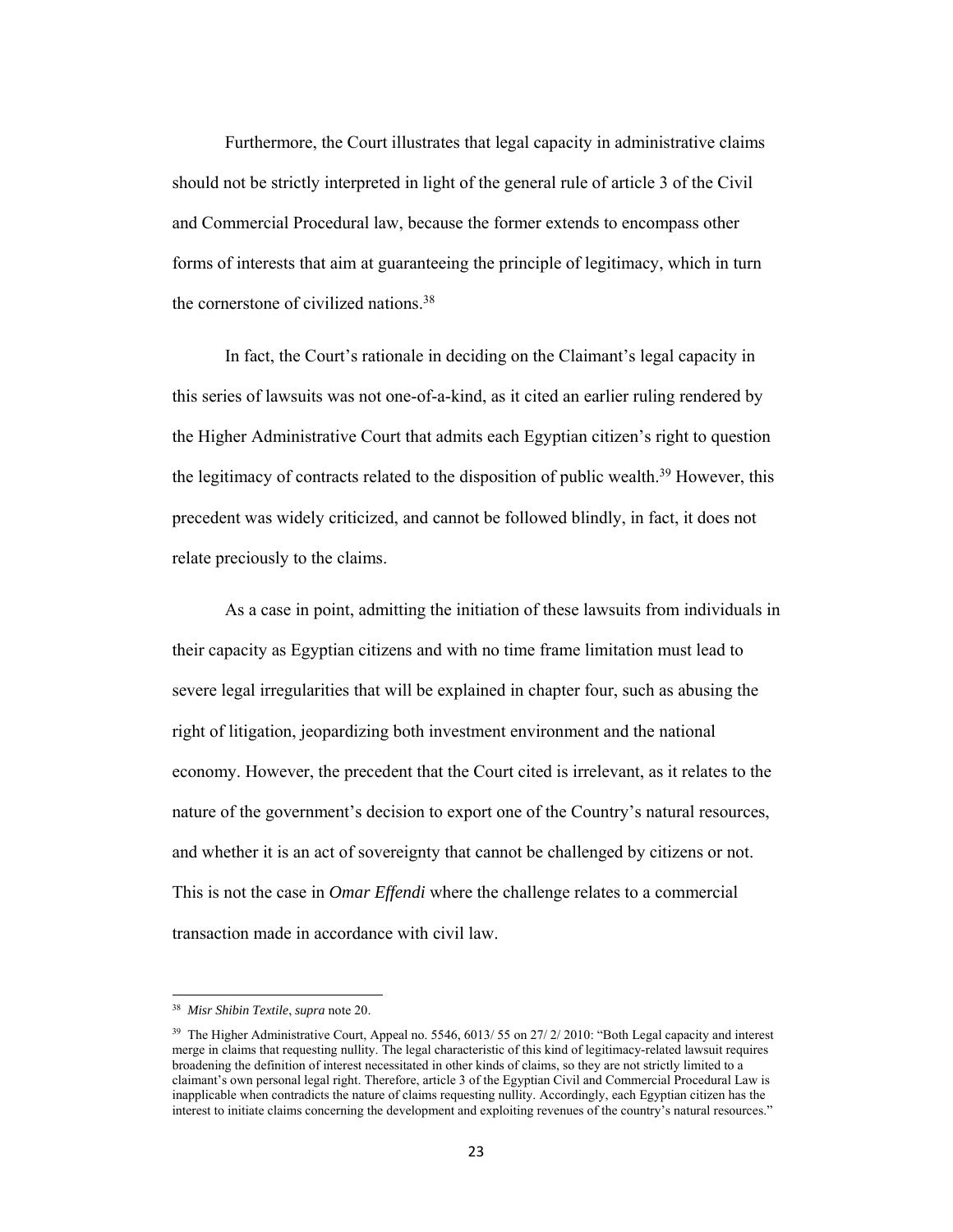#### 2. The Competency of the Court

The Court's rationale with regard to its competency to decide on the subject matter of *Omar Effendi* triggered even more critiques.

Certainly, any court has initially to examine whether the lawsuit in question is able to be settled according to its legal jurisdiction. Because classifying Courts according to their jurisdictions is constitutionally determined. Violation of this classification must result in violating a domestic public policy consideration.

 However, the Court violated this rule although it was quite clear that the contract in question was subjected to the jurisdiction of civil courts according to the constitution and concerned laws. Indeed, the Court presented poor legal reasoning in order to affirm its jurisdiction.

 The Court used a well-established legal rule which gives discretionary power to courts to determine the proper legal basis of a case in question according to its facts, so that it is not restricted by the parties' determination, $40$  and that the administrative judge controls administrative lawsuits positively through principles of legitimacy and rule of law to extract the proper legal orientation.<sup>41</sup>

In *Omar Effendi,* as well as the following decisions, the claimants' requests were the cancellation of the decision that led to concluding the sale contract, and the annulment of the contract. As previously mentioned, the decision was issued by the

 $40$  The Court of Cassation, appeal no. 8583/66 on 15/4/1998.

<sup>41</sup> The Higher Administrative Court, Appeal no. 4011/ 50 on 5/ 12/ 2006.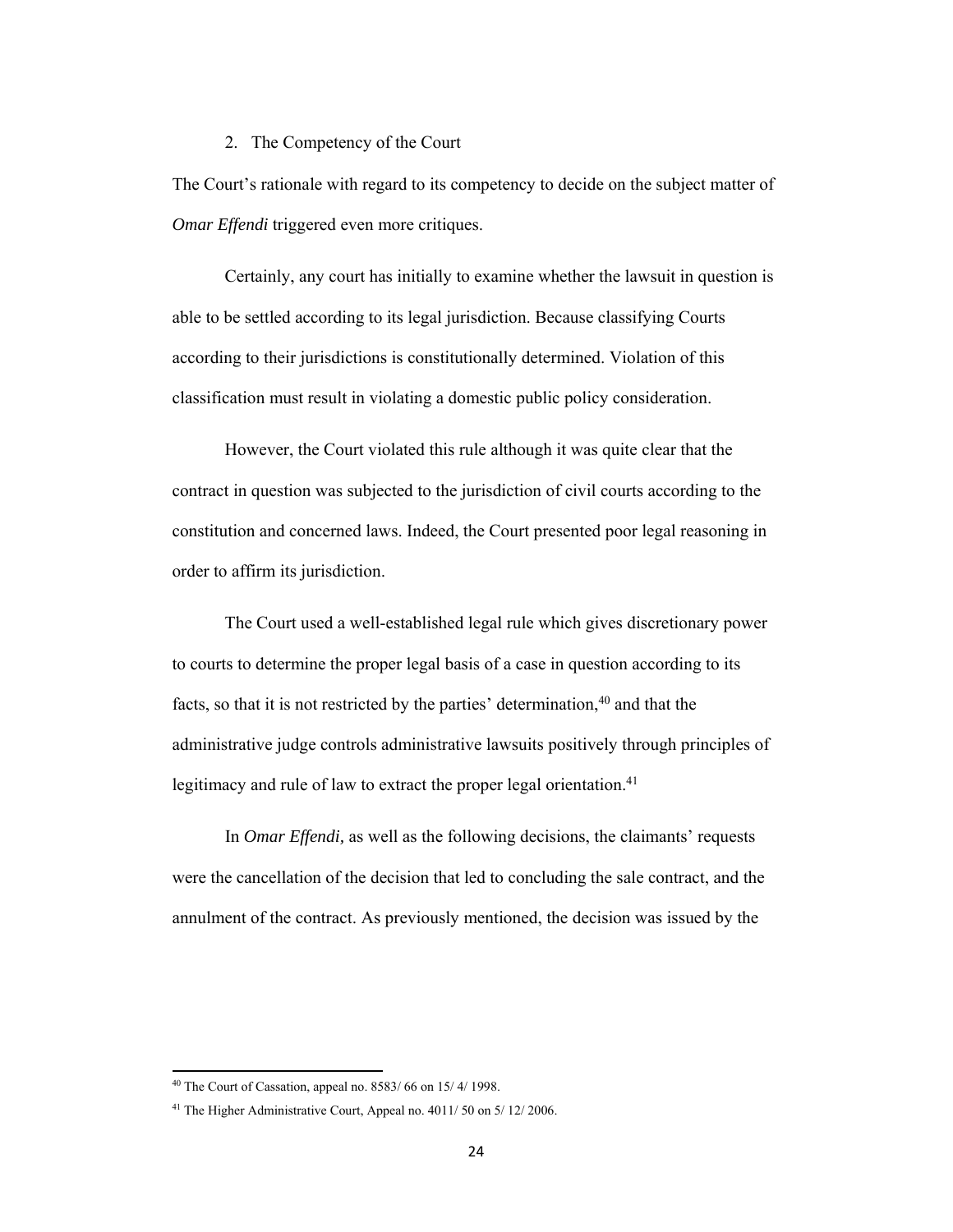Committee and approved by the Cabinet, then the NCBC concluded the sale contract with the investor.<sup>42</sup>

The Court considered the decision of the Committee as an administrative decree that is subjected to its judicial review, so it used its discretionary power to reformulate the lawsuit's subject matter as to suspend and then to cancel the decision of the Committee dated 1/ 1/ 2001 to sell the shares of the Omar Effendi Company and all the sequences resulted thereafter, especially the concluding of the sale contract.

The Court distinguished between the procedures that precede the contract and the concluding of the contract *per se*. It explained that these procedures were a pure administrative order that was taken by the competent administrative authority, as these procedures characterized the administration's obligatory will that based upon its public authority according to laws and regulations. Besides, it aimed at bringing about a legal situation that targets public interests. Therefore, while these decisions are preparatory steps for the contract, yet, they have separate characteristics and are subject to an administrative judicial review.<sup>43</sup>

Next, the Court turned to the real legal dilemma which is the legal nature of the contested contract. The sale contract was concluded between the NCBC and the foreign investor purely in accordance with law no. 159/ 1981.44 Disputes arising out of implementing this law are a sole jurisdiction of the competent civil courts.

<sup>42</sup> The Committee, *supra* note 15.

<sup>43</sup> *Omar Effendi*, *supra* note 8. The Court followed the same rationale in both Tanta Lined and Misr Shibin Textile, and it cited the Higher Administrative Court, Appeal no. 666/ 24 on 14/ 4/ 1979.

<sup>44</sup> Law no. 159/ 1981 concerning the issuance of Shareholder, share limited, limited liability, and one-person companies, published on 1 October 1981.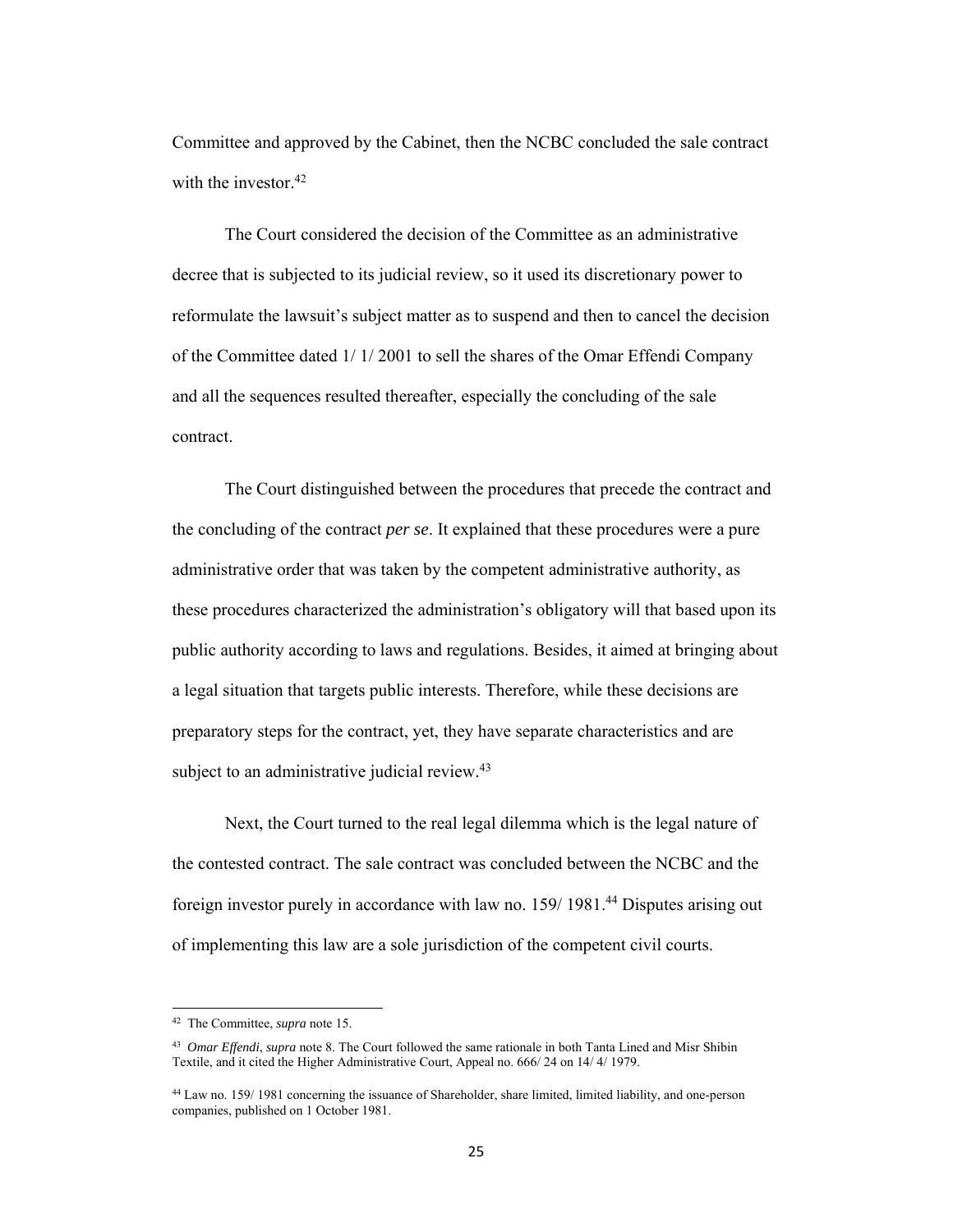Hence, in order to extend its jurisdiction over this contract, the Court went through a complex legal analysis of the procedural process of privatization policy as administered in Egypt. It enumerates the features that distinguish administrative contracts, as it must be concluded by an entity that represents the State, acts on its behalf, and appears to use its authority for implementing its role in achieving public interest. Moreover, this contracting body must declare that it applies the public law's contractual methods that are not familiar nor practical in private law contracts.45

Next, the Court went to analyze the provisions of the sale contract in a really unreliable manner to extract what indicates that it is an administrative, not civil contract. Eventually, it concludes that because selling a publicly-owned enterprise could only be done by following these governmental procedures that define its criteria and approvals, so the sale contract of any privatized enterprise must be characterized as being an administrative contract, which in turn is also subjected to its administrative judicial review.

In particular, it alleges that the concluding of the sale contract was a result of designated governmental approvals issued from the Committee. And, because the NCBC, though a private law entity according to law no. 203/1991,<sup>46</sup> has no power to enter into such a legal contractual relationship upon its own initiation so that NCBC's legal acts should not be viewed as a contractual relationship of a private law entity. Rather, being a tool to implement the government's economic plans with regard to privatization made the NCBC a representative of the government, acted on its behalf,

<sup>45</sup> *Omar Effendi*, *supra* note 8.

<sup>46</sup> Law no. 203/ 1991 concerning the issuance of Public Business Sector, published on 19 July 1991. The preliminary article states that: "Public business sector shall be governed by this law, this sector composites of holding companies and its affiliates subjected to the provisions of this law, it shall all take the scheme of shareholder companies, and shall be governed by the provisions of the law of companies no. 159/ 1981".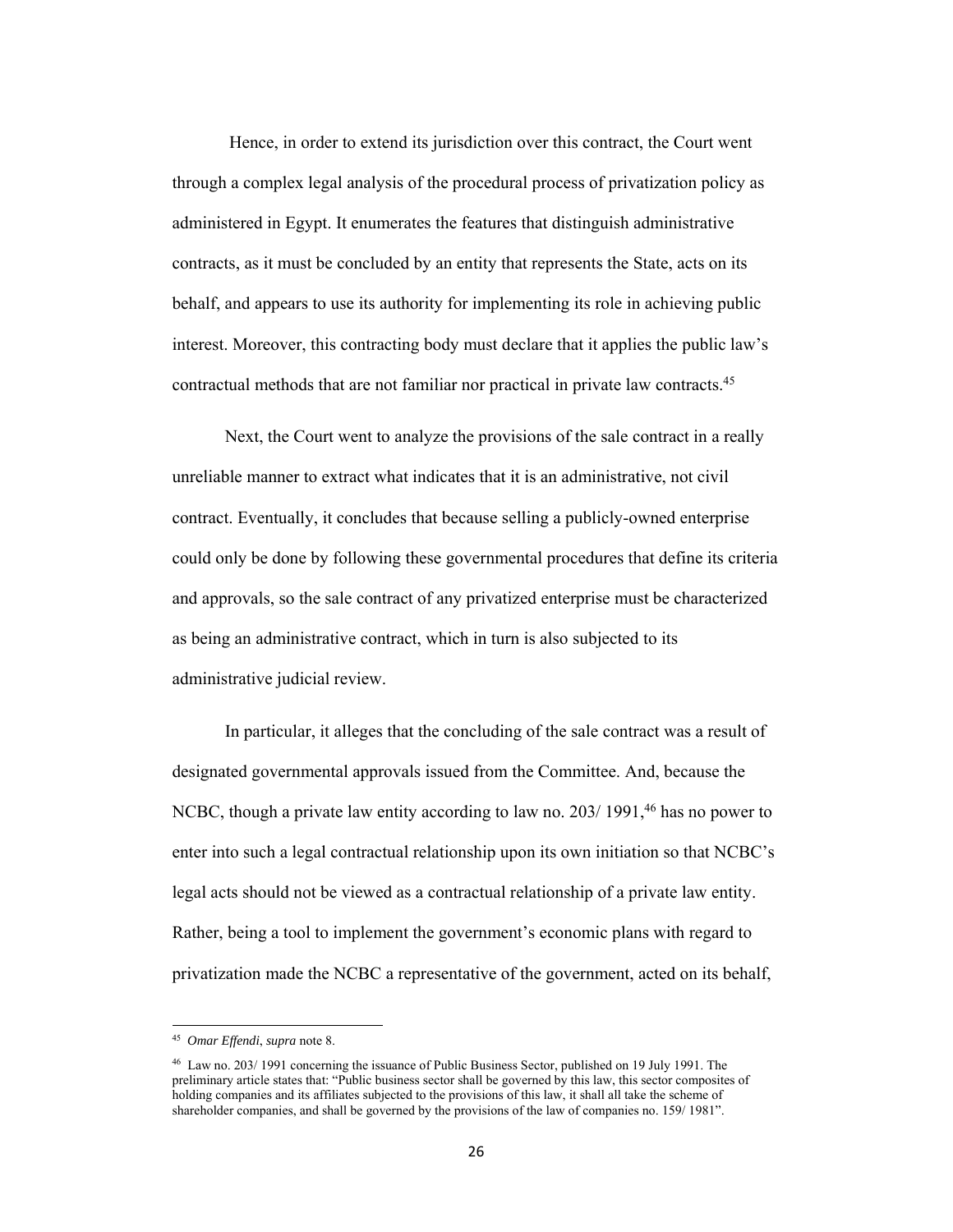and upon its delegation to sell the company. Therefore, the contract itself is considered to be an administrative contract that can be challenged before administrative courts.

Apparently, the Court's rationale violated the explicit provisions of law no. 203/ 1991 which classifies the holding companies as shareholder companies that have their own legal identity, are considered as private law bodies, and are governed by law no. 159/ 1981.47 Being a tool that implements governmental policies does not legally change its nature or turns its contractual relationships into administrative contracts that can be challenged before State Council, it remains a private law entity that is governed by the law of companies and under the legal jurisdiction of the civil courts.

The Court apparently muddled up the functions of the holding companies in implementing privatization policy and its legal characteristics as designated by law. So it turned it from a contractual relationship accomplished between two parties who belong to private law into an administrative one that can be challenged before administrative courts.

Furthermore, the Court had to follow the same manner in relation to the legal nature of the State's private ownership and its public ownership. It wrongly kept referring to the properties of the holding companies as public ownership. Such a standpoint was contrary to article 12 of law no.  $203/1991$ ,<sup>48</sup> and conflicted many judicial precedents..<sup>49</sup> Besides, the distinction between the State's private and public

<sup>&</sup>lt;sup>47</sup> The Court of Cassation, Appeal no. 13598/78, on 28 December 2009.

<sup>48</sup> Article 12 of law no. 203/ 1991 states that: "…. The company's funds are considered as the State's private ownership."

<sup>&</sup>lt;sup>49</sup> The Administrative Court, Appeal no. 25661/61, on 28 April 2015. This rule affirmed that an entity that is owned by the State and serves for public interests will be considered a private law entity as long as it is a shareholder company that is governed by the law no. 203/ 1991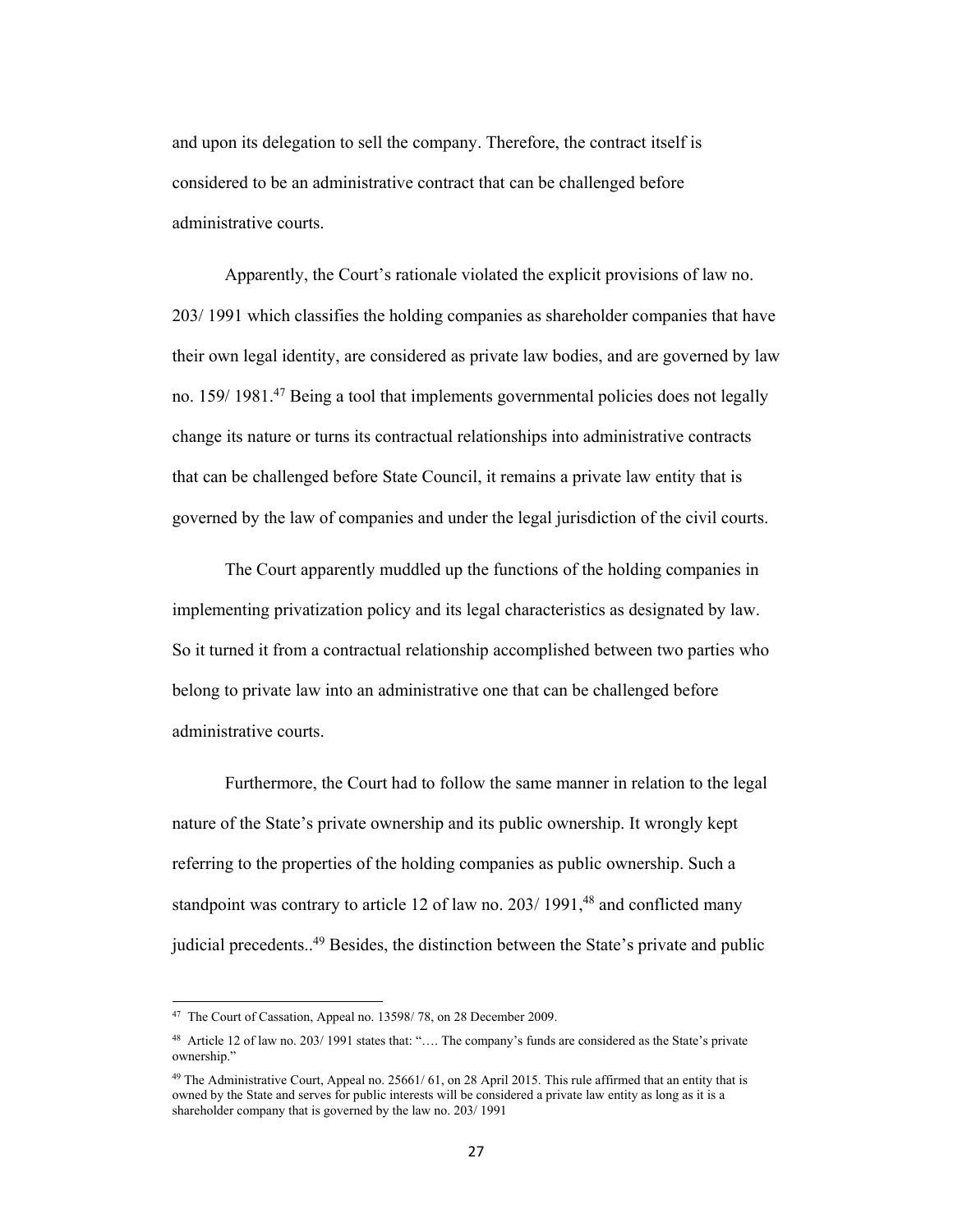ownership is well defined in judiciary and jurisprudence, as the latter must be appointed to public services according to law. Accordingly, it cannot be subject to any kind of legal transaction that may lead to the disposition of its ownership.<sup>50</sup>

In short, The Omar Effendi Company was owned by a holding company which properties are private according to the applicable law. However, the Court disregarded the distinction between the State's public and private ownership in order to overstretch the jurisdiction to decide upon the contested sale contracts, so it falsely considered it as administrative contracts, not a civil contractual legal bond.

3. Deciding on Criminal Liability

The Court's quest to stigmatize the contested contract as corrupt extended to seeking more plausible ground for rendering these contracts null and void after many years of its execution.

 The Court enumerated the legal faults that severely affected the validity of the designated process through which the deal was concluded. In fact, many violations of the applicable law and administrative regulations have occurred. As a case in point, these violations included the manipulation of the real value of the Company's assets that led to drastically degraded its returns, the turning over of non-offered assets to the buyer freely, and accepting the remarkably low offer that was even strikingly less than the already degraded value.

 Yet, the Court knew that even these severe violations will not affect the legal position of the transaction, it admitted that:

<sup>50</sup> The State Council's legal opinion no. 537/ 2013, on 27 August 2013.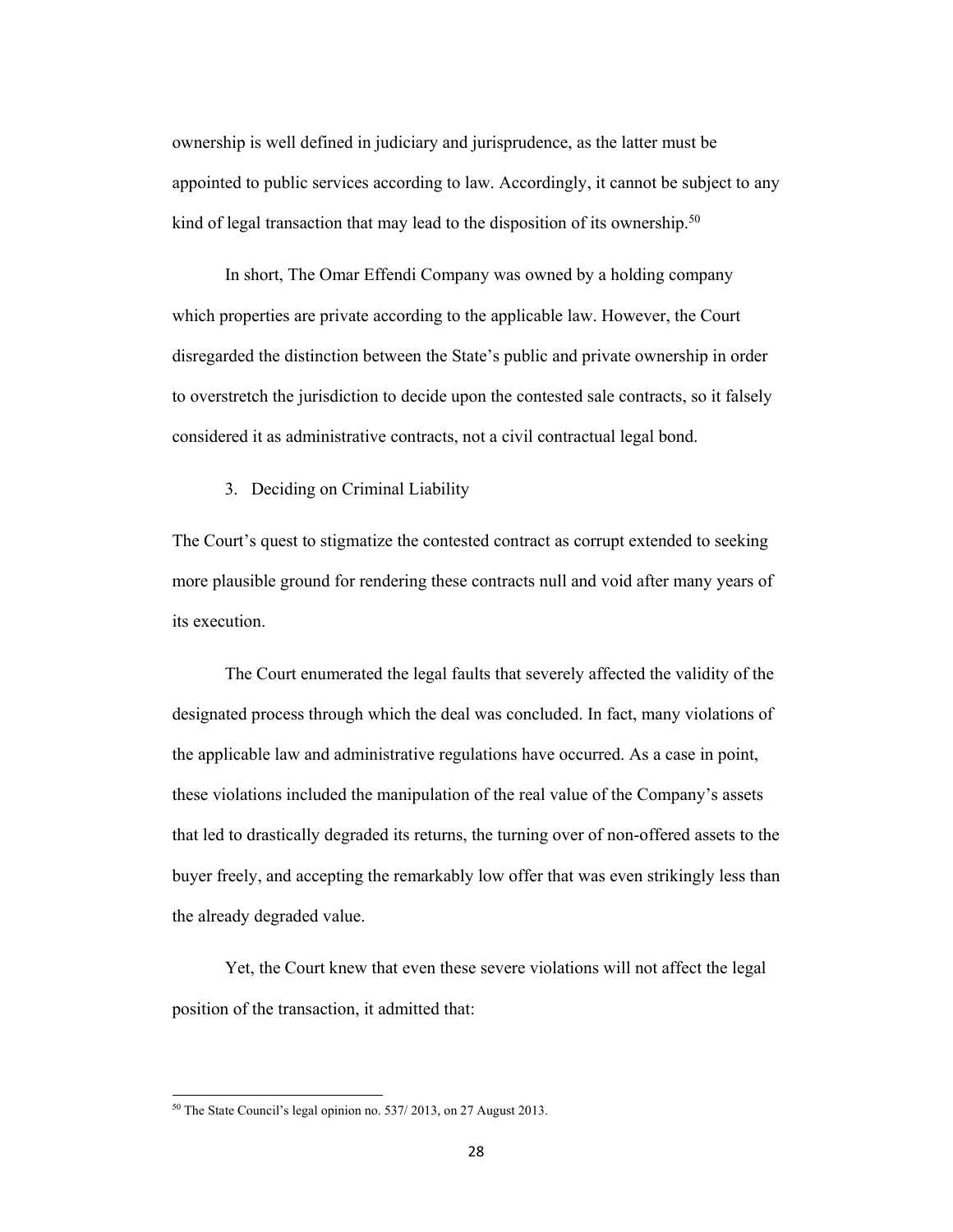Decisions that produce individual rights or personal legal status cannot be withdrawn as long as it was validly issued in order to achieve public interests which require the stability of these decisions. On the contrary, invalid decisions must be withdrawn by the competent authority in accordance with law and to correct its irregularities. Even though, public interest also necessitates maintaining the existence of invalid decisions when they resulted in legal rights if a certain period of time has elapsed. Then, it should be viewed as if it was validly issued. It is well established that this period of time would be sixty days starting from the date of issuance of the decision… so if this period of time elapsed the invalid decision becomes immune.<sup>51</sup>

Hence, the Court was forced to address this obstacle that restricted its determination

to annul the contract, surprisingly, it criminalized these severe violations:

There are exceptional circumstances according to which the sixty-day rule will not be applied, first: if the decision was issued as a result of severe violation of law that turns it from a legal act into just a material one with no legal effect; second, if obtaining such a decision was due to the beneficiary's fraud… whereas the decision in question has been issued in a severe violation of the applicable laws and the designated procedures for selling public ownership, and whereas these violations were too severe to the extent that it led to the dissipation of public wealth in turn of unrealistic price…. Therefore, this decision became merely a material act, not a legal one. Accordingly, it does not enjoy any immunity, no matter the elapsed time. $52$ 

Therefore, the Court pointed out that this decision which led to concluding the

contract was completely void and enjoyed no immunity. It argued that the act of

concluding this contract was a result of a series of crimes, on top of which is the

felony of dissipation of public wealth. It asserted that this crime was committed in

conspiracy conduct between the public officials in charge and the investor.

<sup>51</sup> *Omar Effendi*, *supra* note 8.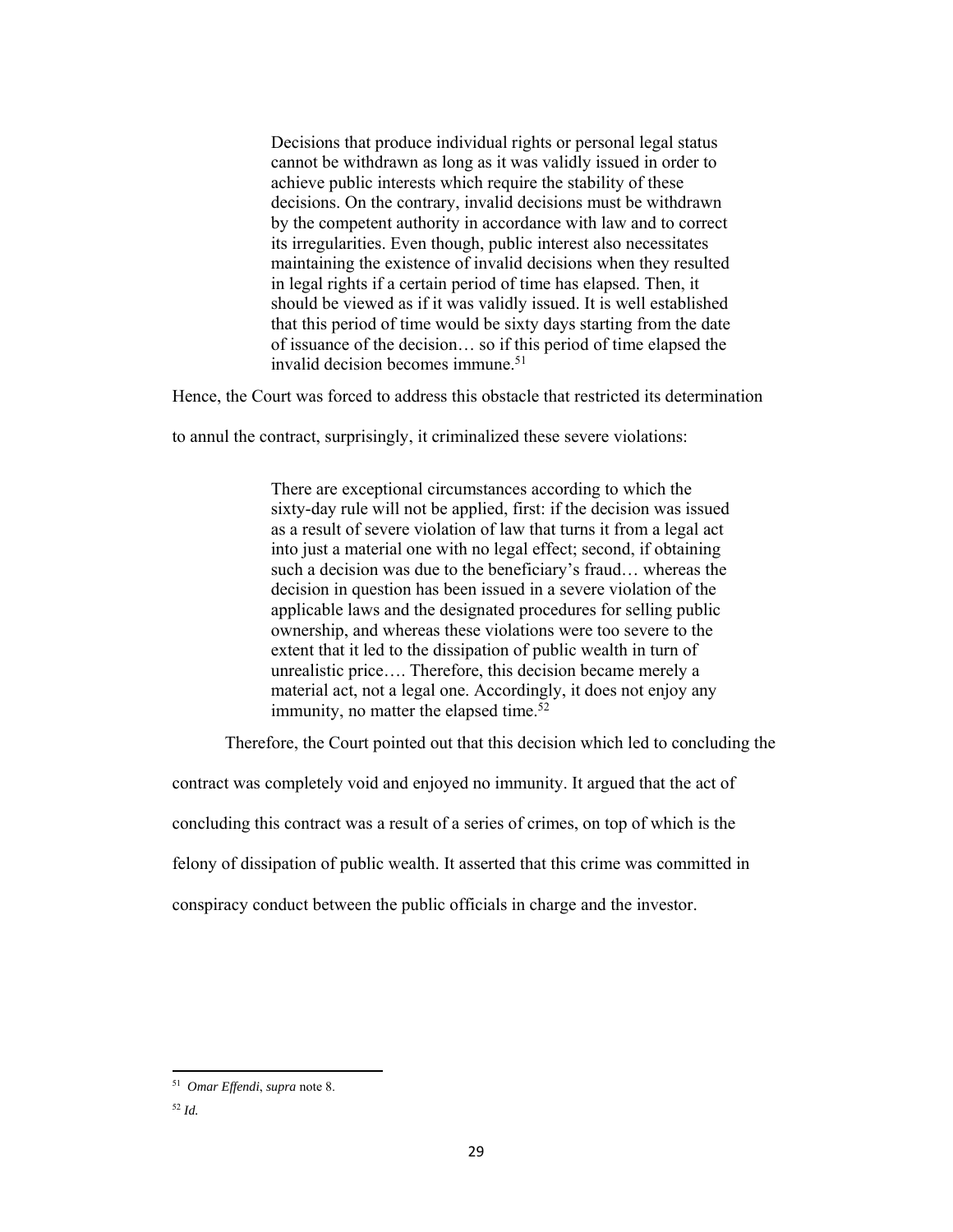Dissipation of public wealth is a serious felony that is criminalized according to the Egyptian Panel Code,<sup>53</sup> being described as "serious" in the Egyptian criminal judicial system means that the process through which this convection is done through a complex process. It started with the public prosecution investigations that usually include several procedural aspects, requesting technical expertise, and the suspect's interrogation. If the investigations point out the weighting of the suspect's criminal liability, the criminal court starts to hold hearing sessions, demonstrates the adduced evidence, and evaluates the suspect's defense. Eventually, it renders its judgment.

Therefore, The Court reversed another fundamental constitutional principle and violated another public policy consideration. It acted on behalf of the competent criminal court to decide that severe violations encompassed the contract in question constituted the felony of dissipation of public wealth. Therefore, the Court used this understanding to decide that the sale contract, as an administrative decision, cannot be considered as a legal act, it rather a completely void order that does not produce any legal effect, and is not immune, no matter what time has elapsed.

What more is, the Court ignored a previous decision issued from the public prosecution in which it decided, after excluding this potentiality, that there was no dissipation of public wealth.<sup>54</sup> Even though, the Court impliedly rendered a criminal judgment against public officials in light of its own discretionary criteria.

### 4. The Issue of *Res Judicata*

<sup>&</sup>lt;sup>53</sup> Article 116 repetitive of the Panel Code punish public officials who deliberately commit acts that lead to the loss of money possessed by the entity they work for or are responsible for.

<sup>54</sup> *Omar Effendi*, s*upra* note 8, reference is made to the conclusion of the Public Prosecution investigations mentioned earlier in footnote no. 16.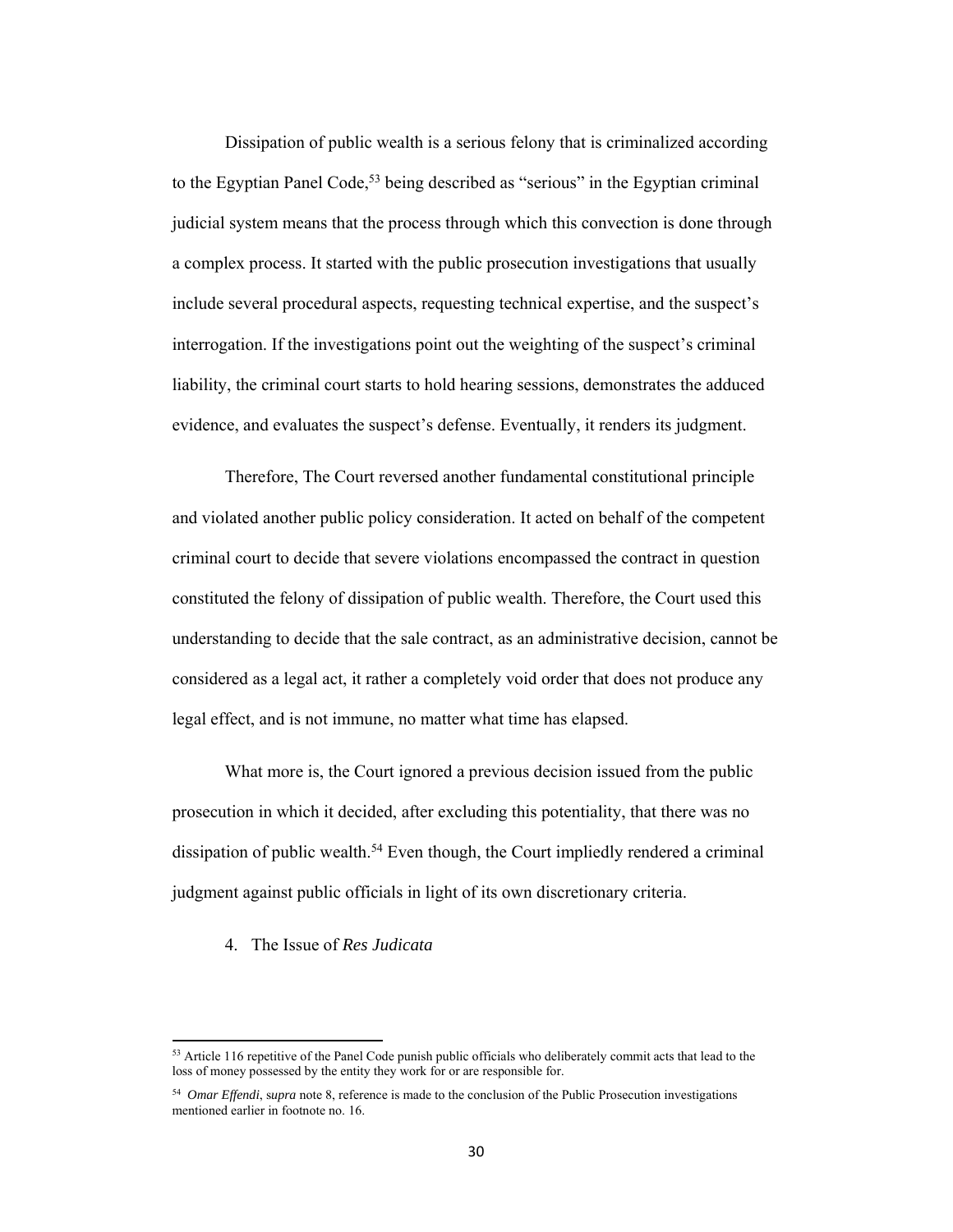The Court's analysis to characterize the contested contract as administrative served its strategy in multi-levels. It overcame another considerable obstacle which is the arbitration clauses embodied therein. The existence of an arbitration clause should prevent that Court, as well as any other judicial body from reviewing it according to the inherent principle of Separability.

 Separability of the arbitration clause is a well-founded principle that makes this clause, whether embodied in the main agreement or concluded in a separate one, fully independent from the original contract. This means that the arbitration clause represents a single agreement *per se*, so it does not be affected by the nullity of the original agreement.55 This rule is acknowledged both on the national and international level, so that it can be found in nearly identical wording in the Egyptian Arbitration law,<sup>56</sup> UNCITRAL rules,<sup>57</sup> and ICC rules.<sup>58</sup>

 Accordingly, deciding that the sale contract is null and void does not affect the validity of its arbitration clause. To that end, having decided that the sale contract is purely an administrative contract, the Court managed to exploit the requirement of article (1) of the Egyptian Arbitration law which necessitates the competent minister's approval.59 The Court further warranted that this approval is a public policy

<sup>55</sup> Fathi Wali, ARBITRATION IN CIVIL AND INTERNATIONAL DISPUTES- SCHOLARLY AND PRACTICALLY, 104 (2014).

<sup>56</sup> The Egyptian Arbitration law on Civil and Commercial Matters no. 27/ 1994, been published on 21 April 1994. Article 23 therein states that: "The arbitration clause shall be treated as an independent agreement separate from the other terms of the contract. The nullity, rescission, or termination of the contract shall not affect the arbitration clause, provided that such clause is valid *per se*."

<sup>57</sup> Article 23/1 of the UNCITRAL rules, effective as of 15 August 2010.

<sup>58</sup> Article 6/9 of the ICC rules, effective as of 1 January 2012.

<sup>59</sup> Law no. 27/ 1994, *supra* note 56. Paragraph two of article (1) was added to the Arbitration law no. 27/ 1994 by virtue of law no. 9/1997 dated 13 May 1997, which was published on 15 May 1997 and came into force one day following its publication. It reads as follows: "With regard to disputes relating to administrative contracts, agreement on arbitration shall be reached upon the approval of the competent minister or the official assuming his powers with respect to public juridical persons. No delegation of powers shall be authorized in this respect".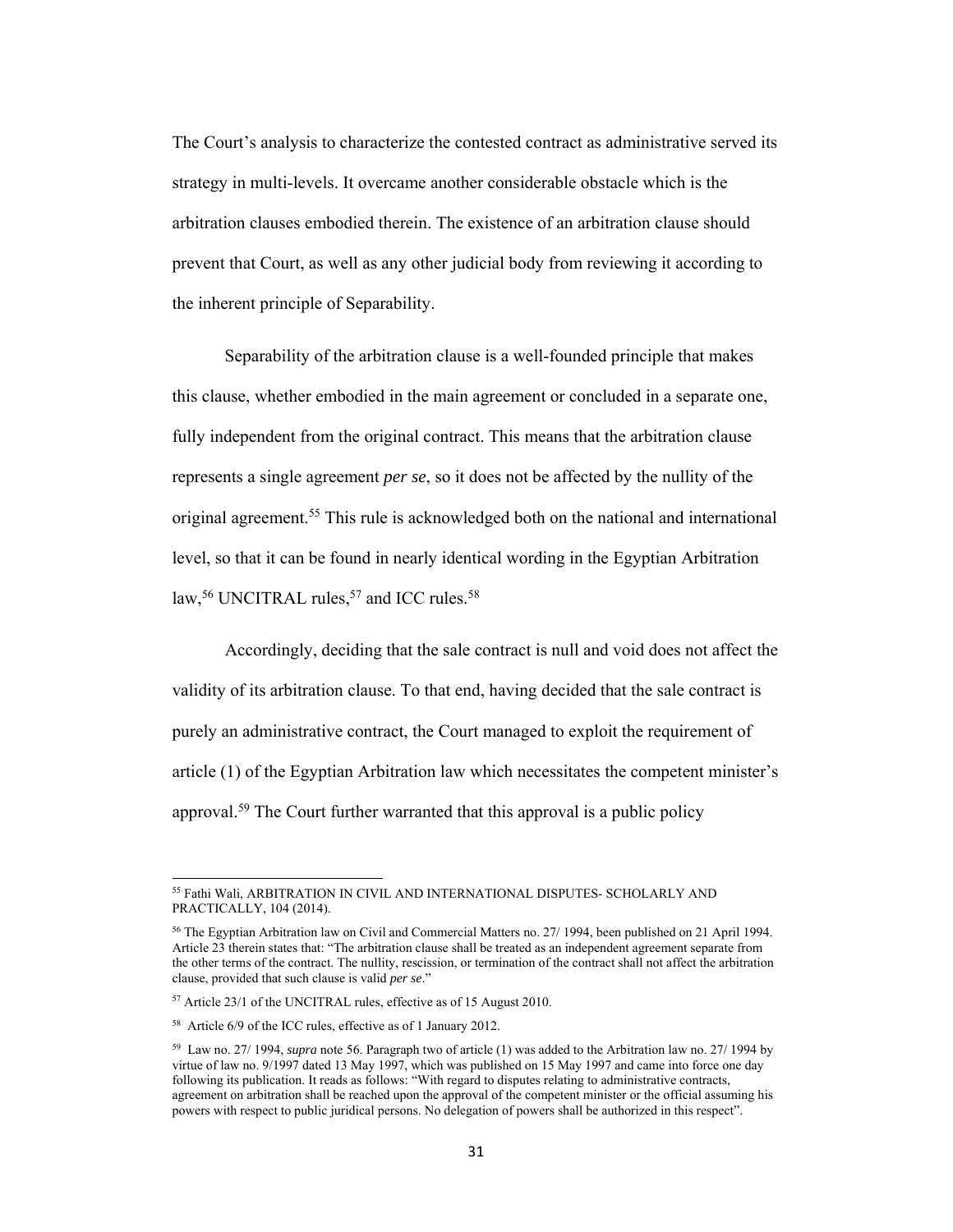consideration that cannot be overcome, the absence of which leads the arbitration clause embodied in the contested sale contract to be null and void, no matter what legal considerations it previously produced.<sup>60</sup>

 Amongst all the contradictions that this series of judgments invoked, still this conclusion comes on top of them. In fact, the parties to the contested contract did not conclude it as an administrative contract, not the CNBC, not the government, and surely not the investor. For them, it was a commercial contract concluded between two companies that acted on their capacities as private law bodies and is governed by the concerned civil law, not the administrative law. The requirement of the competent minister's approval is not required on that basis.

 Furthermore, article 1 (2) of the Arbitration law did not strictly require the explicit approval of the competent minister, in other words, this approval might be expressed impliedly.<sup>61</sup>

Assuming that the contested contract was an administrative one, one should question the significance of the NCBC's initiation to file case no. 583/ 2008 before the CRCICA seeking the annulment of that contract. Does not that give an indication that this holding company, which the Court argued that it was a representative of the Minister of Investment, got the required ministerial approval impliedly? Not mentioning the sophisticated process of preparing the transaction, the approvals of the minister of investment and of the Cabinet, and all the procedural steps that the Court was keen to trace.

<sup>60</sup> *Omar Effendi, supra* note 8.

<sup>61</sup> Wali, *supra* note 55, at 137.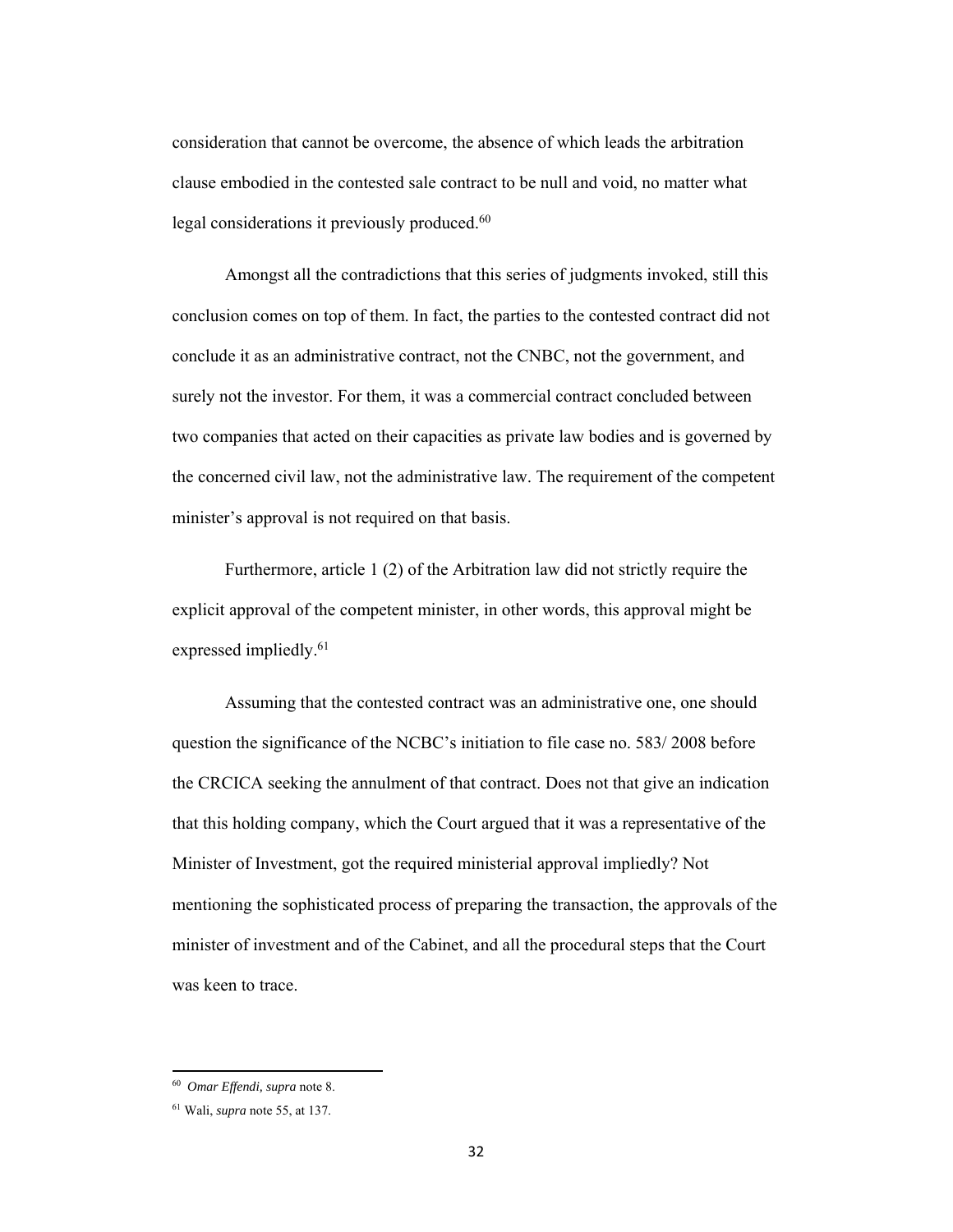Article 55 of the Arbitration Law gives arbitral awards the power of the *res judicata* and obliges all the relevant authorities to enforce it as long as it was rendered in accordance with its provisions.<sup>62</sup>

There are numerous judicial precedents that profoundly prohibit re-examining the subject matter before the judiciary when it was settled before the arbitration in accordance with the law requirements on the basis of the principle of *res judicata*. 63 The phrase "in accordance with law" refers to the validity of the arbitration clause itself,64 as well as the existence of other fundamental conditions, such as the unity of the parties, the basis of their dispute, and subject matter in question,  $65$  otherwise, this authority will not exist.66

Certainly, the Court chose to depend on the literal requirement of article 1 (2) to escape the issue of *res judicata*. Thus, it used this escaping valve to get rid of the arbitration clause and the previous arbitral award that had the authority of *res judicata*. Hence, it insisted that the arbitration clause of the sale contract is null and void in the absence of the approval of the competent minister's approval.

# B. **The Court's additional justifications**

Critical reading to the Court's legal analysis does not suffice to answer that pressing question: why did the Court do that?

<sup>62</sup> Law no. 27/ 1994, *supra* note 56. Article 55 reads as follows: "Arbitral awards rendered in accordance with the provisions of the present Law have the authority of the res judicata and shall be enforceable in conformity with the provisions of this Law".

<sup>&</sup>lt;sup>63</sup> The Higher Administrative Court, Appeal no. 25596/52, on 27 December 2016. The Court of Cassation, Appeal no. 5147/ 78, on 3 December 2015.

<sup>64</sup> Wali, *supra* note 55, at 591.

<sup>65</sup> *Id*, at 592.

<sup>66</sup> The Court of Cassation, Appeal no. 1202/ 80, on 10 August 2016.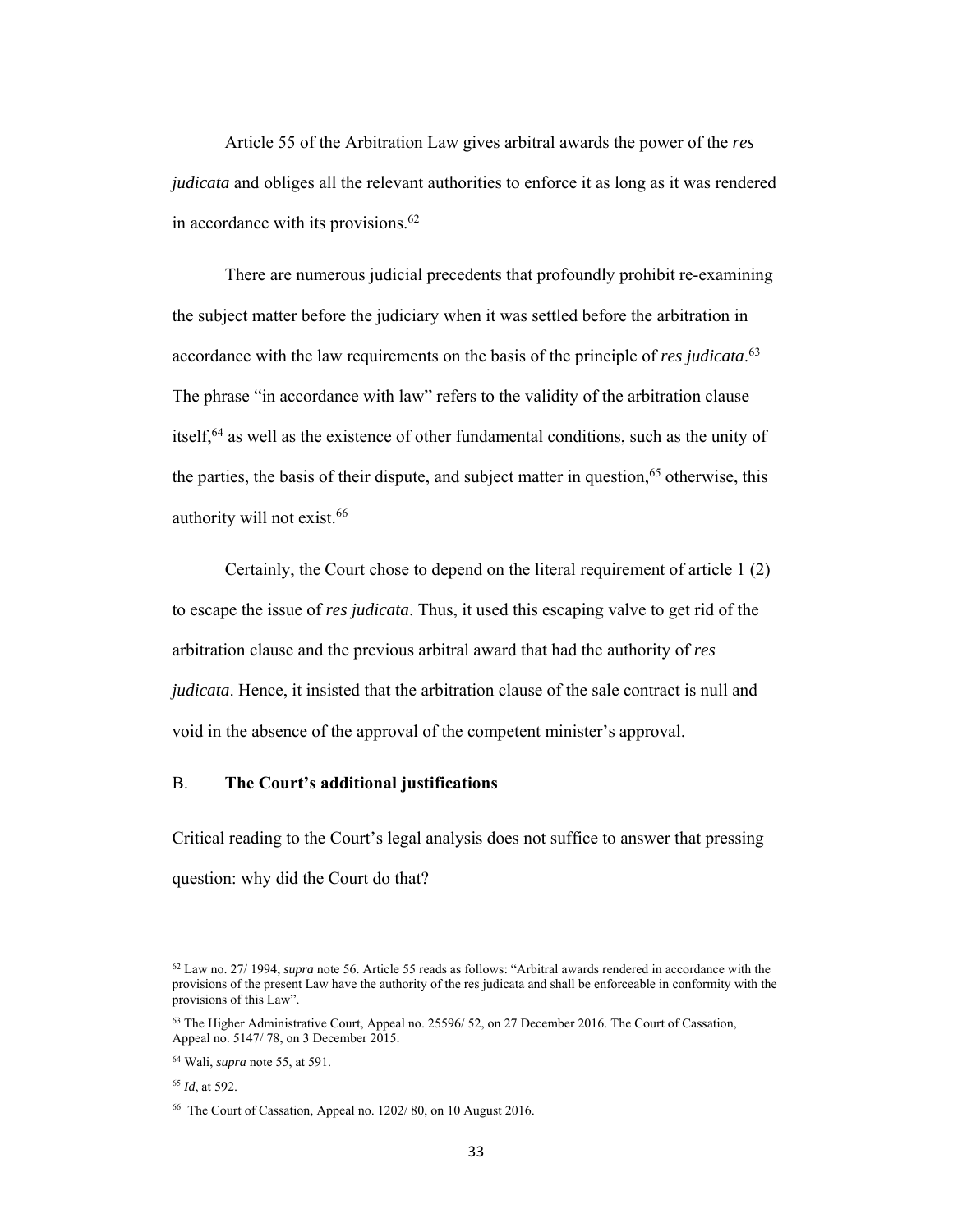The answer cannot be that the Court's legal knowledge fell short of the proper, inherent, and well-founded legal solutions to the issues of this case. In fact, the Court exhaustively tried to orientate its rationale in a lengthy sophisticated manner by employing national legal rules and international arbitration principles.

However, the answer to this question will start to come to the surface once the link between the timing of this judicial decision and the contemporary political and societal context is drawn. This decision was delivered shortly after the 25 January 2011 revolution which led to the collapse of the then political regime,  $67$  an unprecedented environment existed for many opponents to exploit the Egyptian judiciary as one arena for manifesting their disagreement with the previous regime's policies. Of course, accusations of corruption were the most repetitive allegations.<sup>68</sup>

Granted that, the Court in *Omar Effendi* appeared respondent to this tendency, it reacted in accordance with, and under the influence of the contemporary circumstances. This standpoint can be seen in the Court's utilizing of two strategies. First, it adopted a non-pure legal analysis,  $69$  Second, it provoked the potential of resorting to the international arbitration before ICSID where it was a non-contested matter.

These two strategies disclosed that the Court believed that the process of concluding the contested contract was riddled with corruption, and it led to the loss of

<sup>67</sup> The *Omar Effendi* decision was delivered on 5 May 2011, the *Tanta Linen, Misr Shibin Textile,* and Elnasr for steam Boilers manufacturing Company decisions on 21 September 2011, and the Nile for Cotton paring Company decision on 17 December 2011.

<sup>68</sup> SHAWKI ALSAYED, CONFRONTING NULLITY: CONTRACTS OF SALE, ALLOTMENT, AND PRIVATIZATION- CRITICAL LEGAL ANALYSIS AND COMMENTS ON THE STATE COUNCIL JUDGMENTS, 53, (2014).

<sup>69</sup> Adel Mahmoud Farghali, *The Role of Administrative Judiciary in Protecting Public Wealth- Analytical Study*, EGYPT IN STATE COUNCIL- A CONFERENCE ON THE ROLE OF THE STATE COUNCIL IN PROTECTING RIGHTS AND FREEDOMS 182 (2017).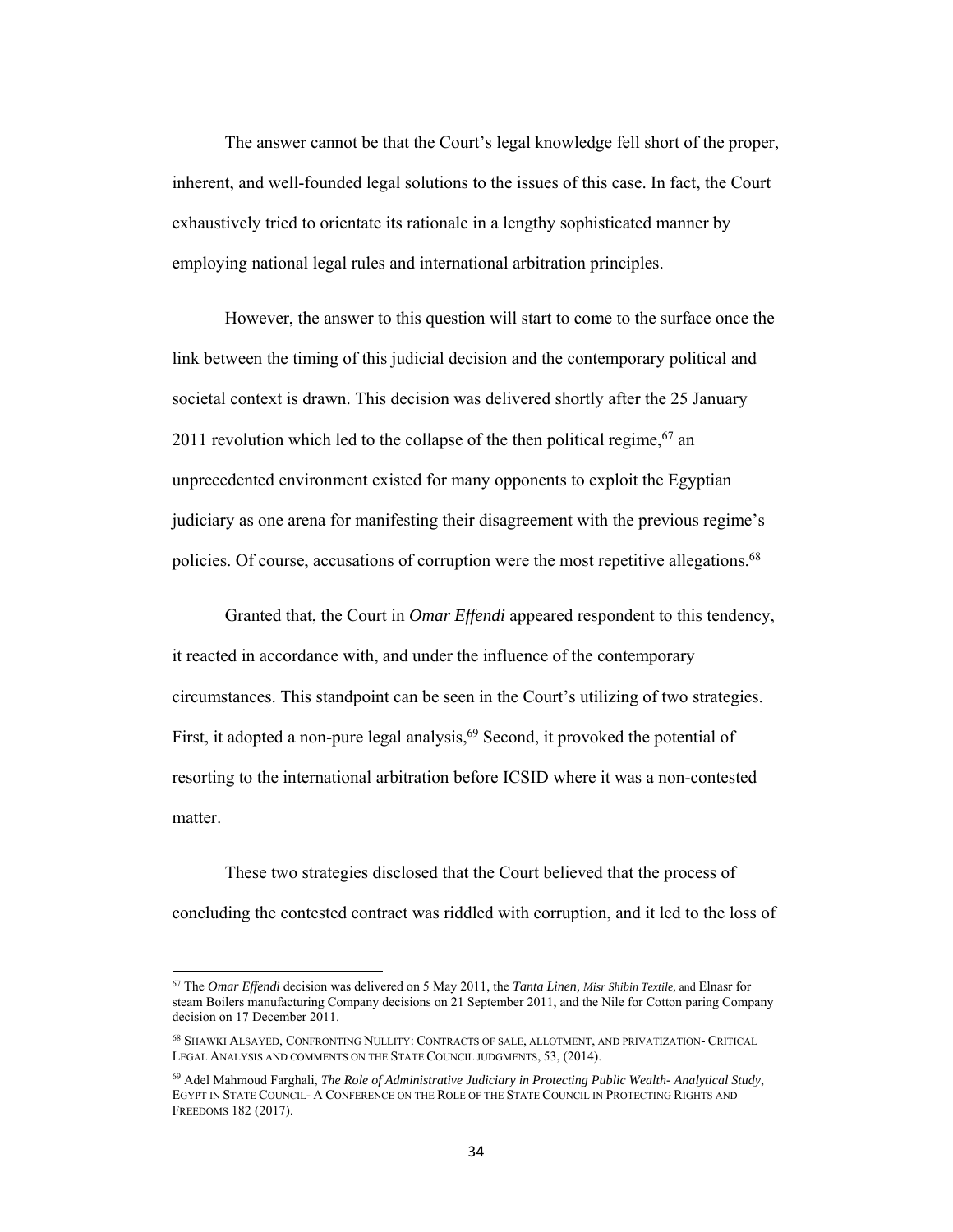principal economic resources. So that, it sought to rectify the odd results of privatizing this publicly-owned Company by delivering a decision that can be used to regain its sold assets to the Country's ownership. Besides, it was aware of the claims that may be initiated by the investor against Egypt due to its judgment.

1. Employing Non-Pure Legal Logic

One of the main traditional functions of judiciary in civilized societies is to settle the individuals' disputes in accordance with the law, and in light of that society's legal rules which must be characterized by generality and abstraction.<sup>70</sup> Hence, courts employ applicable legal rules that govern issues in question, in light of the given relevant facts, in order to deliver a judicial decision that should be compatible with the law.

However, the Court did not follow that logic, it rather built a considerable part of its decision on non-pure legal orientation. The wording of its decision was radically unfamiliar with the traditional form of judicial judgments.<sup>71</sup>

The non-legal content of the Court's decision is characterized by enumerating the tangible evidence of the ex-public officials' responsibility towards the failure of administering the publicly-owned projects which led to the disposal of it. In addition to the glorification of publicly-owned enterprises, and the necessity to keep the State's control over means of production.

First, the Court believed that the previous governments deliberately "mismanaged the public sector by yielding its responsibilities to inefficient

<sup>70</sup> *Id*. at 185.

<sup>71</sup> *Id.*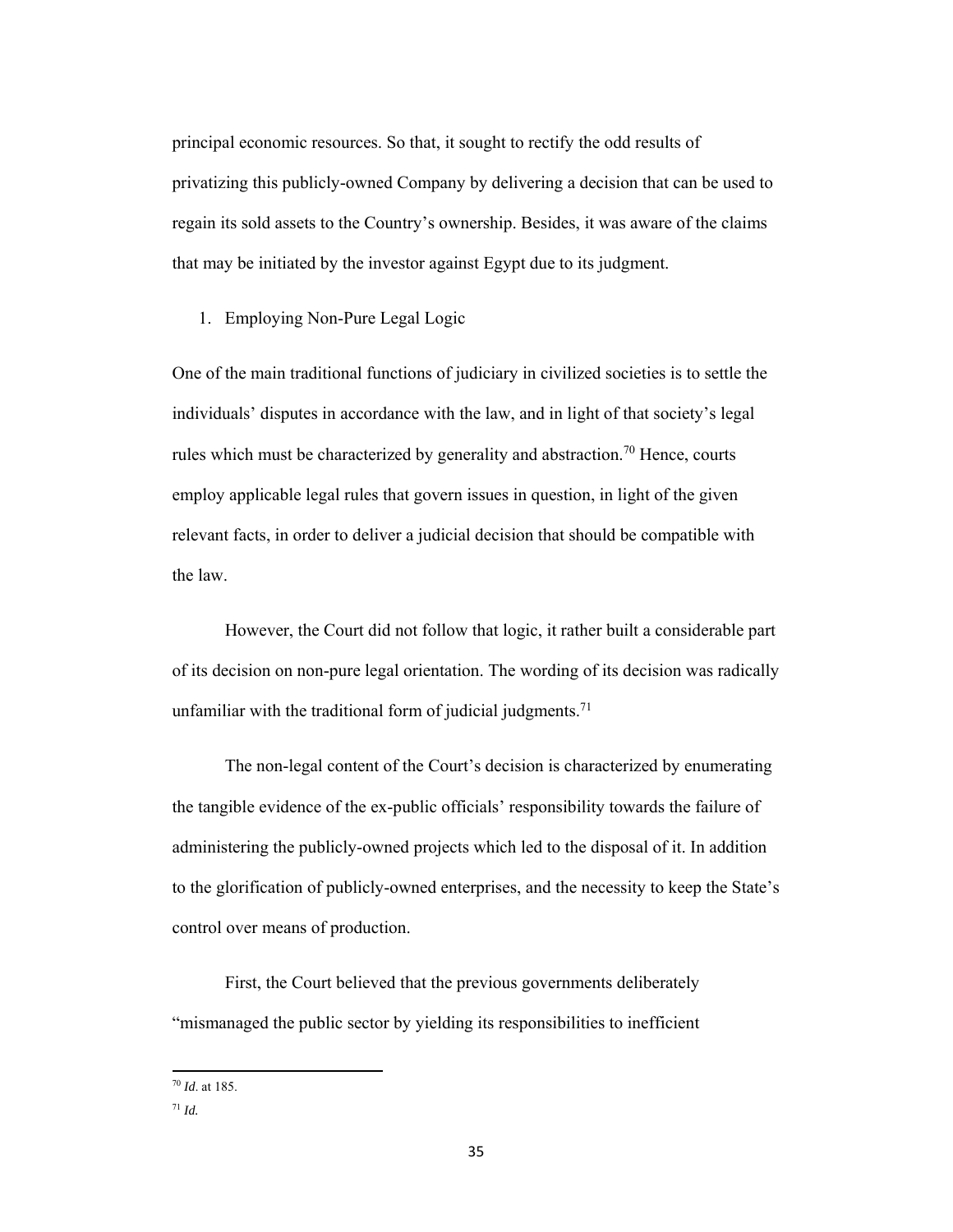administration". Thus, "it let corruption prevails in order to degrade its value and to sell it to national and foreign investors".

Moreover, it disapproved the public officials' corrupt manner "as they get rid of the Omar Effendi Company as if it is an abomination they must purify, or an expired product that should be disposed at any cost". In addition, it condemned those politicians' management with respect to the sale transaction and "the strong suspicious indulgence" they offered to the investor to pass the deal.<sup>72</sup>

Consequently, the Court charged all the public figures of the State of being tools to facilitate the foreign intervention in the nation's domestic policies. It affirmed their liability "for dissipating public wealth and devastating the national economy."

It interpreted their manner as "they were bribed to work on implementing the policy of privatization", and that they were submitted to foreign prejudiced conditions which "enabled the representatives of the governments of the USA and other international financial institutions who conspired to devastate Egypt's public sector and to encroach its sovereignty and independence."<sup>73</sup>

The Court next turned to glorify the State's ownership of means of production. It signified that the State previously managed to "guide the public sector to significant successes that led to establishing great projects like the High Dam". And, that the public sector's projects "led the nation to build and develop industrial civilization", so

<sup>72</sup> *Omar Effendi*, *supra* note 8.

<sup>73</sup> Farghali, *supra* note 69, at 184.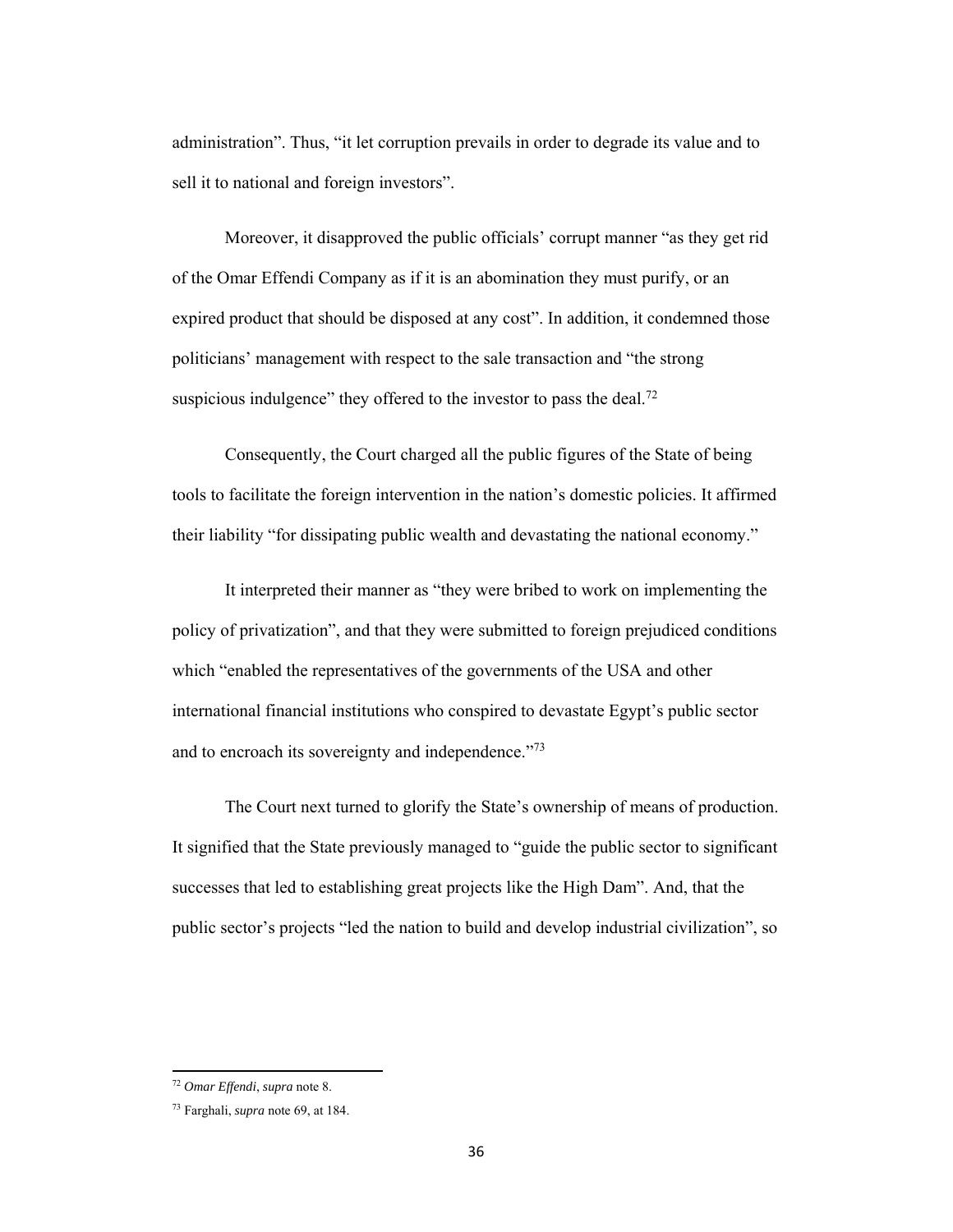that the State should have maintained and worked on supporting and developing its public ownership instead of dissipating it.74

The Court continued to enumerate what it viewed as "privileges" of the State's control of public sector enterprises. And, it kept giving advice on how the government should make the best use of it on both the management and the economic levels. It even went farther by explaining how the privatization policy should have been adopted and implemented.75

2. Citing the Concept of Transnational Public Policy

To continue on defending its rationale, the Court was keen on invoking the possibility of the investor's claiming for damages before the ICSID arbitration. It was aware that the investor will view its decision as an expropriation of his property, which gives legitimate reason to resort to international arbitration claiming damages.<sup>76</sup>

Indeed, the sequence of legal faults committed by the Court served to substantiate its argument with regard to this part. Confirming that the contested contract was concluded corruptly led the Court to argue that contracts of corruption are not protected under the umbrella of international arbitration according to the concept of "transnational public policy".

<sup>74</sup> ALSAYED, *supra* note 68, at 52.

<sup>75</sup> Farghali, *supra* note 69, at 185.

<sup>76</sup> Justice Mohamed Attyia, the then Senior deputy of the State Council has made an interview with the press published on 21 June 2011, in which he was asked about the foreseen and potential claims of foreign investors before the international arbitration due to other judicial decisions related to previous investment contract in which the competent court intervened to modify its provisions, he replied that it is not a big deal: "Let them resort to the international arbitration, whatever the compensation will be, it will be much cheaper than the value of the nation's dissipated natural resources." Available at: https://www.shorouknews.com/pdf/. Last accessed on 18 October 2021.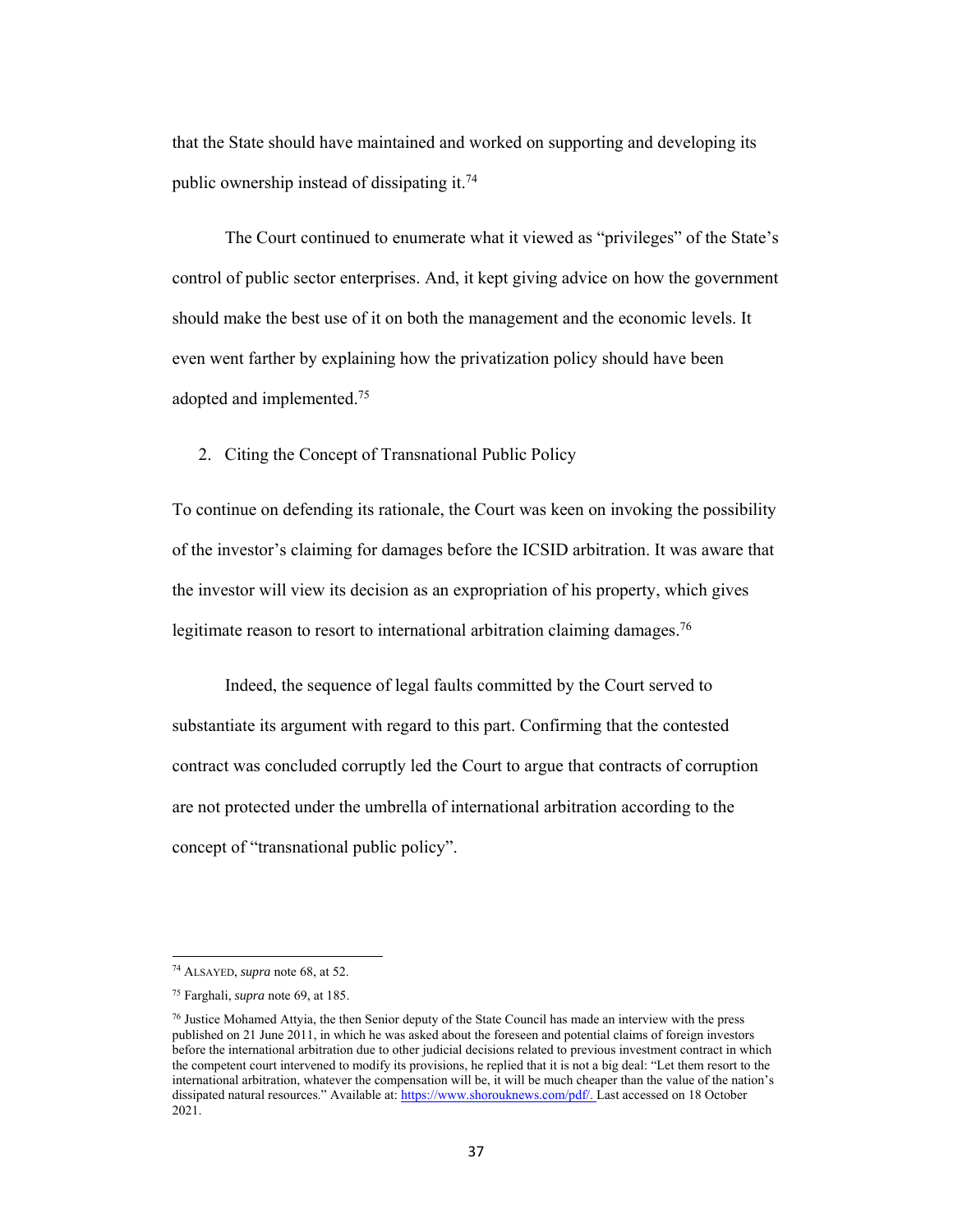Hence, the Court wanted to mirror this view through the lens of international arbitration to sustain Egypt's defense in future claims by giving reliable legal ground for expropriating the investor's ownership. Hence, it cited the concept of transnational public policy to prove that it imitated the ICSID arbitration principles with regard to contracts of corruption.

I believe that the Court should not have adopted this kind of reasoning. Its function is to give legal answers to the issues in question, these answers should be built on the relevant facts and the applicable law. But the Court used to justify its legal answers and sought to substantiate its rationale by building on irrelevant facts, assumptions, and the analysis of uncontested matters.

To sum up, this chapter demonstrated the Court's rationale with regard to particular procedural and substantive matters in *Omar Effendi*. It enumerates the legal faults that the Court made to render the sale contract null and void, particularly as it extended its jurisdiction to place itself in the position of civil and criminal courts, and arbitral tribunals to achieve this goal.

The Court's aim to safeguard public wealth led it to relinquish its presumed neutrality and integrity. It produced a judicial decision that mixed legal analysis with irrelevant considerations, stressed the significance of the State's public ownership, and clearly encouraged its control over means of production. It generally accused expublic officials and investors of being corrupt, therefore, it argued that the latter cannot claim compensation before the ICSID arbitration because contracts of corruption are not protected in light of the concept of transnational public policy.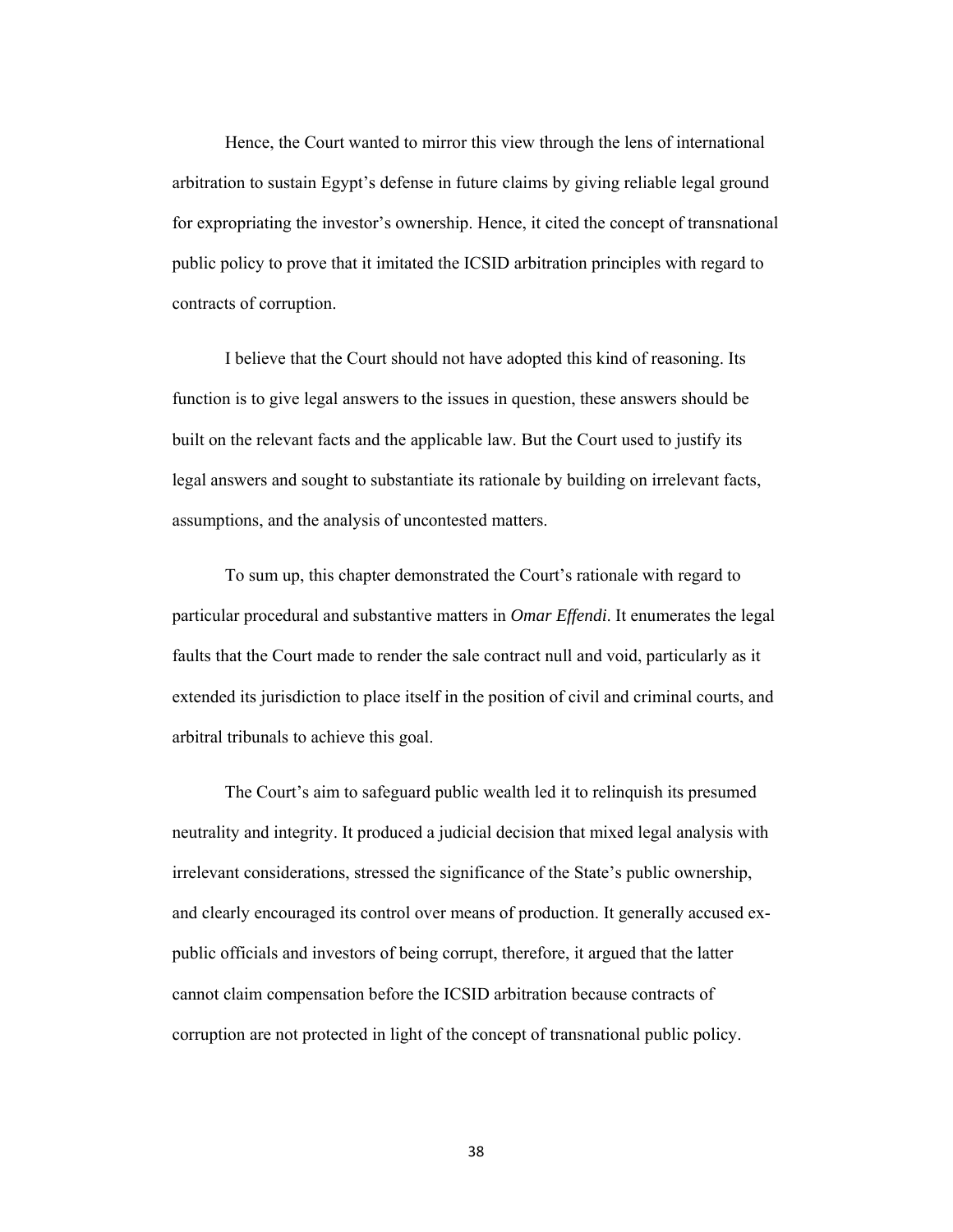Chapter three explains the notion of transnational public policy, and what the relation between corruption and transnational public policy is. It addresses the issue of deciding on corruption in commercial and investment contracts, and what the evidence of corruption is, and how arbitral tribunals deal with it.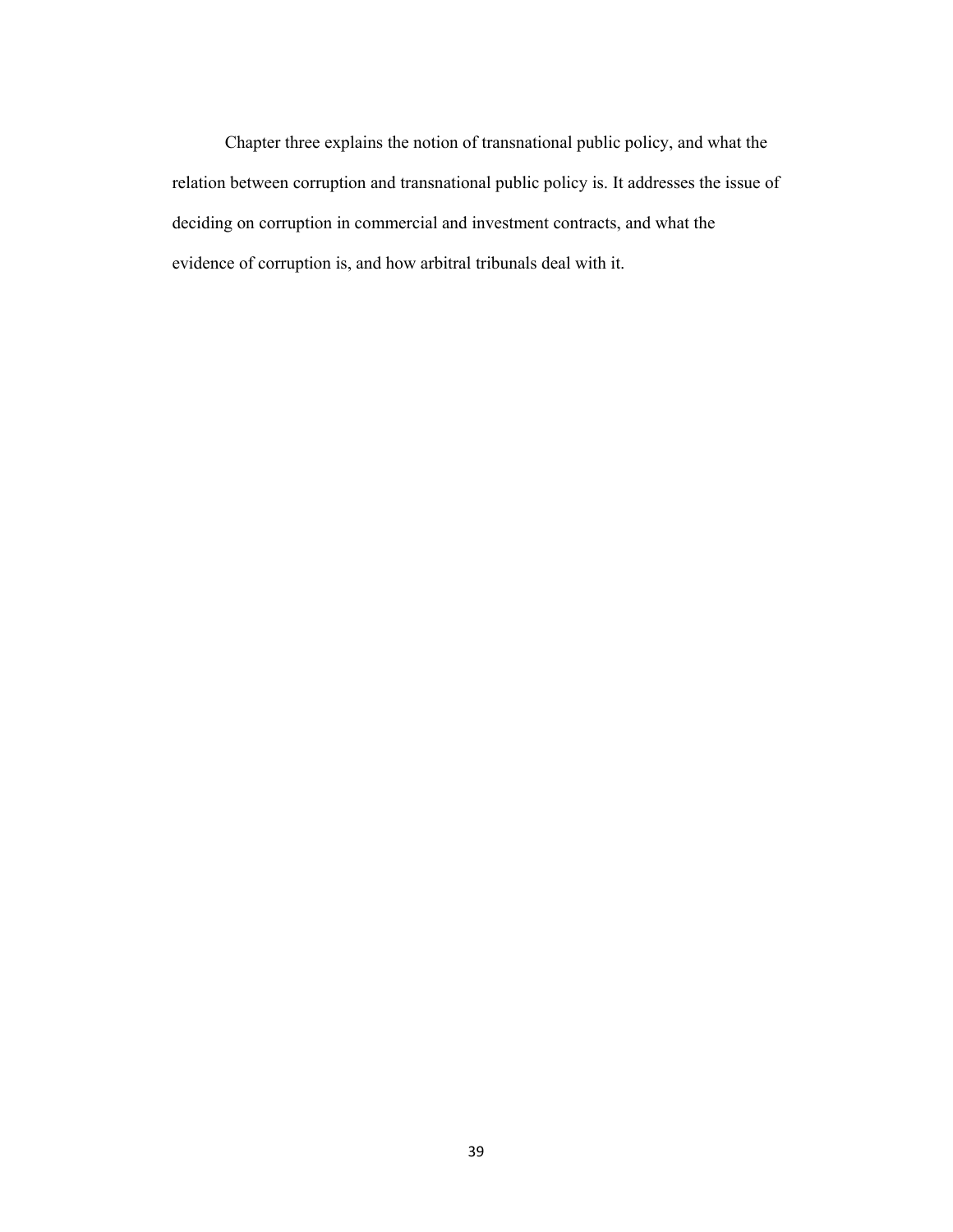## **IV. Corruption as a Transnational Public Policy Consideration**

The Court in *Omar Effendi* cited an inherent principle in International Arbitration to affirm that contracts of corruption are inadmissible before the ICSID arbitration as a transnational public policy consideration. Hence, business procured through corruption cannot be protected under domestic laws, international law, and the Convention.

 However, concluding that business was procured through corruption in international arbitration is dependent on the process of analysis pursued and the standard of proof accepted. The respective outcomes also are dependent on how the concerned arbitral tribunal perceives the allegation of corruption, what standards of proof it relies upon, and what evidence it accepts.

This chapter addresses these aspects successively. The first section of this chapter is dedicated to the concept of public policy. It begins with an attempt to define the concept, describe its nature, characteristics, and forms. It next lists its levels. Further, this section traces the concept of public policy as utilized in the field of international arbitration.

The second section of the chapter focuses on corruption as a specific consideration of transnational public policy under the realm of international arbitration. And, it points out the two main approaches in evaluating corruption. Next, evidence of corruption will be discussed with regard to its burden of proof, standards, and extent.

This analysis will be linked to case law from domestic jurisdictions and international arbitral tribunals to manifest how corruption is perceived and administered from their lens. This demonstration serves the process of analyzing the outcomes that the Court in *Omar Effendi* came up with to show the fallacy of its conclusion.

#### **A. Public Policy: an Overview**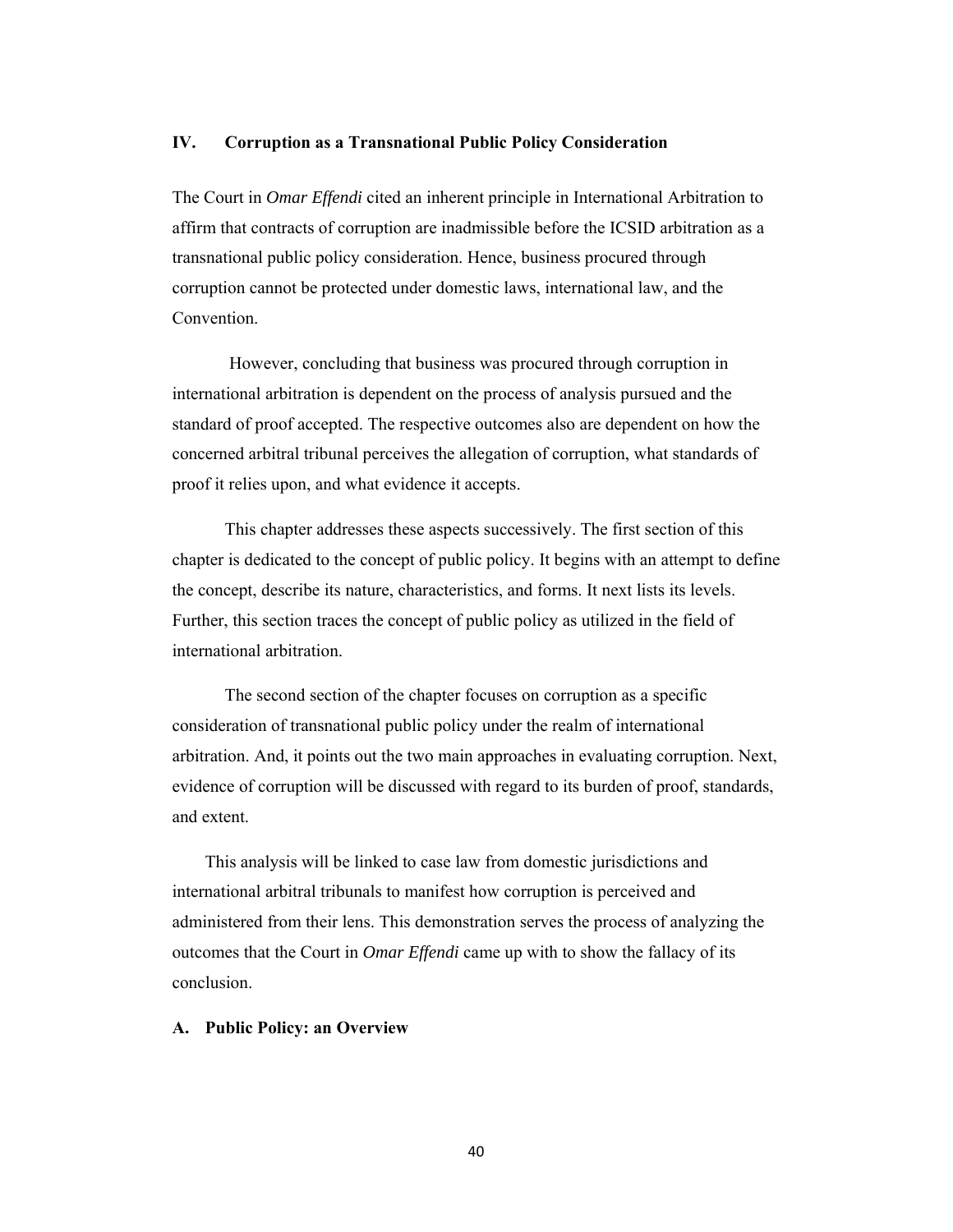Finding an exhaustive definition of the content of 'public policy' is almost impossible;77 consequently, it is argued that all devoted efforts to do so fall short of reaching a proper delineation,<sup>78</sup> or precise definition.<sup>79</sup>

In fact, there is sound logic in this ambiguity. Flexibility is one distinguishing characteristic of public policy, because each nation has its own cultural, moral, and ethical heritage, and these values keep evolving over time.80 As a consequence, public policy has always been viewed as a vague concept that is constantly changing to the extent that it may lead to uncertainty and unpredictability.<sup>81</sup>

This vagueness is graphically described by Justice Burrough as he portrays public policy as "a very unruly horse, and when once you get astride it, you never know where it will carry you. It may lead you from sound law. It is never argued at all, but when other points fail."82 This oft-quoted observation expresses the risks that employing the concept of public policy in the international commercial arbitration field may result in, as it can undermine the concerned parties' legal agreements or lead to the setting aside of the arbitral awards they obtain.<sup>83</sup>

This apparent contradiction between the nature of nations' public policy with its unpredictability along with the objectives of international trade, which counts heavily on visibility and foreseeability, has led to certain developments in differentiating among levels of public policy that national courts and arbitrators operate in. Accordingly, the award may be invalidated at the national arbitration level due to violating domestic public policy, while it could be enforced if it is rendered in

<sup>77</sup> Wali, *supra* note 55, at 146.

<sup>78</sup> Fouad Riad, Conflict of Laws, International Judicial Jurisdiction, and the Consequences of foreign Judgments, 143 (1998).

<sup>79</sup> Pierre Mayer & Audley Sheppard, *Final ILA Report on Public Policy as a Bar to Enforcement of International Arbitral Awards*, 19 ARBITR INT 249–263 (2003) at 252.

<sup>80</sup> Abd El-Razzak Al-Sanhuri, *Part One: The General Theory of Obligations- Sources of Obligations*, *in* AL-WASEET IN CIVIL LAW EXPLANATION 3–1114, 133 (ed. 2008)

<sup>81</sup> Hisham Ismaeil, the international protection to foreign arbitral awards- a comparative study, 817 (first ed. 2012).

<sup>82</sup> Richardson v. Mellish (1824) 130 Eng. Rep. 294, 303; 2 Bing 229, 252 Quoted in Farshad Ghodoosi, The Concept of Public Policy in Law: Revisiting the Role of the Public Policy Doctrine in the Enforcement of Private Legal Arrangements, 94 Neb. L. Rev. 685–736 (2015) at 693.

<sup>83</sup> Riad, *supra* note 78, at 136.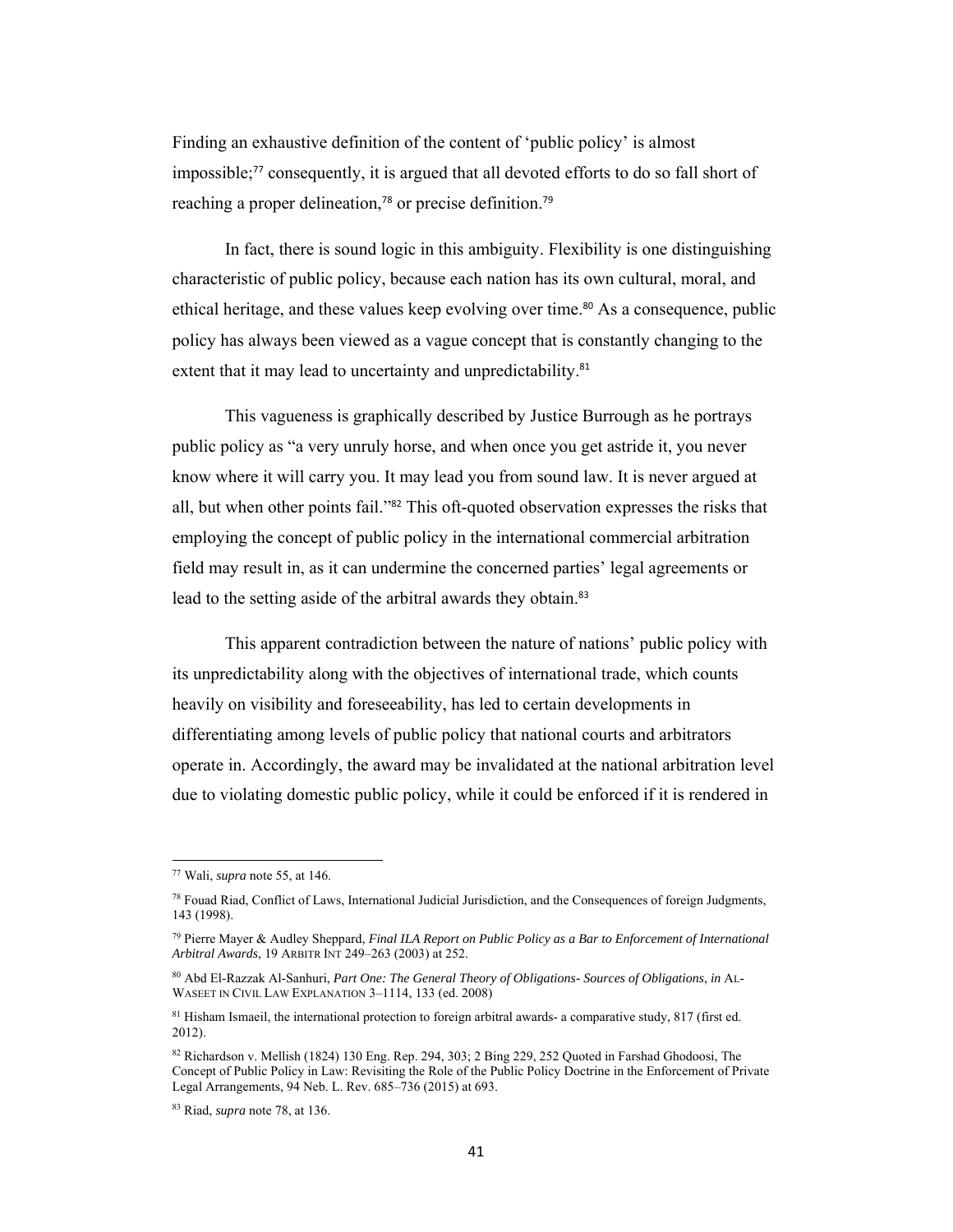international arbitration, $84$  a conclusion that coincides with the necessity of employing a narrower perspective of public policy at the international level.<sup>85</sup>

1. Characterizing the Concept of Public Policy

Almost all legal systems encounter the question of what the concept of public policy is, as it is pleaded before various courts and arbitral tribunals on a daily basis.<sup>86</sup> The vagueness of its nature maximized the discretionary power of national courts as to delineating its boundaries.87 Similarly, legal scholars have always engaged in the debate in order to reach a clear articulation of the concept.

Judiciaries have examined this concept of public policy by giving various explanations that share common elements. In England, it is seen as "that principle of law which holds that no subject can lawfully do that which has a tendency to be injurious to the public, or against public good."88 Similarly, the Egyptian courts have repeatedly upheld that public policy is considered to be those rules "aiming to achieve a public interest, whether political, social, or economic, pertaining to the society's high order and which prevails over the individual's interest."<sup>89</sup> In the United States, the Supreme Court of Pennsylvania likens it to the public good:

> Anything that tends clearly to injure the public health, the public morals, the public confidence, in the purity of the administration of the law, or to undermine that sense of security for individual rights, whether of personal liberty or of private property, which any citizen ought to feel, is against public policy.<sup>90</sup>

<sup>84</sup> Wali, *supra* note 55, at 146.

<sup>85</sup> Riad, *supra* note 78, at 137.

<sup>86</sup> Ghodoosi, *supra* note 82, at 688.

<sup>&</sup>lt;sup>87</sup> In Egypt, No legislation defines public policy nor does indicate a proper explanation to what constitutes its basics, alternatively, the Explanatory Memorandum of the Civil Code explicitly discloses that it is deliberately left to the judiciary to decide. See Explanatory Memorandum of the Egyptian Civil Code in the Collection of Preparatory Notes, Vol. 2, at 223

<sup>88</sup> Egerton v. Brownlow [1853] 10 Eng. Rep. 359, 437 (H.L).

<sup>89</sup> Court of Cassation, Appeal no. 16/ 48 (17 January 1979), Appeal no. 385/ 44 (24 April 1980), Appeal no. 12790/ 75 (22 March 2011).

<sup>90</sup> Goodyear v. Brown, 155 Pa. 514, 518, 26 A. 665, 20 L.R.A. 838, 35 Am.St.Rep. 903. Magee v. McNany, 10 F.R.D. 5 (1950)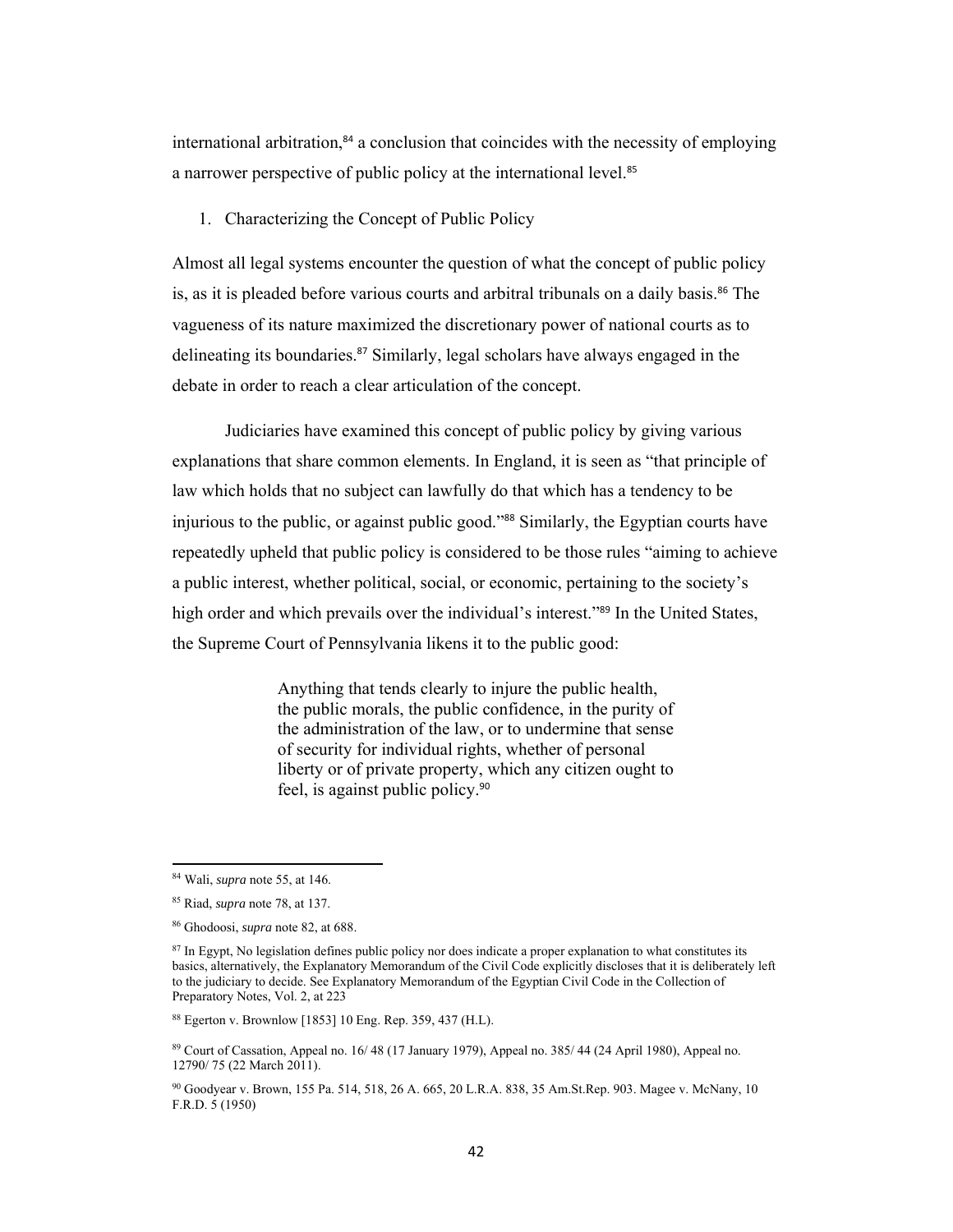To that end, it is quite clear that attempts to crystalize the concept of public policy produce common substantive and procedural characteristics that most jurisdictions and legal scholars have agreed upon. It consists of a group of rules that govern and organize the most fundamental social, economic, and political interests of a given society;<sup>91</sup> it usually manifests a state's "basic notions of morality and justice",92 so that it encompasses the "least rudiments of natural justice" that guarantee due process."93 A state's public policy does not reflect a certain regime's political perspective, because it is not related to the state's political stance or its international policies,  $94$  as it may be altered from one generation to another.  $95$ 

Moreover, rules of public policy intervene when the public sphere should trump individuals' private legal acts,<sup>96</sup> so that it profoundly limits their freedom to contract by imposing certain standards that are not subject to derogation.<sup>97</sup> For instance, the prohibition of monopoly to protect certain economic policies, or to invalidate an arbitral agreement with regard to real estate disputes in order to protect the rights of the state and of third parties are cases in point. 98

Hence, public policy represents "the final parameter of the law that, while it is reflected in and often expressed by statutory and constitutional statements of law, also dictates either consent or constraint, permission or prohibition, when statutes and constitutions are silent on a given matter."99 Accordingly, rules of public policy may

<sup>91</sup> Wali, *supra* note 55, at 147.

<sup>92</sup> Mayer and Sheppard, *supra* note 79, at 252.

<sup>93</sup> Methanex Motonui Ltd, Methanex Waitara Valley Ltd v. Joseph Spellman, Attorney General for New Zealand, High Court, CL3/03, 18 August 2003, available at https://www-kluwerarbitrationcom.libproxy.aucegypt.edu/document/ipn80391?q, Last accessed 19 October 2021.

<sup>94</sup> Subway Franchise Systems of Canada Ltd. & others v. Cora Laich, Queen's Bench for Saskatchewan, Case No. Q.B.G. No. 482, 24 June 2011, available at https://www-kluwerarbitrationcom.libproxy.aucegypt.edu/document/kli-ka-1201003, Last accessed 19 October 2021.

<sup>95</sup> India no. 2020-3, Vijay Karia et al. v. Prysmian Cavi e Sistemi SRL et al., Supreme Court of India, Civil Appellate Jurisdiction, Civil Appeal No. 1544 of 2020 and Civil Appeal No. 1545 of 2020, 13 February 2020, available at https://www-kluwerarbitration-com.libproxy.aucegypt.edu/document/kli-ka-icca-yb-xlv-303-n?q, Last accessed 19 October 2021.

<sup>96</sup> Ghodoosi, *supra* note 82, at 678.

<sup>97</sup> Mark A. Buchanan, Public Policy and International Commercial Arbitration, 26 Am. Bus. L.J. 511–532, 513 (1988).

<sup>98</sup> The Egyptian Court of Cassation, Appeal no. 9882/ 80 (8 October 2013)

<sup>99</sup> Buchanan, *supra* note 97, at 513.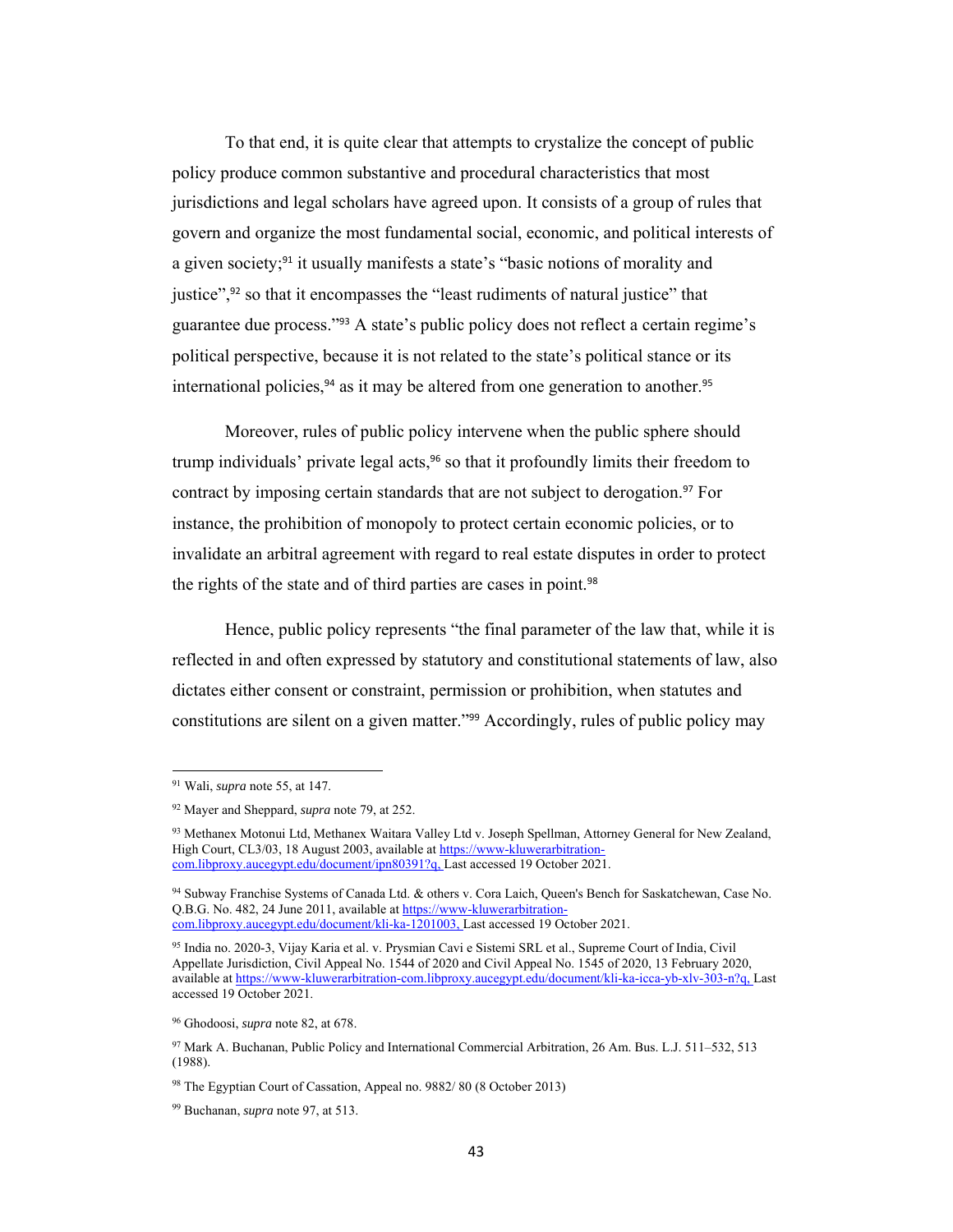be enshrined explicitly in a state's constitution,<sup>100</sup> or in a private law that sets "the legal basis on which rests the society's economic or moral order."<sup>101</sup>

### 2. Levels of Public Policy

Given public policy is characterized as a group of rules that aim to protect a certain society's values suggests that these rules address and organize the relationships of a specific state's individuals. However, this assumption does not function in the world of international trade. In other words, only one understanding of what constitutes public policy cannot be perceived in domestic and international level of interactions in the same manner.

As a result, generating more flexible rules whereby different states can manage and comprehend international commercial practice is required. In international commercial arbitration, national judiciaries have to differentiate between those rules that must prevail on the domestic level, and those tested in the international sphere.

a. Domestic Public Policy

When dealing with national arbitration in which concerned parties, applicable law, and the entire process are administered under the state's legal system, a national court only considers its own domestic public policy.<sup>102</sup>

On this level, local standards of public policy, as viewed through the lens of the judiciary, prevail -either when the award is contested or its enforcement is sought.<sup>103</sup>

<sup>100</sup> Argentina no. 2020-1, Milantic Trans S.A. v. Ministerio de la Producción de la Provincia de Buenos Aires, (Astilleros Río Santiago et al.), Suprema Corte de Justicia, Province of Buenos Aires, A-69572, 30 March 2016 available at https://www-kluwerarbitration-com.libproxy.aucegypt.edu/document/kli-ka-icca-yb-xlv-601-n?q, Last accessed 19 October 2021.

<sup>101</sup> Belgium Supreme Court, Cass., 9 December 1948, Pas., I, p. 699 ; 15 March 1968, Pas., I, p. 894 ; 10 November 1978

<sup>102</sup> Kenneth-Michael Curtin, Redefining Public Policy in International Arbitration of Mandatory National Laws, 64 Def. Counsel J. 271–284, 281 (1997).

<sup>103</sup> Buchanan, *supra* note 97, at 513.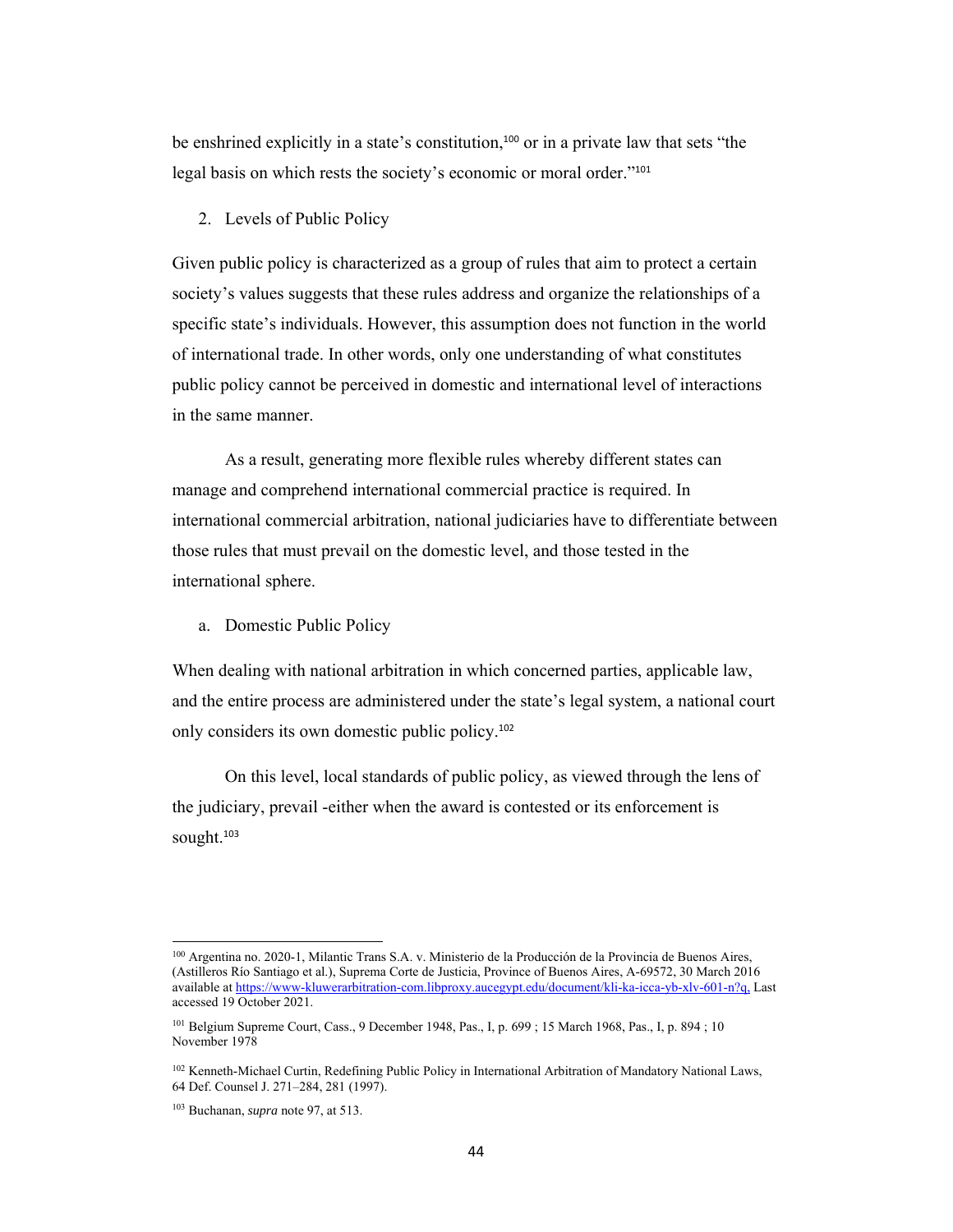In this case, national courts apply their domestic public policy rules that do not permit derogation, as they pursue fundamental national interests and protect morals.104 Accordingly, an entire contract could be struck down if found against a governmental economic policy,105 or violating municipal mandatory regulations.<sup>106</sup> Likewise, a national court may justify its refusal to enforce a domestic arbitral award if it breaches a mandatory rule.<sup>107</sup>

#### b. International Public Policy

When a legal question before a national court is related to more than one country's legal system, it has to deal with its international dimension.108 In this case, a domestic court applies less restrictive rules of its own public policy, a policy "viewed through the lens of the state's own laws or standards for dealing with a foreign arbitral award," so it is a narrower perspective of a state's public policy inspired by international purposes.<sup>109</sup>

Thus, the application of the concept of a state's public policy in private international law may bar the application of a foreign law or, the recognition of a foreign arbitral award by its national judiciary.110 However, this is only the case when the national court applies a narrower perspective of its public policy.

Through this narrower version of a state's international public policy, national courts examine whether enforcement of the foreign arbitral award violates the

<sup>104</sup> Ismaeil, *supra* note 81, at 826.

<sup>105</sup> Buchanan, *supra* note 97, at 513.

<sup>106</sup> Wali, *supra* note 55, at 770.

<sup>107</sup> Court of Cassation, Appeal no. 810/ 71 (25 January 2007). The court upheld the decision of the Cairo Court of appeal that the contested award violates the Egyptian public policy as it awarded an interest rate that exceeds the fixed maximum limit.

<sup>108</sup> Margaret Moses, Public Policy Under the New York Convention: National, International, and Transnational, in Katia Fach Gomez and Ana M. Lopez-Rodrigues (eds), 60 years of the New York Convention: Key Issues and Future CHALLENGES. 169–184, 173 (2019).

<sup>109</sup> Christopher B Kuner, *The Public Policy Exception to the Enforcement of Foreign Arbitral Awards in the United States and West Germany Under the New York Convention*, 7 JOURNAL OF INTERNATIONAL ARBITRATION, KLUWER LAW INTERNATIONAL, 79 (1990).

<sup>110</sup> Pierre Mayer, *Effect of International Public Policy in International Arbitration*, 15 PERVASIVE PROBLEMS IN INTERNATIONAL ARBITRATION 61–69, 61 (2006).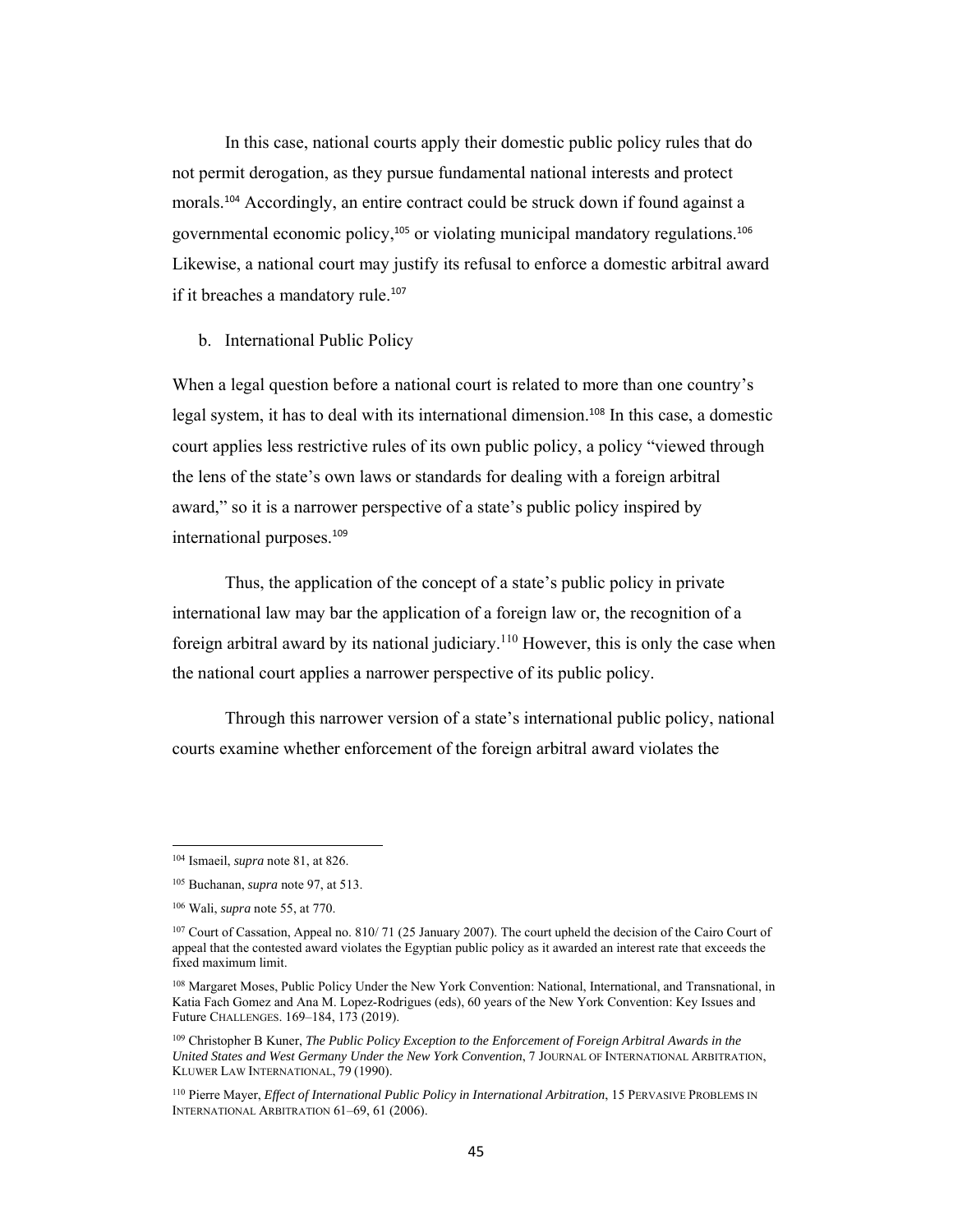fundamental principles and values of its legal system.<sup>111</sup> This is because not every domestic legal rule necessarily forms a part of the state's international public policy.112 Accordingly, for challenging a foreign arbitral award, it has to invoke something more than the violation of the law of the enforcement state. For this reason, public policy in the context of international arbitration should be construed as being applied in the field of private international law.<sup>113</sup>

A dichotomy between domestic and international public policy is thus justifiable given the different objectives each peruses.<sup>114</sup> The latter is derived from the conventions or international declarations that the state has ratified, so it constitutes universal principles shared by nations of a similar level of civilization, in order to protect fundamental values.<sup>115</sup>

c. Transnational Public Policy

While both domestic and international levels represent two different perceptions of public policy, they both stem from one source which is the concerned state's perception. On the contrary, transnational public policy norms neither belong to a single state nor reflect a certain nation's viewpoint. They are rather, as the term suggests, those considerations that transcend states' boundaries.<sup>116</sup>

The emergence of the concept "transnational public policy" for the first time is attributed to Professor Pierre Lalive in his 1986 article *Transnational (or Truly International) Public Policy and International Arbitration*. 117 Although, as Professor

<sup>111</sup> Italy no. 181, C.G. Impianti SpA (Italy) v. B.M.A.A.B. and Sons International Contracting Company WLL (Kuwait), Corte di Appello [Court of Appeal], Milan, Not Indicated, 29 April 2009 Available at https://wwwkluwerarbitration-com.libproxy.aucegypt.edu/document/kli-ka-1052033-n?q, last accessed 15 March 2021.

<sup>112</sup> ISMAEIL, *supra* note 81, at 827.

<sup>113</sup> India no. 22, Renusagar Power Co. Ltd v. General Electric Co., Supreme Court of India, Not Indicated, 7 October 1993, available at https://www-kluwerarbitration-com.libproxy.aucegypt.edu/document/ipn5505?q, last accessed 15 March 2021.

<sup>114</sup> RIAD, *supra* note 78, at 136.

<sup>115</sup> Italy no. 143, Allsop Automatic Inc. v. Tecnoski snc, Corte di Appello [Court of Appeal], Milan, Not Indicated, 4 December 1992, available at https://www-kluwerarbitration-com.libproxy.aucegypt.edu/document/ipn6413?q, last accessed 15 March 2021.

<sup>116</sup> Michael Pryles, *Reflections on transnational public policy*, 24 KLUWER LAW ARBITRATION 1–7, 3 (2007).

<sup>117</sup> Pierre Lalive, Transnational (or Truly International) Public Policy and International Arbitration, XI Revista Brasileira de Arbitragem, (© Comitê Brasileiro de Arbitragem CBAr & IOB; Comitê Brasileiro de Arbitragem 173–230 (2014).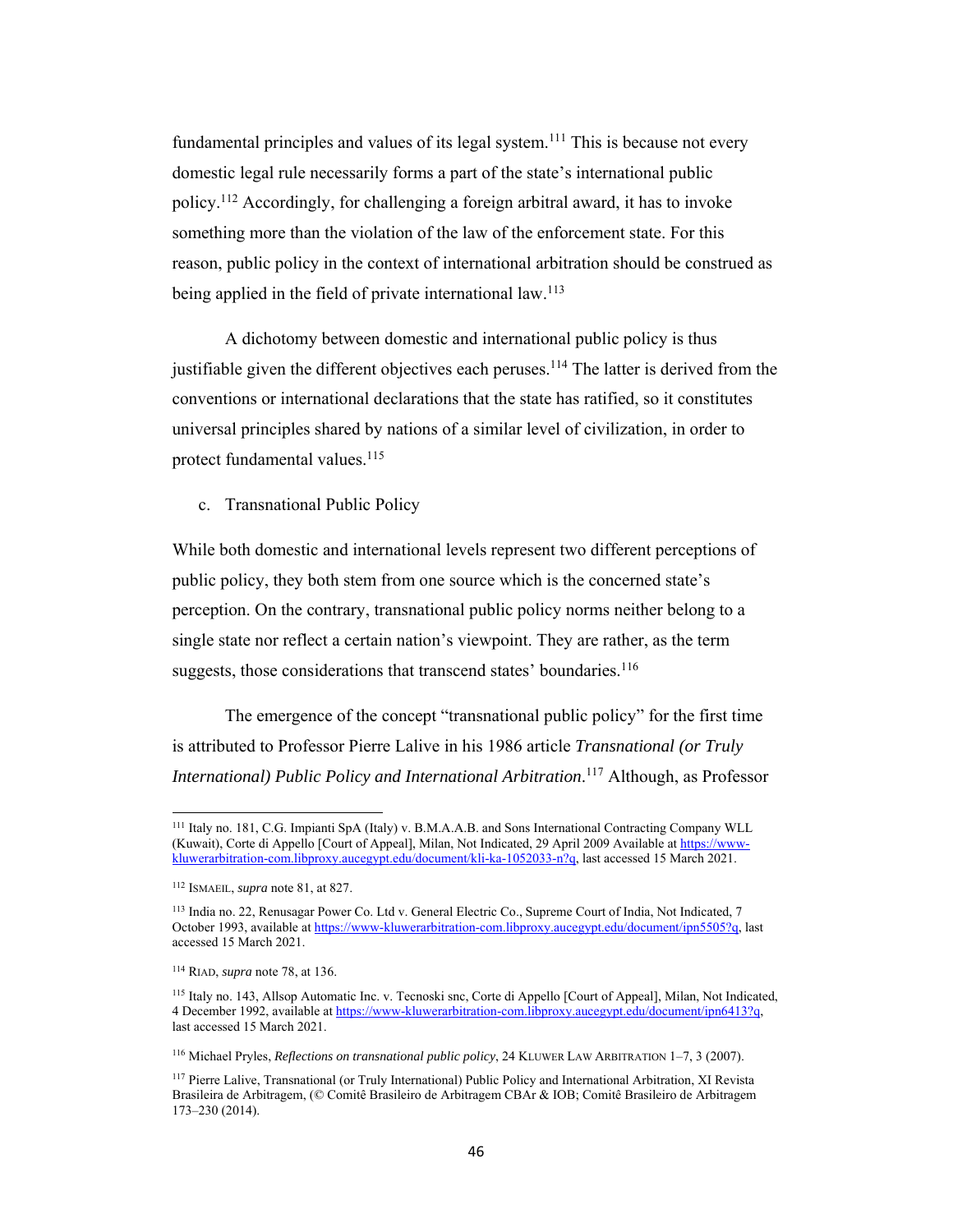Alan Redfern commented, the term "transnational" arose as coined by Judge Jessup in the  $1950s$ ,  $118$  the novelty of explicitly bringing the concept into the world of international commercial arbitration is attributed to the former.

Professor Lalive may have found it more convenient to characterize the concept of "transnational" public policy as "truly international" public policy. In fact, some commentators consider this as an attempt to distinguish it from the classic or the more "traditional" international public policy of states.<sup>119</sup> Others criticize the confusion that it entails, either for overlapping the two concepts as "international" suggests, or for ascribing untested qualifications as "truly" implies.<sup>120</sup>

While transnational public policy also has no precise definition, it can be characterized by its nature, sources, and functions.

It is said that practices of the operators of international trade in their own realm, which exhibits coherence and solidarity, led to regrouping their community as a distinct social order. This *societas mercatorum* enjoys an overriding normativity in it and is governed by the *lex mercatoria* where distinctive, essential, and widely shared values are acknowledged.<sup>121</sup>

It follows that public policy to that order has been posited in terms of mandatory norms. These norms, created, interpreted, and modified by those operators, and as well accepted by other civil societies around the world, have a universal character and have become the "sign of the maturity of the international communities."122

Thus, transnational public policy can best be characterized as basic legal rules and principles that are commonly recognized among different nations. It does not

<sup>118</sup> In his lectures at Yale, Judge Jessup describes "transnational law" as a term that includes "all law which regulates actions or events that transcend national frontiers both public and private international law are included, as are other rules which fit into such standard categories." Redfern: Comments on commercial arbitration and transnational public policy at 871.

<sup>119</sup> Ismaeil, *supra* note 81, at 835.

<sup>120</sup> Catherine Kessedjian, Transnational Public Policy, 13 in Albert Jan Den Berg (ed), International Arbitration 2006: Back to Basics? 857–870, 860 (2007).

<sup>121</sup> Abdulhay Sayed, Corruption in International Trade and Commercial Arbitration, (Kluwer Law International) 276 (2004).

<sup>122</sup> Kessedjian, *supra* note 120, at 862.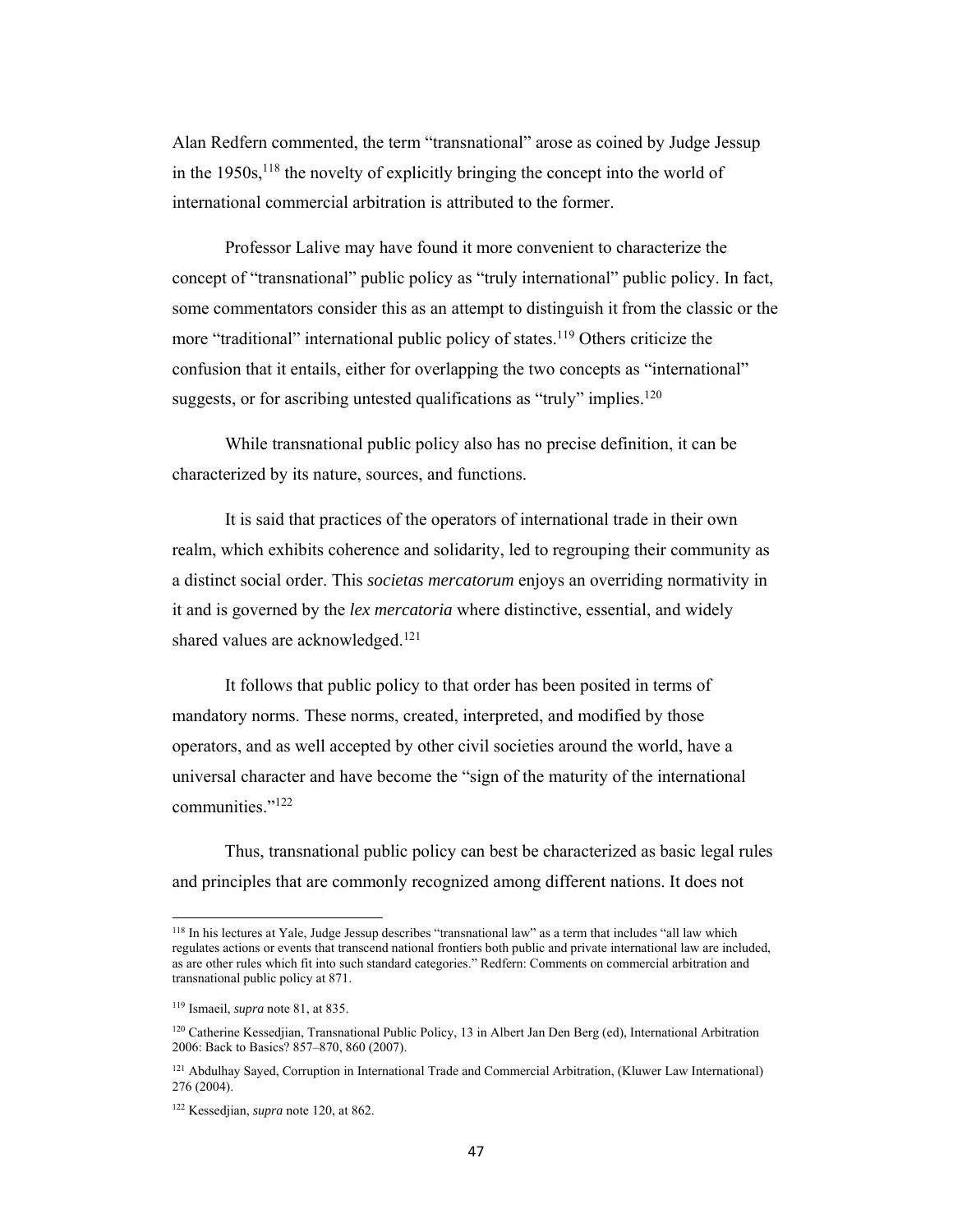relate to a certain state, rather it does involve a public policy that transcends state boundaries.123 These rules and principles are derived from abstract ideas of morality, ethics, and justice. They function as a sensor that discards offensive choices and renders unenforceable the law chosen or the contract agreed upon by the parties to an international contract.124

The notion that there are shared rules that manifest the abstract ideas of morality and justice is well-rooted in most, if not all, legal systems, and resides in the heart of international arbitration as well. As the arbitral tribunal noted in *WDF vs. Kenya* when it distinguished the three levels of public policy, it pointed out a sort of violation that does not relate to a single jurisdiction, including international. Rather, it pointed to a universal value in stating that "[t]he term 'international public policy' is sometimes used with another meaning, signifying an international consensus as to universal standards and accepted norms of conduct that must be applied in all fora."125 In that sense, the Tribunal in *WDF vs. Kenya* signified that although national courts are applying their own international public policy as per usual, however, perceiving this universal concept of public policy started to be reflected in their decisions.

This tendency is seen in *W v. F and V* in which the Swiss Federal Tribunal took into account a "universal conception of public policy, under which an award will be incompatible with public policy if it is contrary to the fundamental moral or legal principles recognized in all civilised countries."126

B. Corruption in International Contracts Through the Lens of Transnational Public Policy

The concept of corruption is one of the norms that distinguish transnational public policy from other levels of public policy. It is a norm that was generated by private actors in international business and became binding even before it was enshrined in

<sup>123</sup> Moses, *supra* note 108, at 179.

<sup>124</sup> SAYED, *supra* note 121, at 282.

<sup>125</sup> *WDF v. Kenya*, *supra* note 25.

<sup>126</sup> Pryles, *supra* note 116, at 3.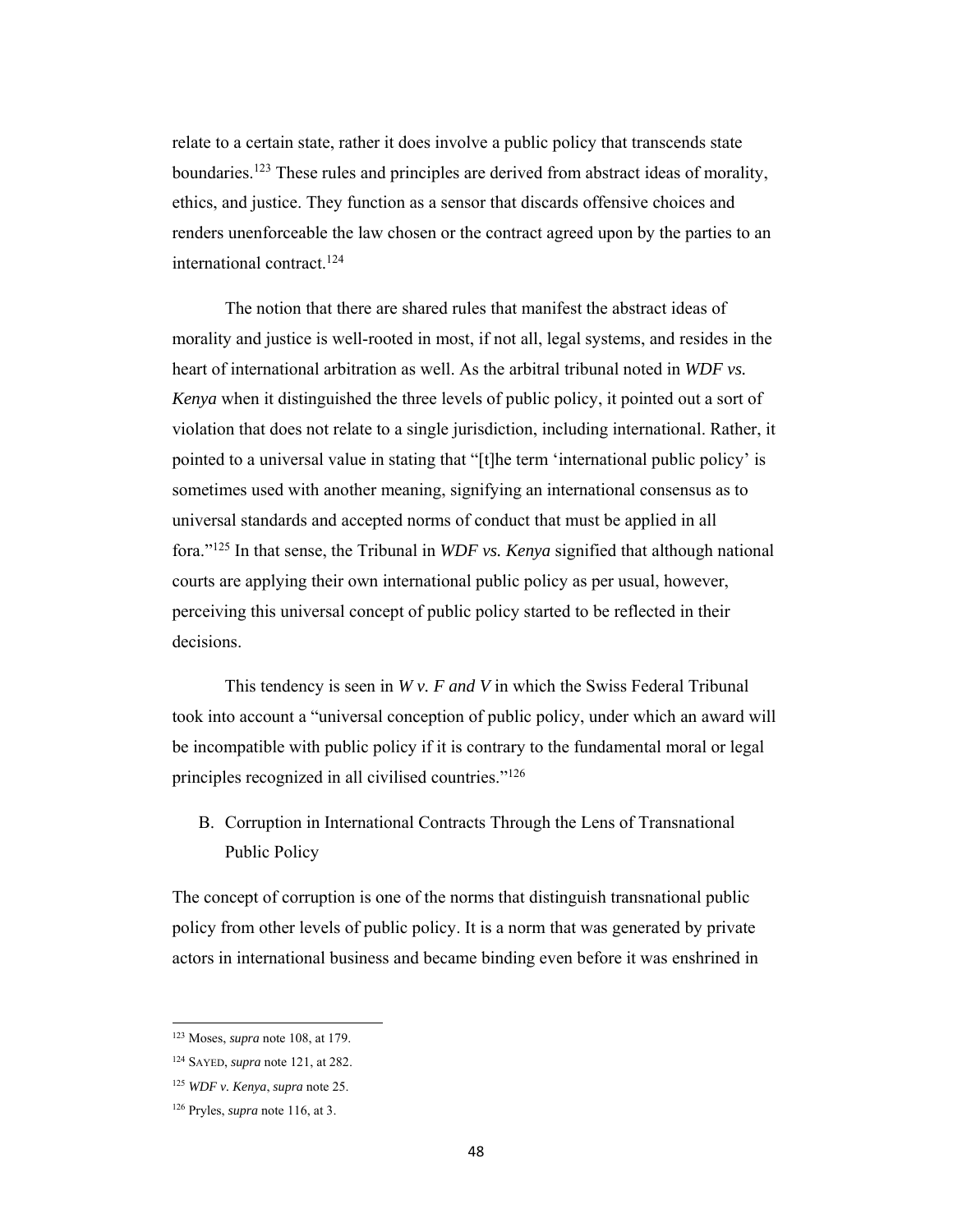international conventions by states.<sup>127</sup> This specific issue has been prioritized by merchants as well as by states due to the catastrophic consequences it causes both on business and on states' economies.

1. Corruption is a Public Enemy

Twenty-five years ago, James D. Wofensohn, a former President of the World Bank described corruption as cancer which "diverts resources from the poor to rich, increases the cost of running businesses, distorts public expenditures, and deters foreign investors, and … we all know that it is a major barrier to sound and equitable development."128 Seventeen years later, the same fact was ascertained by another President, as he described corruption in the developing world as "public enemy number one."<sup>129</sup>

Identifying corruption as "a public enemy" reflects the seriousness of this phenomenon and mirrors its destructive consequences on the national economies as well as on international trade. The cost of corruption in the field of international trade is alarming; World Bank estimations indicate that 1 trillion in USD in bribes is paid on a yearly basis throughout the world.<sup>130</sup>

Corruption in the field of international investment contracts as viewed from investors' perspective is defined as "actions of transfer of money or anything of value to foreign public officials, either directly or indirectly, to obtain favorable public decisions in the course of international trade."131 From the host states' perspective, it is commonly defined as the "abuse or misuse of a position of trust or responsibility

 127 Kessedjian, *supra* note 120, at 861.

<sup>128</sup> Quoted by Kristalina Georgieva, IMF Managing Director in the Opening Statement of the 19th International Anti-Corruption Conference, 1 December 2020. Available at: https://www.imf.org/en/News/Articles/2020/12/01, last accessed 15 March 2021.

<sup>&</sup>lt;sup>129</sup> A statement dated 19 December 2013, of the then-President Jim Yong Kim, available at: https://www.worldbank.org/en/news/press-release/2013/12/19, last accessed 15 March 2021.

<sup>130</sup> CleanGovBiz, The Rationale for Fighting Corruption, available at https://maritimecyprus.files.wordpress.com/2017/09/oecd.pdf, last accessed 16 March 2021.

<sup>131</sup> SAYED, *supra* note 121, at xxiii.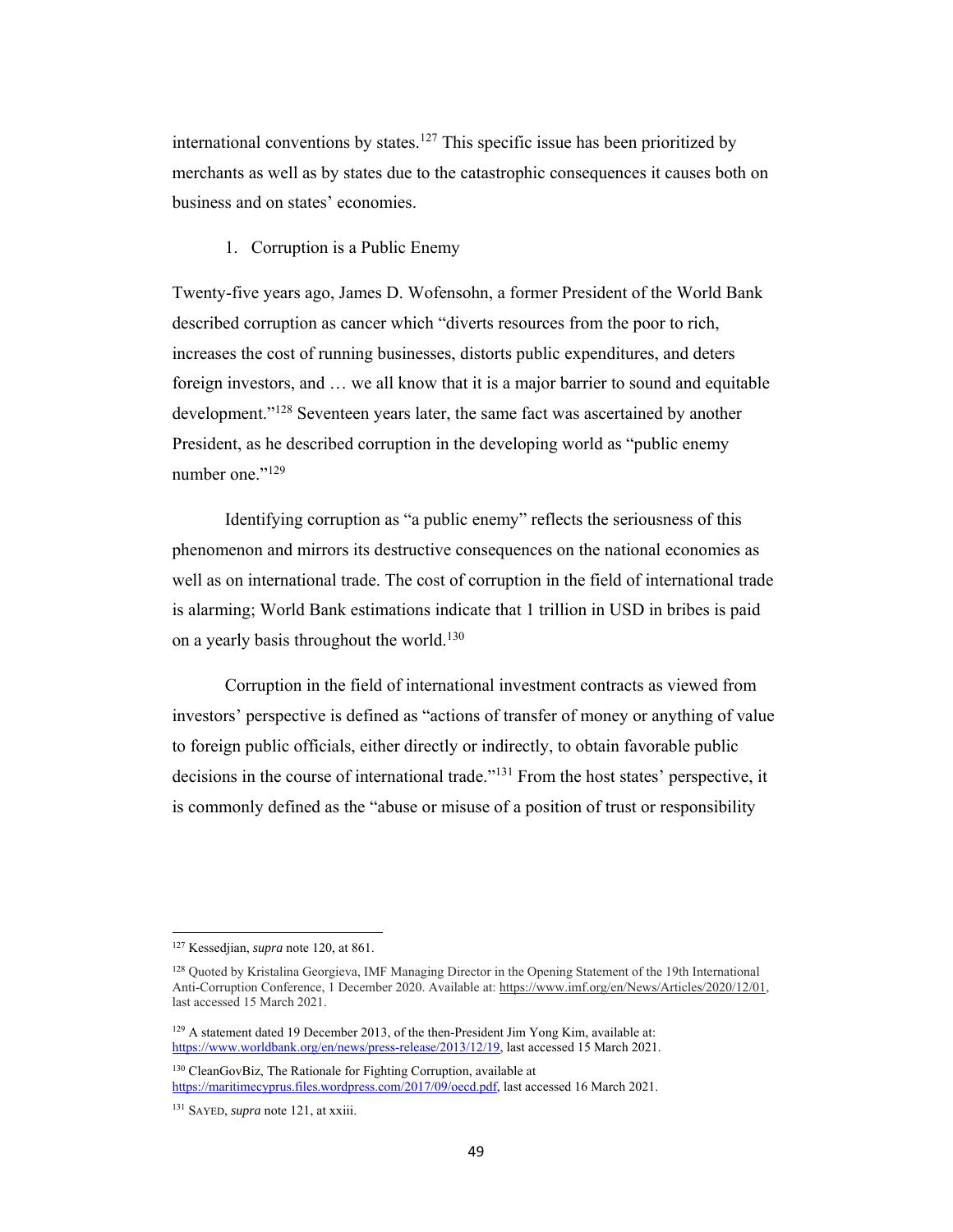for private gain rather than the purpose for which that trust or responsibility is conferred."132

 These definitions suggest two main actors: the public official and the investor. Yet, it tolerates, as is often the case, a third party who facilitates the indirect channeling of corrupt forms of advantage. According to this thinking, it follows that a transfer of benefits across national borders occurs, from the seeker of a favorable public decision, typically by bribery, through the intermediary to the decision-maker in order to obtain this decision in the context of international trade.133

Acts of corruption through which those actors operate result in benefitting a limited number of individuals at the expense of entire states' economies and of the international business environment.

On the one hand, corrupt practices hinder the flow of fair business; 'fairness' requires that it be competitive which, in turn, triggers creativity, incites the production of good quality goods and services, and motivates the offering of lower prices. But when bribery becomes the channel through which a public procurement is obtained, attention is redirected to reimbursing the cost of obtaining the contract.

On the other hand, quality becomes less important along with the higher prices paid by the taxpayer who pays for the cost of corrupt practices by receiving goods and services of inferior quality at high prices. Corruption also brings other destructive factors like alienating fair-minded investors, stopping foreign aid, dissipating public resources, and drowning the economy in overburdening debt.

<sup>132</sup> Philip M. Nichols, The *Business Case for Complying with Bribery Laws: The Business Case for Complying with Bribery Laws*, 49 AM BUS LAW J 325–368 (2012) at 329- 330- quoting Joseph S. Nye, Corruption and Political Development: A Cost-Benefit Analysis, in American Political Science Review, vol. 61, issue 2, 417- 427, 417 (1967).

<sup>&</sup>lt;sup>133</sup> Benefits in this sense may take any form, such as cash payment, gifts, or securing scholarships for relatives, or putting them on the payroll as consultants. As well, favorable decisions may extend to concern any official action, either in accordance with or against the prescribed criteria, such as buying of governmental benefits, contacts, or reducing the outcomes of a regulatory process, such as avoiding taxes. *See* SAYED, *supra* note 121, at xxiv, xxv.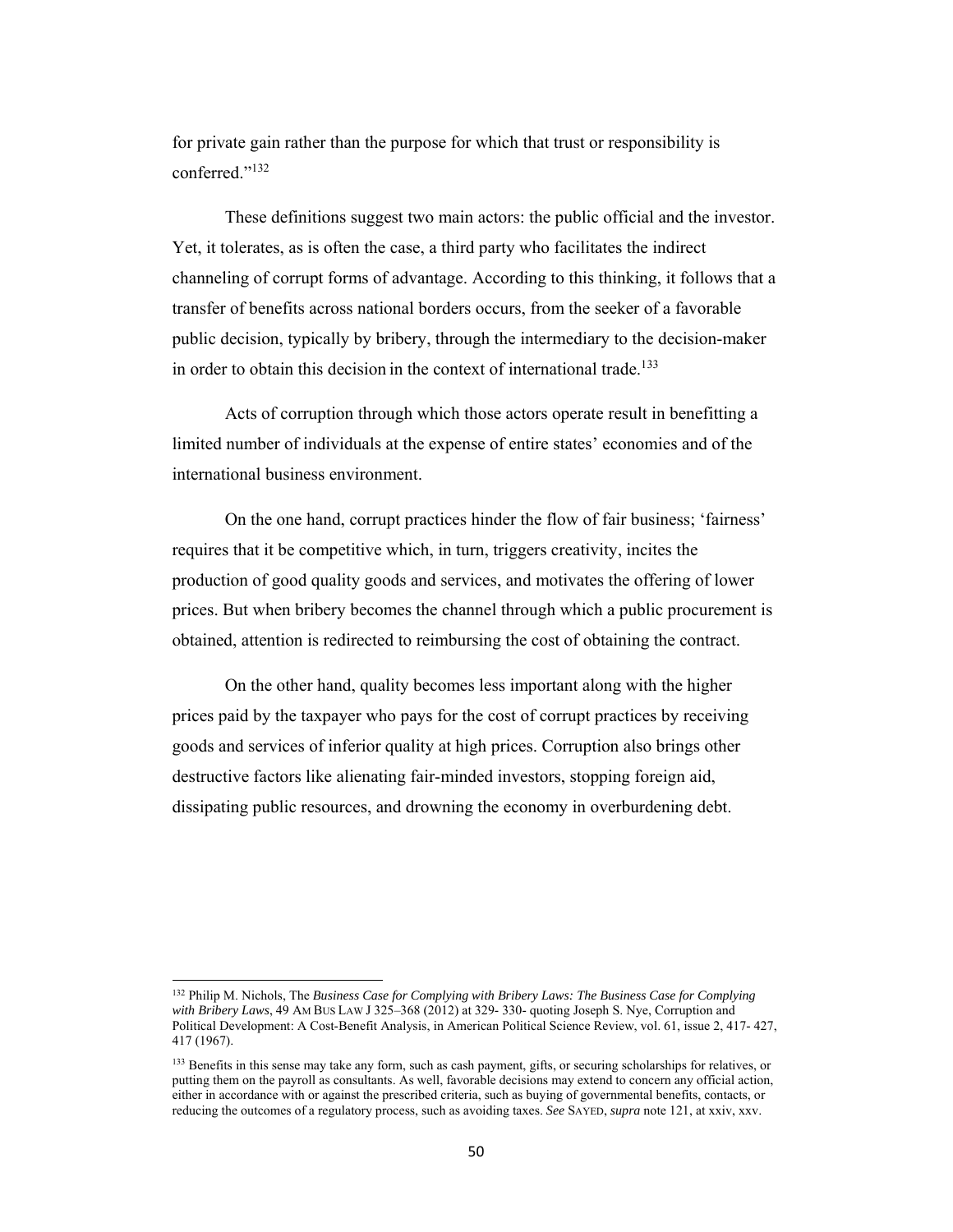In brief, "corruption creates, and accentuates poverty within a country,"<sup>134</sup> for these reasons, it is public enemy number one for both developing countries and fair international business operators.

2. Corruption is a Pure Manifestation of Transnational Public Policy

Corruption is an issue that straightforwardly curtails debate about the content of transnational public policy,  $135$  as it unanimously condemned by almost all societies, the major religious and moral schools of thought, and municipal legislatures.<sup>136</sup> It is seen as a value that is essential, is supported by a large consensus, and requires immediate attention regardless of any contrary agreement.<sup>137</sup>

Corruption as a transnational public policy principle was expressed by Judge Lagregren in the landmark decision in ICC case no.1110 of  $1963$ <sup>138</sup> He explained that a contract is invalid when it violates not only relevant domestic legislations, but also international public policy.

Also, he emphasized that "it cannot be contested that there exists a general principle of law recongised by civilised nations that contracts which seriously violate *bonos mores* international public policy are invalid or at least unenforceable and that they cannot be sanctioned by courts or arbitrators."139 This statement illustrates that being a transnational public policy consideration, corruption contracts cannot be upheld either before national courts or in international arbitration.

<sup>134</sup> SAYED, *supra* note 121, at xxv.

<sup>&</sup>lt;sup>135</sup> Some commentators suggest that transnational public policy can find its contents outside the scope of laws enacted by municipal legislatures. *See* generally Kessedjian, *supra* note 120, at 868. Others criticize this suggestion as it could produce hazardous results to undermine the contractual certainty. See Pryles, *supra* note 116, at 5.

<sup>136</sup> Kessedjian, *supra* note 132, at 861.

<sup>137</sup> Pryles, *supra* note 116, at 3.

<sup>138</sup> SAMIA RASHED, ARBITRATION IN PRIVATE INTERNATIONAL RELATIONS: ARBITRATION AGREEMENT, 141 (1984). The case relates to an agreement between an Argentinian intermediary and an English Company on commissions to be paid by the latter to the former, whose mission it was to use his influence on Argentinian officials to grant the company a project.

<sup>139</sup> ICC case no. 1110, 1963, in Albert Jan Van den Berg (ed), Yearbook Commercial Arbitration 1996 – Volume XXI, Yearbook Commercial Arbitration, Volume 21 (© Kluwer Law International; ICCA & Kluwer Law International (1996) pp. 47 – 53. Also available at https://www-kluwerarbitrationcom.libproxy.aucegypt.edu/document/kli-ka-aim-awards2019-068-n?q . Last accessed 17 March 2021.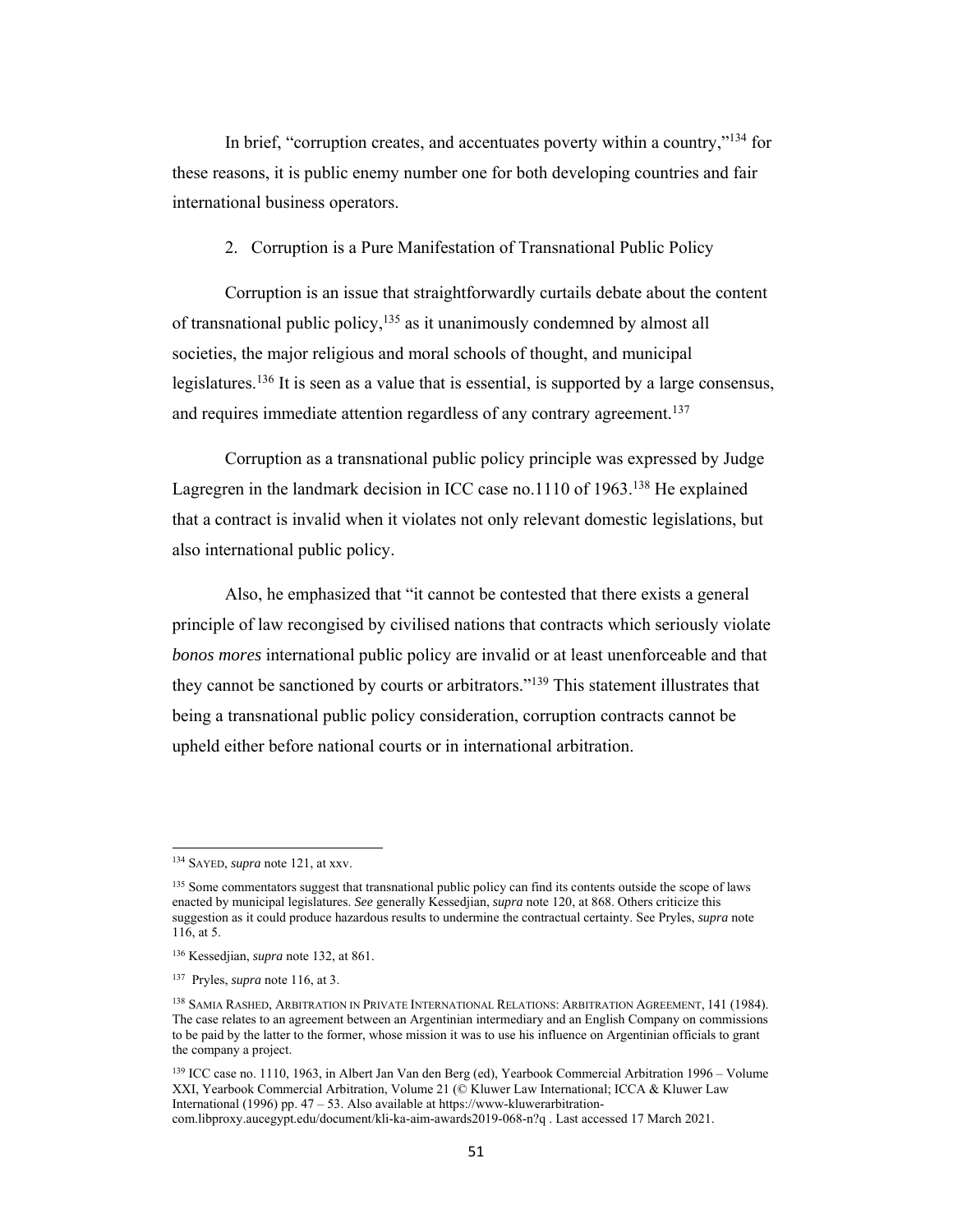This widely shared view is reflected in international conventions concluded under the auspices of the United Nations, $140$  and the Organization for Economic Cooperation and Development  $(OECD)$ ,<sup>141</sup> to commit states criminalizing various forms of corruption. It is also seen in the works of International Financial Institutions, such as the World Bank, and the World Trade Organization.

Therefore, being against transnational public policy, the existence of corruption in a contested contract authorizes the arbitrator to raise the issue *ex officio* regardless of the applicable law, or even the parties' agreement from which the arbitrator derives his or her authority.

This was the case in *WDF vs. Kenya* whereby the Tribunal found that the applicable law's perspective towards bribery was irrelevant, as was the case for any local custom in the host state. This is because under no circumstances would the Tribunal validate "bribery committed by the Claimant in violation of international public policy."142 Judge Lagregren adopted the same stance as to invoke *ex officio* the illegality of the contract:

> Whether one is taking the point of view of good government or that of commercial ethics it is impossible to close one's eyes to the destructive effect thereof on the business pattern with consequent impairment of industrial progress. Such corruption is an international evil; it is contrary to good morals and to an international public policy common to the community of nations.<sup>143</sup>

As these standpoints are well established, there is no difficulty in inferring that international arbitrators have legal and moral obligations to not 'close their eyes' to corrupt practices. They should discard any agreement that is, if proven, riddled with corruption, and refrain from upholding a contract that the tribunal, upon

<sup>140</sup> The work of the United Nations led to a convention against Transnational Organized Crime that requires the State Parties to consider enacting legislations to explicitly criminalize corruption. See SAYED, *supra* note 72 at 297.

<sup>141</sup> Carolyn Lamm & Andrea Menaker, *The Consequences of Corruption in Investor-State Arbitration*, BUILDING INTERNATIONAL INVESTMENT LAW: THE FIRST 50 YEARS OF ICSID 433–446, 434 (2015).

<sup>142</sup> *WDF v. Kenya*, *supra* note *26.*

<sup>143</sup> ICC case no. 1110, *supra* note 139.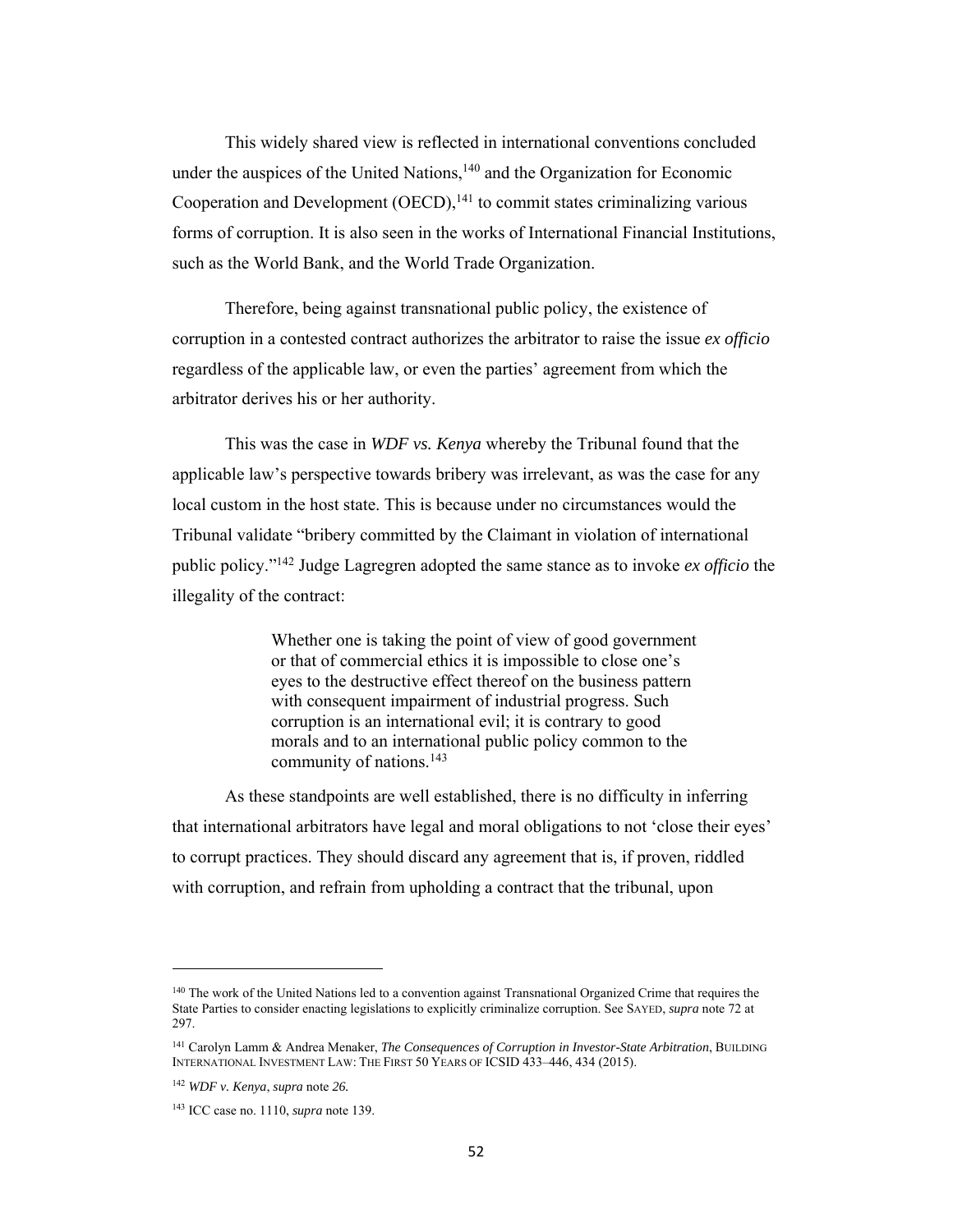sufficient evidence, was procured corruptly. This is the case whether upon a party's challenge or *ex officio*.

Hence, it becomes a necessity to identify the process through which the evaluation of evidence of corruption is done, and to point out which criterion or standard of proof is employed by international arbitrators to decide whether the allegation or suspicion of corruption is approved or refuted.

#### C. Evaluating the Evidence of Corruption

Generally speaking, it is well established in the field of international arbitration that upon the requirements of due process, arbitrators have wide discretionary power to determine the procedure of the claim. They can next determine the admissibility and the relevance of adduced evidence.<sup>144</sup> In addition, this authority extends to empower the arbitrators to adopt any set of rules prepared by any specialized institution they see fit and appropriate for their case.<sup>145</sup> In other words, the process of gathering evidence in international arbitration is not restricted by any rigid national procedures.146 This is a merit that has escaped the traditional common law/civil law debate about the presentation of evidence and standard of proof.<sup>147</sup>

 Another general rule with regard to the burden of proof is that the parties are obliged to prove the facts that sustain their cases,<sup>148</sup> such a fundamental principle that exists in all domestic legislations and judiciaries, and is unanimously recognized in the scholarship and the arbitration practice.<sup>149</sup>

 The process of evaluating evidence of corruption seems to be influenced by three principal factors. The first is the existing attitudes of international arbitrators in

<sup>144</sup> WALI, *supra* note 559, at 467. The requirement of the due process assumes that both parties to be equally treated, be noticed in advance of what rules of evidence should the Tribunal apply, and which standards of proof will be used to present and weigh the evidence. Article 27 (4) of the UNCITRAL Arbitration Rules as adopted in 2013 states that: "The arbitral tribunal shall determine the admissibility, relevance, materiality, and weight of the evidence offered."

<sup>145</sup> AHMED SHARAF ALDIN, ARBITRATION RULES: A GUIDANCE TO ARBITRATORS AND PRACTITIONERS, 171 (2017).

<sup>146</sup> AHMED ABDUL-KARIM SALAMA, LAW OF DOMESTIC AND INTERNATIONAL COMMERCIAL ARBITRATION, 910 (2004).

<sup>147</sup> SAYED, *supra* note 121, at 91.

<sup>148</sup> ABDUL-KARIM SALAMA, *supra* note 146, at 912.

<sup>149</sup> SAYED, *supra* note 121, at 92. This principle was reiterated in Article 27 (1) of the UNCITRAL Arbitration Rules as adopted in 2013.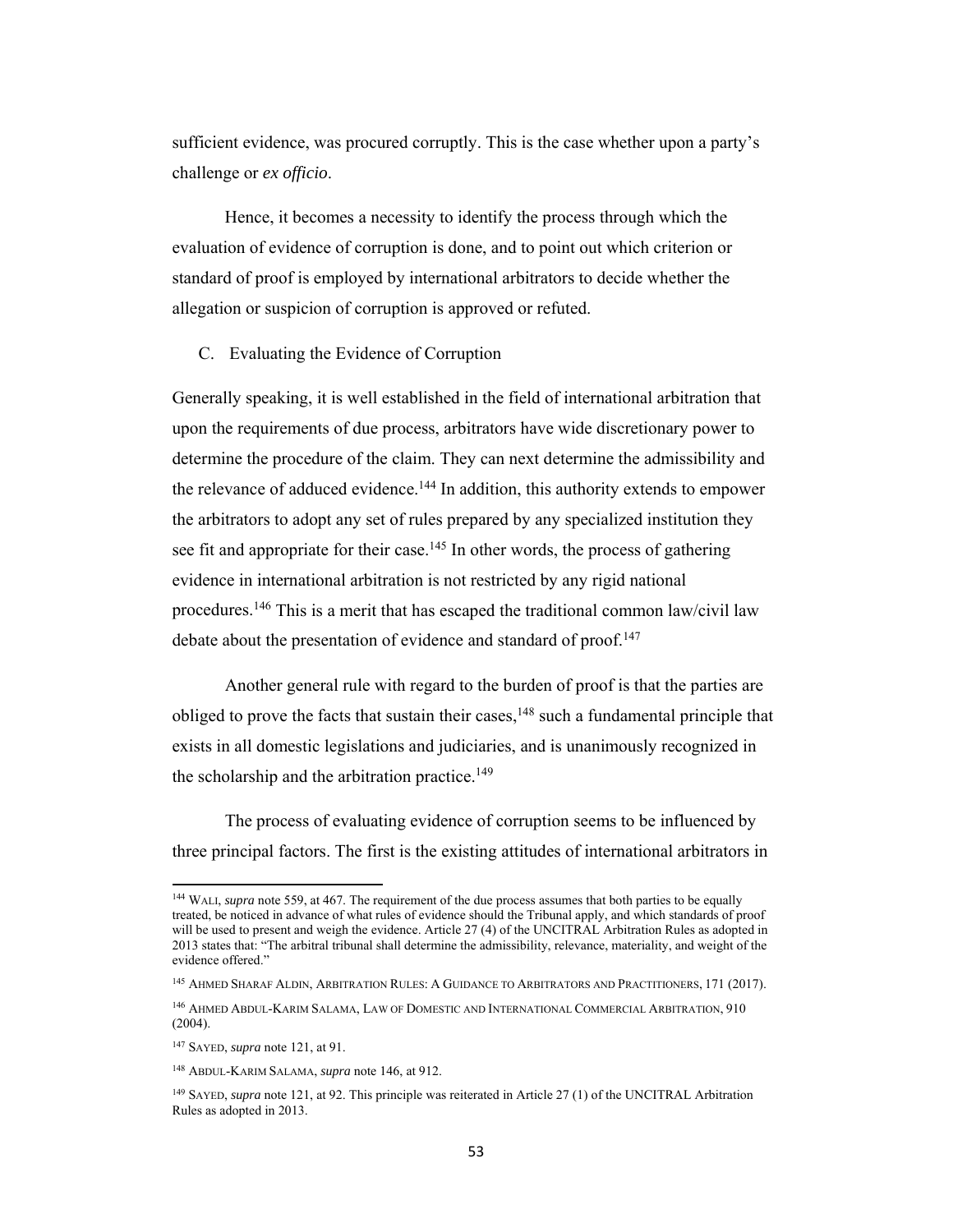evaluating corruption, and the second is the standard of proof they employ. The third is the extent to which the adduced evidence may influence the cogency of the parties' arguments.

# 1. International Arbitrators' Attitudes in Evaluating Evidence

In response to the case of corruption, where the arbitrators' subjectivity is presumed, two opposing models of attitudes can be found: the repressive attitude and the indifferent attitude.

### a. The Repressive Tendency

The proponents of the repressive model believe that arbitrators must become suppressers whenever the parties' choices run against moral rules, especially when these rules call for condemnation of a certain breach. They understand the role of international arbitrators is like that of national judges in that they are each obligated not to close their eyes to corruption. Although arbitrators are appointed by the parties, they still have the authority to eschew complicity in corruption which could contravene public policy objectives and undermine any arbitrated resolution.<sup>150</sup>

This model upholds the foundational values of transnational public policy, taking into account the destructive effects of corruption on international trade, on the running of businesses, and on the state's economic prosperity. The repressive tendency is best represented by the-well known principle set forth by Judge Lagregren.151

### b. The Indifferent Tendency

The second model's advocates do not consider corruption in international trade as an absolute universal moral value. Thus, they do not believe that arbitrators should condemn corrupt practices. This model's starting point is to question the reality of objective immutable values. In particular, it doubts the viability and necessity of applying the same moral rules to different societies, especially in light of

<sup>150</sup> *Id.* at 11*.*

<sup>151</sup> ICC case No. 1110, *Supra* note 139.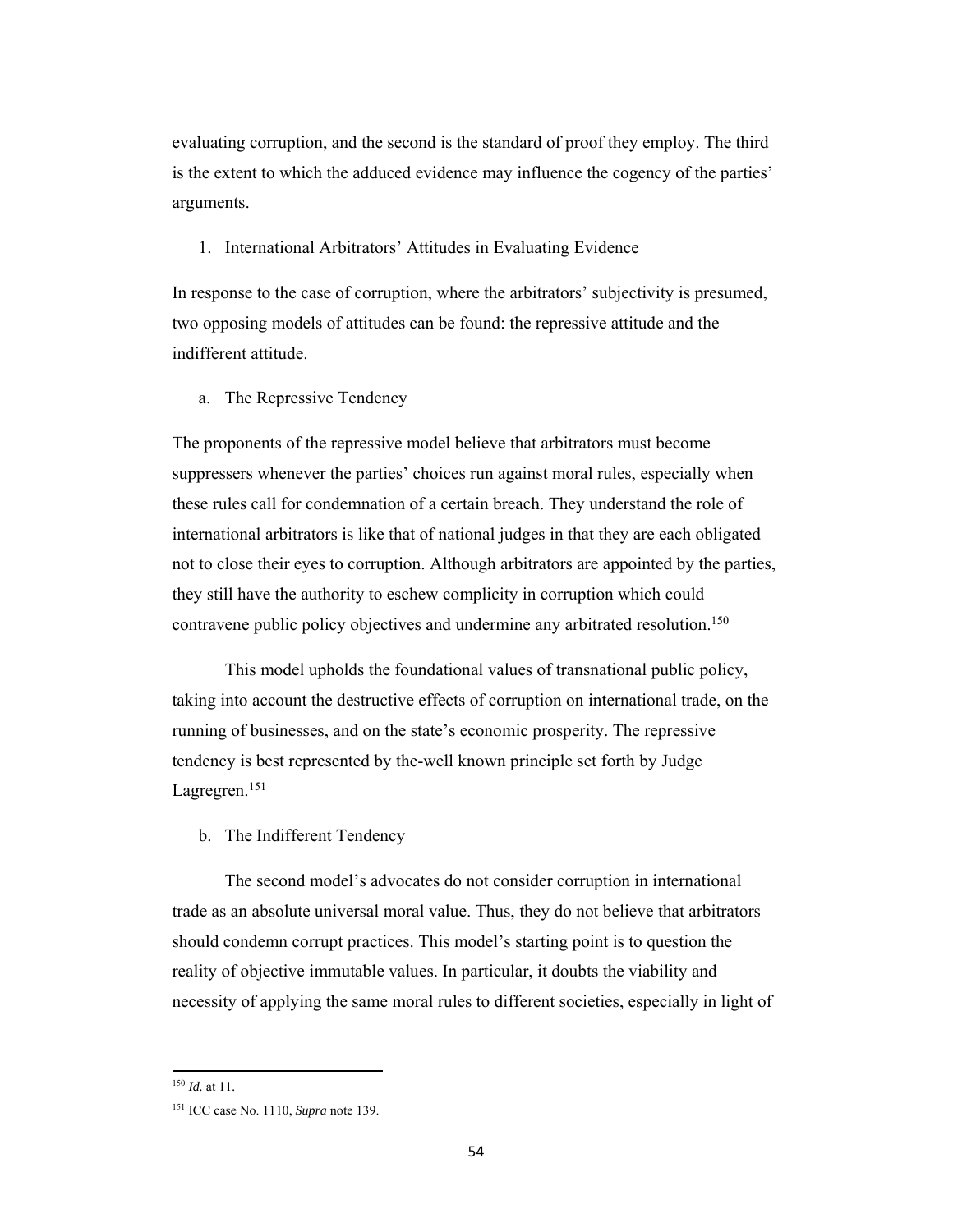the cultural and societal differences between modern Western rational governments and the governments of more traditional values.<sup>152</sup>

This model's supporters further argue that traditional societies may adopt the modern state model, however, their traditional practices with regard to governmental decision-making remain subject to the authoritarian scheme. As a matter of fact, in such a society the process of obtaining a favorable public decision from a public figure in terms of a paid bribery is not an act that is heavily condemned.<sup>153</sup>

When it comes to judging corruption before international arbitration, this tendency justifies the arbitrator's not condemning the contested corrupt practice as his or her mission should not imitate a state judge's function. This is because the latter's mindset pushes him or her to apply the obligatory norms and rules of law of his or her country. Alternatively, an international arbitrator functions within a social space in which the conceptions of moral values may intersect or be noticeably inconsistent. This is typically the case with regard to different perceptions of corruption in modern and traditional societies.154

In addition, it is also argued by those advocates that, being independent from national regulations, arbitrators should position themselves as upholding fundamental principles on which the mechanism of arbitration is built like parties' autonomy. They also have to consider the peculiarity of the immediate purpose of trade which is profit-making.155

c. Analysis

One can easily find many examples that represent the repressive tendency in condemning corruption in international trade. The well-known statement of Judge Lagregren and the award in *WDF vs. Kenya* serves this purpose. On the contrary, this research did not find such an award that explicitly adopted the indifferent tendency's attitude.

<sup>152</sup> SAYED, *supra* note 121, at 20.

<sup>153</sup> *Id.* at 21.

<sup>154</sup> *Id.*

<sup>155</sup> *Id.* at 22.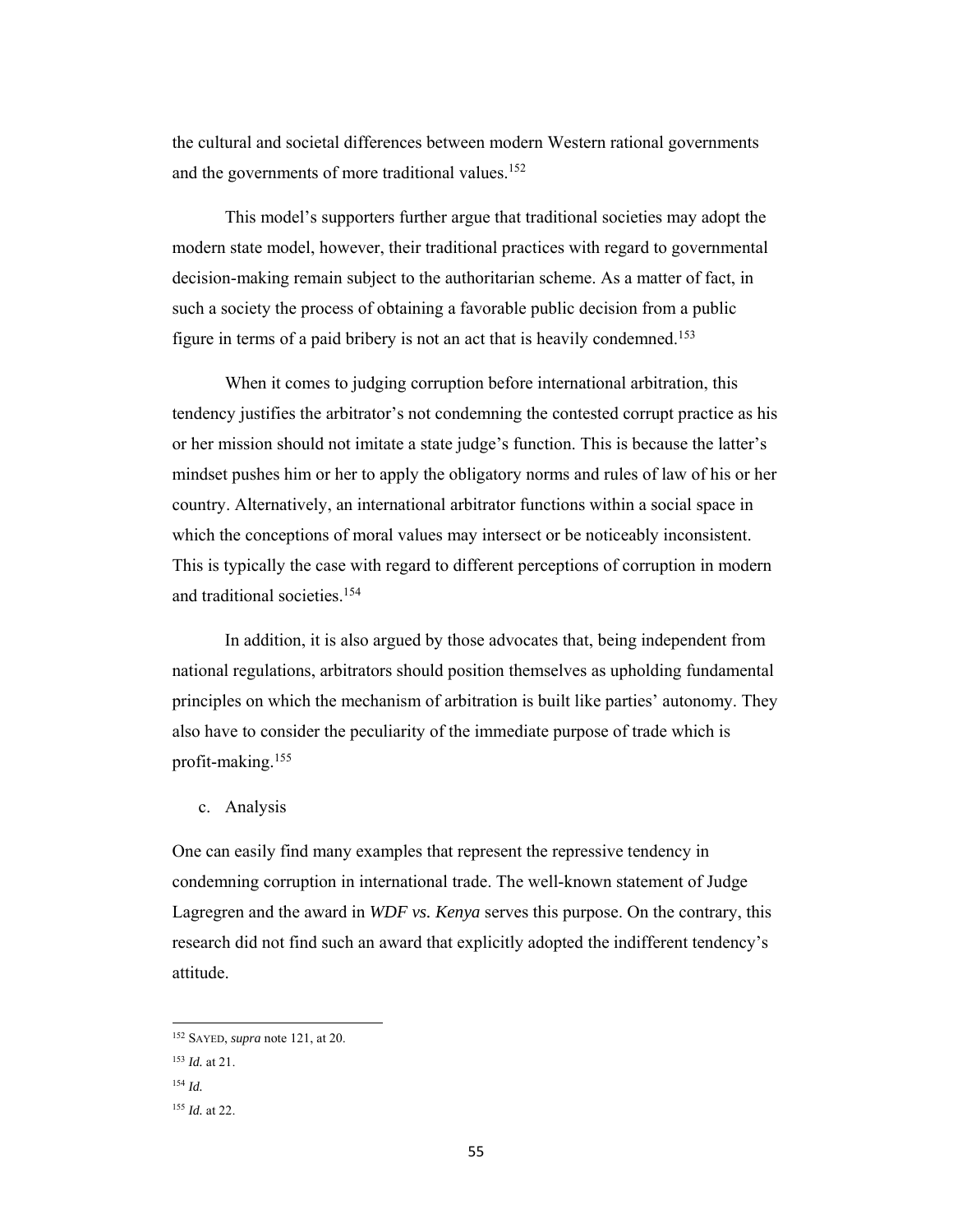It is my contention that it is already well-established that corruption has become a transnational public policy consideration and its condemnation is inescapable. This fact is the result of the experienced consequences of corrupt practices on international business and societies, and is propounded by the efforts of the United Nations, Non-Governmental Organizations, and the International Financial Institutions. Hence, the large consensus on the condemnation of corruption is characterized in its prohibition in most, if not all, domestic legislations. Accordingly, the indifferent tendency seems to exist more in theory than actual arbitral practices.

 This analysis does not suggest that there is a uniform approach in adjudicating corruption in arbitration practices, though it does propose the omnipresence of the repressive tendency. Where there is an established institution that makes it clear that corruption is not tolerated, however, there is no great coherence in determining what evidence is sufficient to constitute or to test the allegation of corruption.

Granted that, incoherent practices are partly warranted by the very nature of the composition of arbitral tribunal. This process brings together members from different cultures whose beliefs and attitudes remain subject to, and inspired by, their social and cultural background. This results in variations of their approaches to the question of corruption.

Therefore, the process of analyzing adduced evidence of corruption may produce other solutions to embody their individual beliefs towards corruption. These beliefs may stem from the arbitrators' preferences as to whether his or her moral values should or should not outweigh any other consideration, such as the flow of business or legitimate expectations of the investment.

2. Standard of Proof in Corruption Matters

The previous analysis suggests that there is no known arbitral tribunal that is likely to acknowledge the existence of corruption and let questionable contracts escape sanction.

However, an arbitrator who advocates the repressive tendency will be in favor of setting the bar of proof low, while another arbitrator who is a proponent of the indifferent tendency will be keen to apply a high level of proof. Accordingly,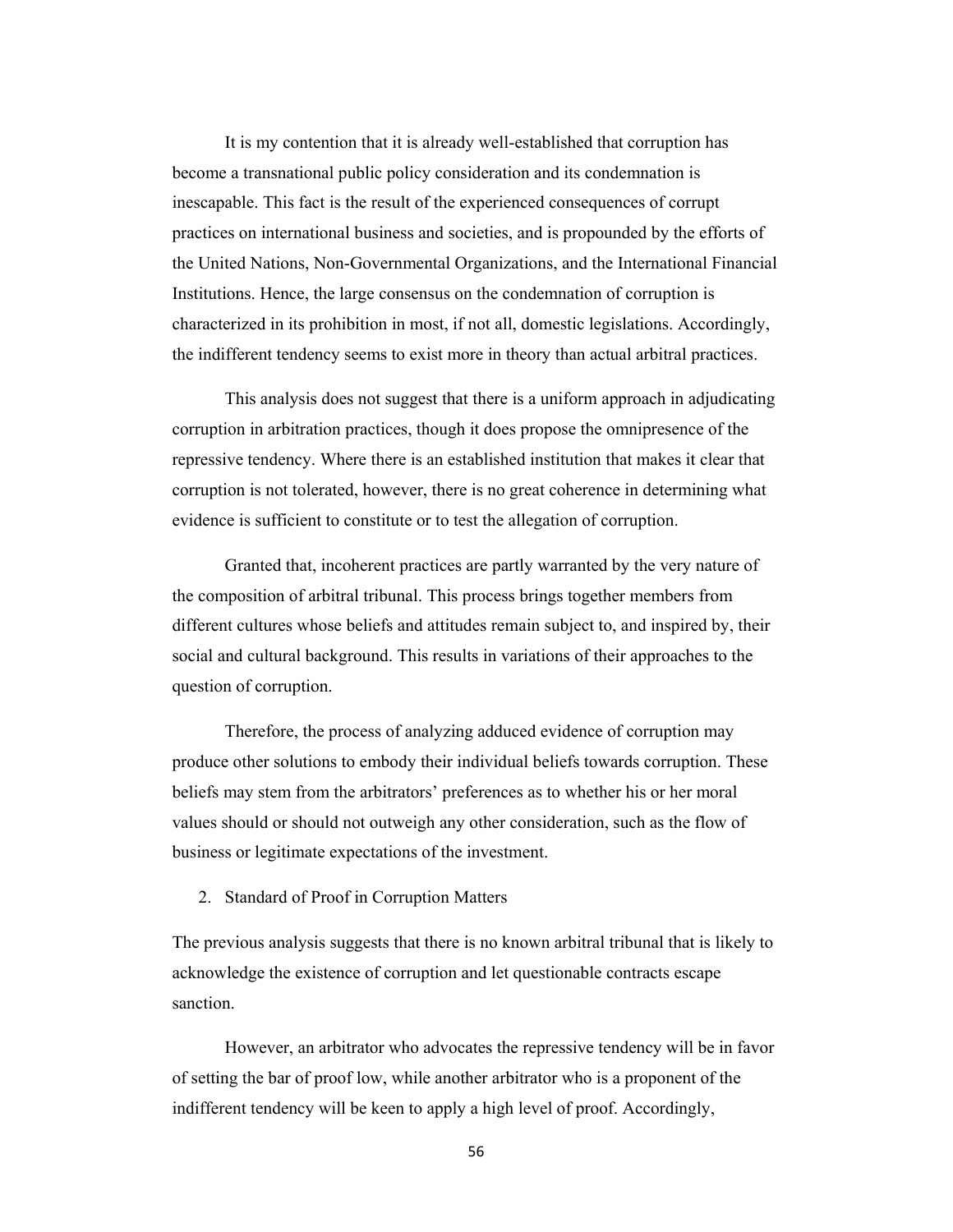adopting a certain standard of proof would be probably an indication of the attitude through which the arbitrator would administer the adduced facts.<sup>156</sup>

### a. High Level of Proof

A high level of proof takes the position that corruption is a strong accusation - an evil that must be combated well beyond a party simply escaping from its contractual obligations. This position requires heightened levels of proof that stems from superior direct evidence. Thus, evidence resulting from a clear and convincing presentation of facts can suffice to affirm the allegation of corruption.<sup>157</sup>

 A clear-cut example of this position can be identified in one ICC award where the claimant raised the allegation of forgery which, like the case of corruption, falls under fraudulent actions. The tribunal noted that "[t]here are no international rules on the burden of proof, but it is commonly accepted by ICC arbitral tribunals that allegations of fraud call for a high standard of evidence."<sup>158</sup> The tribunal questioned the "number of potentially troubling circumstances in support of this proposition" argued by the claimant, and believed that these evidential circumstances were insufficient to establish the alleged fraud.

### b. The Normal Weighing of Probabilities: ICC Case no. 6497

Contrary to a high level of proof, the opposite position – the normal weighing of probabilities – does not require the same level of evidence. This approach advocates assessing the normal weighing of probabilities, thus setting the bar of proof low if the process of evidence gathering is problematic.<sup>159</sup> This is seen in ICC case no. 6497 whereby the tribunal relied on a low standard of proof on the extent to which the counter-evidence was sufficient to refute the allegation of corruption based on some relevant, but not conclusive, evidence. However, it stated that this position, which is based on the procedural rules of the applicable Swiss law, could only be resorted to in

<sup>156</sup> *Id.* at *106.*

<sup>157</sup> *Id.* at 104.

<sup>158</sup> ICC case, Award 09 October 2008', ASA Bulletin, (© Association Suisse de l'Arbitrage; Kluwer Law International 2011, Volume 29 Issue 4) pp. 860 - 883. Available at https://www-kluwerarbitrationcom.libproxy.aucegypt.edu/document/kli-ka-asab290406?q-. Last accessed 19 March 2021.

<sup>159</sup> SAYED, *supra* note 121, at 105.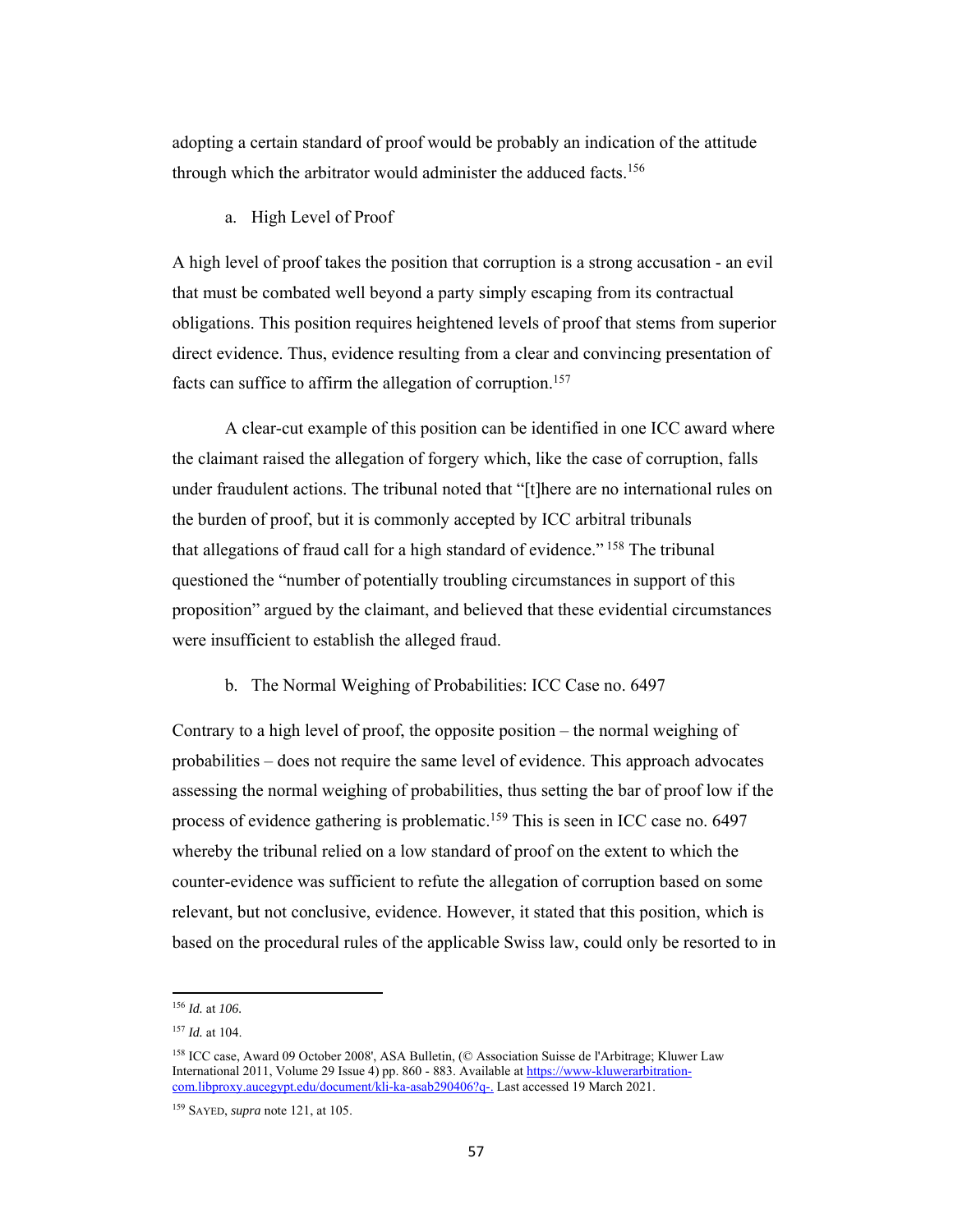exceptional circumstances and for a good reason where such change in the burden of proof is accessible and not too burdensome.160

 Although the tribunal, in this case, made it clear that its position –in cases lack conclusive evidence of allegation of corruption– was exceptional and only resorted to in limited situations. However, this position strengthens the suggestion that when the tribunal set the low standard of proof, it may usually indicate that "the arbitrators seek to facilitate the task of concluding that there is indeed an intent or an act of corruption in the facts at their disposal."161

#### 3. Extraction of Proof in Corruption Matters

The adoption of a certain standard of proof by the tribunal leads to the determination of nature and relevance of evidence of whether corruption exists. This step is usually governed by the significance of adduced evidence, so that the tribunal may find a single clear and direct testimony attributed to one of the parties suffice to proving corruption, contrarily, numerous indirect incidents would be seemed insufficient.

When an arbitral tribunal faces the issue of potential corruption, either as to invoke the matter *ex officio*, or upon the defense of the alleging party, it usually investigates numerous elements. These elements may extend to the extraction of relevant facts from the clauses of the contract, its surrounding circumstances, related documentation, testimony, relevant facts, or any other method that may serve the required standard of proof set by the tribunal.<sup>162</sup> Next, upon the criteria that arbitral tribunal deploys to examine the allegation of corruption, the number of facts and weight of evidence is then determined.

<sup>160</sup> The ICC case no. 6497 of 1994, parties are not identified, Final Award, in Albert Jan Van den Berg (ed), Yearbook Commercial Arbitration 1999 - Volume XXIVa, Yearbook Commercial Arbitration, Volume 24 (© Kluwer Law International; ICCA & Kluwer Law International 1999) pp. 71– 79. Available at https://wwwkluwerarbitration-com.libproxy.aucegypt.edu/document/ipn18066?q=6497&type. Last accessed 19 March 2021. The tribunal asserts this position by stating that: "The alleging Party may bring some relevant evidence for its allegations, without these elements being really conclusive. In such a case, the arbitral tribunal may exceptionally request the other party to bring some counter-evidence, if such a task is possible and not too burdensome. If the other party does not bring such counter-evidence, the arbitral tribunal may conclude that the facts alleged are proven… However, such change in the burden of the proof is only to be made in special circumstances and for very good reasons."

<sup>161</sup> SAYED, *supra* note 121, at 106.

<sup>162</sup> *Id.* at 107.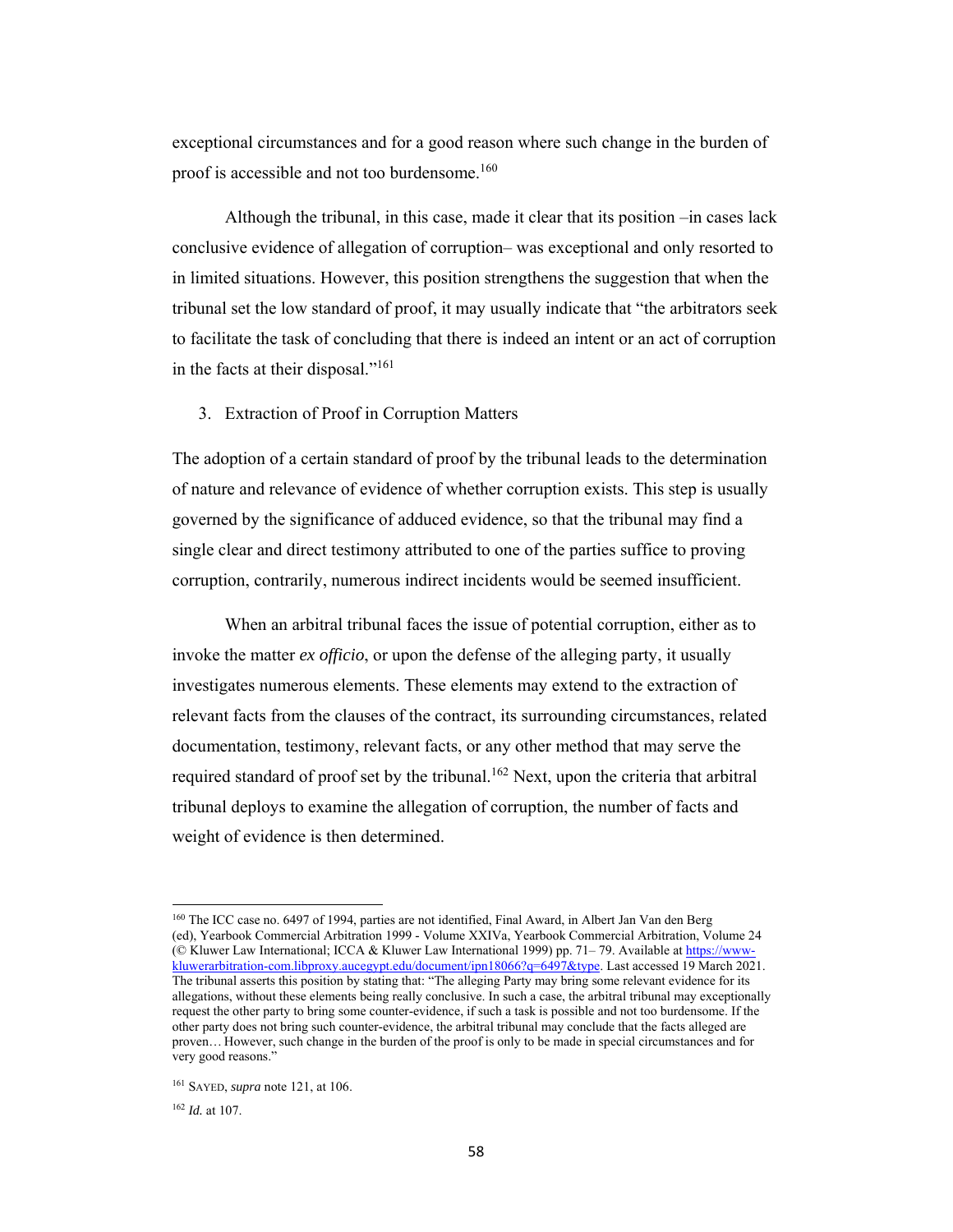# a. Abundance of Evidence

Setting a high level of proof usually result in failing of proving corruption. This is because the nature of corrupt agreements is characterized by secrecy and is covered by numerous misleading agreements.

Certainly, when the tribunal choses to heighten the level of proof, it decides to depend on a combination of relevant facts and evidence to analyze the question of corruption. Such a choice was shown in the abovementioned ICC case where the arbitrators found that the allegation of fraud had not been proven upon the failure of the alleging party to furnish sufficient evidence.<sup>163</sup> Although the tribunal assumed that the surrounding circumstances indicated the possibility of its occurrence, along with the tribunal's acknowledgment of the difficulties facing the alleging parties to gather more evidence, it favored the establishment of more clear and convincing evidence.

b. Common Intention vs. Single Intention

Furthermore, in searching for the intention of corruption as a motive to conclude the contract, particularly in consultancy contracts between the investor and the intermediary, the tribunal may set the bar of proof high. Hence, it may require that the corrupt intention exist amongst all of the involved parties. Upon applying the Swiss law, the arbitral tribunal in ICC case no. 9333 required that the purpose of corruption must be pursued by the two parties' common and shared intention, so that suspicions about the knowledge of one of them of the other's corrupt intention did not qualify the contract to be found illegal due to corruption.<sup>164</sup>

On the contrary, when the tribunal set the bar low in consultancy contracts, it may find that the proof of one corrupt intention is sufficient. This would meet the expectations of the repressive tendency's advocates. Thus, the tribunal in this case would render the agreement null and void.

<sup>163</sup> ICC case, *supra* note 158.

<sup>&</sup>lt;sup>164</sup> Sayed, *supra* note 121, at 110, quoting Monsieur G. v Société L., Order, ICC Case no. 9333, 12 March 1998', ASA Bulletin, (© Association Suisse de l'Arbitrage; Kluwer Law International 2004, Volume 22 Issue 3) pp. 520 - 530. Available at: https://www-kluwerarbitration-

com.libproxy.aucegypt.edu/document/ipn25816?q=9333. Last accessed 20 March 2021.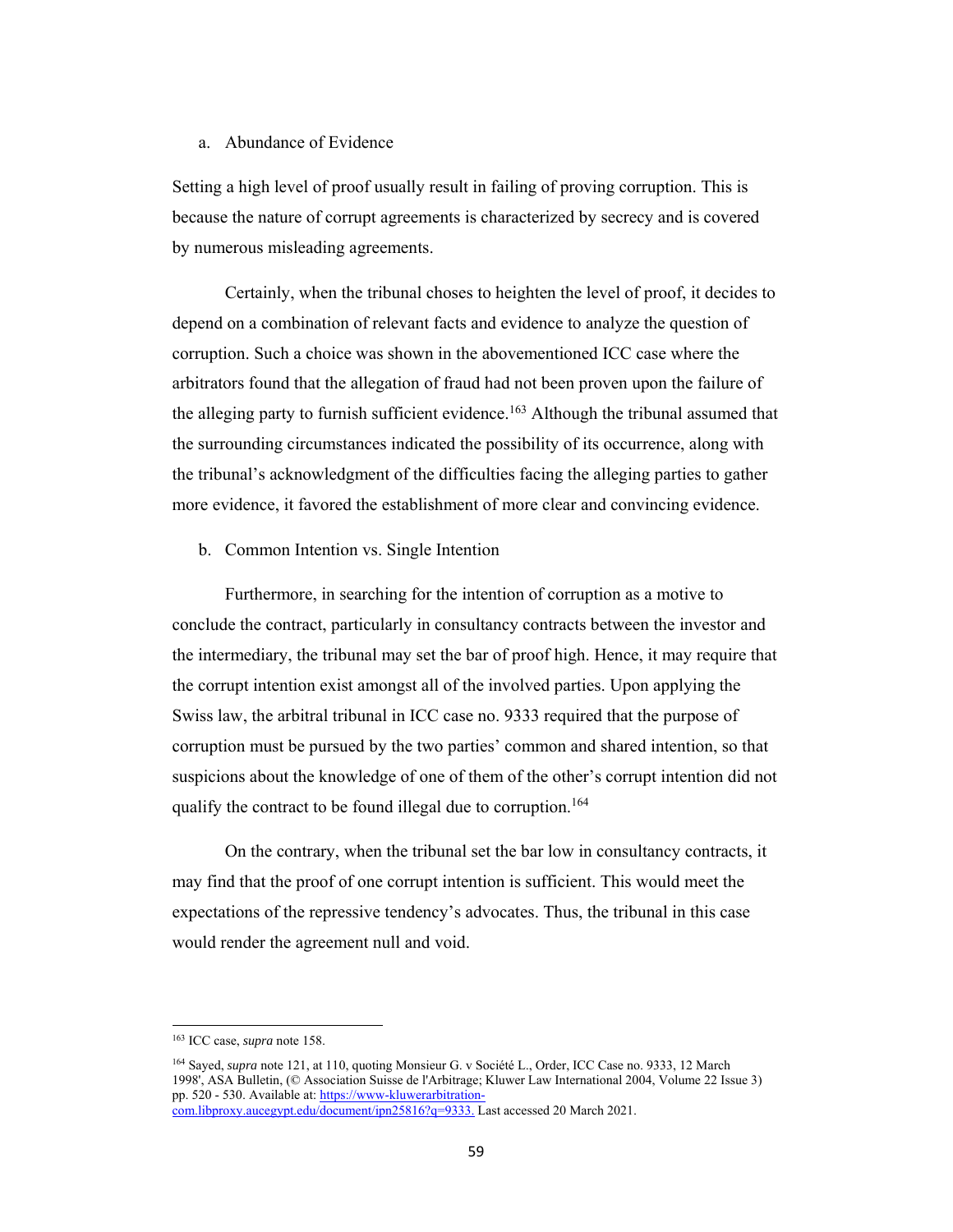The tribunal in ICC case no. 6248 declared that claims raised upon an offensive secret commission agreement ought to be rejected.165 The claimant concluded a consultancy contract with the defendant according to which the former was to assist the latter in securing saving on costs of a project. This project was initiated by the defendant as a contractor and on behalf of a joint venture. The defendant's work was supervised by an architectural firm. A dispute arose when the defendant refused to pay the consultant's contractual compensation that was fixed at a certain sum. The defendant argued before the tribunal that this agreement covered an illegal relationship between the defendant and the supervisor's firm appointed by the joint venture to monitor his performance. Thus, the defendant contended that this supervisor abused its position to extort payments from the defendant through collusion.166

Although the tribunal asserted that the common intent of the parties by concluding the contested agreement was to harm the joint venture's privilege, it explicitly declared that "the freedom to shape the contents of a contract at the discretion of the parties ends where either the contents itself or the connection between contents and intentions or substantial motives of at least one party to the contract are contra *bonos mores*."167 The tribunal affirmed that parties' freedom to conclude legal agreements is not uncontrolled, when this freedom contradicts transnational public policy it must be hindered. In this case, the tribunal found the parties' common intention to act corruptly makes their agreement unenforced. Beyond that, it further declared that the same conclusion would be reached if the intention to act corruptly is attributed to one of the parties.

The last standpoint would be favorable to the proponents of the repressive tendency, however, relying upon the sole corruption intent of a party regardless of the

<sup>165</sup> ICC Case no. 6248, 1990, Final Award, in Albert Jan Van den Berg (ed), Yearbook Commercial Arbitration 1994 - Volume XIX, Yearbook Commercial Arbitration, Volume 19 (© Kluwer Law International; ICCA & Kluwer Law International 1994) pp. 124 - 140. Available at https://www-kluwerarbitrationcom.libproxy.aucegypt.edu/document/ipn4813?q=6248. Last accessed 20 March 2021.

<sup>&</sup>lt;sup>166</sup> *Id.* The tribunal explained that, upon the relevant facts adduced, "[a]ll ... elements of an offensive secret commission agreement are assembled in the … agreement: Claimant and defendant intended to secretly exercise influence on the decisions of the Group (joint venture) for defendant's benefit by inducing the architectural firm to disregard the (joint venture's) privileged fiduciary rights under the supervision contract."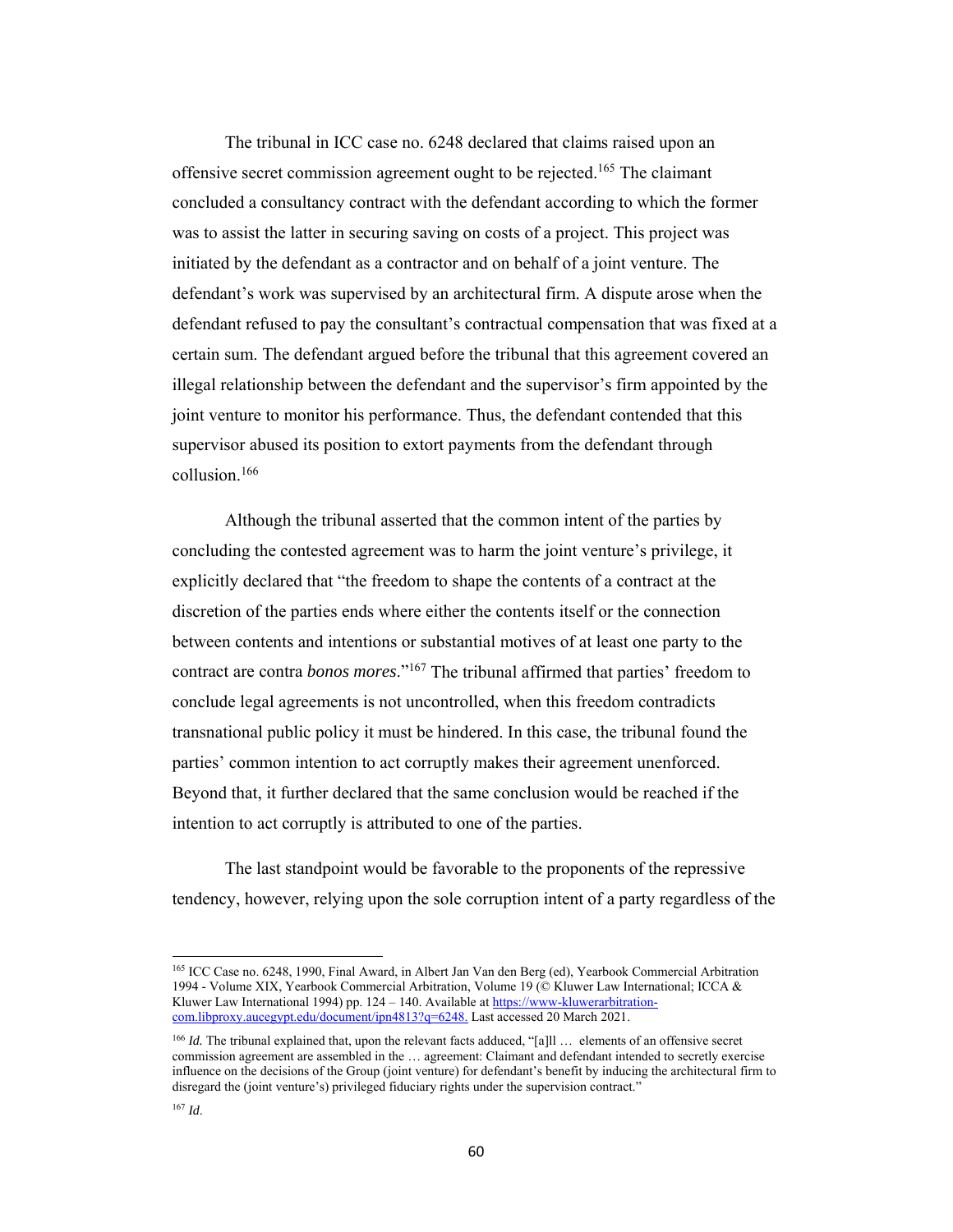other party's knowledge may result in a hazardous effect. It would be an easy way for the party that was indebted or failed to meet its contractual obligation to escape its sanction. Accepting such an allegation, especially with the normal weighing of probabilities would facilitate that party's ability to undermine and manipulate the process of evidence gathering.168

Furthermore, arbitral practice suggests that examining the evidence of the intermediary's corrupt intention would suffice to establish the existence of corruption.169 Developing the intermediary's intent to resort to corruption after concluding the contested agreement with the investor assumes that the latter does not share this intent. This incident may occur when the bribed public officials intervened to extort the intermediary after that agreement is done.

However, the tribunal may depend on some relevant facts to determine whether there is a common intention shared by the investor and the intermediary, such as the reasons for choosing that intermediary in particular, the investor's previous knowledge for the connections between the public official and the selected intermediary, and whether the terms of their agreement are in compliance with the applicable laws.170

To sum up, corruption is a sound manifestation of the concept of transnational public policy, and is characterized as a moral value that has a large worldwide consensus. Its destructive consequences impact businesses and states' public wealth led almost all states to criminalize corrupt practices, and this universal tendency is encouraged by the international conventions and the condemnation by other international organizations.

In the realm of international arbitration, while arbitrators have a moral and a legal duty to combat corruption in international trade, however, their attitudes towards corrupt practices are influenced by how the corruption is proved. Accordingly, arbitration practices vary as to how evidence is evaluated.

<sup>168</sup> SAYED, *supra* note 121, at 111.

<sup>169</sup> *Id.* at 114.

<sup>170</sup> *Id.* at 115.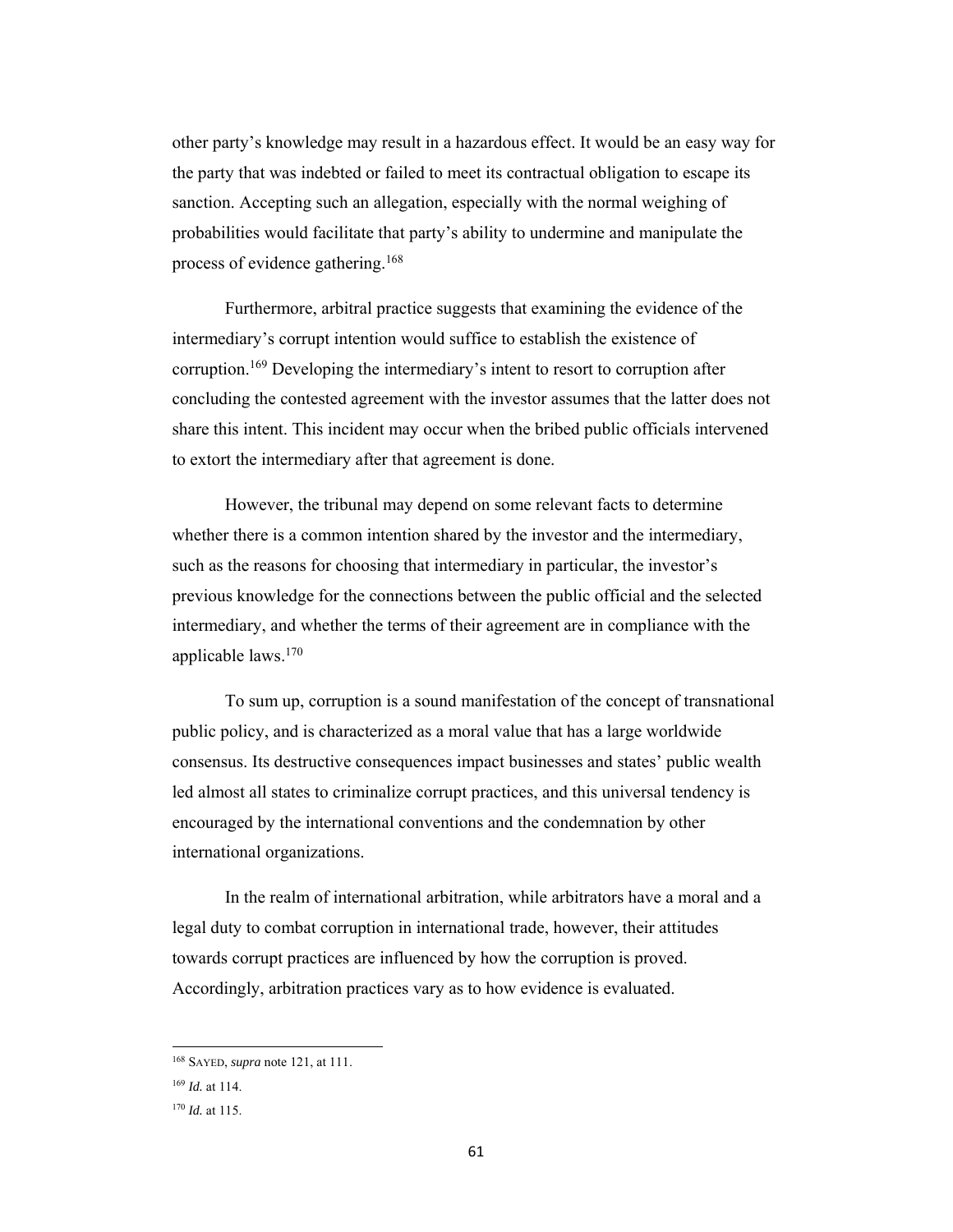The next chapter is dedicated to evaluating the *Omar Effendi* decision, this analysis aims at emphasizing that the Court failed to achieve what it aspired to both on the national level and on the international level, on the contrary, it led to catastrophic results.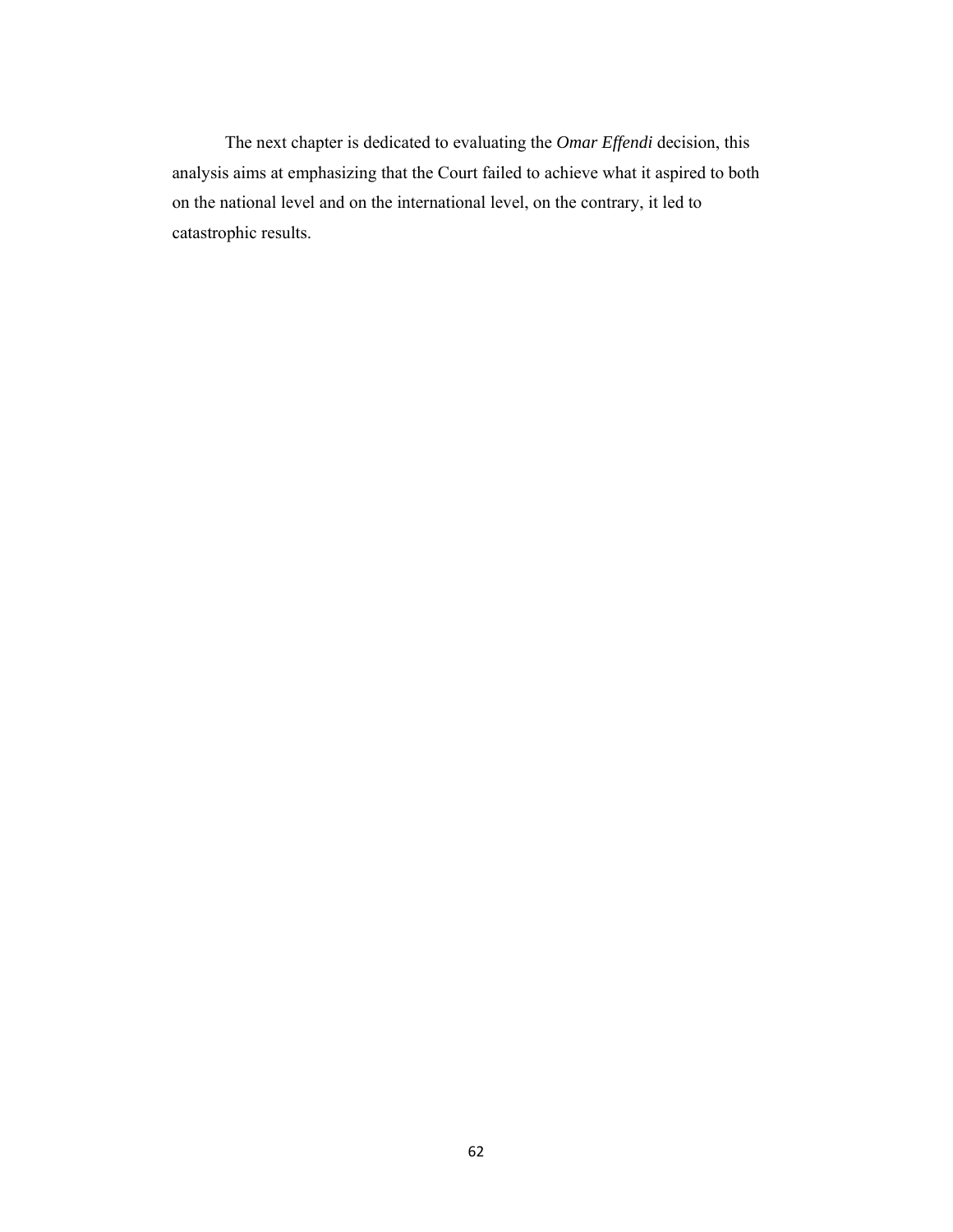# **V. Judging the** *Omar Effendi* **Decision**

In *Omar Effendi,* the Court affirmed that the sale contract of the Company is a contract of corruption and is inadmissible before the ICSID arbitration. It also alleged that it aimed at safeguarding the public ownership and protecting serious investment.

This chapter assesses the *Omar Effendi* decision from two perspectives: (1) the Court's rationale for the issue of contracts of corruption and its significance on the admissibility of the claims initiated before the ICSID arbitration. And, (2) the impact of the Court's decision on the Country's public wealth, economy, and on investment credibility.

The first segment of this chapter hypothesizes that the investor in *Omar Effendi* resorts to the ICSID arbitration claiming damages resulting from the Court's decision. It envisages the conclusion that will be reached in light of the approaches and practices as presented in chapter three.

For this purpose, a comprehensive comparison will be held between the Court's rationale and three ICSID arbitral awards with regard to the issue of inadmissibility of contracts of corruption before the ICSID arbitration; the first award is *Union Fenosa* in terms of its relevance as a main model of this study, the second is *WDF vs. Kenya* which was cited by the Court, and the third is *Metal Tech vs. Uzbekistan* due to its relevant facts.

The analysis exhibits successively the process of perceiving and analyzing adduced evidence and serves to identify each tribunal's approach to issues of burden of proof, standard of proof, and evaluation of evidence.

The second segment of this chapter evaluates the outcomes of the Court's decision on the national level in light of this assessment. It explains the major negative results it caused and demonstrates the odds it produced.

Through this demonstration, I claim that the Court failed to achieve what it aspired, and that its attempt to rectify the odds which resulted in concluding the Omar Effendi sale contract led to even worse results. I eventually suggest that the negative results of the sale contract could have been mitigated if it applied the law properly.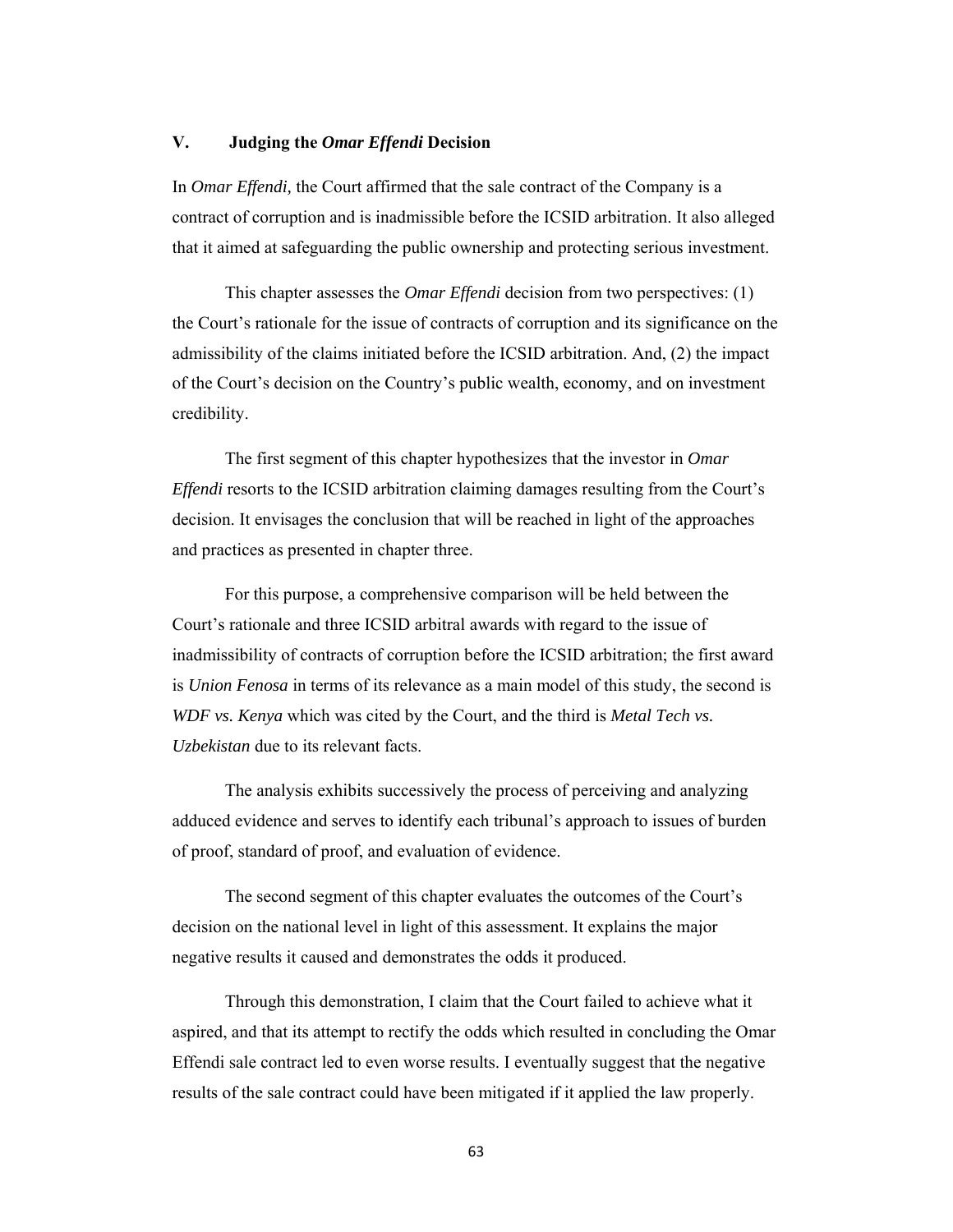# **A. Evidentiary Matters Before ICSID Arbitration: Selected Awards**

The process of analyzing, evaluating, and deciding upon allegation of corruption raised by one of the parties before an arbitral tribunal necessitates investigating the seriousness of this allegation, to determine which standard of proof is to be employed and whether the party's burden of proof is met.

Perceiving the adduced evidence is a critical process through which an international arbitrator may decide to depend upon the existence of as many as indirect circumstantial evidence, or to count on a single clear and direct evidence. In other cases, an arbitrator may have the chance to avoid the debate over the party's burden of proof entirely; this happens when a party against whom the allegation of corruption is invoked, voluntarily brings a clear evidence of their own corruption.

#### 1. Presumptions and Circumstantial Evidence: *Union Fenosa*

In *Union Fenosa*, the Tribunal found that Egypt's allegation of corruption does not stand for a clear and direct evidence. Instead, it brought some separate incidents as circumstantial evidence. As a result, it joined up these incidents to decide whether it produced a plausible conclusion. However, the Tribunal eventually affirmed that these incidents were not enough to substantiate Egypt's allegation.

As previously mentioned, Egypt's allegation of existing corruption on the part of the Claimant in *Union Fenosa* was built on three separate bases: (1) the Claimant choice of a corrupt subcontractor, (2) the Claimant's engagement with a confident of the then-President Mubarak, and (3) the engagement with an Egyptian business partner who cultivated his connections with senior public officials to steer the project to the Claimant's favor.

However, the tribunal rejected two of these bases based on its weakness and lack of evidence, and even asserted that "[t]hese two pleas should not have been made by the Respondent based on the materials presented by it to the Tribunal."171 On the contrary, it found the issue of the involvement of the Claimant with the 'alleged' intermediary deserves to be considered due to the relevance of the adduced evidence.

<sup>171</sup> *UNIÓN FENOSA, supra* note 9, para. 7.112.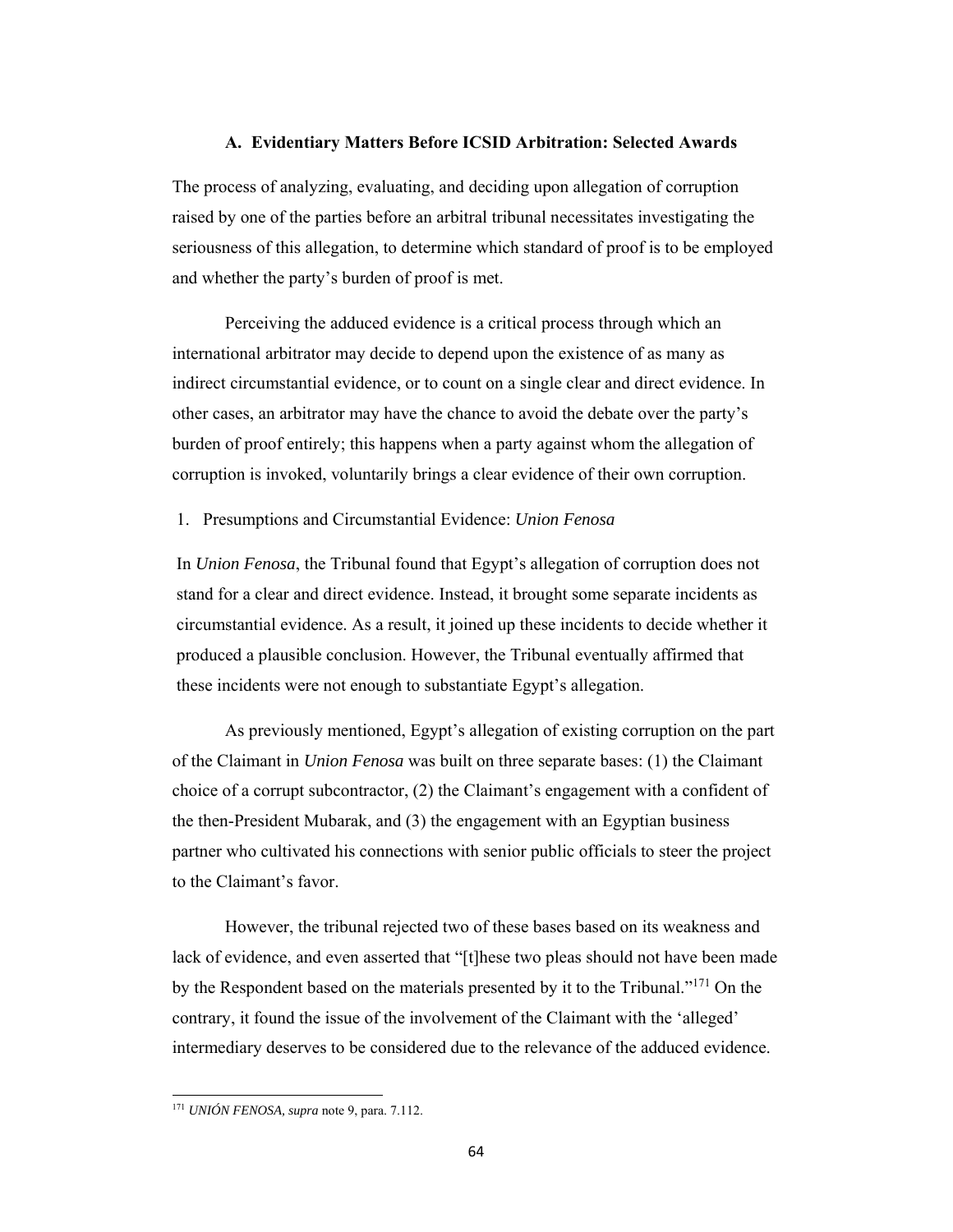In the absence of any direct evidence of corruption, as per usual, the Tribunal depended on an accumulation of circumstantial evidence, which it viewed as "as good as direct evidence in proving corruption."172

Circumstantial evidence is a technique employed by arbitrators to ascertain facts that cannot be proven by direct evidence. This technique helps in deducting facts "at which the evidence is directed from another connected fact",  $173$  because it is often critical to arrive at decisions in corruption cases. This method leads to the inference of a particular fact only when it is substantiated by a reasonable amount of other circumstantial evidence. Hence, the availability of circumstantial evidence serves to support the occurrence of the alleged fact.<sup>174</sup> Beyond that, the Tribunal retains the balance of probabilities as the prospective standard of proof.

With this standard of proof established, three principal factors were examined in *Union Fenosa* to assess the allegation of corruption through circumstantial evidence: the nature and the effectiveness of the intermediary's participation in the project, the nature and proportionality of the remuneration the intermediary received from the Claimant, and his identity and status.

The adduced evidence was drawn from the disclosed documentation which was composed of agreements, publicly reported interviews, minutes of the Claimant's internal meetings and a fax message. $175$ 

a. The Effectiveness of the Partner's Participation to the Project

The Tribunal accepted the Claimant's argument that this partner, along with his family-owned company, was from the outset viewed as necessary to the project.<sup>176</sup>

<sup>172</sup> *Id*. para 7.52.

<sup>173</sup> SAYED, *supra* note 121, at 94.

<sup>174</sup> *Id.*

<sup>175</sup> *Union Fenosa*, supra note 9, part VII para 7.74.

<sup>176</sup> *Id*. para 7.108.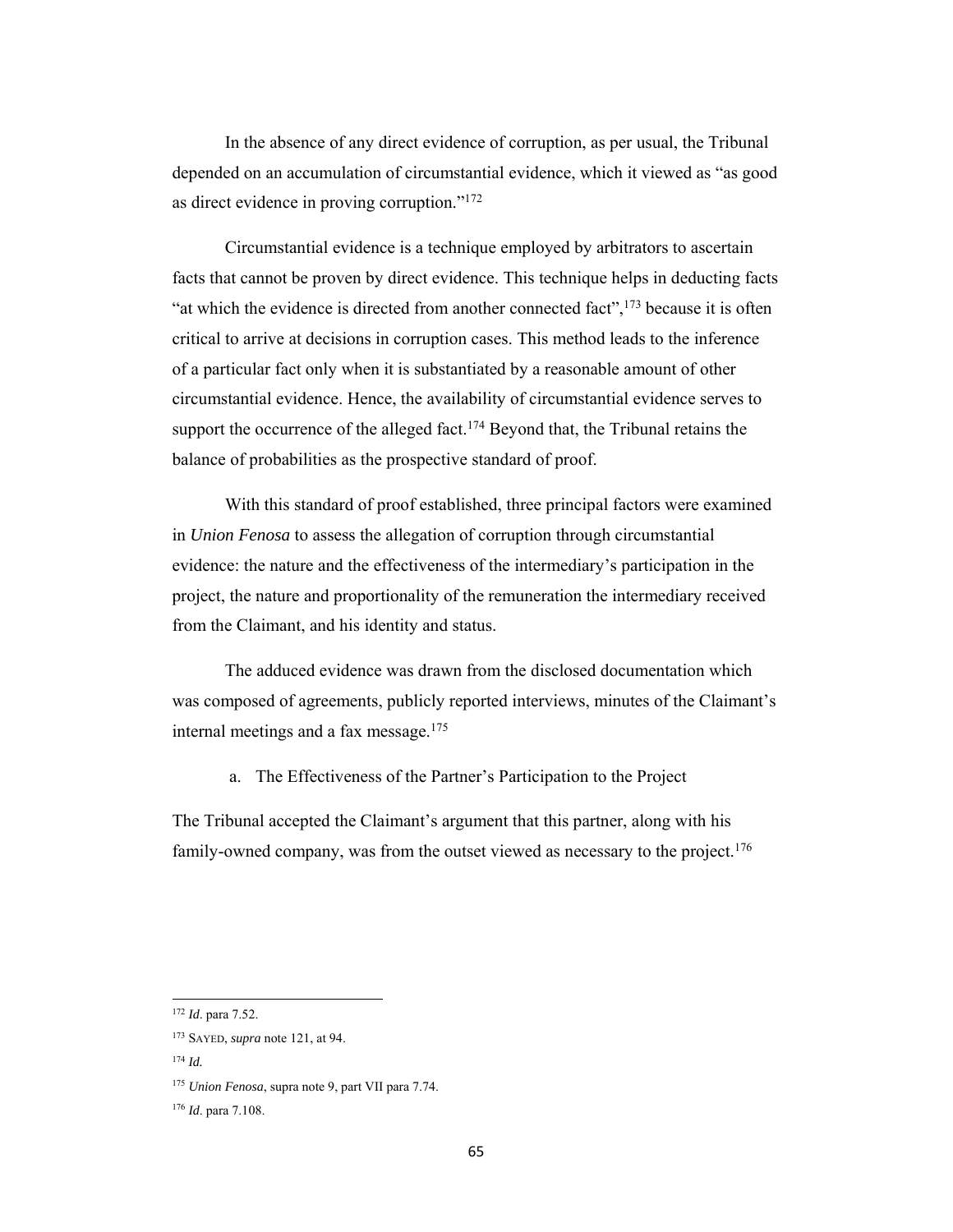The Claimant explained that this partner was chosen because he was the first mover of the project,  $^{177}$  and due to his personal expertise and experience in the industry.  $^{178}$ 

 However, the Tribunal declined to recognize these justifications. In fact, it inferred from the adduced evidence that the project was conceived by, and been subject to previous developments on the Claimant's behalf by others before this partner's involvement.179 Beyond that, it disputed the possibility that this partner provided any significant capital to the project, as it materialized that the Claimant would completely fund the project and "expects that [the latter] provide financing and markets."<sup>180</sup> Moreover, all the evidential materials presented before the Tribunal were affirmative that the partner's professional limited expertise in the field of the project did not warrant the choice made by the Claimant.<sup>181</sup>

Consequently, the Tribunal believed that the only plausible basis for the choice was the partner's tangible effectiveness to benefit the Claimant in his ability to access senior decision-makers, with whom he had cultivated connections, and exercised influence. <sup>182</sup> It further explained that having access to government power is a valuable asset to bring to such a project controlled by the State's senior figures. Accordingly, being a paid lobbyist does not *necessarily* stigmatize his influential role as corrupt. 183 It is not corruption in the absence of either direct or circumstantial evidence that this influence included any back-channel influence.<sup>184</sup>

Although this conclusion is reiterated in international arbitration practice,  $185$  it deserves to be criticized. The Tribunal's rationale ignored a clear significance on a

<sup>177</sup> *Id*. para 7.103.

<sup>178</sup> *Id*. para 7.95.

<sup>179</sup> *Id*. para 7.107.

<sup>180</sup> *Id*. para 7.92.

<sup>181</sup> *Id*. Para 7.100.

<sup>182</sup> *Id*. Para 7.101.

<sup>183</sup> *Id*. Para 7.102.

<sup>184</sup> *Id*. Para 7.109.

<sup>185</sup> SAYED, *supra* note 121, at 130. Quoting *Lunik v. Soliman, Bulletin de L'Association suisse de l'arbitrage,* 1998, p. 210, at p. 218, par. 44. *See* also *Id.* at 110, quoting Monsieur G. v Société L., Order, ICC Case no. 9333, Award of 1998, *Bulletin de L'Association suisse de l'arbitrage*, 2001, no. 4, p. 757, p. 770. Available at: https://www-kluwerarbitration-com.libproxy.aucegypt.edu/document/ipn25816?q. Last accessed on 26 March 2021. The arbitrator investigated the relation between a consultant and a public official and concluded that such a relation did not inevitably suggest engaging in corruption, because the obtained benefit could be possibly achieved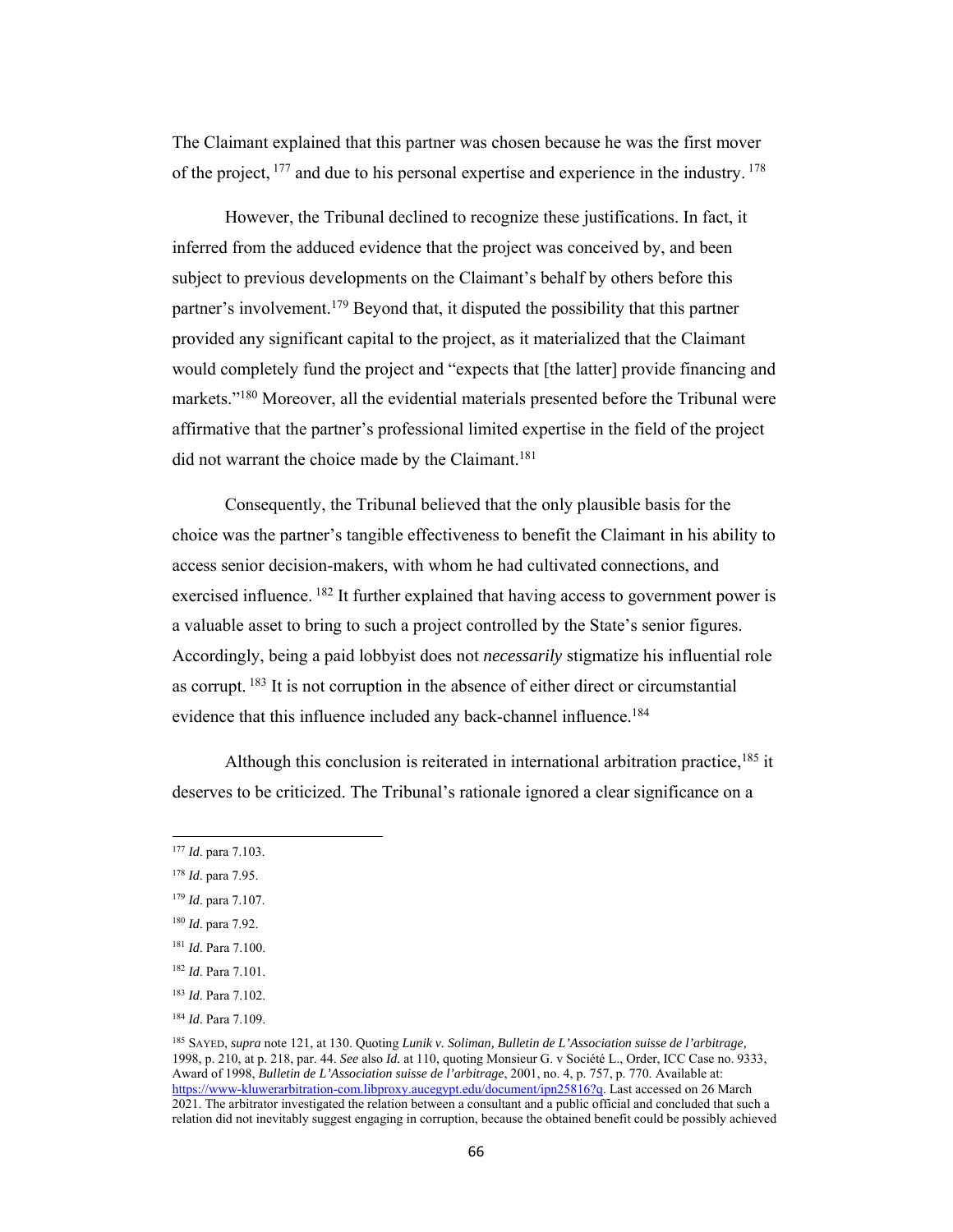possible corrupt role of this intermediary in the project. And, it was actually biased against Egypt as to bring *ex officio* a plausible explanation on behalf of the Claimant who, in light of this circumstantial evidence, ought to give more credible explanation.

b. The Proportionality Between Services and Remuneration

Following an established principle in arbitral practice, the Tribunal in *Union Fenosa* avoided evaluating the proportionality between payments made by the Claimant for the services rendered by the partner's company due to the commercial nature of these transactions.

The Tribunal recognized the *exaggeration generosity* of the remuneration paid by the Claimant to the partner's company in return for the services rendered to the project. This occurred even though the Tribunal refused to second-guess the underlying conditions according to which the Claimant should have paid.<sup>186</sup> The Tribunal enumerated some of these services as perceived from the adduced evidence and it concluded that the reward should be viewed as "a commercial matter for negotiation and agreement between the parties at the time."187 Declining to question the legitimacy of the *generous* payments, the Tribunal took into account the parties' originally-envisaged plans to develop a longer relationship and concluded that these payments did not constitute part of a corrupt scheme relating to the project.<sup>188</sup>

 No doubt, this conclusion is reiterated in arbitration practice. In *Lunik v. Soliman*, the arbitrator emphasizes the hardship of measuring the services provided by a consultant in concluding that:

> [t]he very nature of the agent's or the sponsor's activity, and especially his insider influence with the [public purchasing entity], … is at odds with the idea that it would be possible to

on an amicable and for free basis. The Tribunal specifically declared that "[t]he privileged and uncontested relations between the family of the claimant and the [public official] would rather have been of such a nature as to facilitate the efforts of the claimant and the obtaining of useful information, on an amicable and free basis, without any corruption being necessary or envisaged." Moreover, the possibility of employing such a relation did not raise great concern for the arbitrators in another ICC case when the tribunal acknowledged the excellent connections between a consultant and a senior public figure which enabled the former to obtain "important information and to exert a certain influence on the decision to be taken." ICC Case no. 4145, collection of ICC Arbitral Awards, Vol II, p. 53, at p. 62, par. 62.

<sup>186</sup> *Union Fenosa, Supra note 9,* Para 7.88.

<sup>187</sup> *Id.*

<sup>188</sup> *Id*.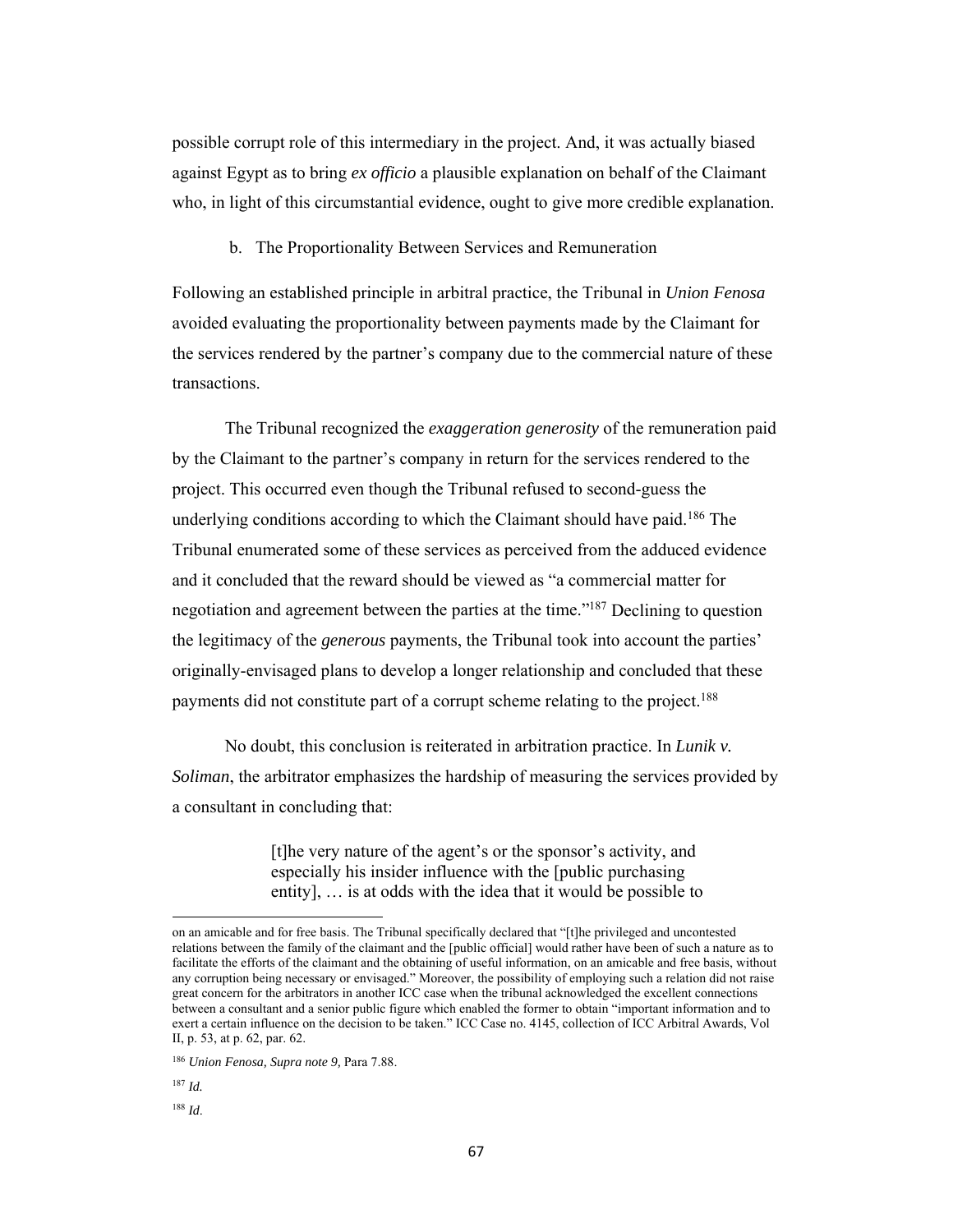control or measure the services or the diligences accomplished by [the consultant], which remuneration, according to the contract, does not depend on working hours effectively spent, or on the number of personnel used or the number of letters or documents drafted.189

Indeed, this view reflects the arbitrators' wide discretionary power to assess the proportionality between services rendered by consultants and remuneration they receive. However, this power was misused by the tribunal that disregarded another clear evidence of corruption on the part of the investor and the role of the Egyptian intermediary.

### c. The Partner's Identity and Status

The Tribunal emphasized that this partner's identity and status was obvious. He and his company's participations in the project were not passive from the outset. This fact defies the possibility of being such a covert peddler of influence.<sup>190</sup>

This inference reflects the approach of the tribunal in ICC case No. 6497. In this case, the defendant was a contractor who resisted commission payments to an allegedly corrupt consultant and argued that the consultant's identity was not transparent. However, the tribunal did not draw from the ambiguities about the consultant's internal organization any adverse conclusion. It found that "[t]his argument is not conclusive for deciding which was the real object of the agreements between the parties and if bribes were paid in fact."<sup>191</sup>

 For the purpose of analyzing the adduced evidence, the Tribunal decided to scrutinize the documents that Egypt relied upon to substantiate the case of corruption. It studied each document individually in the context of other related evidence presented through the proceedings. Next, it examined the allegation more broadly through the accumulation of evidence. In all cases, it reached a conclusion that Egypt

<sup>&</sup>lt;sup>189</sup> Remarkably, the arbitrator added that: "and we know that sometimes one single telephone call can be enough to secure a big procurement contract, whereas the sending of an important team of engineers and the spending of working hours may not suffice." SAYED, *supra* note 133, at 128 quoting *Lunik v. Soiman, Bulletin de L'Association suisse de l'arbitrage,* 1998, p. 210, at p. 228, par. 96.

<sup>190</sup> *Union Fenosa, supra* note *9,* Para 7.109.

<sup>191</sup> ICC Case no. 6497, 1994, *supra* note, 160.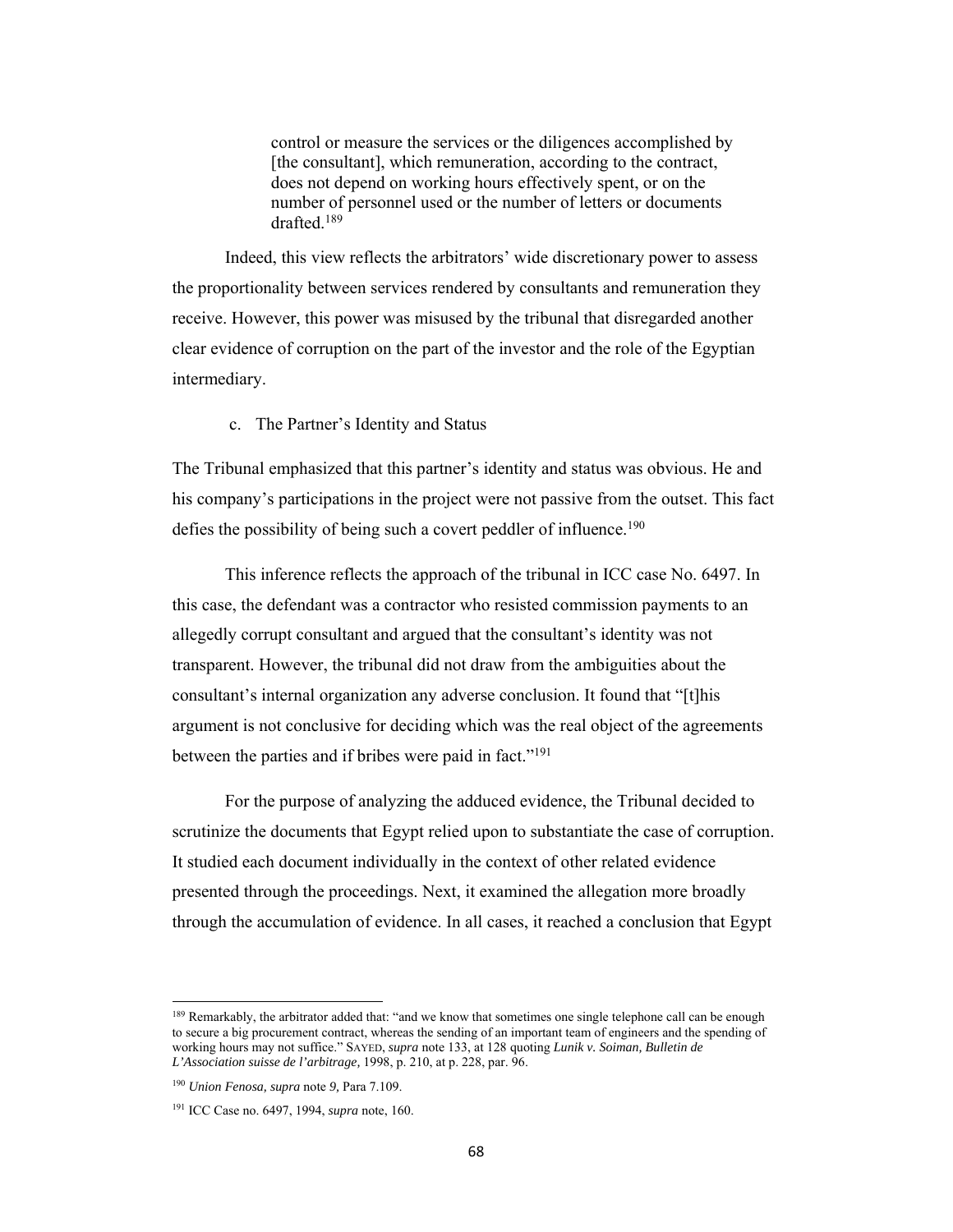did not meet the set standard of proof to establish the case of corruption on the part of the investor and the influential Egyptian partner.

 This explanation should be viewed in light of two main facts. First, the Tribunal opted to find a convincing explanation to serious incidents about the Egyptian partner's role, especially in light of the Claimant's weakness. Given that, the Tribunal's explanation, as pointed out by the dissenting opinion, "indeed flies in the face of Claimant's own denials that [the Egyptian partner] exerted any influence on government officials at all."192

However, it is my contention that the Tribunal found it more convenient to reach more affirmative answers to the questions of corruption instead of taking the position of the tribunal in ICC case No. 6497 in which it resorted to the counterevidence to refute the allegation of corruption based on some relevant evidence.<sup>193</sup> In effect, the Tribunal explicitly stated that "The legal burden of proving corruption rests upon the party alleging corruption; and it is not discharged by placing the burden on the adverse party to prove the absence of corruption."<sup>194</sup>

 Second, employing circumstantial evidence led the Tribunal to discard allegation of corruption, particularly while knowing that there was no proof of any fund passed from the consultant or his company to senior officials. Accordingly, the case of bribery was dismissed. What more is, the Tribunal stressed on the fact that neither the businessman nor the concerned decision-makers were prosecuted in relation to the contested contract. In passing, it criticized Egypt's argument that the contract was conducted in violation to its domestic laws, as it was invoked after more than ten years during which several amendments had been made to it.

2. Non-Addressing of Evidentiary Matters: *WDF vs. Kenya*

<sup>192</sup> *Union Fenosa, supra* note 9*,* at. 5. Para. 17: Dissenting Opinion of Mark Clodfelter

<sup>193</sup> ICC Case no. 6497, *supra* note 160.

<sup>194</sup> *Union Fenosa, supra* note 9, par. 7.113. Being Conservative to accept this view, the dissenting opinion of Mark Clodfelter contend that there was a clear red flag "sufficient, not to shift to Claimant a burden of proving that there was no corruption, as worries the majority, but to require Claimant to *go forward* with, at very least, a plausible and credible explanation." Supra note 136 at 4 para. 16.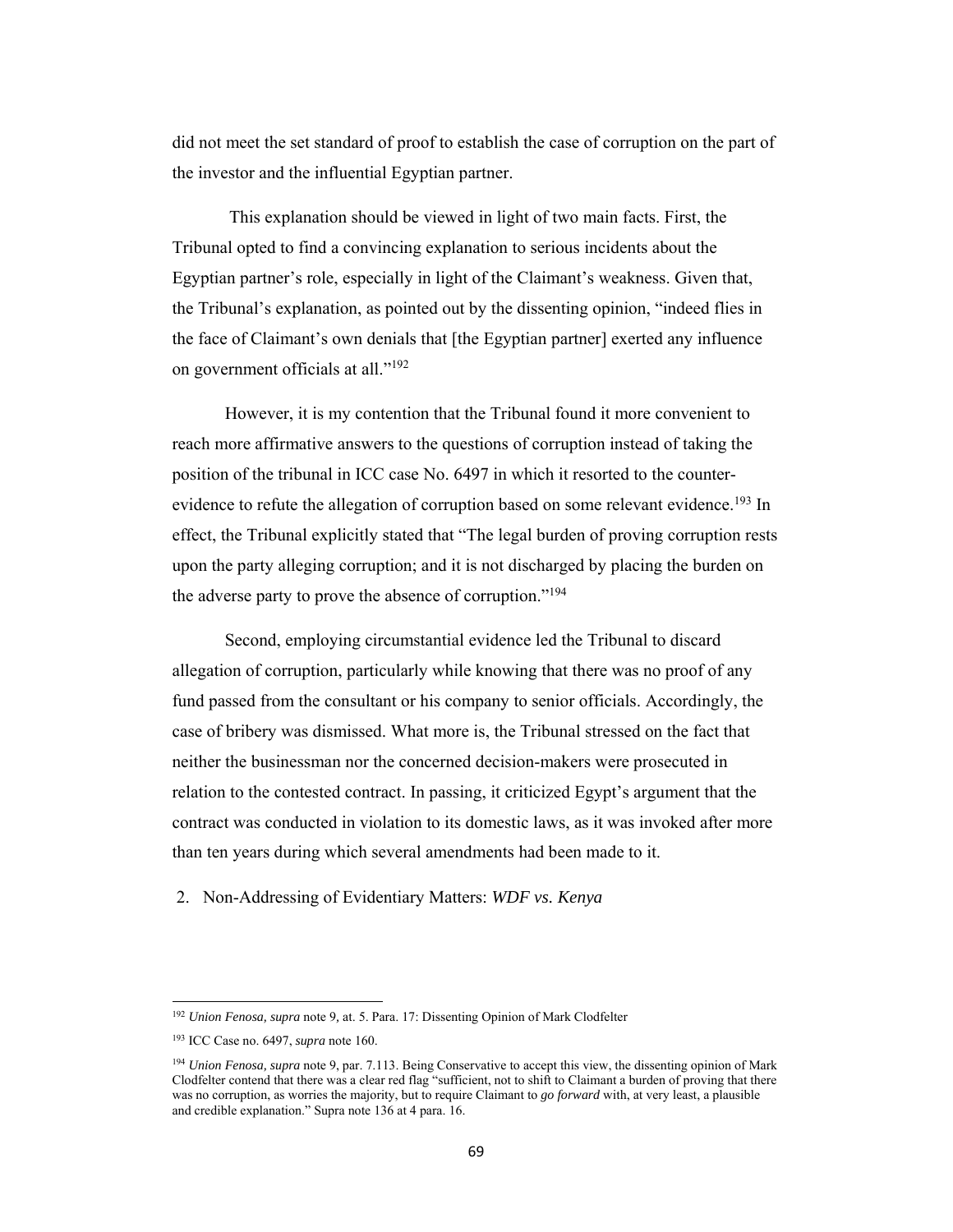The particular significance of *WDF vs. Kenya* stems from the reference made in the *Omar Effendi* decision to its principle with regard to the inadmissibility of contract of corruption claims before international arbitration. The Court particularly cited the Tribunal's statement that "claims based on contracts of corruption or on contracts obtained by corruption cannot be upheld by this Arbitral Tribunal."195 Therefore, finding the basis on which the tribunal in *WDF vs. Kenya* deducted the proof of corruption is a prerequisite to manifest the fallacy of the Court's imitation.

## a. Key Facts of *WDF vs. Kenya*

The contested contract in this case was concluded between a foreign investor and the Kenya Airports Authority for the purpose of construction, maintenance, and operation of duty-free complexes at international airports in Kenya.196 The project began in 1988 when the investor began to consider diversifying his investments in specific African countries, and he decided to begin in Kenya.<sup>197</sup>

Therefore, upon the assistance and the advice of a Kenyan businessman who had close connections to the President of the state, a meeting was arranged with the latter at his residence. The purpose of this meeting was to obtain necessary licenses and authorizations for the establishment of the project, and the Kenyan intermediary's advice included the investor making a personal donation to the President during the meeting in accordance with a Kenyan cultural practice.<sup>198</sup>

 Following the investor's approval, the intermediary arranged for a meeting in which the former brought two million USD, exchanged by the intermediary into the domestic currency, to the President's residence.<sup>199</sup> The President approved the proposed investment and suggested that the investor meet other public officials. After a series of meetings, the concerned governmental affiliate concluded a ten-year

<sup>196</sup> *Id*. at. 9.

 <sup>195</sup> *WDF v. Kenya*, *supra* note 25, at 21.

<sup>197</sup> *Id*. at 16.

<sup>198</sup> *Id*. at 18.

<sup>199</sup> *Id*.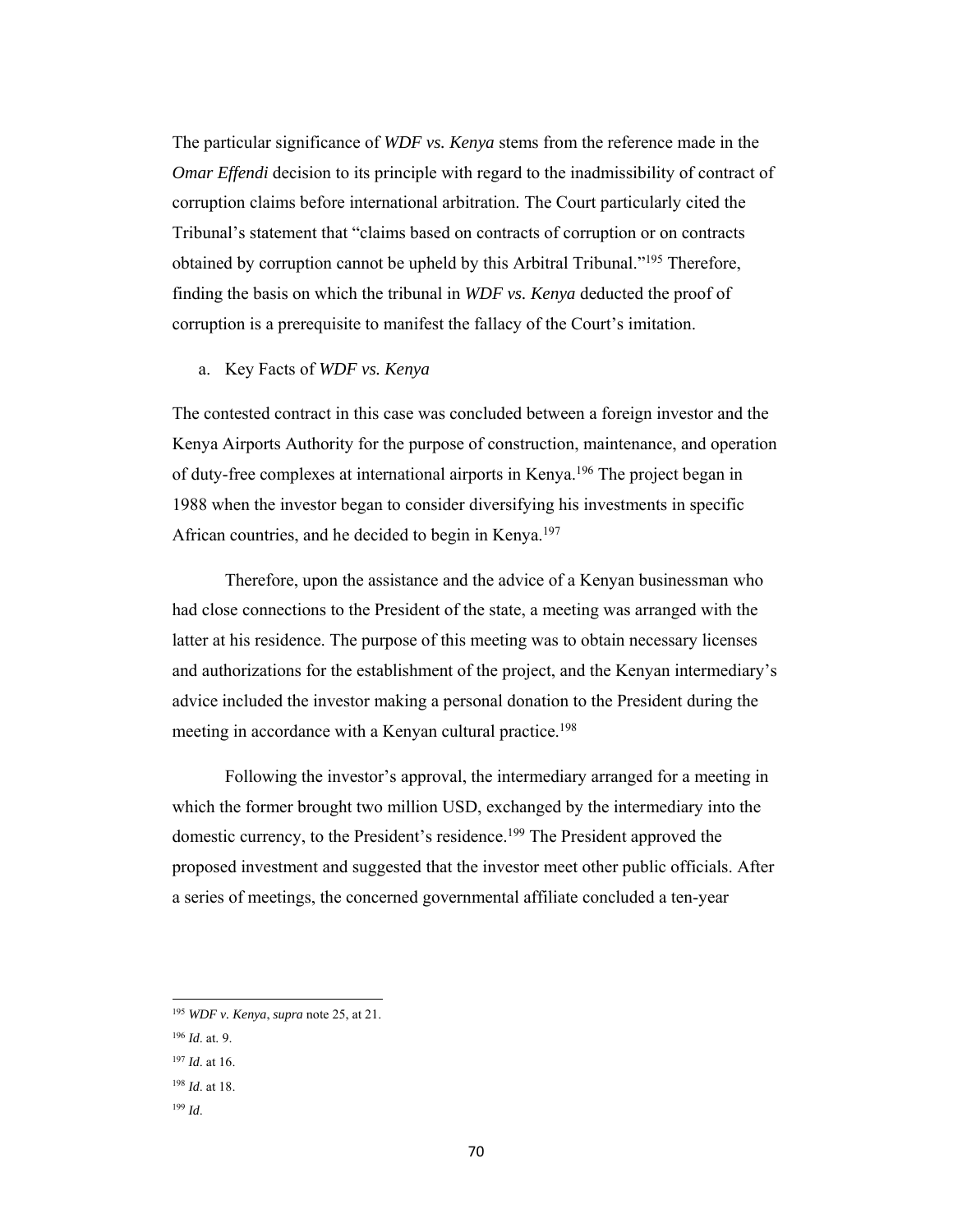renewable lease with the investor's company on  $27<sup>th</sup>$  of April 1989.<sup>200</sup> The contract was governed by the law of the host state, and the clause of arbitration stipulated the English law to be applied to resolve any dispute arising thereof.<sup>201</sup>

 A few years later, a dispute arose between the investor and the Kenyan government due to the refusal of the investor to allow his company's name to be used in allegedly illegal activities, including fraud, conducted by the President and one of his deputies.<sup>202</sup> The Kenyan courts issued judicial orders which resulted in the expropriation of investment as the project ownership was transferred to a Kenyan politician.203

 The investor initiated ICSID arbitration. The Chief Executive Officer and shareholder of World Duty Free provided a full written statement included a detailed testimony regarding the meeting with the President of the state and the two million USD payment.204 Immediately, Kenya raised the issue of corruption and requested the dismissal of the claim. The respondent's basis was that the contract under examination was procured by bribery; therefore, it is unenforceable under the applicable law and international public policy.205

## b. Deduction with No Burden of Proof Required

The determinant factor that the tribunal had to administer is whether the two million USD payment constituted a bribe, and whether obtaining the contract was the legal consequence of bribery.206 The investor contended that since Kenyan law is the applicable law to the contract, this payment was not unlawful, but rather was

<sup>&</sup>lt;sup>200</sup> *Id.* at 17. According to the written statement submitted by the company's chief executive officer, he received several requests for gifts to bring for officials in the Kenyan Government, but he was not given any money in return for these gifts.

<sup>201</sup> *Id*. at 13.

<sup>202</sup> *Id*. at 11.

<sup>203</sup> *Id*.

<sup>204</sup> *Id*. at 16.

<sup>205</sup> *Id*. at 15.

<sup>206</sup> Lamm and Menaker, *supra* note 141, at 437.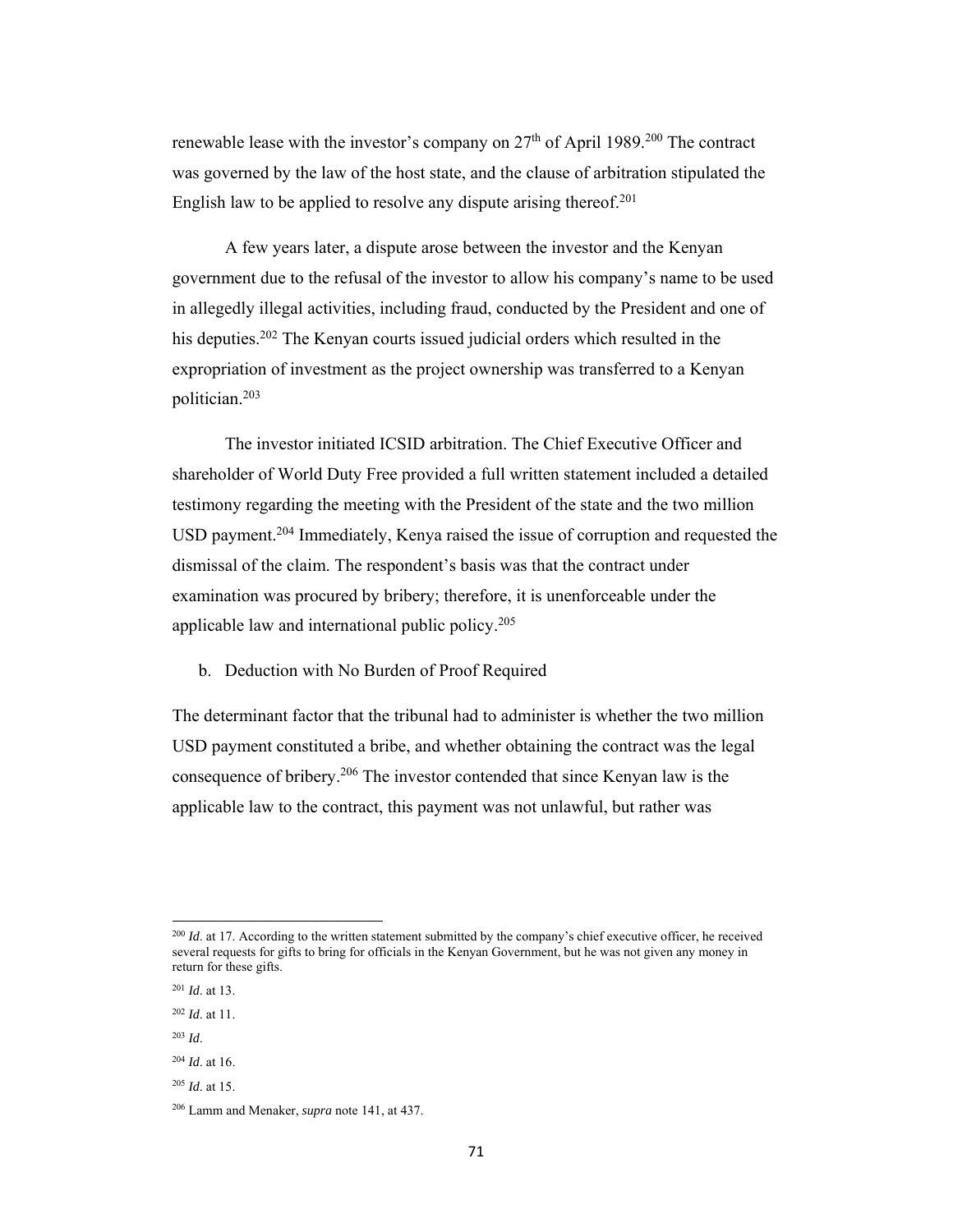considered as a "gift of protocol or a personal donation… to be used for public purposes within the framework of the Kenyan [cultural tradition]."207

However, the Tribunal declined to perceive this payment as a lawful gift. It believed that this payment was a bribe paid in exchange for procuring business with the host state's government. It traced the sequence of events from the beginning in order to dispute the investor's argument that the concealed payments were a personal donation for public purposes.

 The Tribunal followed the chronicle of the events. The starting point was when the investor requested the advice of his Kenyan peer (knowing his close ties to the state's President) to obtaining the necessary authorizations for the former prospective investment in Kenya. The next point existed when he showed his approval of the payment of two million USD. Finally, the examine reached the concluding of the agreement with the Kenyan government. It insisted that "those payments were made not only in order to obtain an audience with [the President], but above all to obtain during that audience the agreement of the President on the contemplated investment."208

Giving a particular scrutiny to the consequences of bribery under the applicable law and transnational public policy, $209$  the Tribunal concluded that agreement based on corruption or was obtained by bribery must be dismissed.<sup>210</sup>

The peculiarity in *WDF v. Kenya* is that the Tribunal needed not to address evidentiary matters, $^{211}$  because the claim itself did not turn on legal presumptions, statutory deeming provisions, or different standards of proof under the applicable law.212 The main evidence that the Tribunal relied on was driven from the claimant's own testimony submitted in a written statement. Certainly, with this direct

 <sup>207</sup> *WDF v. Kenya*, *supra* note 25, at 18.

<sup>208</sup> *Id*. at 18.

<sup>209</sup> Lamm and Menaker, *supra* note 141, at 438.

<sup>210</sup> *WDF v. Kenya*, *supra* note 25, at 21.

<sup>211</sup> Lamm and Menaker, *supra* note 141, at 440.

<sup>212</sup> *WDF v. Kenya*, *supra* note 25, at 24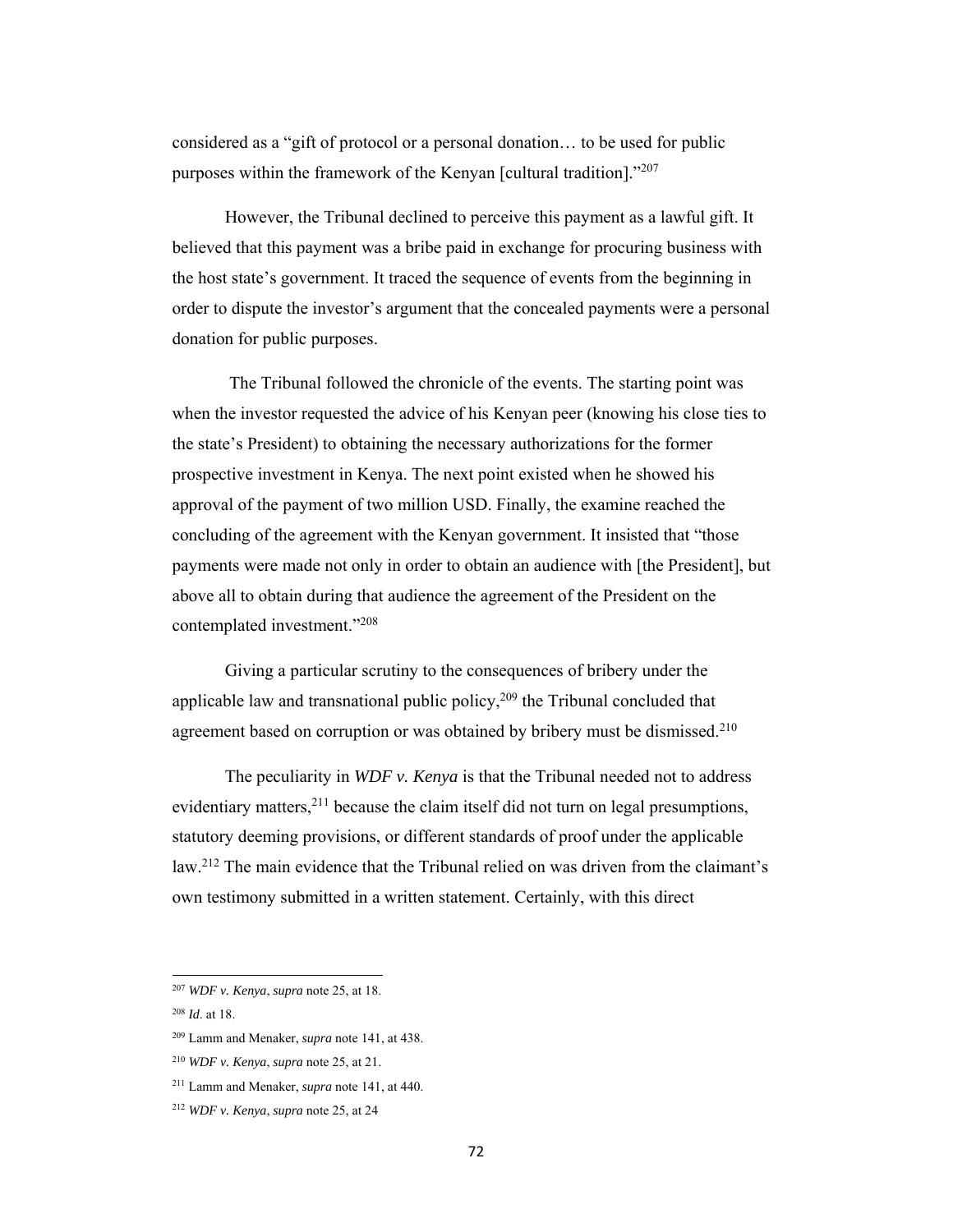uncontested evidence, the Tribunal needed not to search for answers to the questions of proof as frequently opted to in most cases of corruption.213

# 3. Deducting Proof *Ex Officio*: Metal Tech vs. Uzbekistan<sup>214</sup>

The Metal Tech vs. Uzbekistan case involved an Investor-State dispute initiated under the 1994 Israel-Uzbekistan Bilateral Investment Treaty.<sup>215</sup> According to the first article of this treaty, $2^{16}$  the protection is limited to investment implemented in accordance with the laws and regulations of the host state.

a. Key Facts of *Metal Tech vs. Uzbekistan*

The Claimant was a foreign company that had formed with two other State-owned entities a joint venture by concluding the constituent contract on 28 January  $2000$ <sup>217</sup> to build and operate a plant for the production of molybdenum products (Uzmetal) in Uzbekistan.<sup>218</sup> Six years later, criminal proceedings were initiated by the host state's public prosecution against Uzmetal's officials alleging abuse of authority.<sup>219</sup> Subsequent developments had led to judicial orders resulting in the liquidation of the plant assets.220

On January 26, 2010 Metal-Tech commenced arbitration proceedings on the ground that the host state violated its obligations under its law, the BIT, and customary international law.221 During the proceedings, Uzbekistan objected to the jurisdiction of the Tribunal on the basis that the Claimant obtained its investment by

<sup>213</sup> Lamm and Menaker, *supra* note 141, at 441.

<sup>214</sup> Metal-Tech Ltd. V. The Republic of Uzbekistan (Award), ICSID Case No. ARB/10/3, 4 October 2013. (hereinafter *Metal-Tech vs. Uzbekistan*) Available at https://www.italaw.com/sites/default/files/casedocuments/italaw3012.pdf Last accessed 28 March 2021.

<sup>215</sup> Lamm and Menaker, *supra* note 141, at 442.

<sup>&</sup>lt;sup>216</sup> Agreement between the Government of the State of Israel and the Government of the Republic of Uzbekistan for the Reciprocal Promotion and Protection of Investments. Available at https://www.italaw.com/sites/default/files/laws/italaw6153.pdf. Last accessed 29 March 2021.

<sup>217</sup> *Metal-Tech vs. Uzbekistan, supra* note 214, at 12 par. 19.

<sup>218</sup> Id. par 20.

<sup>219</sup> *Id*. at 15 par 37.

<sup>220</sup> *Id*. at 18 par 50.

<sup>221</sup> *Id*. at 18 par 55.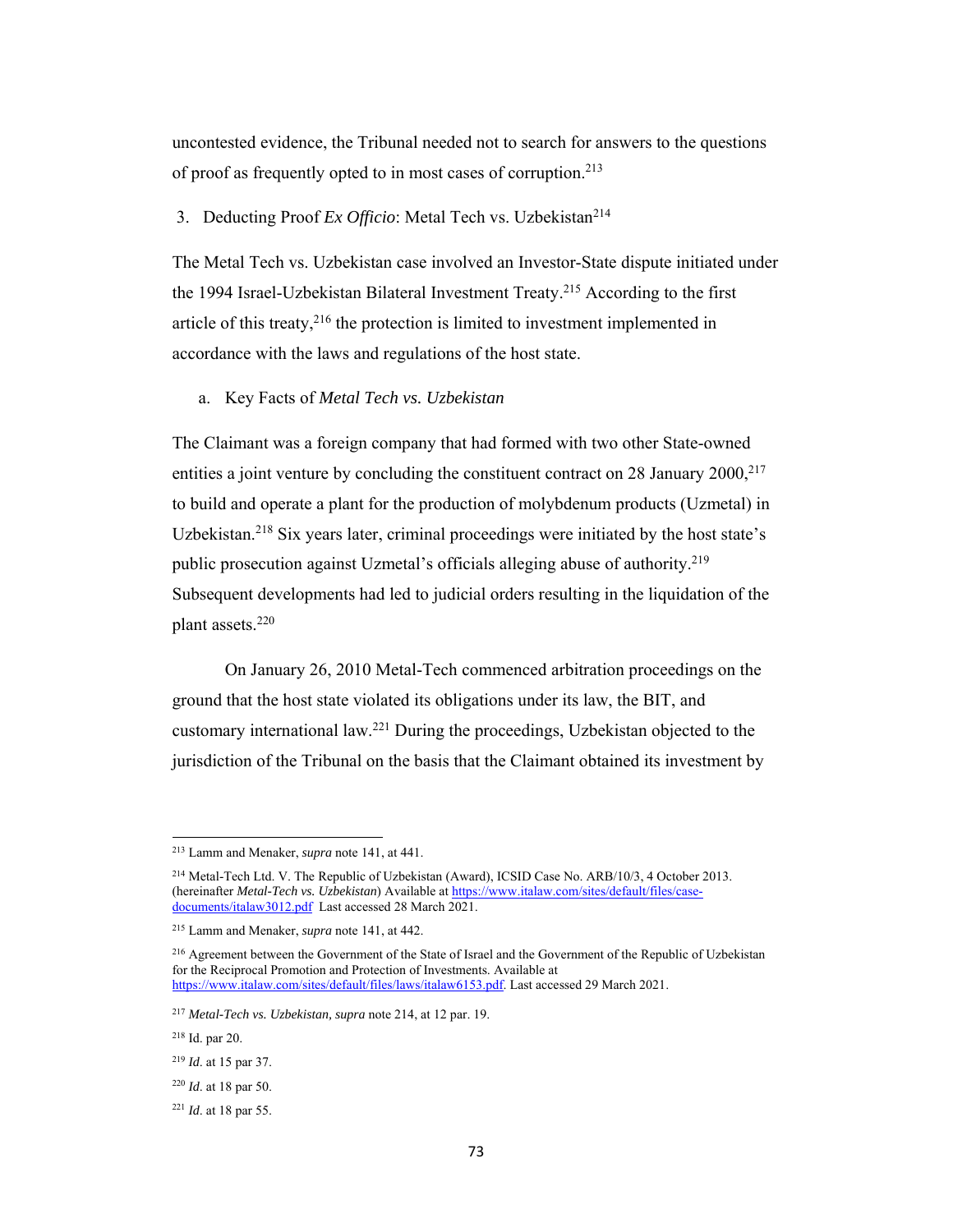bribing public officials.<sup>222</sup> The host state's criminal investigations disclosed that this investment included kickback payments to government senior officials $223$ . On the hearing, the Claimant's Chairman and Chief Executive officer disclosed that, during the negotiations of the main contract of the project, the Chairman has concluded consultancy agreements with three Uzbek citizens, knowing that one of them was the brother of the then-Prime Minister, and the second was working in the office of the President of the State.<sup>224</sup>

 The Tribunal has deduced main facts which it considered determinative of the outcome of the proceedings. It lists that the consultants were paid a total of roughly four million USD. This sum of money exceeded the Metal-Tech's initial cash contribution to the project, and amounted to nearly 20% of the entire project cost.225 And, it was paid through offshore companies to foreign bank accounts;<sup>226</sup> received the last payment in the same month when the President officially dismissed the Prime Minister (one of the consultants' brothers), $227$  and disproportionally remunerated, irrespective of any services provided (in light of the claimant's repeated failure to provide evidence justifying the legitimate services in return) or possessing any particular qualifications of consultancy.228

# b. The Tribunal's Power to Call *Ex Officio* for Evidence

The Tribunal at the outset maintained that since the establishment of the State's responsibility was sought upon the breach of its international obligations, it was appropriate to apply the principle of international law as to the burden of proof, i.e. each party has the burden of proving the facts on which it relies.<sup>229</sup> However, taking into consideration the divergence in the parties' positions on burden and standard of

<sup>222</sup> *Id*. at 34 par 110 (i).

<sup>223</sup> *Id*. at 22 par 76.

<sup>224</sup> *Id*. at 69 par 211.

<sup>225</sup> *Id*. at 63 par 197.

<sup>226</sup> *Id*. at 65 par 202.

<sup>227</sup> *Id*. at 75 par 227.

<sup>228</sup> *Id*. at 64- 65 par 201, 204.

<sup>229</sup> *Id*. at 78 par 237.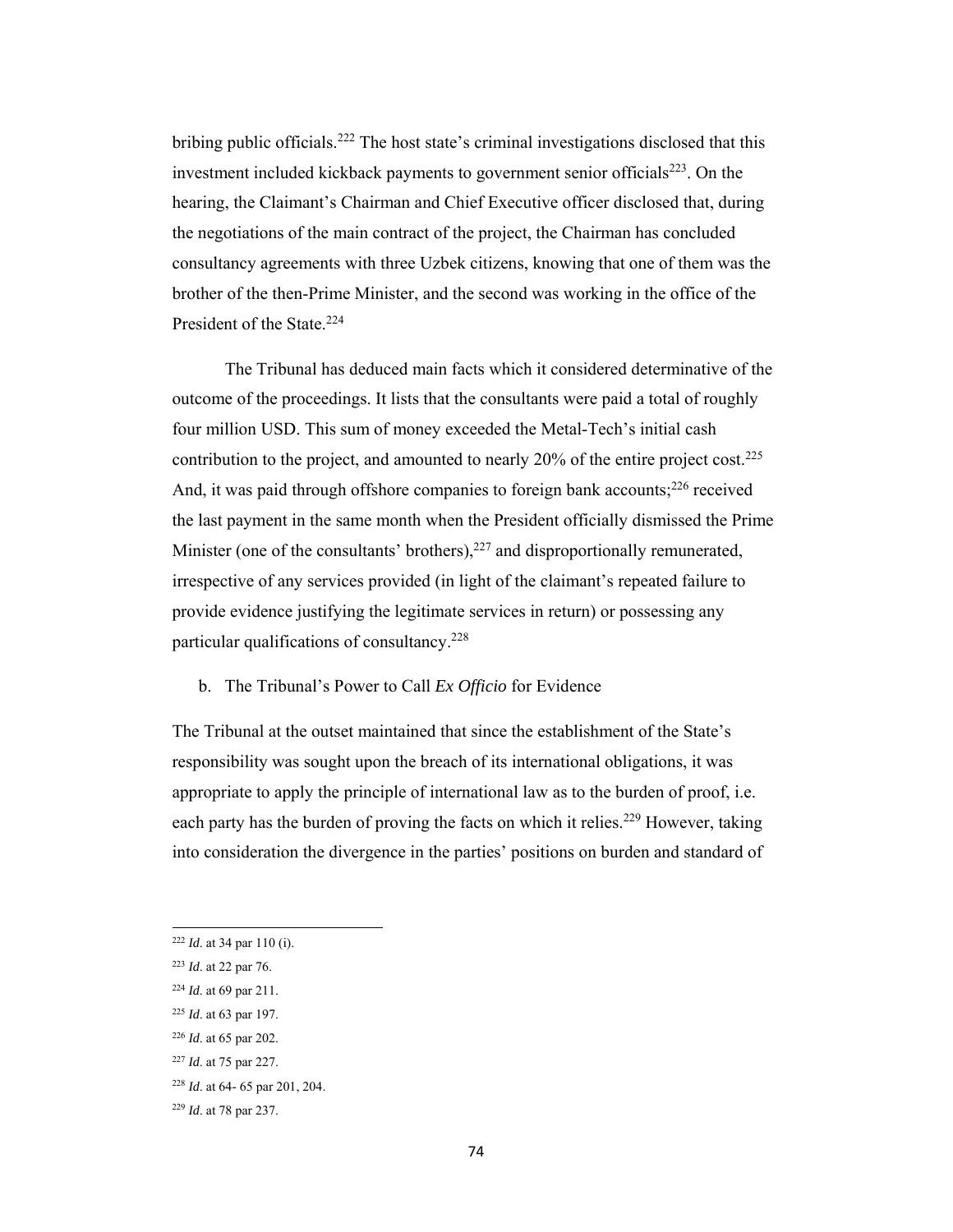$proof, <sup>230</sup>$  the Tribunal questioned the viability of this debate to resolve their dispute while the relative facts did not require the application of the rules on burden of proof or presumptions.231

In effect, the Tribunal exercised its power *ex officio* to inquire about the reasons of the payment of those substantial sums according to the claimant's acknowledgment.232 The Tribunal found that these facts were not alleged by the respondent, rather it emerged during the course of arbitration; therefore, it invited the parties *ex officio* to provide additional testimony and evidence.<sup>233</sup>

This inquiry resulted in finding that corruption was established to an extent sufficient to violate Uzbekistan law with regard to the establishment of the claimant's investment. Accordingly, the Tribunal came to the conclusion that it lacked Jurisdiction over the claim.234

Following the Tribunal's explanation in *WDF vs. Kenya*, 235 but without resorting to the concept of transnational public policy, the Tribunal in *Metal-Tech* declared that findings on corruption often come down on claimants while, as may be seen at first sight, it exonerated the other party who itself may have been involved in corruption. However, the Tribunal continued, the issue is not to punish one of the parties, rather it must be seen to promote the rule of law, which gives no room for a tribunal to assist a party that has engaged in a corrupt  $\arctan 236$ 

# B. Judging the Decision of *Omar Effendi* Before International Arbitration

The previously demonstrated scholarly writings and international arbitral awards lead to several alarming questions about the Court's findings and conclusion in *Omar Effendi*. The Court's legal analysis has triggered a sequence of legal missteps,

<sup>230</sup> *Id*. at 77 par 236.

<sup>231</sup> *Id*. at 78 par 239.

<sup>232</sup> *Id*. par 240, 241.

<sup>233</sup> *Id*. at 79 par 241.

 $^{234}$  This particular outcome reflected that the tribunal emphasized that the claim itself was not grounded on an investment that was made in accordance with the applicable law. *Id*. at 128 par 372.

<sup>235</sup> *WDF v. Kenya*, *supra* note 25, at 26.

<sup>236</sup> *Metal-Tech vs. Uzbekistan, supra* note 214, at 131 par 372.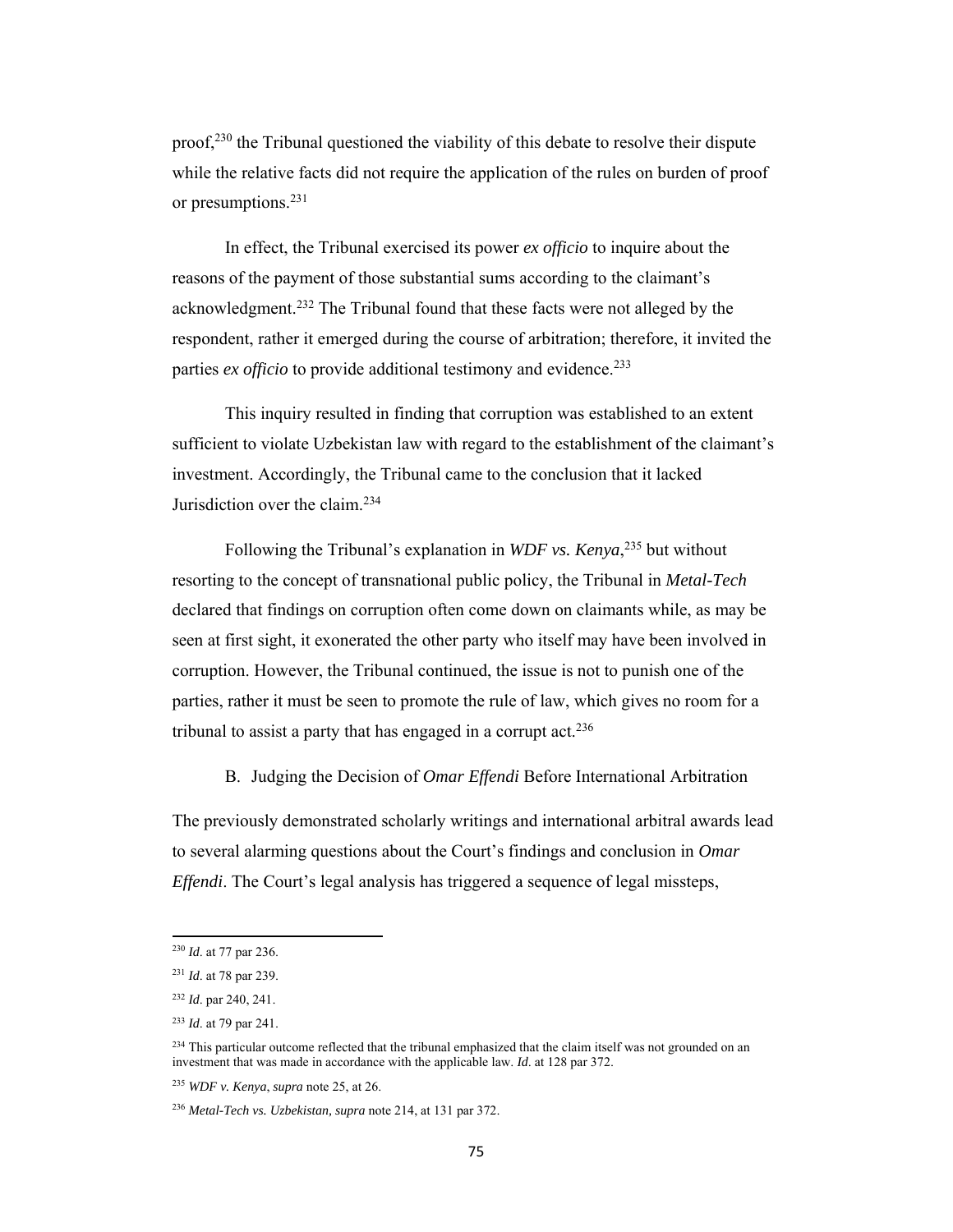particularly with regard to issues of jurisdiction, admissibility, and evidentiary matters and burden of proof.

1. Jurisdiction

The first legal blunder appears when the Court *ex officio* argued that its decision should not be viewed as a prejudice against the investor. It claimed that it had full jurisdiction over the relevant dispute, as a result of the absence of any settlement mechanism included in the *Agreement on Economic, Commercial, investment, and technical Cooperation* between Egypt and the Kingdom of Saudi Arabia (the investor's State of nationality, *hereinafter* KSA).237 However, both Egypt and KSA have ratified the *Agreement for Promotion, Protection, and Guarantee of Investment among the Member States of the Organization of Islamic Conference*. 238 According to article 17 of this Agreement, parties are entitled to resort to arbitration if their dispute is not to be settled through conciliation,<sup>239</sup> besides, arbitral awards are final and cannot be contested.240

 The Court depended only on the provisions of the bilateral agreement between Egypt and KSA and considered that the *domestic judiciary* must have the jurisdiction of the dispute. Although there was a functioning mechanism set by another multilateral convention, both the countries have ratified it. Thus, the investor has the

<sup>&</sup>lt;sup>237</sup> The Agreement on Economic, Commercial, investment, and technical Cooperation between Egypt and the Kingdom of Saudi Arabia, signed on 13 March 1990, and effective by law no. 208/ 1990 as of 8 November 1990. Available at http://almanzuma.laa-eg.com/ETash/DocViewer?isDet. Last accessed 29 March 2021.

<sup>238</sup> AGREEMENT ON PROMOTION, PROTECTION, AND GUARANTEE OF INVESTMENTS AMONG MEMBER STATES OF THE ORGANISATION OF THE ISLAMIC CONFERENCE, 10. The Agreement was entered into force on 23 September 1986. Available at

https://iccia.com/sites/default/files/investment/agreements/2399\_41.pdf. Last accessed 29 March 2021.

<sup>&</sup>lt;sup>239</sup> *Id*. Article 17 (1)(2)(a) reads as follows: "[u]ntil an Organ for the settlement of disputes arising under the Agreement is established, disputes that may arise shall be entitled through conciliation or arbitration in accordance with the following rules and procedures: If the two parties to the dispute do not reach an agreement as a result of their resort to conciliation, or if the conciliator is unable to issue his report within the prescribed period, or if the two parties do not accept the solutions proposed therein, then each party has the right to resort to the Arbitration Tribunal for a final decision on the dispute."

<sup>&</sup>lt;sup>240</sup> *Id*. Article 17 (1)(2)(d) reads as follows: "[t]he decisions of the Arbitration Tribunal shall be final and cannot be contested. They are binding on both parties who must respect and implement them. They shall have the force of judicial decisions. The contracting parties are under an obligation to implement them in their territory, no matter whether it be a party to the dispute or not and irrespective of whether the investor against whom the decision was passed is one of its nationals or residents or not, as if it were a final and enforceable decision of its national courts."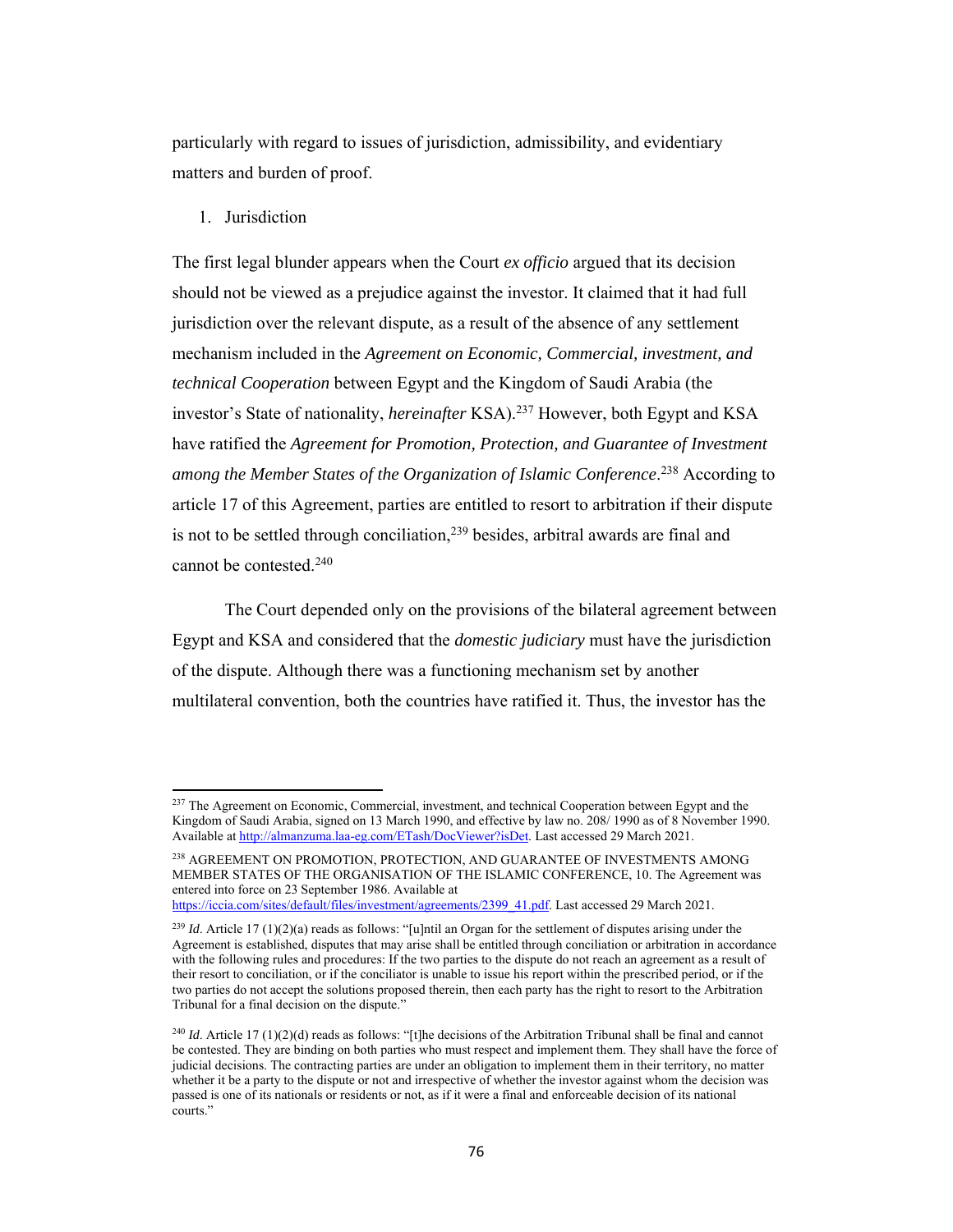right to resort to international arbitration under the auspice of this convention irrespective of the Court's decision.

The second fault with regard to the issue of jurisdiction existed as the Court assumed its competency to decide upon the admissibility of the investor's potential resorting to arbitration. It ignored a fundamental principle of arbitration, which is *competence-competence*, according to which, the arbitral tribunal has the power to decide upon its own jurisdiction, including "any objections with respect to the existence or validity of the arbitration agreement."<sup>241</sup> Accordingly, national courts do not have the authorization to decide in advance whether a party is entitled to initiate a claim before arbitration. Its decision in such a matter is unproductive and does not affect the competence power of arbitration.

Next, the Court superficially read article 25 of the Convention concerning the ICSID jurisdiction over investor-State disputes. It declared that since both Egypt and KSA have ratified the Convention, therefore, the jurisdiction to submit their dispute to the Centre must be in writing. $242$ 

It is true that consent in writing is the only formal requirement in this convention according to article 25, and must be obtained from all concerned parties, yet, this consent is not limited to a single form.<sup>243</sup> Accordingly, it may be recorded in a direct agreement between the parties,<sup>244</sup> such as a separate agreement or an investment application.245 Alternatively, it can be found in a host state legislation, therefore, it expresses its unilateral acceptance in advance to submit prospective investment disputes to the ICSID jurisdiction, accordingly, this offer could be accepted by foreign investors to become binding.

<sup>245</sup> *Id.* at 194.

<sup>241</sup> Nigel Blackaby, J. Martin Hunter & Alan Redfern, *An Overview of International Arbitration*, *in* REDFERN AND HUNTER ON INTERNATIONAL ARBITRATION 305–352, 340 (Sixth Edition ed. 2015).

<sup>242</sup> ICSID Convention, *supra* note 24, Article 25 reads as follow: (1) "The jurisdiction of the Centre shall extend to any legal dispute arising directly out of an investment, between a Contracting State (or any constituent subdivision or agency of a Contracting State designated to the Centre by that State) and a national of another Contracting State, which the parties to the dispute consent in writing to submit to the Centre. When the parties have given their consent, no party may withdraw its consent unilaterally."

<sup>243</sup> Christoph H. Schreuer, Loretta Malintoppi & August Reinisch, *Jurisdiction of the Centre*, *in* THE ICSID CONVENTION: A COMMENTARY, Cambridge University Press, 191 (2009).

<sup>244</sup> *Id.* at 192.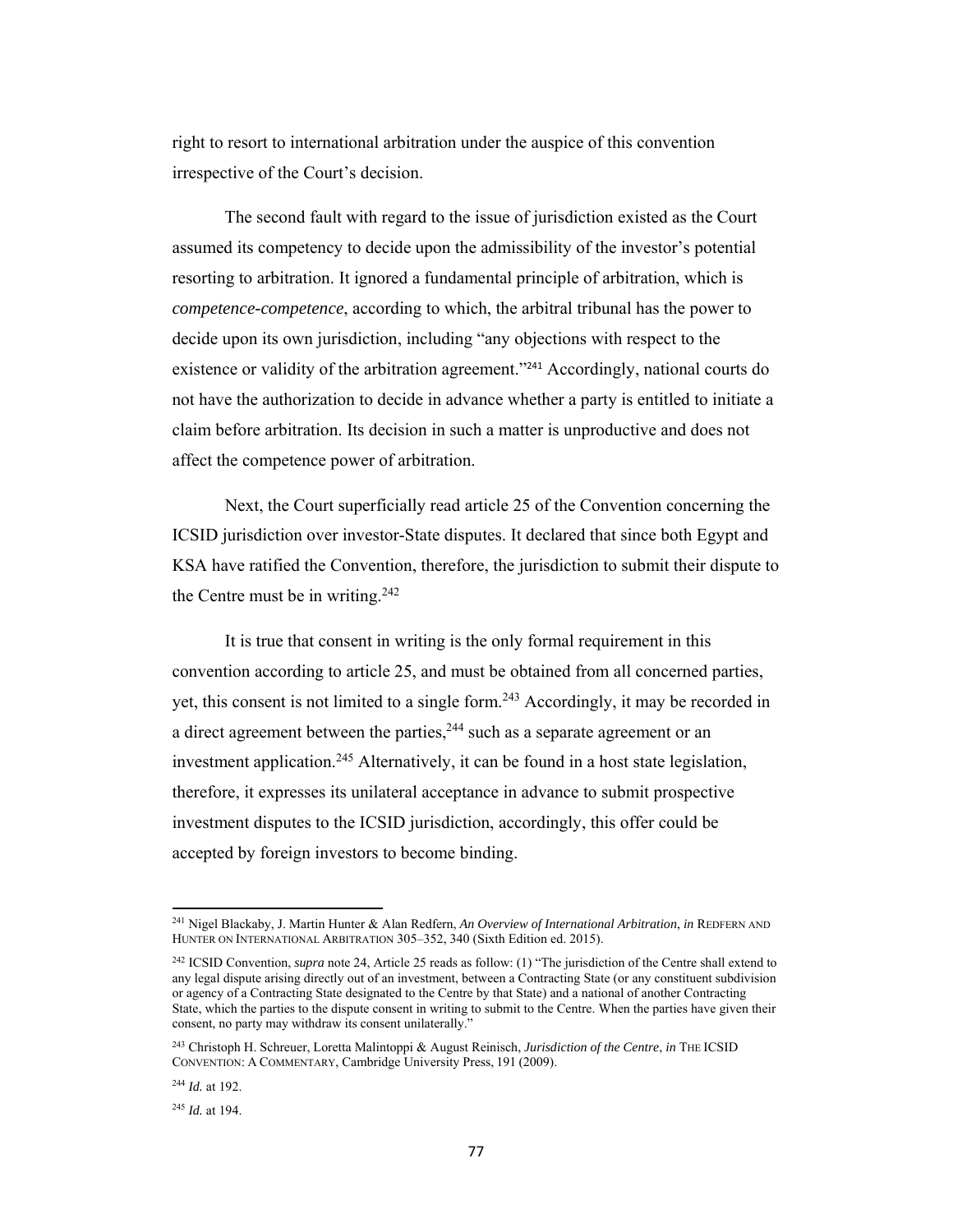In ICSID case no.  $ARB/84/3$ ,  $^{246}$  Egypt enshrined its consent to the jurisdiction of the Center in a piece of domestic legislation,<sup>247</sup> so the foreign investor directly initiated the case without prior 'written agreement', however, Egypt challenged the jurisdiction on the ground that its legislation set other alternatives that made the article too ambiguous to establish consent. The Tribunal rejected this stance because it found that the legislation set a "mandatory and hierarchic sequence of dispute settlement procedures, and constituted an express consent in writing within the meaning of article  $25 (1)$ "<sup>248</sup>

In *Omar Effendi*, the contested contract was governed by law no. 8/ 1997. According to article 8 therein, Egypt expressed its consent to submitting investment disputes to the ICSID arbitration.<sup>249</sup> Therefore, there was explicit consent in accordance with the requirements of the Convention and as applied in SSP vs. Egypt.

2. Admissibility

The Court in *Omar Effendi* cited the *WDF vs. Kenya*'s principle that established that "bribery is contrary to … transnational public policy. Thus, claims based on contracts of corruption or contracts obtained by corruption cannot be upheld by this arbitral tribunal."250 However, in *WDF vs. Kenya*, the tribunal faced an unequivocal case of bribery.

The Tribunal's conclusion was established on the sequence of incidents, not on assumptions. It pointed out that the payment was made and handed over by the investor to the President in order to obtain the necessary authorizations of his project. This incident came after the intermediary's advice and his effective role in facilitating

<sup>246</sup> Southern Pacific Properties (Middle East) Limited, Southern Pacific Properties Limited v The Arab Republic of Egypt, ICSID Case no. ARB/84/3, 27 November 1985, Decision on Jurisdiction, (hereinafter SPP vs. Egypt). Available at https://www-kluwerarbitration-com.libproxy.aucegypt.edu/document/ipn3585?type. Last accessed 30 March 2021.

<sup>&</sup>lt;sup>247</sup> At time, Article 8 (para 1) of the existing law of investment no. 43/ 1974 read as follows: "Investment disputes in respect of the implementation of the provisions of this law shall be settled in a manner to be agreed upon with the investor or within the framework of the agreements in force between [Egypt] and the investor's home country, or within the framework of the Convention for the Settlement of Investment Disputes between the State and the nationals of other countries to which Egypt has adhered by virtue of law no. 90 of 1971, where such Convention applies."

<sup>248</sup> SPP vs. Egypt, *supra* note 246, at 38 para 69.

<sup>249</sup> Law no. 8/ 1997, *supra* note 5.

<sup>250</sup> *WDF vs. Kenya*, *supra* note 25.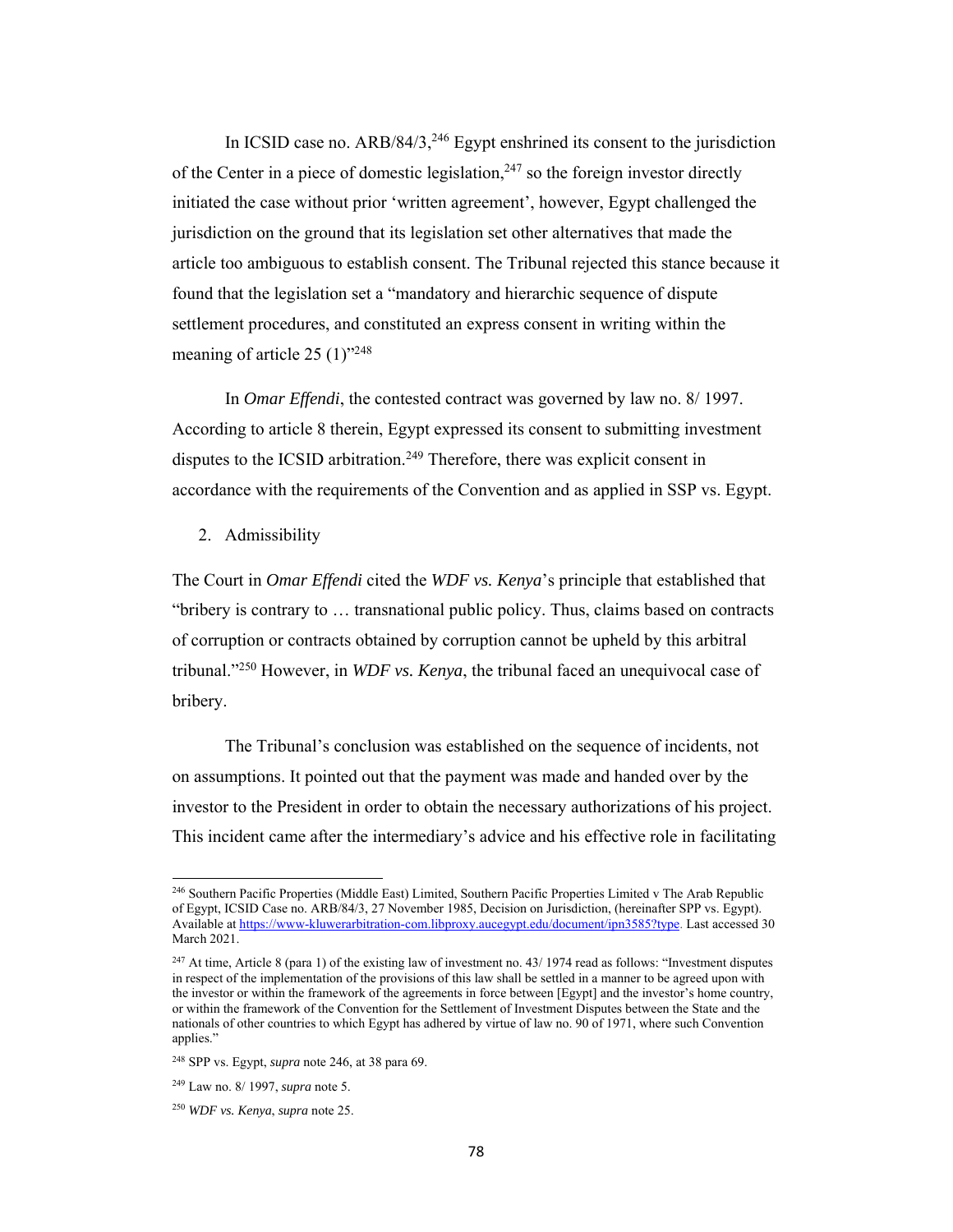the meeting between the investor and the President and resulted in approving the investor's plans and led to concluding the agreement. Thus, it concluded that, chronically, the payment was a bribe paid in exchange for procuring investment.

On the contrary, nothing in *Omar Effendi's* facts referred to the issue of bribery as a criminal activity. The Court repeatedly invoked the issue of dissipation of public wealth, it then equated this issue to corruption. However, dissipation of public wealth is not equivalent to corruption from the lens of international arbitration, because bribery, as one form of corruption must be intentional and deliberately committed, but the dissipation of a country's wealth can be unintentionally committed.

Indeed, the transaction of selling the Omar Effendi Company witnessed a catastrophic violation of the national law, however, this is not a sound ground that can be heard before international arbitration. The Tribunal rejected Egypt's allegation that was built on the breach of its domestic bidding law. The Tribunal asserted that "even if correct, this breach can support no inference of corruption by the [investor]in circumstances where the [contract] was approved in draft by the Egyptian Council of Ministers and, after its execution, endorsed by the Minister of Petroleum."251

In effect, the Court reached a wrong conclusion when it considered the serious violation encompassed the transaction as amounting to acts of corruption as established in international arbitration. I believe that the Court misused the term "corruption" to stigmatize these severe violations and in order to equate it to "corruption" that is condemned in international arbitration.

#### 3. Evidentiary Matters and Burden of Proof

Analyzing the adduced evidence with regard to the allegation of corruption varies from one tribunal to another, especially when there is no direct and cogent evidence. Accordingly, when a tribunal depends on the accumulation of circumstantial evidence, along with its wide discretionary power, the result is always unpredictable.

<sup>251</sup> *Union Fenosa*, *supra* note 9, part VII at 25 par 7.90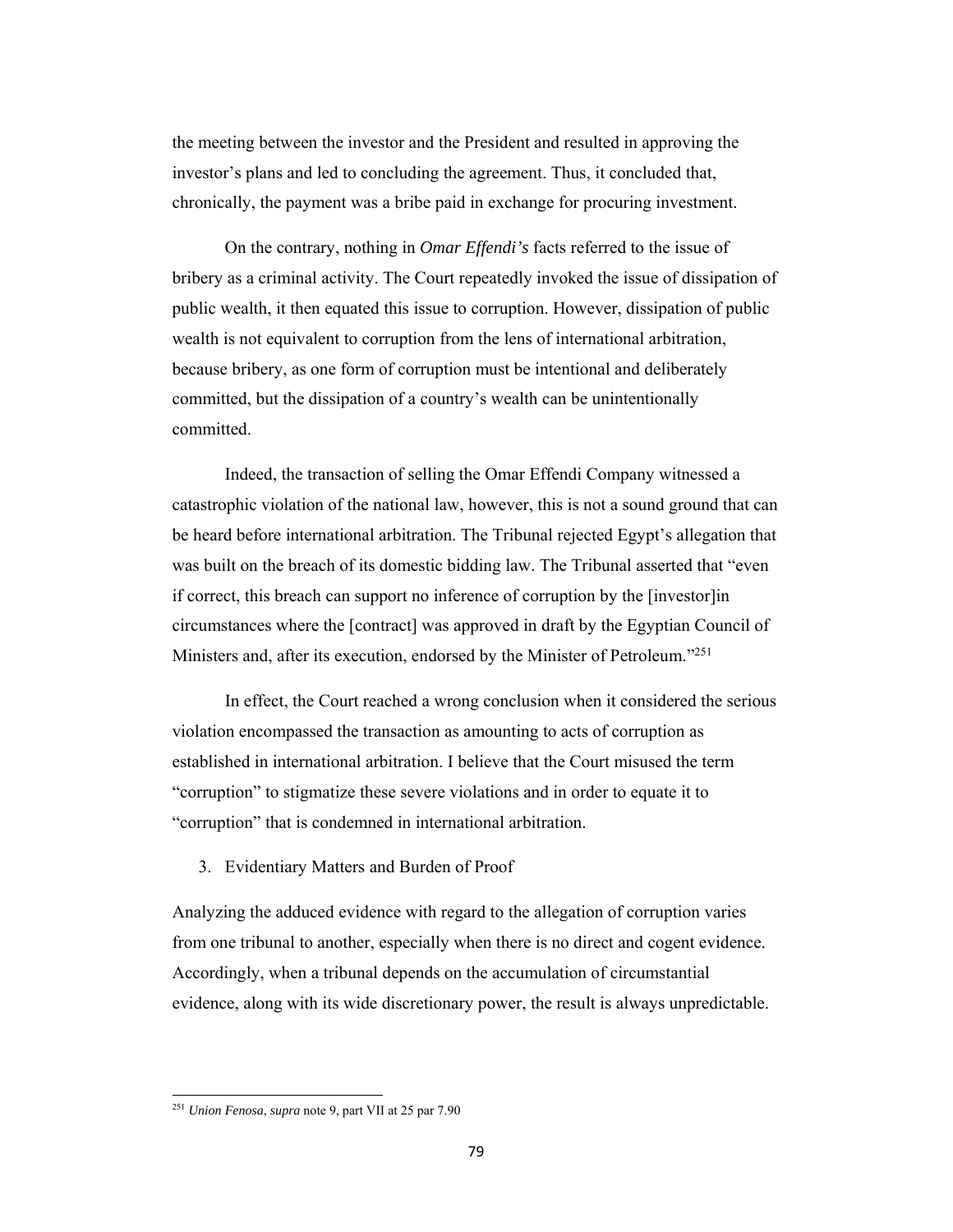In *Omar Effendi*, the Court assumed that the encompassed circumstantial evidence produced serious suspicion of corruption, and later it affirmed that there is actually corruption existed. Contrarily, the Tribunal in *Union Fenosa* was amenable to view all the raised suspicions in favor of denial of corruption although it admitted that there was a tremendous and unexplained discrepancy between the intermediary's participation and the compensation he was awarded. The Tribunal further commented that "[s]uspicion is not equivalent to proof."252

While in *Metal-Tech*, the Tribunal had clear evidence that there were payments made by the investor for services of consultancy, having found that these payments have roughly amounted to 20% of the entire project triggered further questions. Similarly, in *WDF vs. Kenya*, the Tribunal faced unequivocal proof of paying two million USD to the State's President before obtaining the investment.

As for the standard and burden of proof, the recognition of the hardship of proving corruption by direct cogent evidence led the Tribunal in *Union Fenosa* to set a low standard of proof. This standard of proof apparently was dependent on the accumulation of circumstantial evidence. As a result, it retained the balance of probabilities, and expected Egypt to bear the burden of proof as per the general rules.253

However, the Tribunal found that Egypt has failed to produce sufficient evidence to the allegation of corruption, and it considered that all the presented circumstantial evidence was not reasonably connected to produce a convincing result of bribery. On the contrary, both the Tribunals in *Metal-Tech* and *WDF vs. Uzbekistan* needed not to engage in evidentiary matters, only because they were convinced by the direct clear evidence admitted by the investors themselves.

To that end, the Court's conclusion with regard to the inadmissibility of the investor's potential claims before the ICSID arbitration was clearly rife with unreasonableness. Certainly, even the most extremist proponent to the repressive tendency in evaluating corruption would dispute that rationale, either with relation to

<sup>252</sup> *Id,* at 30 part VII par 7.113

<sup>253</sup> *Id*, part VII p 15 para 7.52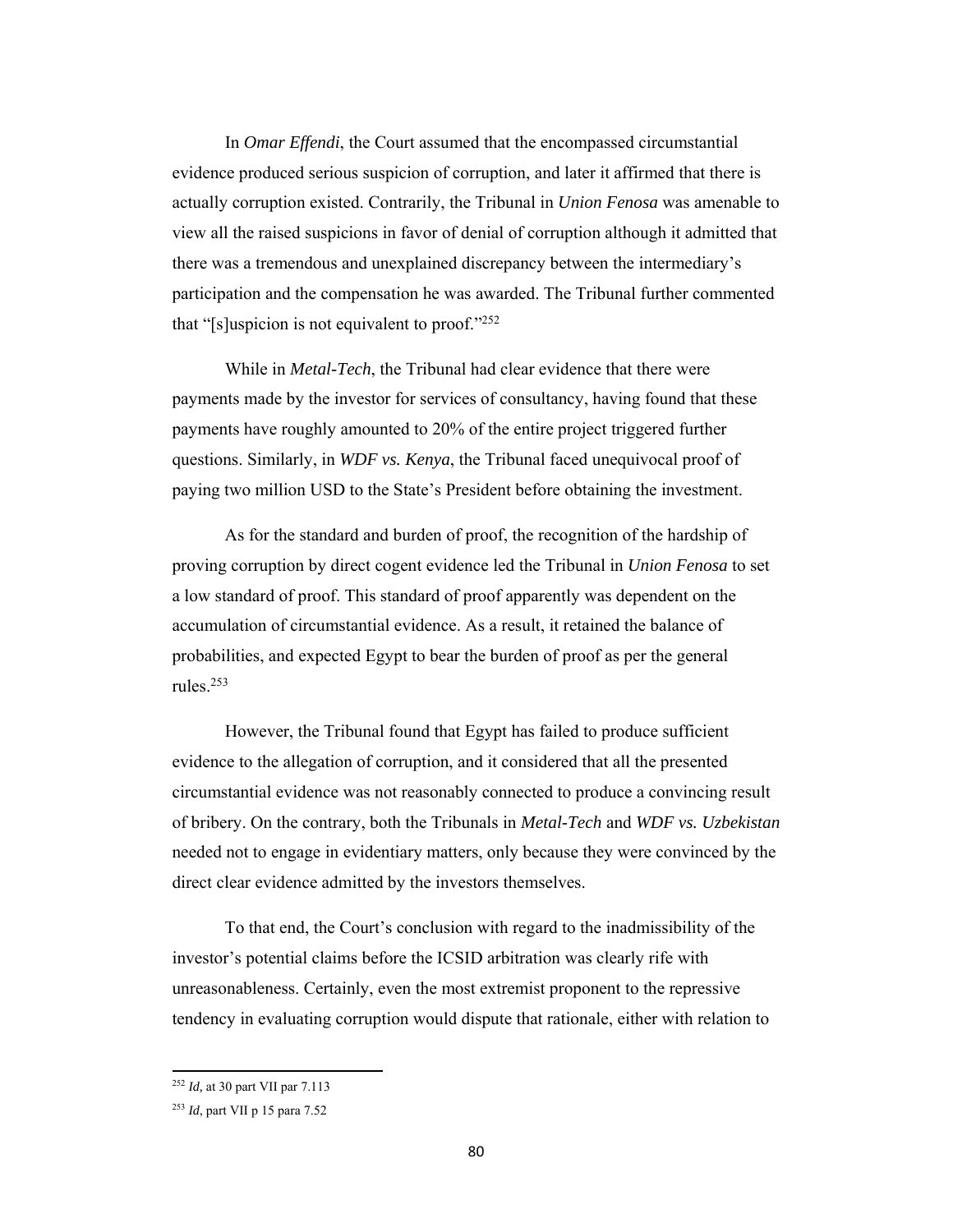the elements that constituted corruption, or concerning the standard and the extent of proof.

This conclusion is proven by what the arbitral tribunal affirmed in *Misr-Shibin Textile* when the Court adopted the same rationale. The investor, upon the loss of his investment due to the Court's stance, resorted to the ICSID arbitration regardless of the Court's decision, and the available information indicates that the case was concluded.<sup>254</sup>

# C. Consequences of *Omar Effendi*

As presented in chapter two, the Court in *Omar Effendi* was motivated by its responsibility towards the dissipated publicly-owned assets and its duty to retain Egyptians' properties.

The decision was synchronized with the political instability that took place then, which gave room for delivering an untraditional form of judicial decisions. The Court linked between the transaction in question and the State's submission to foreign governments and international institutions' unfair policy to devastate Egypt's economy and to dissipate its public wealth.

In his article *Law and Courts in Authoritarian Regimes*, Moustafa explains that authoritarian regimes generally use law and courts as instruments of political control.255 However, regimes' interests have never been advanced through judicial institutions straightforwardly. On the contrary, litigation before these courts enables activists to initiate high-profile cases challenging the regime's radical policies.<sup>256</sup> He emphasizes the strategic position judges occupy in the interpretation, application, and reviewing of regime legislations. This position entitles them to produce, through their identities and aspirations, their own perception of the rule of law that ought to contain substantive conceptions of fundamental rights.<sup>257</sup>

<sup>&</sup>lt;sup>254</sup> Indorama International Finance Limited vs. Arab Republic of Egypt, ICSID case no. ARB/11/32, 2 July 2015, concluded. Available at https://icsid.worldbank.org/cases/concluded. Last accessed 30 March 2021.

<sup>255</sup> Moustafa, *supra* note 2, 287.

<sup>256</sup> *Id.* at 288.

<sup>257</sup> *Id.*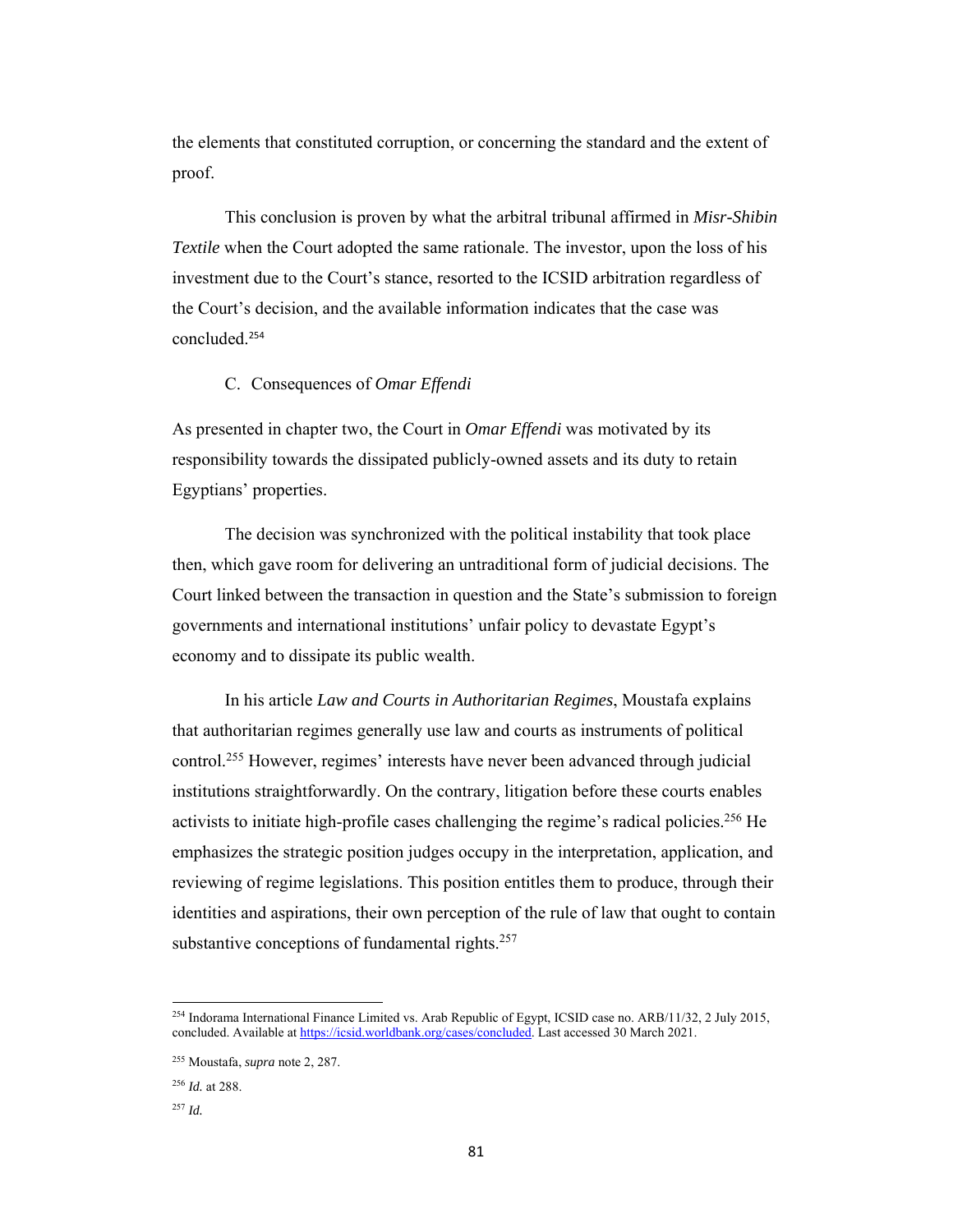This explanation can best describe the Court's activism shown in *Omar Effendi*, *Misr-Shibin Textile*, *Tanta linen*, and other identical decisions. As Moustafa illustrates, reform-minded judges in authoritarian regimes may test their limits and give radical solutions to influence the direction of political reform.258

Granted that, the historical context of *Omar Effendi* and the subsequent decisions encouraged the Court to produce its own perception with regard to retaining the privatized assets. Unfortunately, this attempt was at the expense of justice, the rule of law, and the State's economic interests.259

1. Legal Consequences

The Court's attempt to rectify the government's faults in privatizing publicly-owned enterprises led to legal peculiar outcomes. For instance, it demolished the legislator's aim that targeted protecting investments,<sup>260</sup> brought an unprecedented language to the field of judicial decisions, and it appeared biased against individuals' rights and interests which resulted in jeopardizing the credibility of the judiciary.

First, attracting direct foreign investment was one of the strategies that the Egyptian governments pursued starting the 1990s. Therefore, law no. 8/ 1997 equivocally prohibited nationalization or expropriation of the investors' properties.<sup>261</sup> However, the *Omar Effendi* decision clearly confiscated the investor's investment.

The Court rendered the sale contract null and void. Accordingly, the sold enterprise's ownership was transmitted again to the NCBC and the investor was entitled to receive what he paid, but what had been paid for the assets was not equivalent to its value after many years. Not to mention, the loss that the investor faced due to what was spent on promoting and developing the Company during these years. Hence, the Court reversed the legislator's policy with regard to the prohibition of expropriating investments.

<sup>258</sup> *Id.*

<sup>259</sup> Farghali, *supra* note 69, at 196.

<sup>260</sup> *Id.* at 193.

<sup>261</sup> Law no. 8/ 1997, *supra* note 3.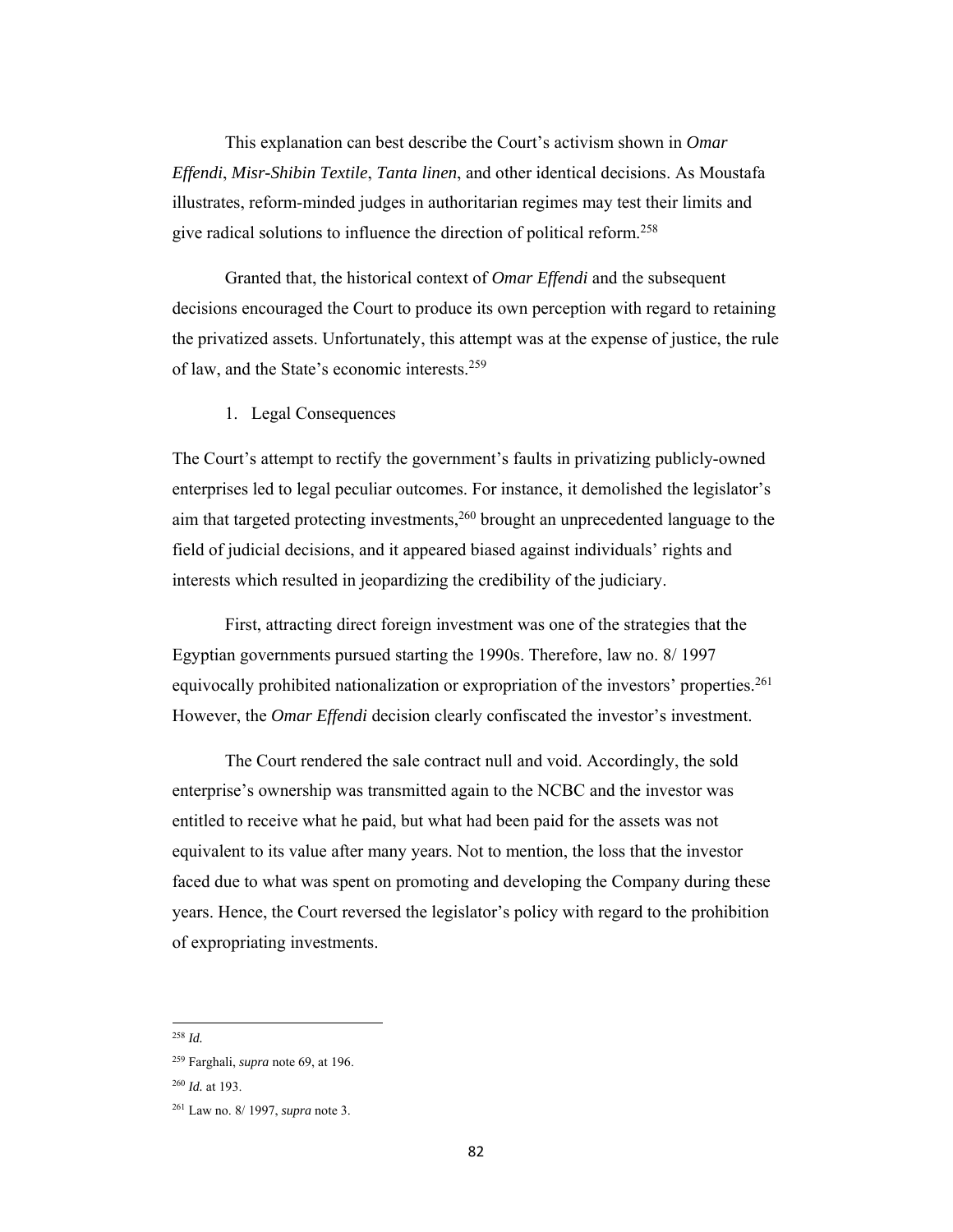Second, the Court presented unfamiliar language. It used aggressive language in which it randomly charged an undefined number of politicians of being corrupt and for receiving bribes.262 Furthermore, it accused them of conspiring with, and being subjected to the influence of foreign governments and international financial institutions to devastate the national economy.<sup>263</sup> The accusations extended to include *all* the investors as being corrupt and an integrated part of the conspiracy targeted the Country's economy.

This unconventional language gave an indication that the Court did not examine the case on a purely legal basis. Rather, it built its belief on assumptions and suspicions. This manner, along with expropriating the investors' properties, definitely leads to worsening Egypt's case before the ICSID arbitration in potential claims in light of the fair and equitable principle.

Third, the decision's main negative legal effect exists in disregarding vital rights, interests, and considerations. In particular, the Court disregarded the wellknown destructive consequences that must follow deciding the nullity of a sale contract that was concluded and executed for a long time.264

As a case in point, the decision disregarded the investor's rights who concluded the contract with the competent governmental authorities and in accordance with its conditions.<sup>265</sup> This investor, in turn, made subsequent legal transactions, including real estate mortgage with other financial institutions. One should ask if the Court decided to disregard the investor's interests on account of their assumed corruption, why the Court did disregard the other parties' interests where they made separate transactions in good-faith.

Nullifying the sale contract led to considering such a contract as if it was not ever concluded, this outcome led to odds that cannot be rectified, especially when this contract has been concluded and executed for many years. This particular result

<sup>262</sup> Alsyed, *supra* note 68, at 197.

<sup>263</sup> Farghali, *supra* note 69, at 194.

<sup>264</sup> Alsyed, *supra* note 68, at 194.

<sup>265</sup> Farghali, *supra* note 69, at 199.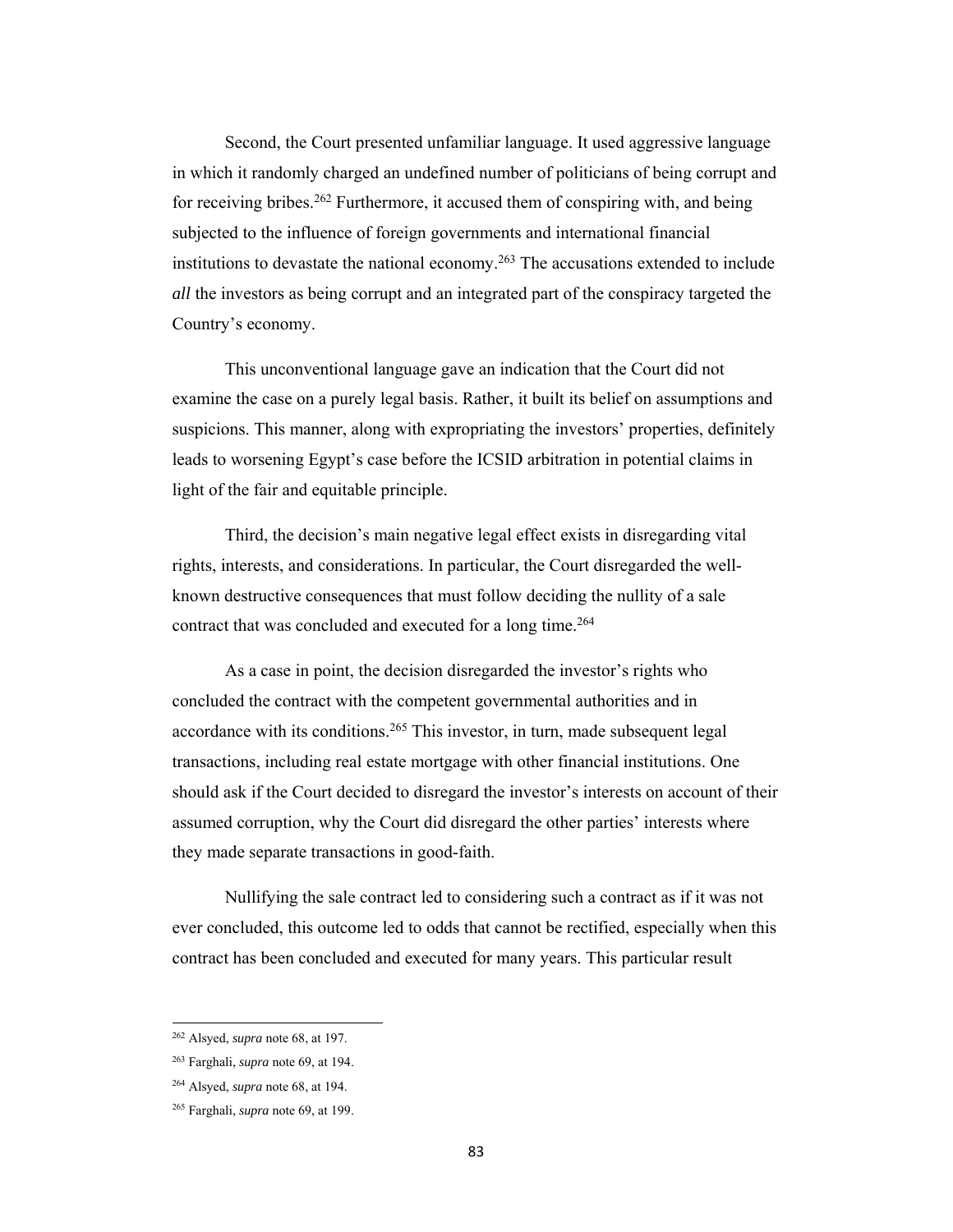forced the government to address the State Council seeking its legal opinion to explain how this decision should be forced in light of the elapsed time.<sup>266</sup>

Finally, this activism was made at the expense of justice and the considerations of public policy. Accusing the parties and other undefined numbers of public figures of being corrupts led to unacceptable intervention from that administrative Court in the jurisdiction of the competent criminal courts. No doubt, this stance must lead to a conflict between two judicial bodies and probably opposing outcomes that eventually lead to questioning their integrity and credibility.

### 2. Tangible Consequences

The Court attempted to defend the nation's interest, but that was through a series of legal faults. For instance, considering "citizenship" suffices to challenge contracts concluded between others encouraged some individuals to exploit the judiciary to blackmail investors.267

The Court expressed its strong motivation as to protect public wealth and to retain the assets of sold publicly-owned entities to the State, but its judgment did not empower the State's economy. On the contrary, it led to a number of arbitration claims before the international arbitration,<sup>268</sup> such as the case of Indorama,<sup>269</sup> and the case of Tanta Linen.<sup>270</sup> The outcomes of resorting to arbitration can be easily anticipated in light of the ICSID's previously mentioned position in this kind of claims, which in turn would cost the Egyptian government more financial burdens to compensate the investors for expropriation.

Furthermore, the decision conflicted with the economic plans that the government followed to dispose of these entities due to the losses it faced, and that is

 266 ALSAYED, *supra* note 68, at 264.

<sup>267</sup> The Claimant in *Omar Effendi*, *Tanta Linen*, *Misr-Shibin Textile,* and other similar lawsuits is an ex-parliament during the pre-2011 regime. In 2015 he was convicted of blackmailing businessmen. He was caught red-handed receiving bribes in order not to initiate other lawsuits against similar businesses. He was sentenced to two years' imprisonment in case no. 6229/ 2016 misdemeanors October. More details concerning this incident is available at: https://www.youtube.com/watch?v=Wi3VHSS4vx8, last accessed 26/8/2021, and at:

https://www.almasryalyoum.com/news/details/914320, last accessed 26/ 8/ 2021.

<sup>268</sup> *Id.* at 195.

<sup>269</sup> Indorama International Finance Limited vs. Arab Republic of Egypt, *supra* note 254.

<sup>270</sup> Farghali, *supra* note 69, at 202.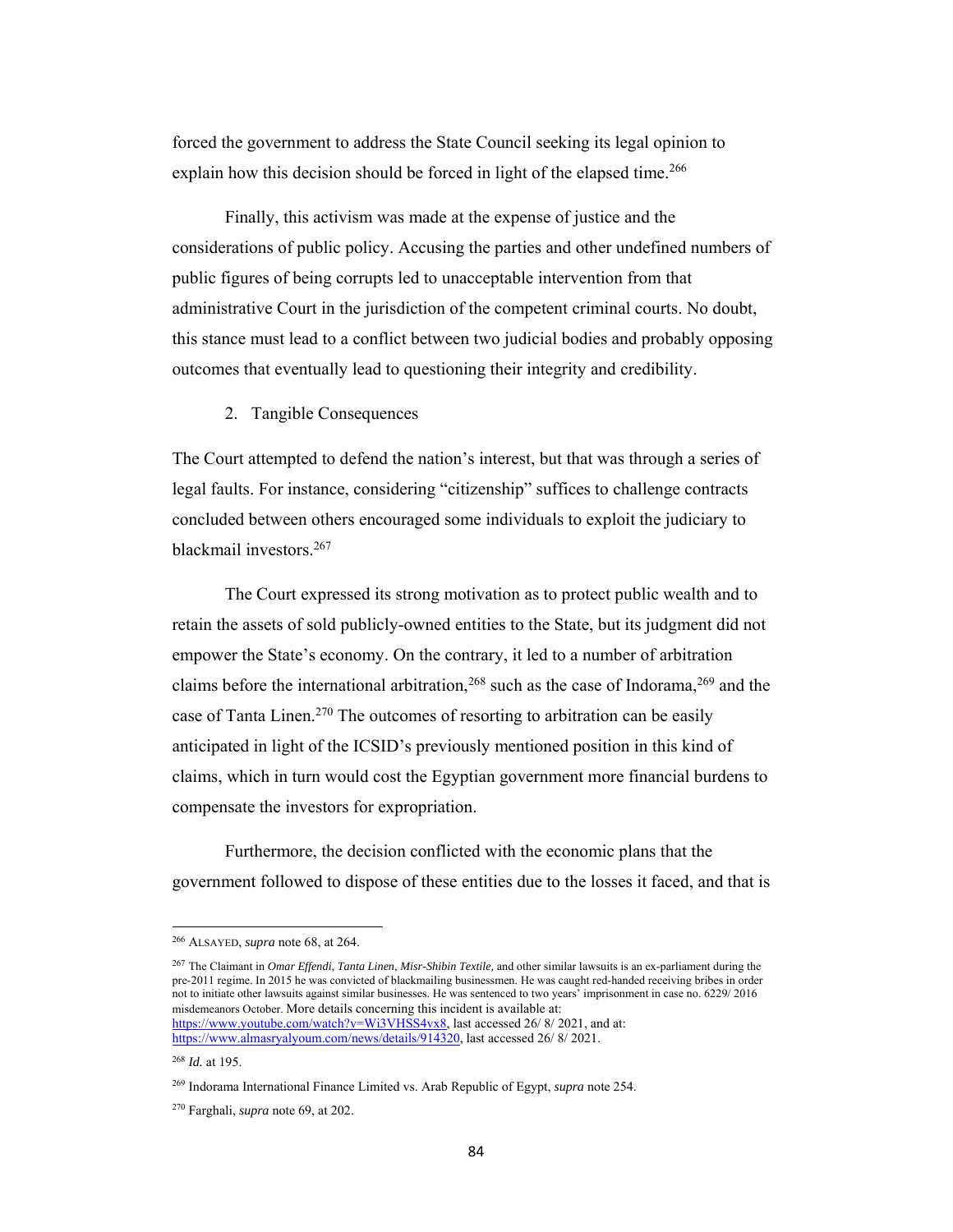definitely added other burdens on the government. As a case in point, the government did not wish or plan to retrieve these sold enterprises and did not expect to be obliged to pay the investors the price which was already employed in its budget years ago.

The Court claimed that it empowered the investment environment. However, the result of its decision cannot be seen as an incentive for investment. Certainly, no investor may risk their investments that were made in accordance with the host state's laws and governmental approvals, especially when these investments could be expropriated at an indefinite period of time due to a similar judicial review.<sup>271</sup>

The Court's rationale jeopardized the investment ambiance and weakened the Country's investment credibility, which did not give the post-2011 governments much breathing space in negotiations with investors to conclude conciliations in order to avoid the expected results of resorting to international arbitration.

3. The Other Way not Taken

Now I hypothesize that the Court did not yield to the temptation of the then political and societal context. And, that it did not extremely exercise that judicial activism lest being liable for participating in the disposition of publicly-owned wealth, so it simply applied the law correctly and followed the profoundly legal principles and judicial precedents.

 For this reason, first, the Court should have built its reasoning on purely legal consideration. Inserting irrelevant facts and considerations affected the Court's integrity and impartiality, and made the assumption that it was biased against the case's parties more convincing and most probable.

 This particular point would lead to worsening Egypt's case before the ICSID arbitration that, as witnessed from the previous demonstration, would easily favor the investor's interests and would be keen to refute allegations of corruption even when the adduced circumstantial evidence is sufficient.

 Second, it should not have contravened domestic public policy considerations. Its jurisdiction should not have been extended to judicially review the case subject

<sup>271</sup> *Id.* at 203.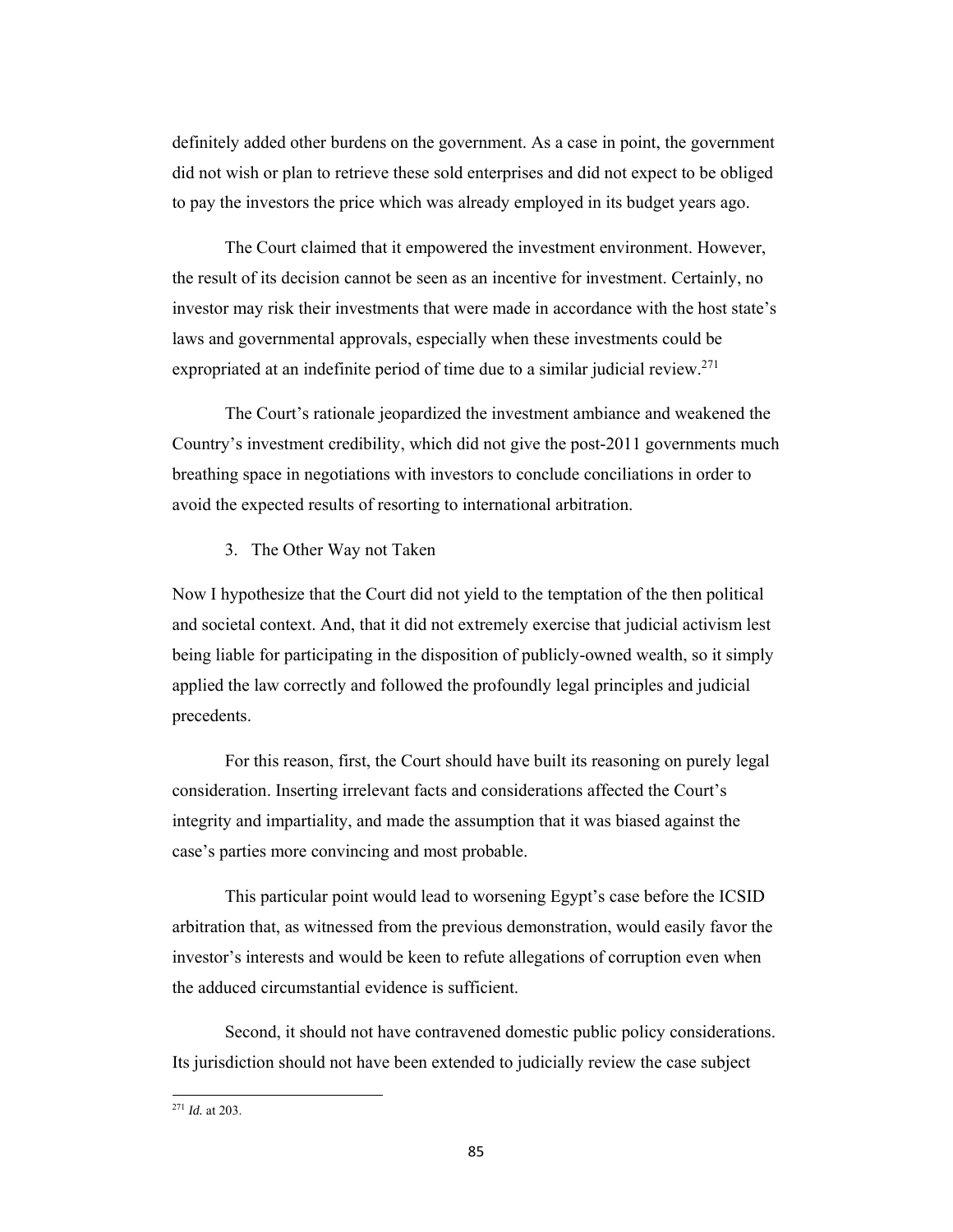matter, because the contested contract was neither an administrative contract nor was the sold enterprise publicly-owned one.

In fact, this stance was manifested in a subsequent decision delivered from the same Court with a different panel's composition. In lawsuit no. 43213 of the judicial year 65<sup>272</sup> the Court rejected to render another privatization contract null and void. The Court affirmed that the sale contract was concluded in accordance with the Companies Law no. 159/ 1981,<sup>273</sup> and Public Sector Companies no. 203/ 1991.<sup>274</sup>

The Court explained that this sale contract should not be viewed as a result of an administrative decision. Rather, a sale transaction conducted by a public sector company that is legally entitled to sell its affiliate's assets or shares according to Law no. 203/ 1191. The Court added that the latter law aimed at achieving societal and economic development, and it is the main source that governs all legal transactions of the public sector companies.275

As a result, the claimant in *Omar Effendi* had no legal capacity to challenge a contract that he was not one of its parties on the basis of his citizenship. Citizenship cannot be considered a legitimate basis for challenging investment contracts.

Moreover, the arbitration clause included therein did not require the prerequisite of the competent ministerial approval which was impliedly obtained already. Accordingly, it should not disregarded a previous arbitral award issued in accordance with that arbitral clause according to the *res judicata* rule.

Third, it should not have given another significant bias against the parties by assuming their criminal liability according to panel law. It should not have placed itself in the position of the public prosecution and the competent criminal court to give that affirmative conclusion and to incent them to follow its rationale.

<sup>&</sup>lt;sup>272</sup> The lawsuit no. 43213 of the judicial year 65, been delivered on 15 February 2014.

<sup>273</sup> Law no. 159/ 1981, *supra* note 44.

<sup>274</sup> Law no. 203/ 1991, *supra* note 46.

<sup>275</sup> ALSAYED, *supra* note 68, at 211. Although this decision did not correct all the faults that had been made in Omar Effendi, Tanta Lined, and similar decisions with regard to jurisdiction, it at least rectified one of the main issues that related to the legal nature of the sale contract and the applicable law.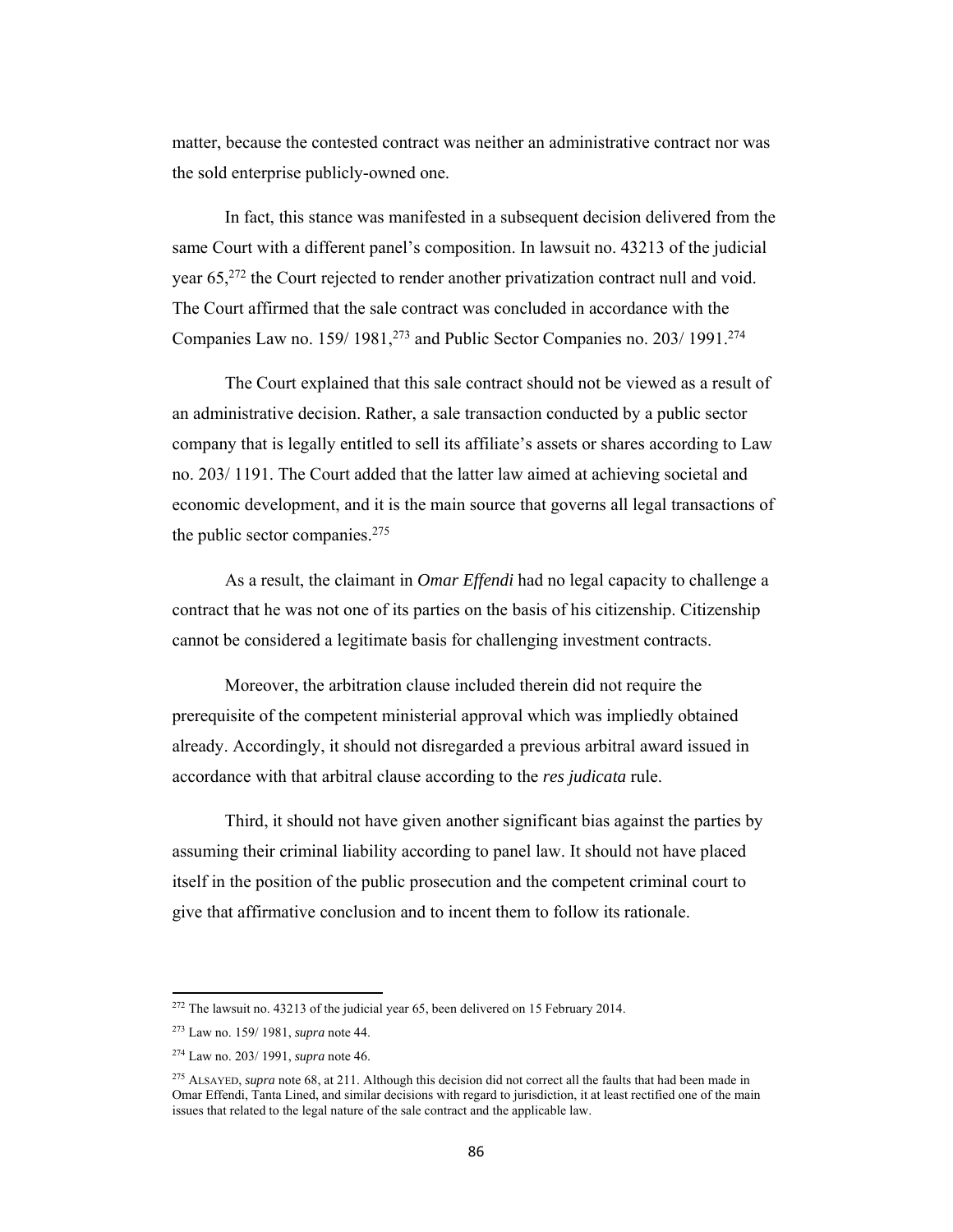Fourth, it should not have decided on the competence of the international arbitration by citing the principle of transnational public policy, as it misused the concept and gave false interpretation to its content. This stance had no impact on the ICSID jurisdiction due to the *competence-competence* principle and surely is to be neglected by arbitrators to potential claims.

 However, this position added more suspicions that the Court's biased attitude most probably exists and give another reason for a tribunal to outweigh the investor's interests.276

The Court had the choice to discharge its judicial responsibility as to follow these inherent rules, but affirmatively declaring its dissatisfaction with the severe violations that encompassed the transactions.

It could have admitted its constitutional, judicial, and legislative boundaries, along with expressing its national considerations with regard to the significance of these assets and to condemn unfair criteria of evaluating and disposing of them.

It should also announce that it had to take the Egyptian people's side by avoiding worsening the Country's financial crisis due to expected arbitration awards and anticipated failure to manage these retained enterprises.

 The Court also should have abstained from degrading Egypt's investment ambiance through expropriating investors' properties, disregarded banks' and individuals' rights and economic interests.

In conclusion, the Court should have made a careful balance between conflict interests. It should have avoided the influence of the contextual atmosphere, which weakened its rationale. The Court would deliver less harmful consequences if it had safeguarded Egypt's long-term interests by avoiding nullifying legal transactions that took place years ago, which resulted in a sequence of stable rights. This is instead of focusing on the near future gain, which turned out to be a great loss that affected the Egypt's judiciary, economy, and investment credibility.

<sup>276</sup> *Id.* at 195.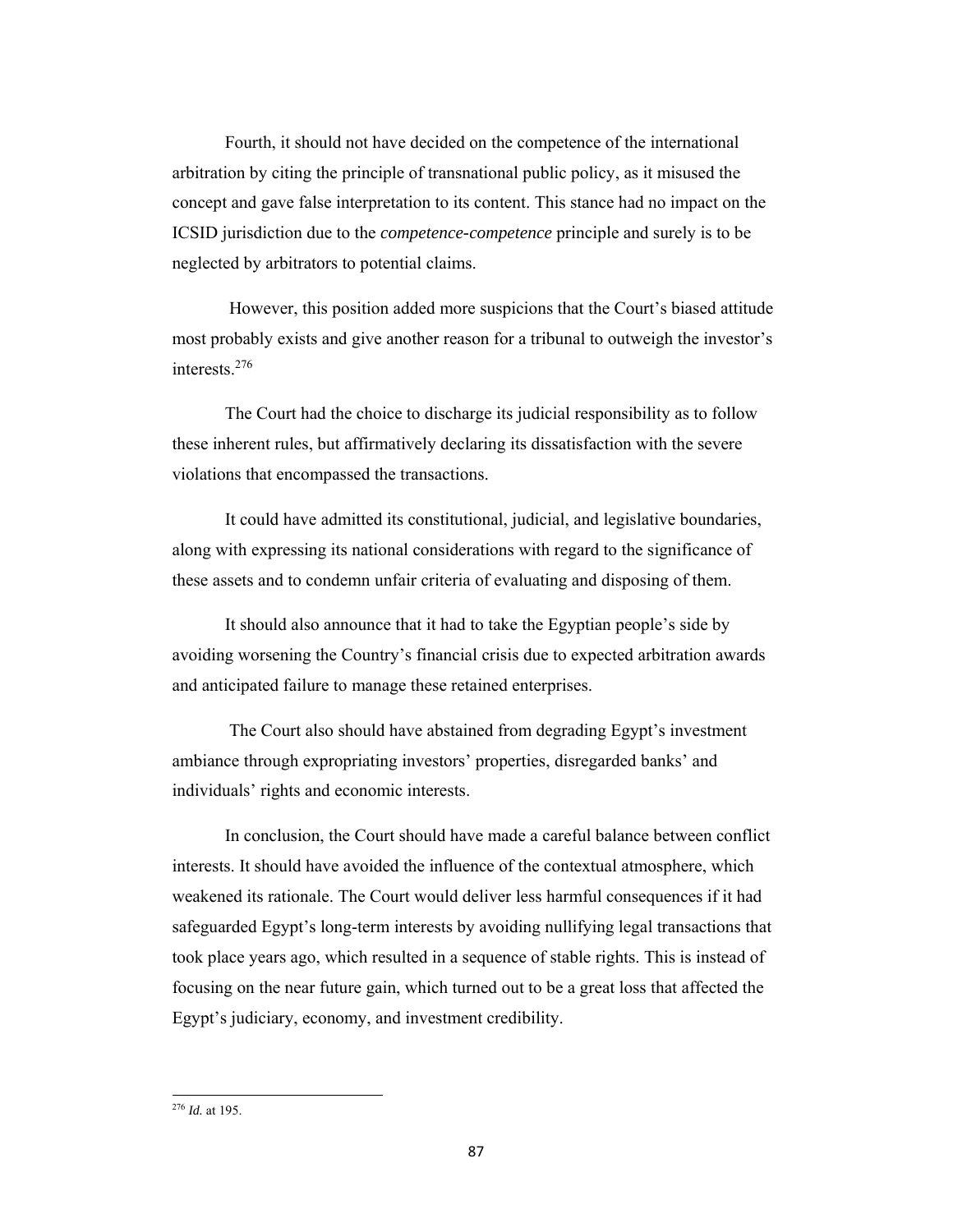# **VI. Conclusion**

The pre-2011 governments urged to get rid of its affiliates' industrial and commercial enterprises, as they were viewed as burdens on the economy, so it decided in collaboration with foreign governments and international financial institutions to privatize these entities. However, some enterprises were hard to be disposed of due to their particular conditions, so that the competent body chose to violate its own regulatory measures, or not to object to these violations happening at best, to facilitate concluding the sale transactions.

Like the case was in *Omar Effendi*, there was a severe violation of law and regulations in order to conclude its sale contract, particularly, with regard to the evaluation process of its assets. Four years later, the revolutionary context that prevailed after the 25 January 2011 revolution incited many individuals to challenge the legitimacy of these transactions before the State Council.

The Court reacted to these lawsuits under the influence of that current. It delivered a poor decision in which it was motivated by national considerations rather than justice and rule of law considerations.

The Court in *Omar Effendi* committed numerous legal faults in which it reversed well-established legal principles and inherent judicial precedents. It was aspired to render the sale contract of the Company null and void in order to rectify the odd results of privatization; however, it equally violated the law.

Hence, it violated domestic laws and public policy consideration with regard to the claimant's capacity, the nature of the contested contract, its own jurisdiction to decide on the case's subject matter and on the validity of the arbitral clause. The violations extended to include deciding on the parties' criminal liability and the validity of a previous arbitral award rendered on the same conflict.

What more is, the Court's motivations led it to adopt an unprecedented form of reasoning. Accordingly, it considered that the contested contract was a result of a criminal act that targeted destroying the Egyptian economy and dissipating its public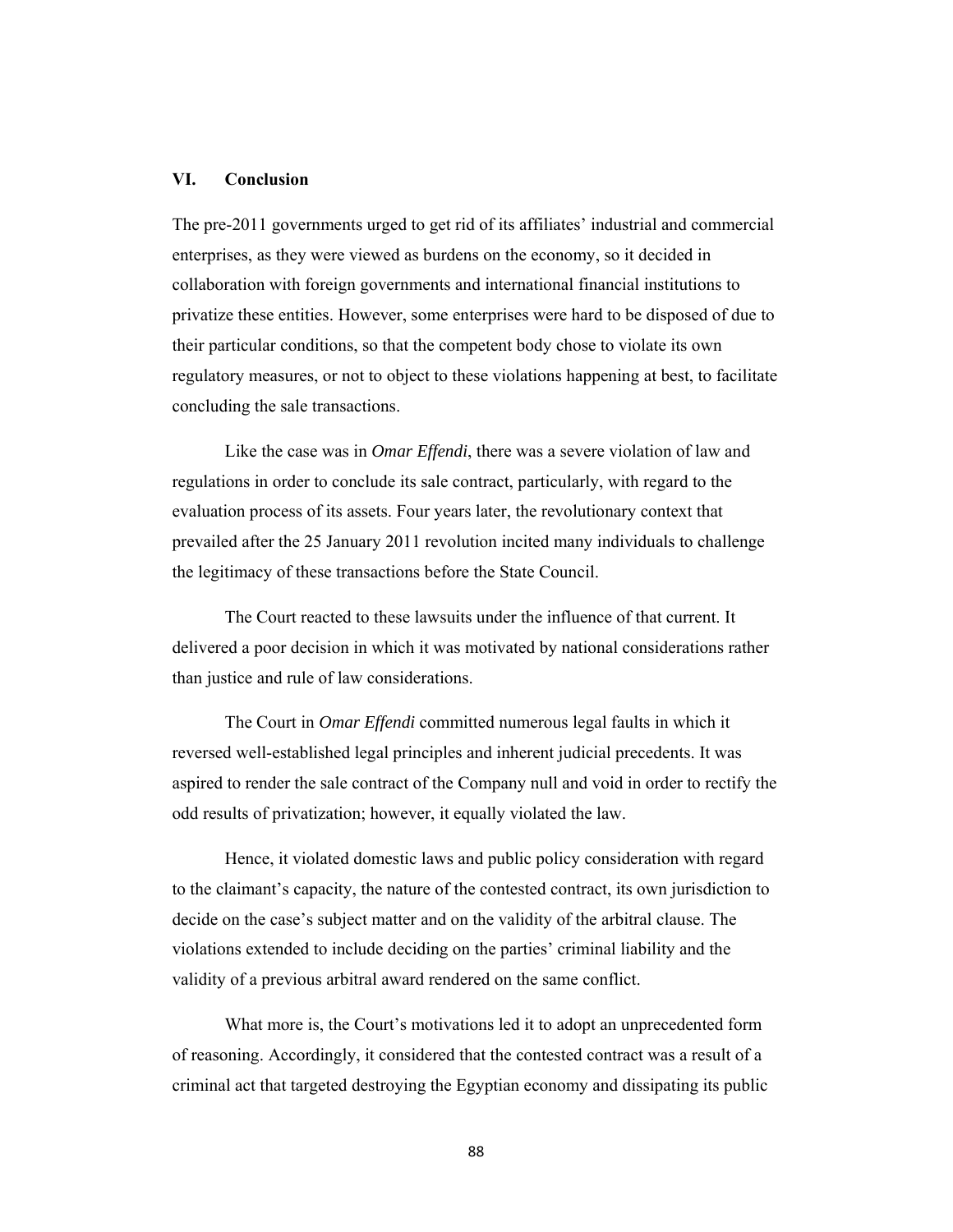wealth and that both the ex-political elite and foreign investors were corrupt and concluded their contracts corruptly.

On the international level, it anticipated the investor's resorting to international arbitration, so it wanted to show that it was not biased against the investor. It first affirmed that the ICSID has no jurisdiction over the dispute, then it cited *WDF vs. Kenya* which turns contracts of corruption inadmissible before the ICSID arbitration in light of the concept of transnational public policy.

Granted that, the paper explained the concept of public policy in general, and crystalized the concept of transnational public policy in particular. It further illustrated that the Court's logic was wrong. It shows that it made a series of legal faults in light of the domestic law in order to stigmatize the sale contract as corrupt, and that rationale does not fit in the realm of international arbitration when the allegation of corruption is raised.

The thesis analyzed the different approaches of different arbitral tribunals with regard to perceiving evidentiary matters, the analysis of adduced evidence, and matters related to the burden of proof. It showed that there is a great discrepancy amongst these tribunals in administering issues of evaluating the adduced evidence, which in turn makes the outcome of raising the challenge of corruption unpredictable.

The Thesis then compared the position of the Court with that of the Tribunal in *Union Fenosa* when Egypt used the Court's rationale to substantiate its defense with regard to the existence of corruption on the part of the investor. It also presented other patterns when corruption was manifested. It eventually argued that the Court was completely wrong about deciding on the inadmissibility of the *Omar Effendi* investor's potential claims before the ICSID.

This study did not aim at comparing the Court's rationale in *Omar Effendi* with the Tribunal's rationale in *Union Fenosa* in order to prove that the latter's methodology is more convenient, or that the Court should have followed the Tribunal's rationale. On the contrary, the thesis explained that the Tribunal's rationale in respect of excluding the allegation of corruption is criticized as well. However, the